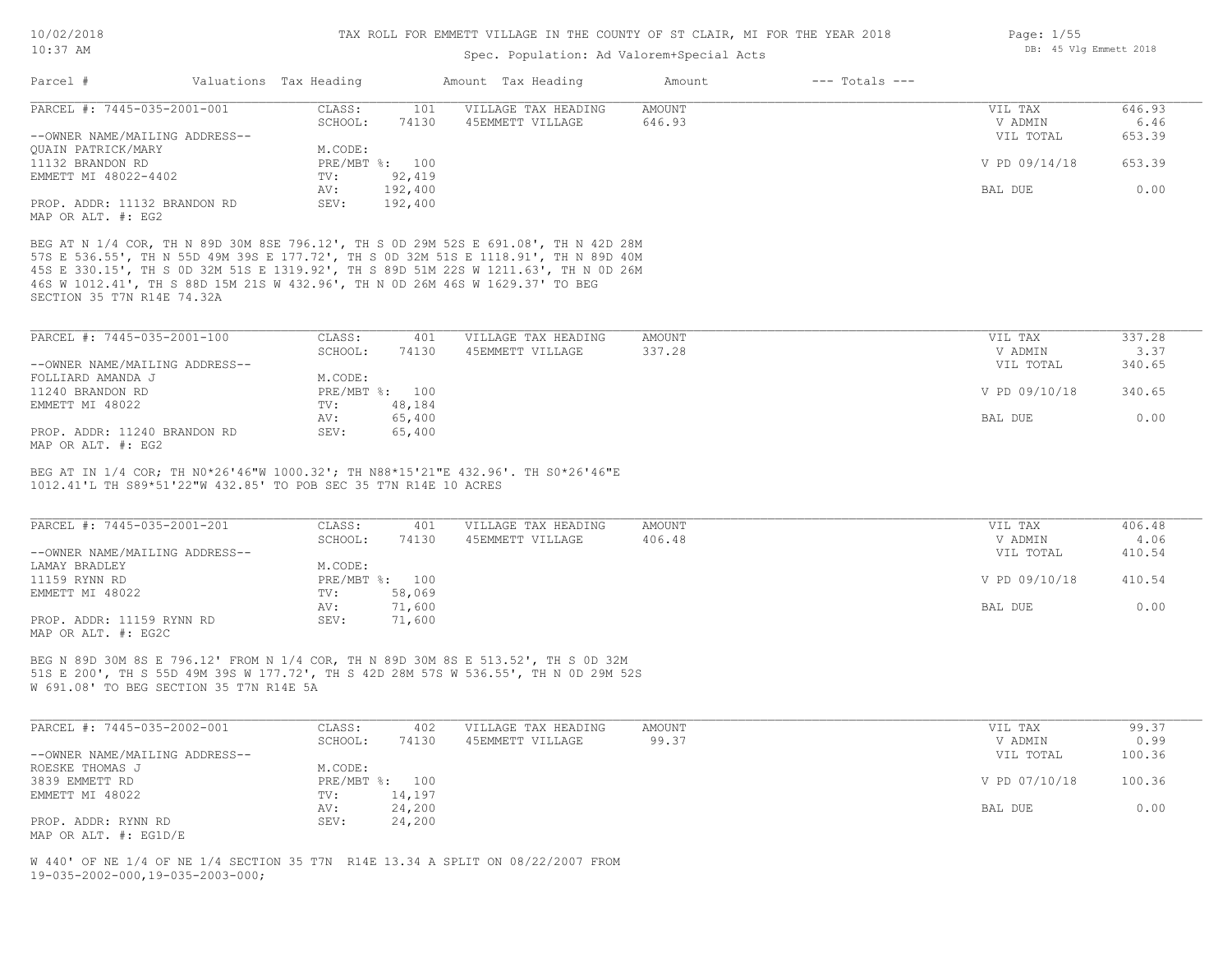| 10/02/2018 |  |
|------------|--|
| 10:37      |  |

MAP OR ALT. #: EG1F

#### TAX ROLL FOR EMMETT VILLAGE IN T

## Spec. Populatio

| 10/02/2018<br>$10:37$ AM                                                           |                        |                | TAX ROLL FOR EMMETT VILLAGE IN THE COUNTY OF ST CLAIR, MI FOR THE YEAR 2018<br>Spec. Population: Ad Valorem+Special Acts | Page: $2/55$<br>DB: 45 Vlg Emmett 2018 |                    |               |        |
|------------------------------------------------------------------------------------|------------------------|----------------|--------------------------------------------------------------------------------------------------------------------------|----------------------------------------|--------------------|---------------|--------|
| Parcel #                                                                           | Valuations Tax Heading |                | Amount Tax Heading                                                                                                       | Amount                                 | $---$ Totals $---$ |               |        |
| PARCEL #: 7445-035-2005-000                                                        | CLASS:                 | 401            | VILLAGE TAX HEADING                                                                                                      | AMOUNT                                 |                    | VIL TAX       | 280.74 |
|                                                                                    | SCHOOL:                | 74130          | 45EMMETT VILLAGE                                                                                                         | 280.74                                 |                    | V ADMIN       | 2.80   |
| --OWNER NAME/MAILING ADDRESS--                                                     |                        |                |                                                                                                                          |                                        |                    | VIL TOTAL     | 283.54 |
| BRANDON ELLEN L. LIV. TRUST                                                        | M.CODE:                |                |                                                                                                                          |                                        |                    |               |        |
| 11041 RYNN RD                                                                      |                        | PRE/MBT %: 100 |                                                                                                                          |                                        |                    | V PD 09/10/18 | 283.54 |
| EMMETT MI 48022                                                                    | TV:                    | 40,107         |                                                                                                                          |                                        |                    |               |        |
|                                                                                    | AV:                    | 64,600         |                                                                                                                          |                                        |                    | BAL DUE       | 0.00   |
| PROP. ADDR: 11041 RYNN RD                                                          | SEV:                   | 64,600         |                                                                                                                          |                                        |                    |               |        |
| MAP OR ALT. #: EG1A                                                                |                        |                |                                                                                                                          |                                        |                    |               |        |
| BEG 220' W OF NE SEC COR, THE S 1320', TH W 440', TH N 1320', TH E 440' TO BEG EXC |                        |                |                                                                                                                          |                                        |                    |               |        |
| N 300' OF W 150' SECTION 35                                                        |                        | T7N R14E       | 12.3A                                                                                                                    |                                        |                    |               |        |
|                                                                                    |                        |                |                                                                                                                          |                                        |                    |               |        |
|                                                                                    |                        |                |                                                                                                                          |                                        |                    |               |        |
| PARCEL #: 7445-035-2005-100                                                        | CLASS:                 | 402            | VILLAGE TAX HEADING                                                                                                      | AMOUNT                                 |                    | VIL TAX       | 70.03  |
|                                                                                    | SCHOOL:                | 74130          | 45EMMETT VILLAGE                                                                                                         | 70.03                                  |                    | V ADMIN       | 0.70   |
| --OWNER NAME/MAILING ADDRESS--                                                     |                        |                |                                                                                                                          |                                        |                    | VIL TOTAL     | 70.73  |
| BRANDON ELLEN/PHELPS NANCY MAE                                                     | M.CODE:                |                |                                                                                                                          |                                        |                    |               |        |
| 11041 RYNN RD                                                                      | $PRE/MBT$ %:           | $\overline{0}$ |                                                                                                                          |                                        |                    | V PD 09/10/18 | 70.73  |
| EMMETT MI 48022                                                                    | TV:                    | 10,005         |                                                                                                                          |                                        |                    |               |        |

W220' OF E 880' OF NE 1/4 OF NE 1/4 SECTION 35 T7N R14E 6.66 A

PROP. ADDR: RYNN RD SEV: 19,000

| PARCEL #: 7445-035-2005-200    | CLASS:         | 402   | VILLAGE TAX HEADING | AMOUNT | VIL TAX       | 43.39 |
|--------------------------------|----------------|-------|---------------------|--------|---------------|-------|
|                                | SCHOOL:        | 74130 | 45EMMETT VILLAGE    | 43.39  | V ADMIN       | 0.43  |
| --OWNER NAME/MAILING ADDRESS-- |                |       |                     |        | VIL TOTAL     | 43.82 |
| BRANDON ELLEN L. LIV. TRUST    | M.CODE:        |       |                     |        |               |       |
| 11041 RYNN RD                  | PRE/MBT %: 100 |       |                     |        | V PD 09/10/18 | 43.82 |
| EMMETT MI 48022                | TV:            | 6,199 |                     |        |               |       |
|                                | AV:            | 7,100 |                     |        | BAL DUE       | 0.00  |
| PROP. ADDR: RYNN RD            | SEV:           | 7,100 |                     |        |               |       |
| MAP OR ALT. #: EG1A2           |                |       |                     |        |               |       |

#### SECTION 35 T7N R14E 1.03 A BEG W 510' FROM NE SEC COR, TH W 150', TH S 300', TH E 150', TH N 300' TO BEG

| PARCEL #: 7445-035-2005-500    | CLASS:       | 401      | VILLAGE TAX HEADING | AMOUNT | VIL TAX       | 158.71 |
|--------------------------------|--------------|----------|---------------------|--------|---------------|--------|
|                                | SCHOOL:      | 74130    | 45EMMETT VILLAGE    | 158.71 | V ADMIN       | 1.58   |
| --OWNER NAME/MAILING ADDRESS-- |              |          |                     |        | VIL TOTAL     | 160.29 |
| BRANDON ELLEN/PHELPS NANCY MAE | M.CODE:      |          |                     |        |               |        |
| 11041 RYNN RD                  | $PRE/MBT$ %: | $\Omega$ |                     |        | V PD 09/10/18 | 160.29 |
| EMMETT MI 48022                | TV:          | 22,674   |                     |        |               |        |
|                                | AV:          | 34,700   |                     |        | BAL DUE       | 0.00   |
| PROP. ADDR: 11013 RYNN RD      | SEV:         | 34,700   |                     |        |               |        |
| MAP OR ALT. #: EG1B            |              |          |                     |        |               |        |

E220' OF NE 1/4 OF NE 1/4 SEC 35 T7N R14E 6.67 A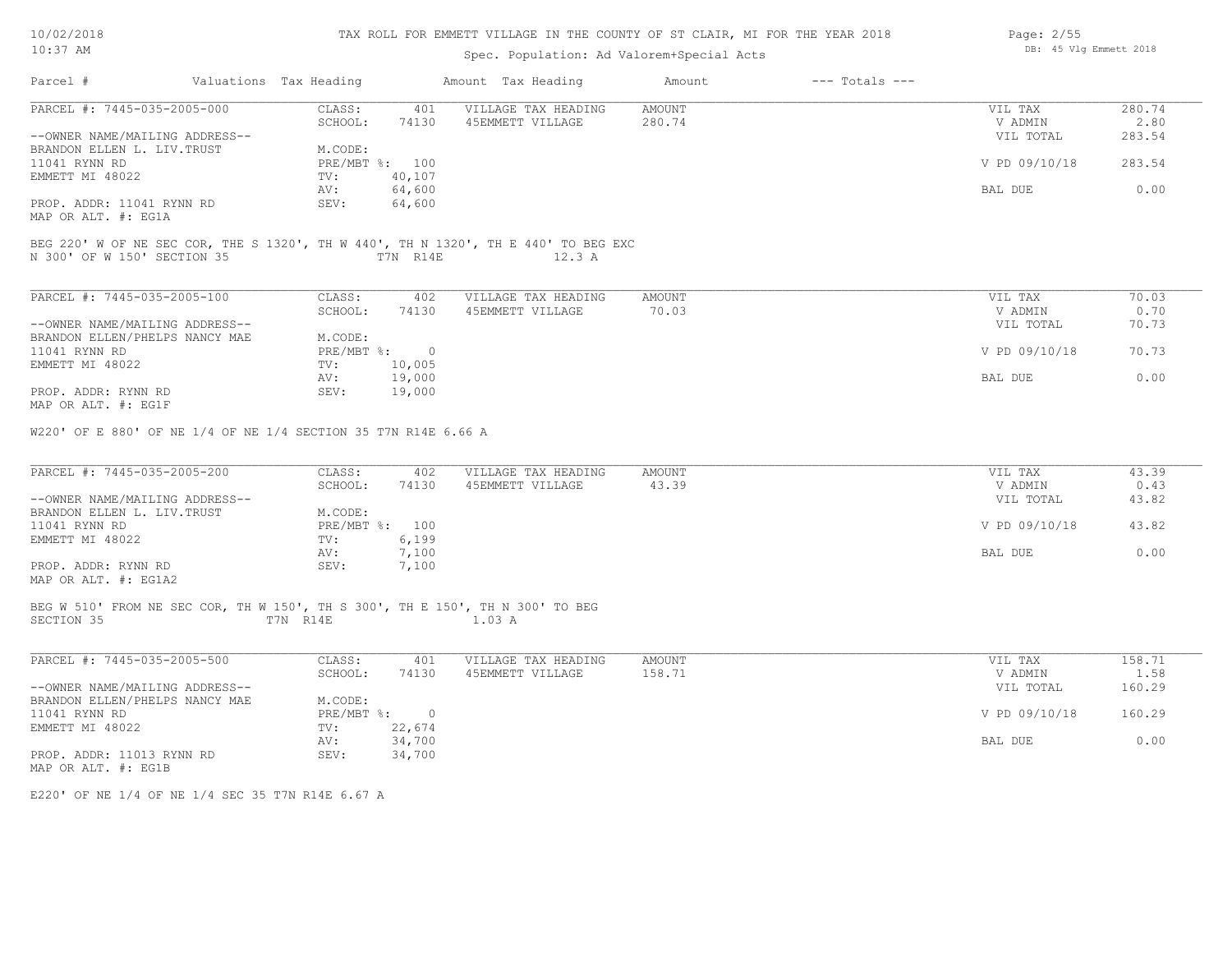#### TAX ROLL FOR EMMETT VILLAGE IN THE COUNTY OF ST CLAIR, MI FOR THE YEAR 2018

# Spec. Population: Ad Valorem+Special Acts

| Parcel #                       | Valuations Tax Heading |        | Amount Tax Heading  | Amount | $---$ Totals $---$ |               |       |
|--------------------------------|------------------------|--------|---------------------|--------|--------------------|---------------|-------|
| PARCEL #: 7445-035-2007-000    | CLASS:                 | 402    | VILLAGE TAX HEADING | AMOUNT |                    | VIL TAX       | 86.47 |
|                                | SCHOOL:                | 74130  | 45EMMETT VILLAGE    | 86.47  |                    | V ADMIN       | 0.86  |
| --OWNER NAME/MAILING ADDRESS-- |                        |        |                     |        |                    | VIL TOTAL     | 87.33 |
| OUAIN MICHAEL                  | M.CODE:                |        |                     |        |                    |               |       |
| 11006 BRANDON RD               | PRE/MBT %: 100         |        |                     |        |                    | V PD 07/13/18 | 87.33 |
| EMMETT MI 48022-4400           | TV:                    | 12,354 |                     |        |                    |               |       |
|                                | AV:                    | 20,100 |                     |        |                    | BAL DUE       | 0.00  |
| PROP. ADDR: 11006 BRANDON RD   | SEV:                   | 20,100 |                     |        |                    |               |       |
| MAP OR ALT. #: EG3A            |                        |        |                     |        |                    |               |       |

R14E 10.09 A 1319.92'; TH N89\*40'45"E 331.85'; TH S0\*38'52"E 1320.96' TO POB. SECTION 35 T7N BEG S89\*51'22"W 650' FROM E 1/4 COR, TH S89\*51'22"W 334.17'; TH N0\*32'51"W

| PARCEL #: 7445-035-2007-100    | CLASS:  | 401            | VILLAGE TAX HEADING | AMOUNT | VIL TAX       | 350.51 |
|--------------------------------|---------|----------------|---------------------|--------|---------------|--------|
|                                | SCHOOL: | 74130          | 45EMMETT VILLAGE    | 350.51 | V ADMIN       | 3.50   |
| --OWNER NAME/MAILING ADDRESS-- |         |                |                     |        | VIL TOTAL     | 354.01 |
| PALAZZOLO LINDA                | M.CODE: |                |                     |        |               |        |
| 11030 BRANDON RD               |         | PRE/MBT %: 100 |                     |        | V PD 08/29/18 | 354.01 |
| EMMETT MI 48022                | TV:     | 50,074         |                     |        |               |        |
|                                | AV:     | 67,600         |                     |        | BAL DUE       | 0.00   |
| PROP. ADDR: 11030 BRANDON RD   | SEV:    | 67,600         |                     |        |               |        |
| MAP OR ALT. #: EG3B            |         |                |                     |        |               |        |

#### 9.8 A

| PARCEL #: 7445-035-2007-200    | CLASS:         | 401    | VILLAGE TAX HEADING | AMOUNT | VIL TAX       | 368.15 |
|--------------------------------|----------------|--------|---------------------|--------|---------------|--------|
|                                | SCHOOL:        | 74130  | 45EMMETT VILLAGE    | 368.15 | V ADMIN       | 3.68   |
| --OWNER NAME/MAILING ADDRESS-- |                |        |                     |        | VIL TOTAL     | 371.83 |
| QUAIN ROBERT/DONNA             | M.CODE:        |        |                     |        |               |        |
| 11006 BRANDON RD               | PRE/MBT %: 100 |        |                     |        | V PD 09/12/18 | 371.83 |
| EMMETT MI 48022-4400           | TV:            | 52,593 |                     |        |               |        |
|                                | AV:            | 70,600 |                     |        | BAL DUE       | 0.00   |
| PROP. ADDR: 11006 BRANDON RD   | SEV:           | 70,600 |                     |        |               |        |

MAP OR ALT. #: EG3C

E325' OF SE 1/4 OF NE 1/4 SECTION 35 T7N R14E 9.8 A

| PARCEL #: 7445-035-3001-000    | CLASS:     | 401    | VILLAGE TAX HEADING | AMOUNT | VIL TAX       | 473.66 |
|--------------------------------|------------|--------|---------------------|--------|---------------|--------|
|                                | SCHOOL:    | 74130  | 45EMMETT VILLAGE    | 473.66 | V ADMIN       | 4.73   |
| --OWNER NAME/MAILING ADDRESS-- |            |        |                     |        | VIL TOTAL     | 478.39 |
| KILIAN EDWARD M/ANNA           | M.CODE:    |        |                     |        |               |        |
| 11141 BRANDON RD               | PRE/MBT %: | 100    |                     |        | V PD 08/29/18 | 478.39 |
| EMMETT MI 48022                | TV:        | 67,667 |                     |        |               |        |
|                                | AV:        | 88,300 |                     |        | BAL DUE       | 0.00   |
| PROP. ADDR: 11141 BRANDON RD   | SEV:       | 88,300 |                     |        |               |        |
| MAP OR ALT. #: EG5             |            |        |                     |        |               |        |

EXC G.T.R.R. ROW SECTION 35 T7N R14E 22.94 A 32M 54S E 1325.15', TH S 89D 58M 19S W 779.84', TH N 0D 32M 54S W 1325.51' TO BEG BEG N 89D 59M 53S E 534.45' FROM INT 1/4 COR, TH N 89D 59M 53S E 779.84', TH S 0D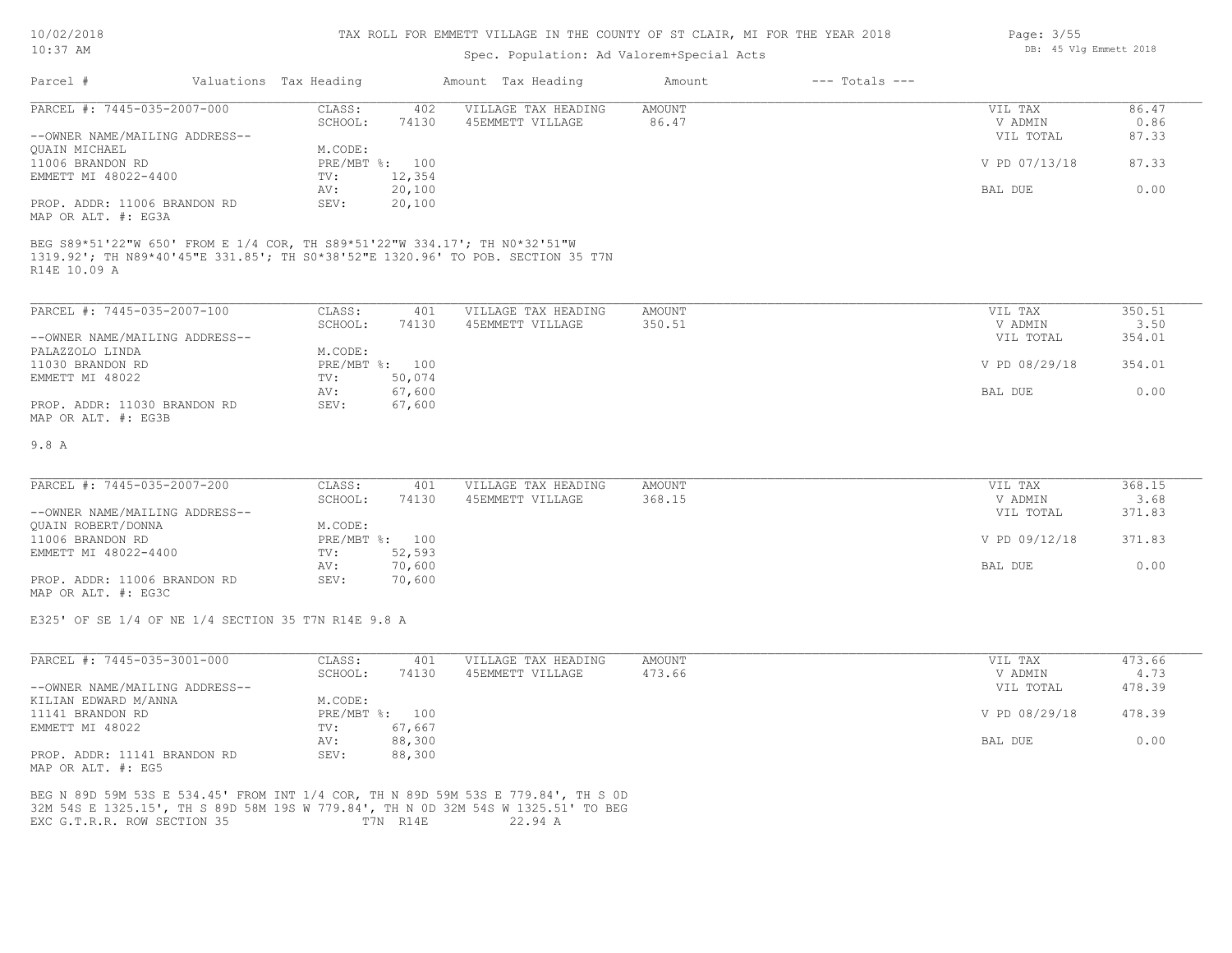| 10/02/2018 |  |
|------------|--|
|            |  |

# Spec. Population: Ad Valorem+Special Acts

|                                                                                                                                                          |                        | Spec. Population: Ad Valorem+Special Acts |                              |               |        |
|----------------------------------------------------------------------------------------------------------------------------------------------------------|------------------------|-------------------------------------------|------------------------------|---------------|--------|
| Parcel #                                                                                                                                                 | Valuations Tax Heading | Amount Tax Heading                        | $---$ Totals $---$<br>Amount |               |        |
| PARCEL #: 7445-035-3001-100                                                                                                                              | CLASS:<br>402          | VILLAGE TAX HEADING                       | AMOUNT                       | VIL TAX       | 117.92 |
|                                                                                                                                                          | SCHOOL:<br>74130       | 45EMMETT VILLAGE                          | 117.92                       | V ADMIN       | 1.17   |
| --OWNER NAME/MAILING ADDRESS--                                                                                                                           |                        |                                           |                              | VIL TOTAL     | 119.09 |
| KILIAN JOHN T/MAUREEN                                                                                                                                    | M.CODE:                |                                           |                              |               |        |
| 1584 WESTBROOK                                                                                                                                           | PRE/MBT %: 100         |                                           |                              | BAL DUE       | 119.09 |
| MADISON HEIGHTS MI 48071                                                                                                                                 | 16,846<br>TV:          |                                           |                              |               |        |
|                                                                                                                                                          | 25,100<br>AV:          |                                           |                              |               |        |
| PROP. ADDR: BRANDON RD                                                                                                                                   | SEV:<br>25,100         |                                           |                              |               |        |
| MAP OR ALT. #: EG58                                                                                                                                      |                        |                                           |                              |               |        |
|                                                                                                                                                          |                        |                                           |                              |               |        |
| BEG AT INT 1/4 COR, TH N89^59'53"E 534.45', TH S0^32'54"E 1325.51', TH S89^58'19W<br>538.98', TH NO^21'9"W TO BEG EXC G.T.R.R. ROW SECTION 35<br>14.06 A |                        | T7N R14E                                  |                              |               |        |
|                                                                                                                                                          |                        |                                           |                              |               |        |
| PARCEL #: 7445-035-3002-000                                                                                                                              | CLASS:<br>401          | VILLAGE TAX HEADING                       | <b>AMOUNT</b>                | VIL TAX       | 323.33 |
|                                                                                                                                                          | SCHOOL:<br>74130       | 45EMMETT VILLAGE                          | 323.33                       | V ADMIN       | 3.23   |
| --OWNER NAME/MAILING ADDRESS--                                                                                                                           |                        |                                           |                              | VIL TOTAL     | 326.56 |
| LA MAY DANIEL/HELEN                                                                                                                                      | M.CODE:                |                                           |                              |               |        |
| 11007 BRANDON RD                                                                                                                                         | PRE/MBT %: 100         |                                           |                              | V PD 08/24/18 | 326.56 |
| EMMETT MI 48022-4401                                                                                                                                     | TV:<br>46,191          |                                           |                              |               |        |
|                                                                                                                                                          | 58,100<br>AV:          |                                           |                              | BAL DUE       | 0.00   |
| PROP. ADDR: 11007 BRANDON RD                                                                                                                             | 58,100<br>SEV:         |                                           |                              |               |        |
| MAP OR ALT. #: EG4<br>N233 FT OF E 139 FT OF SE 1/4 0.74 A SEC 35 T7N R14E                                                                               |                        |                                           |                              |               |        |
|                                                                                                                                                          |                        |                                           |                              |               |        |
| PARCEL #: 7445-035-3003-000                                                                                                                              | CLASS:<br>102          | VILLAGE TAX HEADING                       | <b>AMOUNT</b>                | VIL TAX       | 168.29 |
|                                                                                                                                                          | SCHOOL:<br>74130       | 45EMMETT VILLAGE                          | 168.29                       | V ADMIN       | 1.68   |
| --OWNER NAME/MAILING ADDRESS--                                                                                                                           |                        |                                           |                              | VIL TOTAL     | 169.97 |
| <b>OUAIN REV. TRUST</b>                                                                                                                                  | M.CODE:                |                                           |                              |               |        |
| 11225 CHERRYLAWN                                                                                                                                         | PRE/MBT %: 100         |                                           |                              | V PD 09/10/18 | 169.97 |
| BRIGHTON MI 48114                                                                                                                                        | 24,042<br>TV:          |                                           |                              |               |        |
|                                                                                                                                                          | AV:<br>97,700          |                                           |                              | BAL DUE       | 0.00   |
| PROP. ADDR: BRANDON RD                                                                                                                                   | 97,700<br>SEV:         |                                           |                              |               |        |
| MAP OR ALT. #: EG8A                                                                                                                                      |                        |                                           |                              |               |        |
|                                                                                                                                                          |                        |                                           |                              |               |        |
| NE 1/4 OF SE 1/4 EXC GTRR R/W & EXC N 233 FT OF E 139 FT & N 1/2 OF SE 1/4 OF SE                                                                         |                        |                                           |                              |               |        |
| 1/4 EXC W 150' OF E 499' OF N 415' SECTION 35 T7N R14E 55.84 A                                                                                           |                        |                                           |                              |               |        |
|                                                                                                                                                          |                        |                                           |                              |               |        |
| PARCEL #: 7445-035-3003-100                                                                                                                              | CLASS:<br>401          | VILLAGE TAX HEADING                       | <b>AMOUNT</b>                | VIL TAX       | 334.63 |
|                                                                                                                                                          | SCHOOL:<br>74130       | 45EMMETT VILLAGE                          | 334.63                       | V ADMIN       | 3.34   |
| --OWNER NAME/MAILING ADDRESS--                                                                                                                           |                        |                                           |                              | VIL TOTAL     | 337.97 |
| LAMAY HOLLY M                                                                                                                                            | M.CODE:                |                                           |                              |               |        |
| 11043 BRANDON RD                                                                                                                                         | PRE/MBT %: 100         |                                           |                              | V PD 09/10/18 | 337.97 |
|                                                                                                                                                          | 47,805                 |                                           |                              |               |        |
| EMMETT MI 48022                                                                                                                                          | TV:                    |                                           |                              |               | 0.00   |
|                                                                                                                                                          | AV:<br>60,100          |                                           |                              | BAL DUE       |        |
| PROP. ADDR: 11043 BRANDON RD                                                                                                                             | SEV:<br>60,100         |                                           |                              |               |        |

MAP OR ALT. #: EG8B

W150' OF E 499' OF N 415' OF SE 1/4 SECTION 35 T7N R14E 1.42 A

Page: 4/55 DB: 45 Vlg Emmett 2018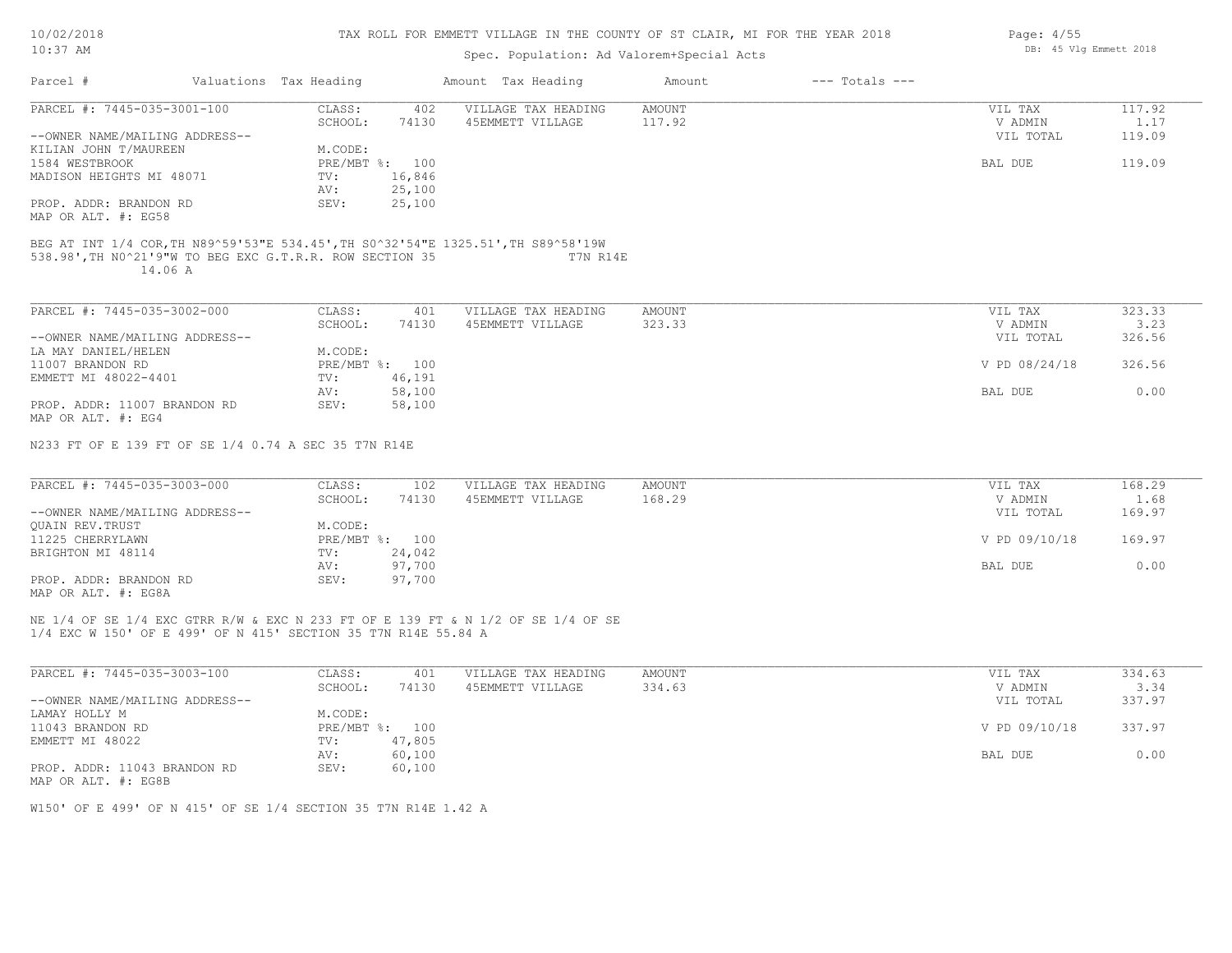# Spec. Population: Ad Valorem+Special Acts

| Parcel #                        | Valuations Tax Heading |        | Amount Tax Heading  | Amount | $---$ Totals $---$ |               |       |
|---------------------------------|------------------------|--------|---------------------|--------|--------------------|---------------|-------|
| PARCEL #: 7445-035-3004-000     | CLASS:                 | 402    | VILLAGE TAX HEADING | AMOUNT |                    | VIL TAX       | 85.76 |
|                                 | SCHOOL:                | 74130  | 45EMMETT VILLAGE    | 85.76  |                    | V ADMIN       | 0.85  |
| --OWNER NAME/MAILING ADDRESS--  |                        |        |                     |        |                    | VIL TOTAL     | 86.61 |
| R & R PROPERTY ENTERPRISES, LLC | M.CODE:                |        |                     |        |                    |               |       |
| 36516 SAMOA                     | $PRE/MBT$ %:           |        |                     |        |                    | V PD 09/13/18 | 86.61 |
| STERLING HEIGHTS MI 48312       | TV:                    | 12,252 |                     |        |                    |               |       |
|                                 | AV:                    | 20,000 |                     |        |                    | BAL DUE       | 0.00  |
| PROP. ADDR: BURT RD             | SEV:                   | 20,000 |                     |        |                    |               |       |
|                                 |                        |        |                     |        |                    |               |       |

MAP OR ALT. #: EG7A

S041'25"E 651.06' TO BEG SECTION 35 T7N R14E 10.006 A BEG W 648.38' FROM SE SEC COR,TH W 675',TH N028'16"W 648',TH N8944'24"E 667.13' TH

| PARCEL #: 7445-035-3004-100       | CLASS:     | 302    | VILLAGE TAX HEADING | AMOUNT | VIL TAX       | 64.32 |
|-----------------------------------|------------|--------|---------------------|--------|---------------|-------|
|                                   | SCHOOL:    | 74130  | 45EMMETT VILLAGE    | 64.32  | V ADMIN       | 0.64  |
| --OWNER NAME/MAILING ADDRESS--    |            |        |                     |        | VIL TOTAL     | 64.96 |
| DORSEY DANNY W H/W, DORSEY MARY A | M.CODE:    |        |                     |        |               |       |
| 4518 EMMETT RD                    | PRE/MBT %: |        |                     |        | V PD 07/24/18 | 64.96 |
| EMMETT MI 48022                   | TV:        | 9,189  |                     |        |               |       |
|                                   | AV:        | 36,200 |                     |        | BAL DUE       | 0.00  |
| PROP. ADDR: 11118 BURT RD         | SEV:       | 36,200 |                     |        |               |       |
| MAP OR ALT. #: EG7B               |            |        |                     |        |               |       |

24S E 318.38', TH S 0D 41M 25S E 652.5' TO BEG SECTION 35 T7N R14E 4.76 A BEG W 330' FROM SE SEC COR, TH W 318.38', TH N 0D 41M 25S W 651.06', TH N 89D 44M

| PARCEL #: 7445-035-3004-200        | CLASS:     | 201    | VILLAGE TAX HEADING | AMOUNT | VIL TAX       | 539.39 |
|------------------------------------|------------|--------|---------------------|--------|---------------|--------|
|                                    | SCHOOL:    | 74130  | 45EMMETT VILLAGE    | 539.39 | V ADMIN       | 5.39   |
| --OWNER NAME/MAILING ADDRESS--     |            |        |                     |        | VIL TOTAL     | 544.78 |
| REEVES KENNETH A./JASON S./CHELSEA | M.CODE:    |        |                     |        |               |        |
| 3961 HITCHINGS                     | PRE/MBT %: |        |                     |        | V PD 09/13/18 | 544.78 |
| FORT GRATIOT MI 48059              | TV:        | 77,057 |                     |        |               |        |
|                                    | AV:        | 99,200 |                     |        | BAL DUE       | 0.00   |
| PROP. ADDR: 11116 BURT RD          | SEV:       | 99,200 |                     |        |               |        |
|                                    |            |        |                     |        |               |        |

MAP OR ALT. #: EG7C

654' TO BEG SECTION 35 T7N R14E 4.94 A BEG AT SE SEC COR,TH W 330',TH N041'25"W 652.5',TH N89 44'24"E 330',TH S041'25"E

| PARCEL #: 7445-035-3005-000    | CLASS:     | 401    | VILLAGE TAX HEADING | AMOUNT | VIL TAX       | 448.25 |
|--------------------------------|------------|--------|---------------------|--------|---------------|--------|
|                                | SCHOOL:    | 74130  | 45EMMETT VILLAGE    | 448.25 | V ADMIN       | 4.48   |
| --OWNER NAME/MAILING ADDRESS-- |            |        |                     |        | VIL TOTAL     | 452.73 |
| GUDME BRAD                     | M.CODE:    |        |                     |        |               |        |
| 11172 BURT RD                  | PRE/MBT %: | 100    |                     |        | V PD 09/05/18 | 452.73 |
| EMMETT MI 48022                | TV:        | 64,037 |                     |        |               |        |
|                                | AV:        | 86,300 |                     |        | BAL DUE       | 0.00   |
| PROP. ADDR: 11172 BURT RD      | SEV:       | 86,300 |                     |        |               |        |
| MAP OR ALT. #: EG6C            |            |        |                     |        |               |        |
|                                |            |        |                     |        |               |        |

 $\mathcal{L}_\mathcal{L} = \mathcal{L}_\mathcal{L} = \mathcal{L}_\mathcal{L} = \mathcal{L}_\mathcal{L} = \mathcal{L}_\mathcal{L} = \mathcal{L}_\mathcal{L} = \mathcal{L}_\mathcal{L} = \mathcal{L}_\mathcal{L} = \mathcal{L}_\mathcal{L} = \mathcal{L}_\mathcal{L} = \mathcal{L}_\mathcal{L} = \mathcal{L}_\mathcal{L} = \mathcal{L}_\mathcal{L} = \mathcal{L}_\mathcal{L} = \mathcal{L}_\mathcal{L} = \mathcal{L}_\mathcal{L} = \mathcal{L}_\mathcal{L}$ 

5.41 A S0^15'9"E 1325.13',TH W 177.95' TO BEG SECTION 35 T7N R14E BEG E 964.94' FROM S 1/4 COR,TH N0^15'9"W 1325.21',TH S 89^58'24"E 177.95',TH

Page: 5/55 DB: 45 Vlg Emmett 2018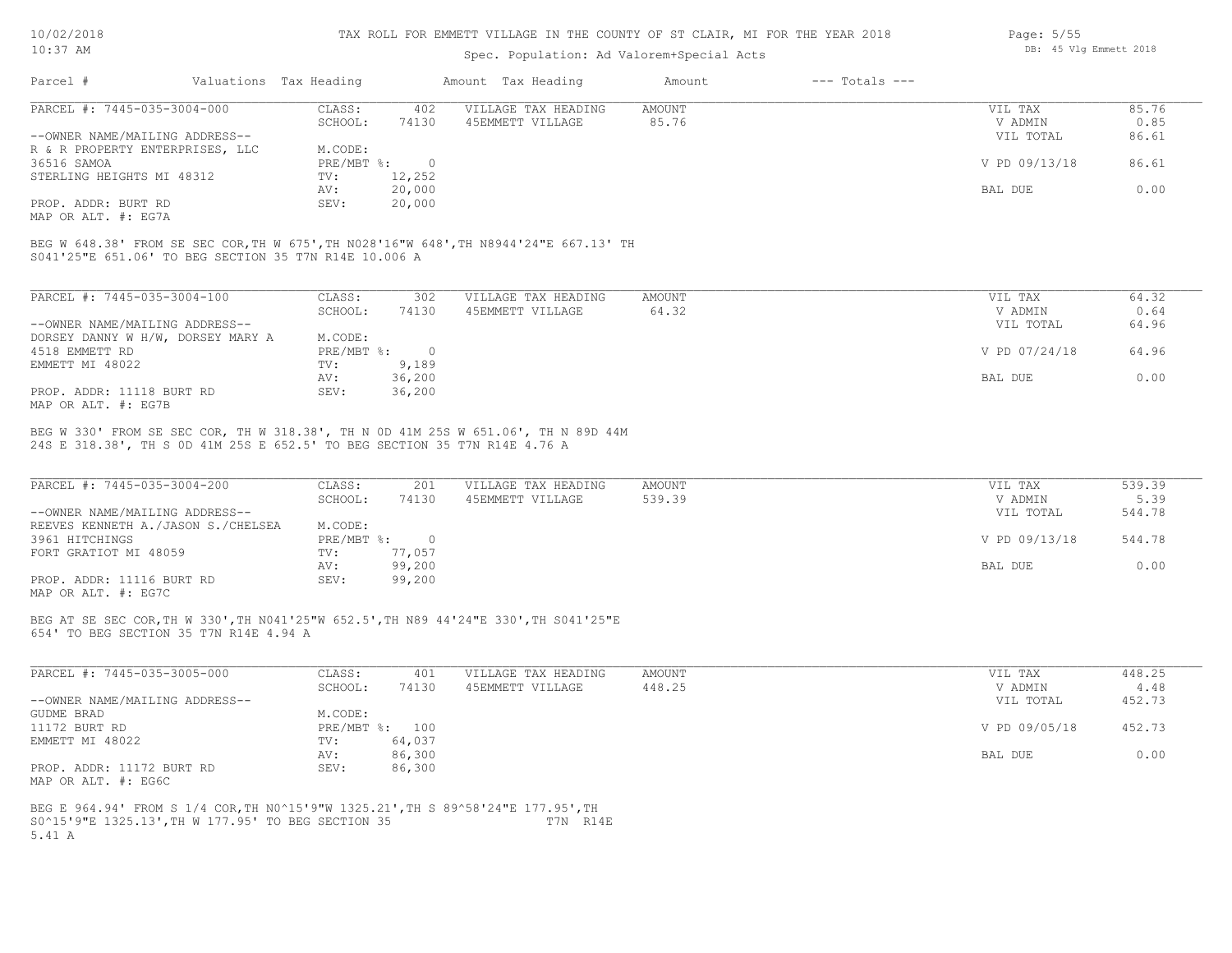| 10/02/2018 |  |
|------------|--|
| $10:37$ AM |  |

# Spec. Population: Ad Valorem+Special Acts

|                                                                                                                                                      |                                | OPCC. LOPULUCLON. NU VULOLOM OPCCLUL NCCO |                              |               |        |
|------------------------------------------------------------------------------------------------------------------------------------------------------|--------------------------------|-------------------------------------------|------------------------------|---------------|--------|
| Parcel #                                                                                                                                             | Valuations Tax Heading         | Amount Tax Heading                        | $---$ Totals $---$<br>Amount |               |        |
| PARCEL #: 7445-035-3005-100                                                                                                                          | CLASS:<br>401                  | VILLAGE TAX HEADING                       | <b>AMOUNT</b>                | VIL TAX       | 65.03  |
|                                                                                                                                                      | 74130<br>SCHOOL:               | 45EMMETT VILLAGE                          | 65.03                        | V ADMIN       | 0.65   |
| --OWNER NAME/MAILING ADDRESS--                                                                                                                       |                                |                                           |                              | VIL TOTAL     | 65.68  |
| QUAIN GALIA L/TUCKER A/FRANKLIN J                                                                                                                    | M.CODE:                        |                                           |                              |               |        |
| 410 N. BATCHEWANA                                                                                                                                    | $PRE/MBT$ %:<br>$\overline{0}$ |                                           |                              | V PD 09/12/18 | 65.68  |
|                                                                                                                                                      |                                |                                           |                              |               |        |
| CLAWSON MI 48017                                                                                                                                     | 9,291<br>TV:                   |                                           |                              |               |        |
|                                                                                                                                                      | 16,700<br>AV:                  |                                           |                              | BAL DUE       | 0.00   |
| PROP. ADDR: BURT RD                                                                                                                                  | 16,700<br>SEV:                 |                                           |                              |               |        |
| MAP OR ALT. #: EG6D                                                                                                                                  |                                |                                           |                              |               |        |
| BEG E 1142.89' FROM S 1/4 COR, TH N015'9"W 1325.13', TH S8958'24"E 175.43', TH<br>S028'16"E 1325.08', TH W 180.49' TO BEG SECTION 35 T7N R14E 5.14 A |                                |                                           |                              |               |        |
| PARCEL #: 7445-035-3005-200                                                                                                                          | CLASS:<br>401                  | VILLAGE TAX HEADING                       | <b>AMOUNT</b>                | VIL TAX       | 424.74 |
|                                                                                                                                                      | SCHOOL:<br>74130               | 45EMMETT VILLAGE                          | 424.74                       | V ADMIN       | 4.24   |
| --OWNER NAME/MAILING ADDRESS--                                                                                                                       |                                |                                           |                              | VIL TOTAL     | 428.98 |
| MC CLELLAND LARRY                                                                                                                                    | M.CODE:                        |                                           |                              |               |        |
| 11176 BURT RD                                                                                                                                        | PRE/MBT %: 100                 |                                           |                              | V PD 08/21/18 | 428.98 |
| EMMETT MI 48022                                                                                                                                      | 60,678<br>TV:                  |                                           |                              |               |        |
|                                                                                                                                                      | 82,200<br>AV:                  |                                           |                              | BAL DUE       | 0.00   |
| PROP. ADDR: 11176 BURT RD<br>MAP OR ALT. #: EG6E                                                                                                     | SEV:<br>82,200                 |                                           |                              |               |        |
| BEG E 787' FROM S 1/4 COR, TH N0^15'9"W 13325.29', TH S89^58'24"E 177.94'TH S0^15'9"E<br>1325.21', TH W 177.94' TO BEG SECTION 35                    |                                | T7N R14E 5.41 A                           |                              |               |        |
| PARCEL #: 7445-035-3006-000                                                                                                                          | CLASS:<br>401                  | VILLAGE TAX HEADING                       | AMOUNT                       | VIL TAX       | 264.54 |
|                                                                                                                                                      | 74130<br>SCHOOL:               | 45EMMETT VILLAGE                          | 264.54                       | V ADMIN       | 2.64   |
| --OWNER NAME/MAILING ADDRESS--                                                                                                                       |                                |                                           |                              | VIL TOTAL     | 267.18 |
| CLARK CHRISTOPHER ALAN                                                                                                                               | M.CODE:                        |                                           |                              |               |        |
| 11188 BURT RD                                                                                                                                        | PRE/MBT %: 100                 |                                           |                              | V PD 09/10/18 | 267.18 |
| EMMETT MI 48022-4407                                                                                                                                 | 37,792<br>TV:                  |                                           |                              |               |        |
|                                                                                                                                                      | 51,800<br>AV:                  |                                           |                              | BAL DUE       | 0.00   |
| PROP. ADDR: 11188 BURT RD                                                                                                                            | SEV:                           |                                           |                              |               |        |
|                                                                                                                                                      | 51,800                         |                                           |                              |               |        |
| MAP OR ALT. #: EG6B                                                                                                                                  |                                |                                           |                              |               |        |
| E324 FT MEAS ON S SEC LINE OF W 787 FT OF SW 1/4 OF SE 1/4 9.82 A SEC 35 T7N R14E                                                                    |                                |                                           |                              |               |        |
|                                                                                                                                                      |                                |                                           |                              |               |        |
| PARCEL #: 7445-035-3007-000                                                                                                                          | CLASS:<br>401                  | VILLAGE TAX HEADING                       | <b>AMOUNT</b>                | VIL TAX       | 282.02 |

| PARULL #: 744J-03J-3007-000    | - CCATA                   | 4 U L  | ATTANG TAV UPANTIMA | <b>AMOON L</b> | VIL IAA   | 202.UZ |
|--------------------------------|---------------------------|--------|---------------------|----------------|-----------|--------|
|                                | SCHOOL:                   | 74130  | 45EMMETT VILLAGE    | 282.02         | V ADMIN   | 2.82   |
| --OWNER NAME/MAILING ADDRESS-- |                           |        |                     |                | VIL TOTAL | 284.84 |
| BERNARDI DINO / BRENDA         | M.CODE:                   |        |                     |                |           |        |
| 11276 BURT RD                  | $PRE/MBT$ $\frac{1}{6}$ : |        |                     |                | BAL DUE   | 284.84 |
| EMMETT MI 48022                | TV:                       | 40,289 |                     |                |           |        |
|                                | AV:                       | 47,500 |                     |                |           |        |
| PROP. ADDR: 11276 BURT RD      | SEV:                      | 47,500 |                     |                |           |        |
| MAP OR ALT. #: EG6A            |                           |        |                     |                |           |        |

9S E 1325.59'TH W 154.33' TOTHE BEG SEC 35 T7N R14E 4.7 A BEG AT S 1/4 COR.TH N 0D 15M 9S W 1325.66',TH S 89D 58M 24S E 154.33', TH S OD 15M Page: 6/55 DB: 45 Vlg Emmett 2018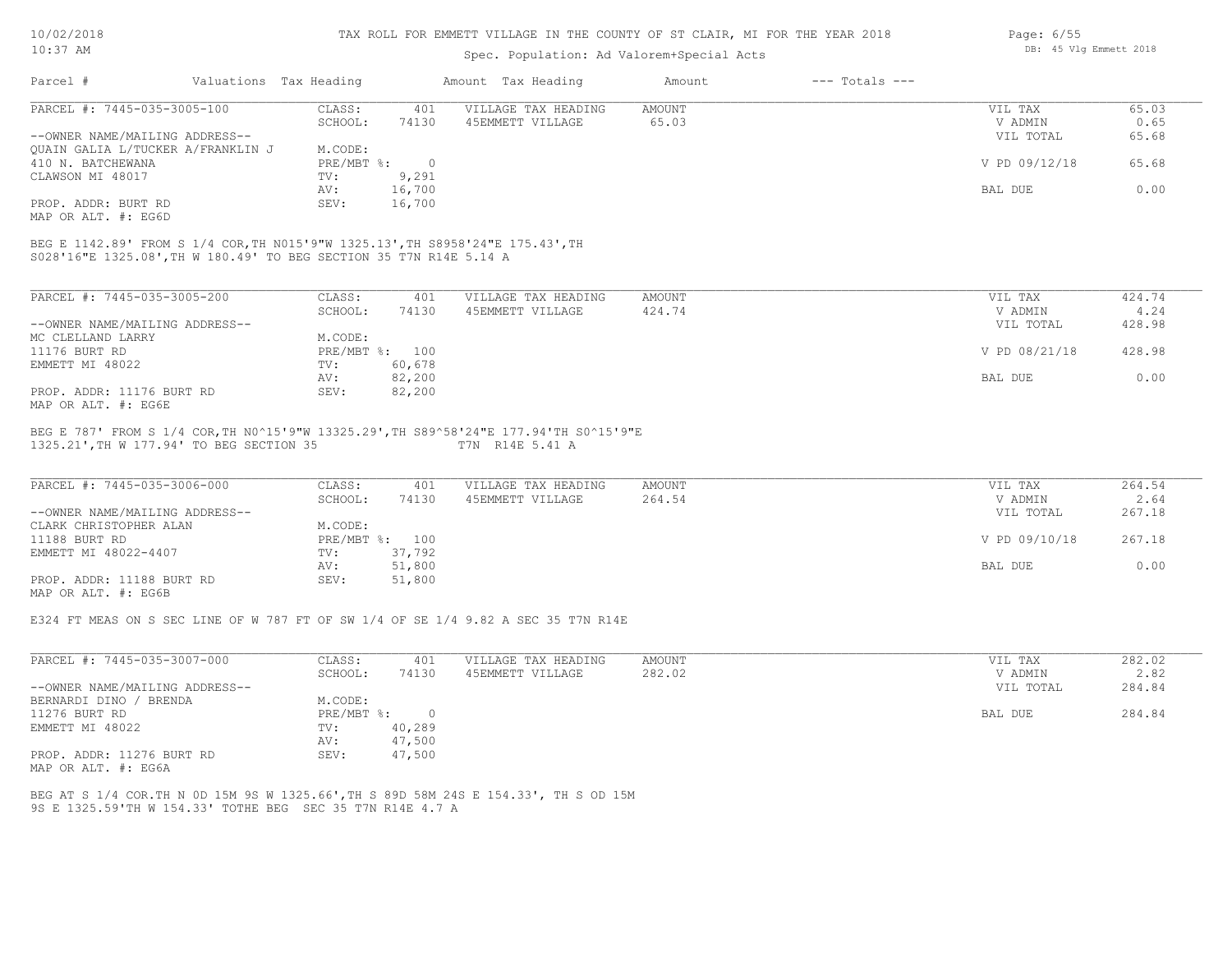#### TAX ROLL FOR EMMETT VILLAGE IN THE COUNTY OF ST CLAIR, MI FOR THE YEAR 2018

## Spec. Population: Ad Valorem+Special Acts

| Parcel #                       | Valuations Tax Heading |        | Amount Tax Heading  | Amount | $---$ Totals $---$ |           |       |
|--------------------------------|------------------------|--------|---------------------|--------|--------------------|-----------|-------|
| PARCEL #: 7445-035-3007-100    | CLASS:                 | 402    | VILLAGE TAX HEADING | AMOUNT |                    | VIL TAX   | 64.32 |
|                                | SCHOOL:                | 74130  | 45EMMETT VILLAGE    | 64.32  |                    | V ADMIN   | 0.64  |
| --OWNER NAME/MAILING ADDRESS-- |                        |        |                     |        |                    | VIL TOTAL | 64.96 |
| BERNARDI DINO JR               | M.CODE:                |        |                     |        |                    |           |       |
| P.O. BOX 241                   | PRE/MBT %:             |        |                     |        |                    | BAL DUE   | 64.96 |
| DRYDEN MI 48428                | TV:                    | 9,189  |                     |        |                    |           |       |
|                                | AV:                    | 16,100 |                     |        |                    |           |       |
| PROP. ADDR: BURT RD            | SEV:                   | 16,100 |                     |        |                    |           |       |
| MAP OR ALT. #: EG6A2           |                        |        |                     |        |                    |           |       |

S0^15'9"E 1325.52',TH W 154.33' TO BEG SECTION 35 T7N R14E 4.70 A BEG E 154.33' FROM S 1/4 COR,TH N0^15'9"W 1325.59',TH S89^58'24"E 154.33',TH

| PARCEL #: 7445-035-3007-200    | CLASS:     | 402    | VILLAGE TAX HEADING | AMOUNT | 34.27<br>VIL TAX       |
|--------------------------------|------------|--------|---------------------|--------|------------------------|
|                                | SCHOOL:    | 74130  | 45EMMETT VILLAGE    | 34.27  | 0.34<br>V ADMIN        |
| --OWNER NAME/MAILING ADDRESS-- |            |        |                     |        | 34.61<br>VIL TOTAL     |
| ADAMS DAVE/ CLIFFORD           | M.CODE:    |        |                     |        |                        |
| 25667 PRINCESS DR.             | PRE/MBT %: | $\cap$ |                     |        | V PD 09/05/18<br>34.61 |
| NEW BALTIMORE MI 48051         | TV:        | 4,896  |                     |        |                        |
|                                | AV:        | 16,100 |                     |        | 0.00<br>BAL DUE        |
| PROP. ADDR: BURT RD            | SEV:       | 16,100 |                     |        |                        |
| MAP OR ALT. #: EG6A3           |            |        |                     |        |                        |

 4.70 A S0^15'9"E 1325.44;,TH W 154.34' TO BEG SECTION 35 T7N R14E BEG E 308.66' FROM S 1/4 COR,TH N0^15'9"W 1325.52',TH S89^58'24"E 154.34',TH

| PARCEL #: 7445-036-1001-001    | CLASS:  | 102            | VILLAGE TAX HEADING | AMOUNT | VIL TAX       | 342.02 |
|--------------------------------|---------|----------------|---------------------|--------|---------------|--------|
|                                | SCHOOL: | 74130          | 45EMMETT VILLAGE    | 342.02 | V ADMIN       | 3.42   |
| --OWNER NAME/MAILING ADDRESS-- |         |                |                     |        | VIL TOTAL     | 345.44 |
| CENTENNIAL PINES FARMS, INC    | M.CODE: |                |                     |        |               |        |
| 2775 BRICKER RD                |         | PRE/MBT %: 100 |                     |        | V PD 08/02/18 | 345.44 |
| GOODELLS MI 48027              | TV:     | 48,861         |                     |        |               |        |
|                                | AV:     | 115,700        |                     |        | BAL DUE       | 0.00   |
| PROP. ADDR: 2775 BRICKER RD    | SEV:    | 115,700        |                     |        |               |        |
| MAP OR ALT. #: EG16A           |         |                |                     |        |               |        |

 T7N R14E 76.37 A SPLIT ON 10/14/2005 FROM 0S W 454.62', TH S 2D 24M 40S W 454.81', TH N 87D 5M 0S W 921.01' TO BEG SECTION 36 OF A 1482.39' RADIUS CV TO THE LEFT, L.C. BEARS S 24D 33M 40S W 82.72', TH N 75D 8M 40S W 2191.29', TH S 75D 8M 0S E 76.94' TO W'LY LINE OF M-19, SW'LY 82.73' ALG ARC BEG W 1/4 COR, TH N 2D 33M 5S E 2646.05', TH S 87D 1M 35S E 1315.31', TH S 2D 25M

74-19-036-1001-000;

Page: 7/55 DB: 45 Vlg Emmett 2018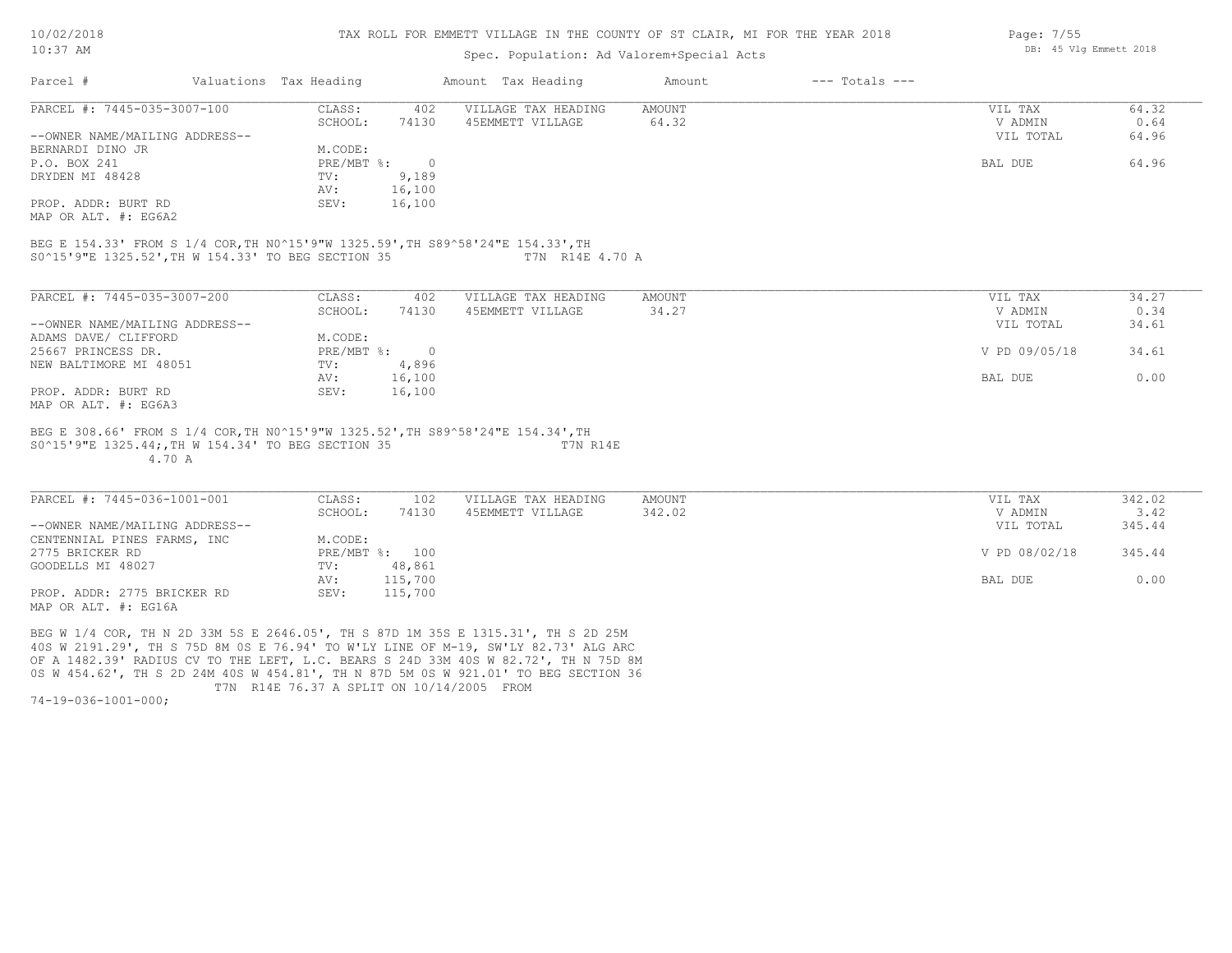## Spec. Population: Ad Valorem+Special Acts

| Parcel #                       | Valuations Tax Heading |        | Amount Tax Heading  | Amount | $---$ Totals $---$ |               |        |
|--------------------------------|------------------------|--------|---------------------|--------|--------------------|---------------|--------|
| PARCEL #: 7445-036-1001-101    | CLASS:                 | 401    | VILLAGE TAX HEADING | AMOUNT |                    | VIL TAX       | 380.64 |
|                                | SCHOOL:                | 74130  | 45EMMETT VILLAGE    | 380.64 |                    | V ADMIN       | 3.80   |
| --OWNER NAME/MAILING ADDRESS-- |                        |        |                     |        |                    | VIL TOTAL     | 384.44 |
| OLEJNIK ROBERT                 | M.CODE:                |        |                     |        |                    |               |        |
| 9901 RYNN RD                   | PRE/MBT %:             |        |                     |        |                    | V PD 08/08/18 | 384.44 |
| AVOCA MI 48006                 | TV:                    | 54,378 |                     |        |                    |               |        |
|                                | AV:                    | 72,000 |                     |        |                    | BAL DUE       | 0.00   |
| PROP. ADDR: 3257 KINNEY RD     | SEV:                   | 72,000 |                     |        |                    |               |        |
| MAP OR ALT. #: EG16B           |                        |        |                     |        |                    |               |        |

 3.85 A SPLIT 10/14/2005 FROM 74-19-036-1001-100, 74-19-036-1001-000; W 222.92', TH N 87D 5M 0S W 400' TO BEG SECTION 36 T7N R14E 1482.39' RADIUS CV TO THE LEFT, L.C. BEARS S 20D 10M 25S W 144.24' TH S 2D 25M 40S E 454.62' TO W'LY LNE OF M-19, TH SW'LY 144.3' ALG W'LY LINE OF M-19 & THE ARC OF A BEG S 87D 5M 0S E 921.01' FROM W 1/4 COR, TH N 2D 25M 40S E 454.81', TH S 75D 8M 0S

| PARCEL #: 7445-036-1002-000    | CLASS:       | 201    | VILLAGE TAX HEADING | AMOUNT | VIL TAX       | 423.50 |
|--------------------------------|--------------|--------|---------------------|--------|---------------|--------|
|                                | SCHOOL:      | 74130  | 45EMMETT VILLAGE    | 423.50 | V ADMIN       | 4.23   |
| --OWNER NAME/MAILING ADDRESS-- |              |        |                     |        | VIL TOTAL     | 427.73 |
| JAG ENTERPRISE                 | M.CODE:      |        |                     |        |               |        |
| 10820 DUNNIGAN RD              | $PRE/MBT$ %: |        |                     |        | V PD 07/18/18 | 427.73 |
| EMMETT MI 48022                | TV:          | 60,500 |                     |        |               |        |
|                                | AV:          | 60,500 |                     |        | BAL DUE       | 0.00   |
| PROP. ADDR: 10820 DUNNIGAN RD  | SEV:         | 60,500 |                     |        |               |        |
| MAP OR ALT. #: EG14K1          |              |        |                     |        |               |        |

T7N R14E 7.53 A 385.43', TH S 29D 9M W 240.92', TH N 50D 39M W 428.02' TO BEG SECTION 36 708.45' & S 50D 39M E 310.7' FROM N 1/4 COR, TH N 39D 21M E 250', TH S 48D 43M E 310.7', TH N 2D 22M E 408.45' TO BEG; AND BEG N 87D 8M W 1349.35' & S 2D 22M W S 2D 22M W 250', TH S 42D 50M 48S W 185.55', TH S 39D 21M W 250', TH N 50D 39M W BEG N 87D 8M W 1349.35' & S 2D 22M W 300' FROM N 1/4 COR, TH S 87D 8M E 519.05' TH

| PARCEL #: 7445-036-1002-100    | CLASS:     | 201    | VILLAGE TAX HEADING | AMOUNT | VIL TAX       | 29.55 |
|--------------------------------|------------|--------|---------------------|--------|---------------|-------|
|                                | SCHOOL:    | 74130  | 45EMMETT VILLAGE    | 29.55  | V ADMIN       | 0.29  |
| --OWNER NAME/MAILING ADDRESS-- |            |        |                     |        | VIL TOTAL     | 29.84 |
| GREENIA DANIEL                 | M.CODE:    |        |                     |        |               |       |
| P.O. BOX 155                   | PRE/MBT %: | $\cap$ |                     |        | V PD 07/16/18 | 29.84 |
| 10820 DUNNIGAN RD              | TV:        | 4,222  |                     |        |               |       |
| EMMETT MI 48022                | AV:        | 10,000 |                     |        | BAL DUE       | 0.00  |
|                                | SEV:       | 10,000 |                     |        |               |       |
| PROP. ADDR: RYNN RD            |            |        |                     |        |               |       |

MAP OR ALT. #: EG14K2

 1.50 A TH N 2D 22M E 300', TH S 87D 3M E 219.05' TO BEG SECTION 36 T7N R14E BEG N 87D 8M W 1130.3' FROM N 1/4 COR, TH S 2D 22M W 300', TH N 87D 3M W 219.05', Page: 8/55 DB: 45 Vlg Emmett 2018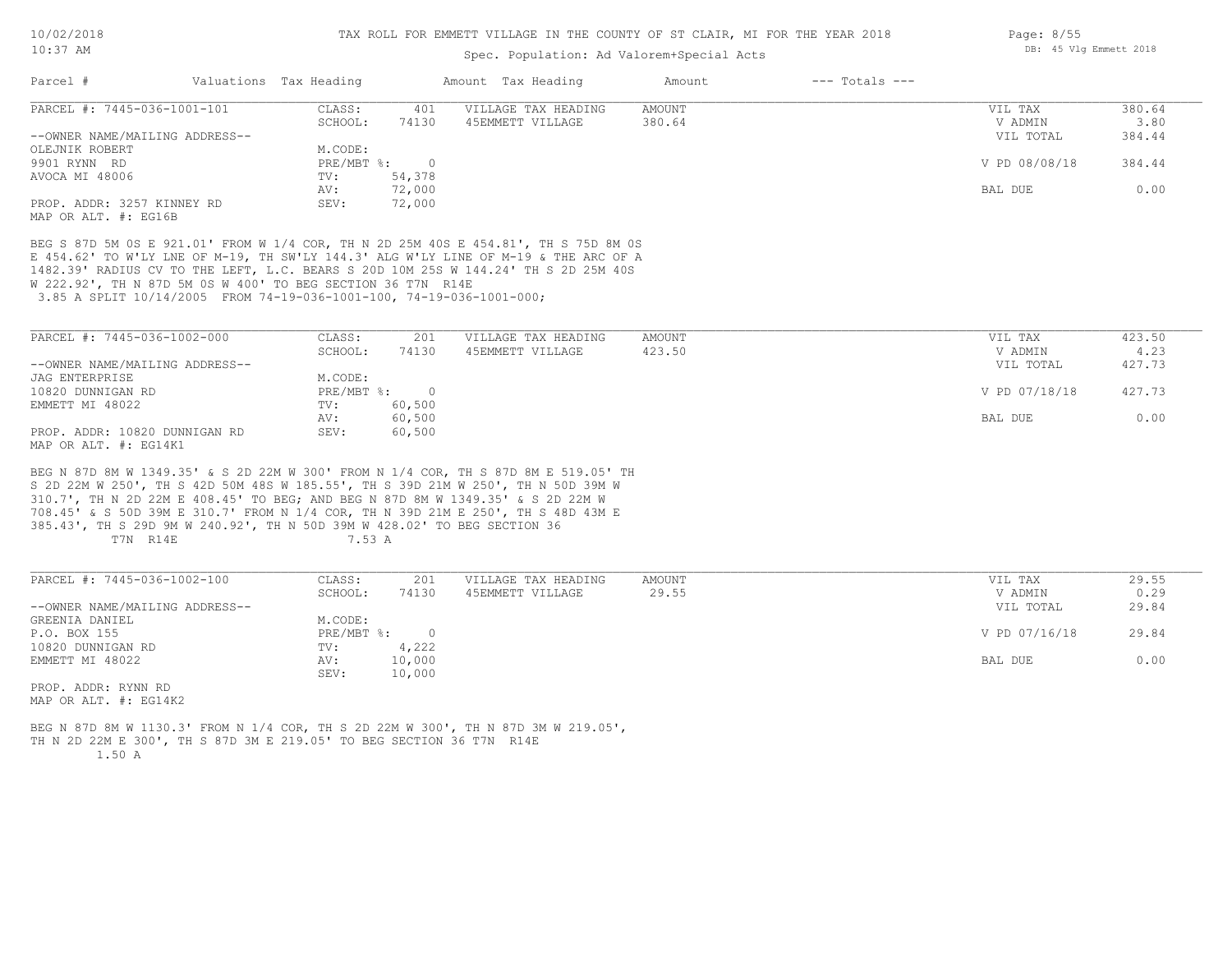# Spec. Population: Ad Valorem+Special Acts

| Parcel #                       | Valuations Tax Heading |                | Amount Tax Heading  | Amount | $---$ Totals $---$ |               |        |
|--------------------------------|------------------------|----------------|---------------------|--------|--------------------|---------------|--------|
| PARCEL #: 7445-036-1003-000    | CLASS:                 | 401            | VILLAGE TAX HEADING | AMOUNT |                    | VIL TAX       | 520.21 |
|                                | SCHOOL:                | 74130          | 45EMMETT VILLAGE    | 520.21 |                    | V ADMIN       | 5.20   |
| --OWNER NAME/MAILING ADDRESS-- |                        |                |                     |        |                    | VIL TOTAL     | 525.41 |
| LEVIN PAUL/MICHELLE            | M.CODE:                |                |                     |        |                    |               |        |
| 10835 RYNN RD                  |                        | PRE/MBT %: 100 |                     |        |                    | V PD 09/10/18 | 525.41 |
| EMMETT MI 48022                | TV:                    | 74,316         |                     |        |                    |               |        |
|                                | AV:                    | 103,900        |                     |        |                    | BAL DUE       | 0.00   |
| PROP. ADDR: 10835 RYNN RD      | SEV:                   | 103,900        |                     |        |                    |               |        |
| MAP OR ALT. #: EG14C/F         |                        |                |                     |        |                    |               |        |
|                                |                        |                |                     |        |                    |               |        |

FT TO BEG. 3.09 A SEC 36 T7N R14E FT, TH N 87 DEG 8 MIN W 450 FT, TH N 2 DEG 22 MIN E 300 FT, TH S 87 DEG 8 MIN E 450 BEG ON N SEC LINE N 87 DEG 8 MIN W 680.3 FT FROM N 1/4 COR, TH S 2 DEG 22 MIN W 300

| PARCEL #: 7445-036-1006-000    | CLASS:  | 401            | VILLAGE TAX HEADING | AMOUNT | VIL TAX       | 395.33 |
|--------------------------------|---------|----------------|---------------------|--------|---------------|--------|
|                                | SCHOOL: | 74130          | 45EMMETT VILLAGE    | 395.33 | V ADMIN       | 3.95   |
| --OWNER NAME/MAILING ADDRESS-- |         |                |                     |        | VIL TOTAL     | 399.28 |
| STAMM LAURA/ DAVID             | M.CODE: |                |                     |        |               |        |
| 3405 KINNEY RD                 |         | PRE/MBT %: 100 |                     |        | V PD 09/10/18 | 399.28 |
| EMMETT MI 48022                | TV:     | 56,477         |                     |        |               |        |
|                                | AV:     | 77,400         |                     |        | BAL DUE       | 0.00   |
| PROP. ADDR: 3405 KINNEY RD     | SEV:    | 77,400         |                     |        |               |        |
| MAP OR ALT. $\#$ : EG14H/J     |         |                |                     |        |               |        |

185.55',TH N222'E 250',TH S878'E 497.03' TO BEG SECTION 36 T7N R14E 7.71 A TO W'LY LINE M-19 FROM N 1/4 COR,TH S299'W 704.51' TH N4843'W 385.43',TH N4250'48"E W OF N 1/4 COR,TH S222'W 300',TH S878'E TO M-19 & BEG N878'W 330.65' & S252'W 300' THAT PART OF NW 1/4 LYING W OF NEW M-19 & N & E OF A LINE, BEG ON N SEC LINE 680.3'

| PARCEL #: 7445-036-1008-001         | CLASS:     | 401    | VILLAGE TAX HEADING | AMOUNT | VIL TAX       | 83.02 |
|-------------------------------------|------------|--------|---------------------|--------|---------------|-------|
|                                     | SCHOOL:    | 74130  | 45EMMETT VILLAGE    | 83.02  | V ADMIN       | 0.83  |
| --OWNER NAME/MAILING ADDRESS--      |            |        |                     |        | VIL TOTAL     | 83.85 |
| BIRKENSHAW ROBERT                   | M.CODE:    |        |                     |        |               |       |
| P.O. BOX 188                        | PRE/MBT %: |        |                     |        | V PD 09/13/18 | 83.85 |
| EMMETT MI 48022                     | TV:        | 11,860 |                     |        |               |       |
|                                     | AV:        | 17,400 |                     |        | BAL DUE       | 0.00  |
| PROP. ADDR: 3301 EMMETT RD          | SEV:       | 17,400 |                     |        |               |       |
| MAP OR ALT. $\#$ : EG14A/B/24/25/26 |            |        |                     |        |               |       |

19-036-1009-000, 19-036-1010-000; R14E 3.63 A SPLIT ON 11/21/2007 FROM 19-036-1008-000, 19-036-1007-000, PART OF N 1/2 OF SE 1/4 OF NW 1/4 LYING SW OF M-21 & E OF EMMETT RD SECTION 36 T7N 1/4 ALSO W 99' OF E 231' OF N 99' OF S 660' OF SE 1/4 OF NW 1/4 & E 393 FT OF THAT 594' OF THE E 132' OF THE SE 1/4 & N 66' OF THE S 660' OF E 132' OF SE 1/4 OF NW THE N 66' OF THE S 458' OF THE E 132' OF THE SE 1/4 OF NW 1/4 & THE N 136' OF THE S Page: 9/55 DB: 45 Vlg Emmett 2018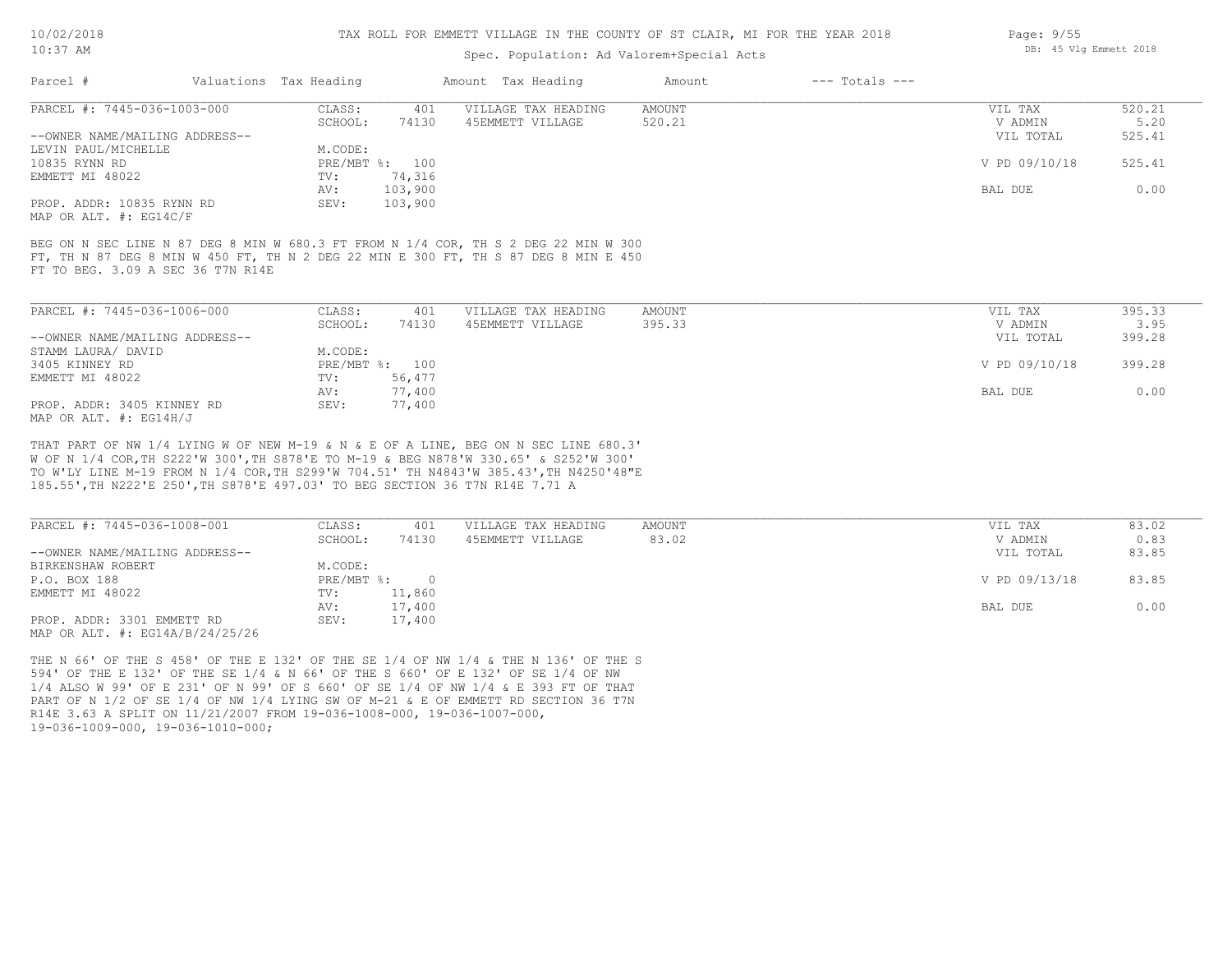| 10/02/2018 |  |
|------------|--|
| $10:37$ AM |  |

#### Spec. Population: Ad Valorem+Special Acts

| Page: 10/55 |  |                        |  |
|-------------|--|------------------------|--|
|             |  | DB: 45 Vlg Emmett 2018 |  |

| Parcel #                        | Valuations Tax Heading |                | Amount Tax Heading                                                                                                                                                    | Amount                  | $---$ Totals $---$ |                    |                |
|---------------------------------|------------------------|----------------|-----------------------------------------------------------------------------------------------------------------------------------------------------------------------|-------------------------|--------------------|--------------------|----------------|
| PARCEL #: 7445-036-1011-000     | CLASS:                 | 201            | VILLAGE TAX HEADING                                                                                                                                                   | <b>AMOUNT</b>           |                    | VIL TAX            | 176.36         |
|                                 | SCHOOL:                | 74130          | 45EMMETT VILLAGE                                                                                                                                                      | 176.36                  |                    | V ADMIN            | 1.76           |
| --OWNER NAME/MAILING ADDRESS--  |                        |                |                                                                                                                                                                       |                         |                    | VIL TOTAL          | 178.12         |
| FULLERTON JAMES/S ET-AL         | M.CODE:                |                |                                                                                                                                                                       |                         |                    |                    |                |
| 21735 GREGORY                   | PRE/MBT %:             | $\overline{0}$ |                                                                                                                                                                       |                         |                    | <b>BAL DUE</b>     | 178.12         |
| DEARBORN MI 48124               | TV:                    | 25,195         |                                                                                                                                                                       |                         |                    |                    |                |
|                                 | AV:                    | 39,200         |                                                                                                                                                                       |                         |                    |                    |                |
| PROP. ADDR: 3279 EMMETT RD      | SEV:                   | 39,200         |                                                                                                                                                                       |                         |                    |                    |                |
| MAP OR ALT. #: EG23             |                        |                |                                                                                                                                                                       |                         |                    |                    |                |
| PARCEL #: 7445-036-1012-000     | CLASS:<br>SCHOOL:      | 401<br>74130   | VILLAGE TAX HEADING<br>45EMMETT VILLAGE                                                                                                                               | <b>AMOUNT</b><br>312.30 |                    | VIL TAX<br>V ADMIN | 312.30<br>3.12 |
| --OWNER NAME/MAILING ADDRESS--  |                        |                |                                                                                                                                                                       |                         |                    | VIL TOTAL          | 315.42         |
| BECK DAVID J/GAIL R.            | M.CODE:                |                |                                                                                                                                                                       |                         |                    |                    |                |
| 10772 BRANDON RD                | PRE/MBT %:             | 100            |                                                                                                                                                                       |                         |                    | <b>BAL DUE</b>     | 315.42         |
| EMMETT MI 48022                 | TV:                    | 44,615         |                                                                                                                                                                       |                         |                    |                    |                |
|                                 | AV:                    | 59,700         |                                                                                                                                                                       |                         |                    |                    |                |
| PROP. ADDR: 10772 BRANDON RD    | SEV:                   | 59,700         |                                                                                                                                                                       |                         |                    |                    |                |
| MAP OR ALT. #: EG22             |                        |                |                                                                                                                                                                       |                         |                    |                    |                |
|                                 |                        |                |                                                                                                                                                                       |                         |                    |                    |                |
| THEREOF. 3.63 A SEC 36 T7N R14E |                        |                | THAT PART OF S 1/2 OF SE 1/4 OF NW 1/4 LYING N & W OF BRANDON & EMMETT RDS, EXC W<br>946.9 FT & EXC E 132 FT OF N 495 FT THEREOF & EXC W 99 FT OF E 231 FT OF N 99 FT |                         |                    |                    |                |
|                                 |                        |                |                                                                                                                                                                       |                         |                    |                    |                |
| PARCEL #: 7445-036-1012-100     | CLASS:                 | 402            | VILLAGE TAX HEADING                                                                                                                                                   | <b>AMOUNT</b>           |                    | VIL TAX            | 56.40          |

| PARCEL #: 7445-036-1012-100    | CLASS:       | 402    | VILLAGE TAX HEADING | AMOUNT | VIL TAX       | 56.40 |
|--------------------------------|--------------|--------|---------------------|--------|---------------|-------|
|                                | SCHOOL:      | 74130  | 45EMMETT VILLAGE    | 56.40  | V ADMIN       | 0.56  |
| --OWNER NAME/MAILING ADDRESS-- |              |        |                     |        | VIL TOTAL     | 56.96 |
| PIERCE DENNIS R.TRUST          | M.CODE:      |        |                     |        |               |       |
| 10895 BRANDON RD               | $PRE/MBT$ %: | 100    |                     |        | V PD 09/12/18 | 56.96 |
| EMMETT MI 48022                | TV:          | 8,058  |                     |        |               |       |
|                                | AV:          | 11,200 |                     |        | BAL DUE       | 0.00  |
| PROP. ADDR: BRANDON RD         | SEV:         | 11,200 |                     |        |               |       |
| $MAD$ $CD$ $ATM$ $L$ , $DCOOD$ |              |        |                     |        |               |       |

MAP OR ALT. #: EG22B

 2.80 A N2^34'25"E 396',TH N87^4'W 99',TH N2^34'25"E 99' TO BEG SECTION 36 T7N R14E 214.43', RADIUS 263.43', CHORD BEARING N56^10'54"E 208.56',TH N87^4'E 63.04',TH S2^34'25"W 429.17',TH S87^4'W E 161',TH S4^1'50"W 190.65',TH ALG CURV TO LEFT BEG S2^34'25"W 1983.26' & N87^4'W 231' FROM N 1/4 COR, TH N87^4'W 162',TH

| PARCEL #: 7445-036-1013-000                                | CLASS:  | 401            | VILLAGE TAX HEADING | AMOUNT | VIL TAX       | 197.65 |
|------------------------------------------------------------|---------|----------------|---------------------|--------|---------------|--------|
|                                                            | SCHOOL: | 74130          | 45EMMETT VILLAGE    | 197.65 | V ADMIN       | 1.97   |
| --OWNER NAME/MAILING ADDRESS--                             |         |                |                     |        | VIL TOTAL     | 199.62 |
| HAZELMAN JACK E/MATILDA                                    | M.CODE: |                |                     |        |               |        |
| 10782 BRANDON RD                                           |         | PRE/MBT %: 100 |                     |        | V PD 07/10/18 | 199.62 |
| EMMETT MI 48022-4506                                       | TV:     | 28,237         |                     |        |               |        |
|                                                            | AV:     | 36,200         |                     |        | BAL DUE       | 0.00   |
| PROP. ADDR: 10782 BRANDON RD<br>MAD OD ATTL $\#$ . FC 21 A | SEV:    | 36,200         |                     |        |               |        |

MAP OR ALT. #: EG21A

THE E 100 FT OF W 946.9 FT OF S 1/2 OF SE 1/4 OF NW 1/4 1.51 A SEC 36 T7N R14E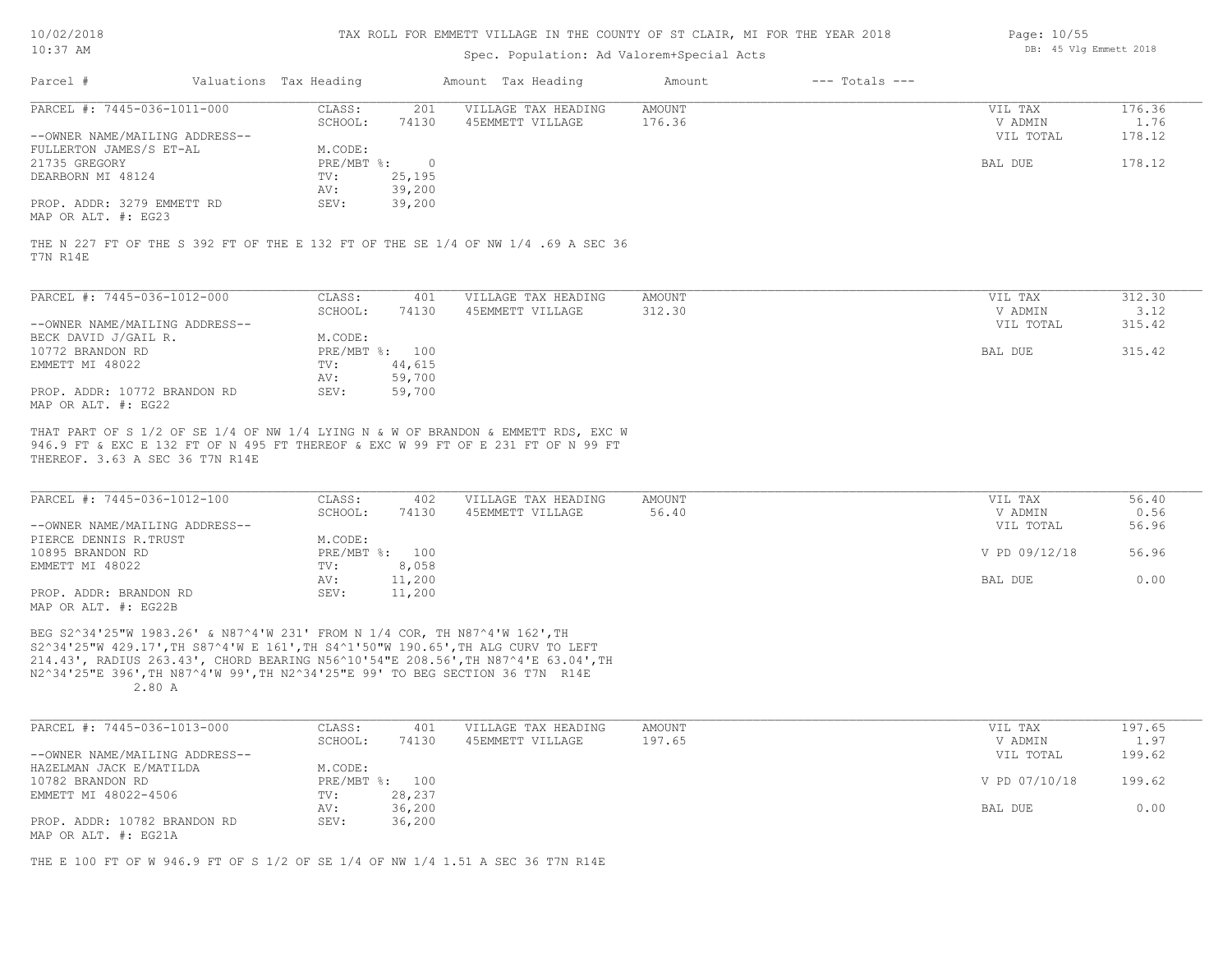# Spec. Population: Ad Valorem+Special Acts

| Parcel #                       | Valuations Tax Heading |        | Amount Tax Heading  | Amount | $---$ Totals $---$ |               |        |
|--------------------------------|------------------------|--------|---------------------|--------|--------------------|---------------|--------|
| PARCEL #: 7445-036-1014-000    | CLASS:                 | 401    | VILLAGE TAX HEADING | AMOUNT |                    | VIL TAX       | 146.73 |
|                                | SCHOOL:                | 74130  | 45EMMETT VILLAGE    | 146.73 |                    | V ADMIN       | 1.46   |
| --OWNER NAME/MAILING ADDRESS-- |                        |        |                     |        |                    | VIL TOTAL     | 148.19 |
| MCNESKY GUY                    | M.CODE:                |        |                     |        |                    |               |        |
| 10786 BRANDON RD               | PRE/MBT %: 100         |        |                     |        |                    | V PD 09/05/18 | 148.19 |
| EMMETT MI 48022                | TV:                    | 20,962 |                     |        |                    |               |        |
|                                | AV:                    | 25,600 |                     |        |                    | BAL DUE       | 0.00   |
| PROP. ADDR: 10786 BRANDON RD   | SEV:                   | 25,600 |                     |        |                    |               |        |

MAP OR ALT. #: EG21C

E70 FT OF W 846.9 FT OF S 1/2 OF SE 1/4 OF NW 1/4 1.06 A SEC 36 T7N R14E

| PARCEL #: 7445-036-1016-001    | CLASS:     | 401    | VILLAGE TAX HEADING | AMOUNT | VIL TAX       | 260.86 |
|--------------------------------|------------|--------|---------------------|--------|---------------|--------|
|                                | SCHOOL:    | 74130  | 45EMMETT VILLAGE    | 260.86 | V ADMIN       | 2.60   |
| --OWNER NAME/MAILING ADDRESS-- |            |        |                     |        | VIL TOTAL     | 263.46 |
| KEEGAN PATRICK V               | M.CODE:    |        |                     |        |               |        |
| 3207 QUAIN RD                  | PRE/MBT %: |        |                     |        | V PD 07/09/18 | 263.46 |
| EMMETT MI 48022                | TV:        | 37,267 |                     |        |               |        |
|                                | AV:        | 49,700 |                     |        | BAL DUE       | 0.00   |
| PROP. ADDR: 10806 BRANDON RD   | SEV:       | 49,700 |                     |        |               |        |
| MAP OR ALT. $\#$ : EG20/21B    |            |        |                     |        |               |        |

11/08/2007 FROM 19-036-1016-000, 19-036-1015-000; E 235' OF W 776.9' OF S 1/2 OF SE 1/4 OF NW 1/4 SECTION 36 T7N R14E 3.51 A SPLIT ON

| PARCEL #: 7445-036-1017-000    | CLASS:     | 708   | VILLAGE TAX HEADING | AMOUNT | VIL TAX   | 0.00 |
|--------------------------------|------------|-------|---------------------|--------|-----------|------|
|                                | SCHOOL:    | 74130 | 45EMMETT VILLAGE    | 0.00   | V ADMIN   | 0.00 |
| --OWNER NAME/MAILING ADDRESS-- |            |       |                     |        | VIL TOTAL | 0.00 |
| ARCHBISHOP OF DET CHURCH       | M.CODE:    |       |                     |        |           |      |
| 1234 WASHINGTON BLVD           | PRE/MBT %: |       |                     |        | BAL DUE   | 0.00 |
| DETROIT MI 48226-1825          | TV:        |       |                     |        |           |      |
|                                | AV:        |       |                     |        |           |      |
| PROP. ADDR: 10828 BRANDON RD   | SEV:       |       |                     |        |           |      |
| MAP OR ALT. #: EG19A           |            |       |                     |        |           |      |

80D 16M E 103.31' SECTION 36 T7N R14E 3.7 A S 87D 4M E 1356.82' & N 23D 9M E 378.97' FROM W 1/4 COR,TH S 71D 6M E 285' TH S ALL THAT PART OF THE W 541.9' OF SE 1/4 OF NW 1/4 LYING E OF M-19 & S OF A LINE BEG

| PARCEL #: 7445-036-1017-100    | CLASS:       | 704   | VILLAGE TAX HEADING | AMOUNT | VIL TAX   | 0.00 |
|--------------------------------|--------------|-------|---------------------|--------|-----------|------|
|                                | SCHOOL:      | 74130 | 45EMMETT VILLAGE    | 0.00   | V ADMIN   | 0.00 |
| --OWNER NAME/MAILING ADDRESS-- |              |       |                     |        | VIL TOTAL | 0.00 |
| YALE PUBLIC SCHOOLS            | M.CODE:      |       |                     |        |           |      |
| 198 SCHOOL DR                  | $PRE/MBT$ %: |       |                     |        | BAL DUE   | 0.00 |
| YALE MI 48097-3342             | TV:          |       |                     |        |           |      |
|                                | AV:          |       |                     |        |           |      |
| PROP. ADDR: BRANDON RD         | SEV:         |       |                     |        |           |      |
| MAP OR ALT, #: EG19B           |              |       |                     |        |           |      |

103.31',TH N 71D 6M W 285' TO BEG. SECTION 36 T7N R14E 7.84 A S 23D 4M W 373.72',TH N 87D 4M W 400.11',TH S 3D 12M 30S W 393.98',TH N 80D 16M 50D 35M E 217.85',TH S 2D 34M W 21.24', TH S 39D 25M W 18',TH S 50D 35M E 13.49',TH 323.25',TH S 87D 4M E 23.53', TH N 29D 12M E 550.15',TH N 79D 21M E 228.45',TH S BEG S 87D 4M E 1356.82' & N 23D 9M E 378.97' FROM W 1/4 COR,TH N 23D 9M E

Page: 11/55 DB: 45 Vlg Emmett 2018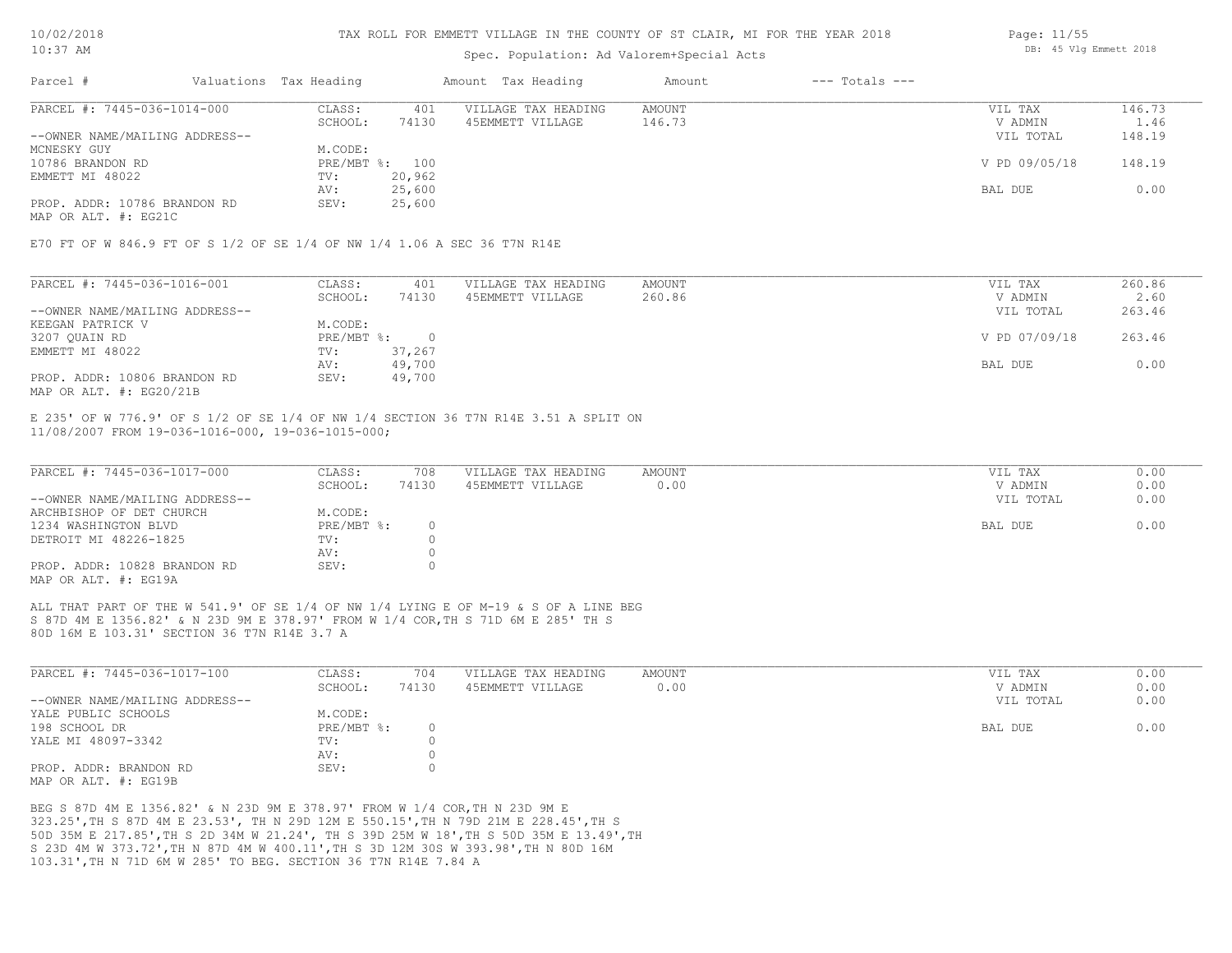# Spec. Population: Ad Valorem+Special Acts

| Parcel #                       | Valuations Tax Heading |                | Amount Tax Heading  | Amount | $---$ Totals $---$ |               |        |
|--------------------------------|------------------------|----------------|---------------------|--------|--------------------|---------------|--------|
| PARCEL #: 7445-036-1018-000    | CLASS:                 | 401            | VILLAGE TAX HEADING | AMOUNT |                    | VIL TAX       | 286.41 |
|                                | SCHOOL:                | 74130          | 45EMMETT VILLAGE    | 286.41 |                    | V ADMIN       | 2.86   |
| --OWNER NAME/MAILING ADDRESS-- |                        |                |                     |        |                    | VIL TOTAL     | 289.27 |
| BOURY DAVID / CHRISTINE        | M.CODE:                |                |                     |        |                    |               |        |
| 3301 KINNEY RD                 |                        | PRE/MBT %: 100 |                     |        |                    | V PD 09/10/18 | 289.27 |
| EMMETT MI 48022                | TV:                    | 40,916         |                     |        |                    |               |        |
|                                | AV:                    | 46,400         |                     |        |                    | BAL DUE       | 0.00   |
| PROP. ADDR: 3301 KINNEY RD     | SEV:                   | 46,400         |                     |        |                    |               |        |
|                                |                        |                |                     |        |                    |               |        |

MAP OR ALT. #: EG17A

M-19 1.08 A SEC 36 T7N R14E ON W LINE 1172.84 FT S OF C.L. M-21, TH S 79 DEG 37 MIN E TO M-19, & LYING W OF THAT PART OF N 241.75 FT OF S 695.25 FT OF E 1/2 OF NW 1/4 LYING S OF A LINE, BEG

| PARCEL #: 7445-036-1019-000    | CLASS:  | 401            | VILLAGE TAX HEADING | AMOUNT | VIL TAX       | 460.60 |
|--------------------------------|---------|----------------|---------------------|--------|---------------|--------|
|                                | SCHOOL: | 74130          | 45EMMETT VILLAGE    | 460.60 | V ADMIN       | 4.60   |
| --OWNER NAME/MAILING ADDRESS-- |         |                |                     |        | VIL TOTAL     | 465.20 |
| MILLER SHERYL A                | M.CODE: |                |                     |        |               |        |
| 3319 KINNEY RD                 |         | PRE/MBT %: 100 |                     |        | V PD 09/10/18 | 465.20 |
| EMMETT MI 48022-3507           | TV:     | 65,800         |                     |        |               |        |
|                                | AV:     | 65,800         |                     |        | BAL DUE       | 0.00   |
| PROP. ADDR: 3319 KINNEY RD     | SEV:    | 65,800         |                     |        |               |        |
| MAP OR ALT. #: EG17B           |         |                |                     |        |               |        |

TH N 2 DEG 31 MIN E 146 FT TO BEG. 0.70 A SEC 36 T7N R14E 253.97 FT TH S 29 DEG 09 MIN W ALG M-19 152.74 FT, TH N 79 DEG 37 MIN W 184.85 FT BEG ON W LINE OF E 1/2 OF NW 1/4, 1026.84 FT S OF C.L. M-21, TH S 79 DEG 37 MIN E

| PARCEL #: 7445-036-1020-000    | CLASS:  | 401            | VILLAGE TAX HEADING | AMOUNT | VIL TAX       | 248.36 |
|--------------------------------|---------|----------------|---------------------|--------|---------------|--------|
|                                | SCHOOL: | 74130          | 45EMMETT VILLAGE    | 248.36 | V ADMIN       | 2.48   |
| --OWNER NAME/MAILING ADDRESS-- |         |                |                     |        | VIL TOTAL     | 250.84 |
| PERRY LEONARD/MARG TRUST       | M.CODE: |                |                     |        |               |        |
| 3323 KINNEY RD                 |         | PRE/MBT %: 100 |                     |        | V PD 07/17/18 | 250.84 |
| EMMETT MI 48022-3507           | TV:     | 35,481         |                     |        |               |        |
|                                | AV:     | 45,000         |                     |        | BAL DUE       | 0.00   |
| PROP. ADDR: 3323 KINNEY RD     | SEV:    | 45,000         |                     |        |               |        |
| MAP OR ALT. #: EG18            |         |                |                     |        |               |        |

BEG ON C.L. M-19 S 29 DEG 9 MIN W 544.8 FT FROM INT WITH C.L. M-21, TH N 79 1/2 DEG

DEG 9 MIN E TO BEG. 1.25 A SEC 36 T7N R14E W 370.84 FT, TH S 2 DEG 27 MIN E 132 FT, TH S 79 DEG 37 MIN E TO RD C.L. TH N 29

| PARCEL #: 7445-036-1021-000    | CLASS:     | 201     | VILLAGE TAX HEADING | AMOUNT | VIL TAX       | 835.78 |
|--------------------------------|------------|---------|---------------------|--------|---------------|--------|
|                                | SCHOOL:    | 74130   | 45EMMETT VILLAGE    | 835.78 | V ADMIN       | 8.35   |
| --OWNER NAME/MAILING ADDRESS-- |            |         |                     |        | VIL TOTAL     | 844.13 |
| AMTEC HOLDING LLC              | M.CODE:    |         |                     |        |               |        |
| 14220 BELLE RIVER RD           | PRE/MBT %: |         |                     |        | V PD 09/05/18 | 844.13 |
| ALLENTON MI 48002              | TV:        | 119,398 |                     |        |               |        |
|                                | AV:        | 140,800 |                     |        | BAL DUE       | 0.00   |
| PROP. ADDR: DUNNIGAN RD        | SEV:       | 140,800 |                     |        |               |        |
| MAP OR ALT. $\#$ : EG14G       |            |         |                     |        |               |        |

A SEC 36 T7N R14E 544.8 FT, TH N 79 DEG 30 MIN W 370.84 FT, TH N 2 DEG 27 MIN E 894.84 FT TO BEG. 8.5 FT ON C.L. OF M-21 TO INT OF C.L. OF RE-LOC M-19, TH S 29 DEG 9 MIN W ON SAID C.L. BEG AT INT OF W LINE OF E 1/2 OF NW 1/4 & C.L. OF M-21, TH S 50 DEG 39 MIN E 765.3

Page: 12/55 DB: 45 Vlg Emmett 2018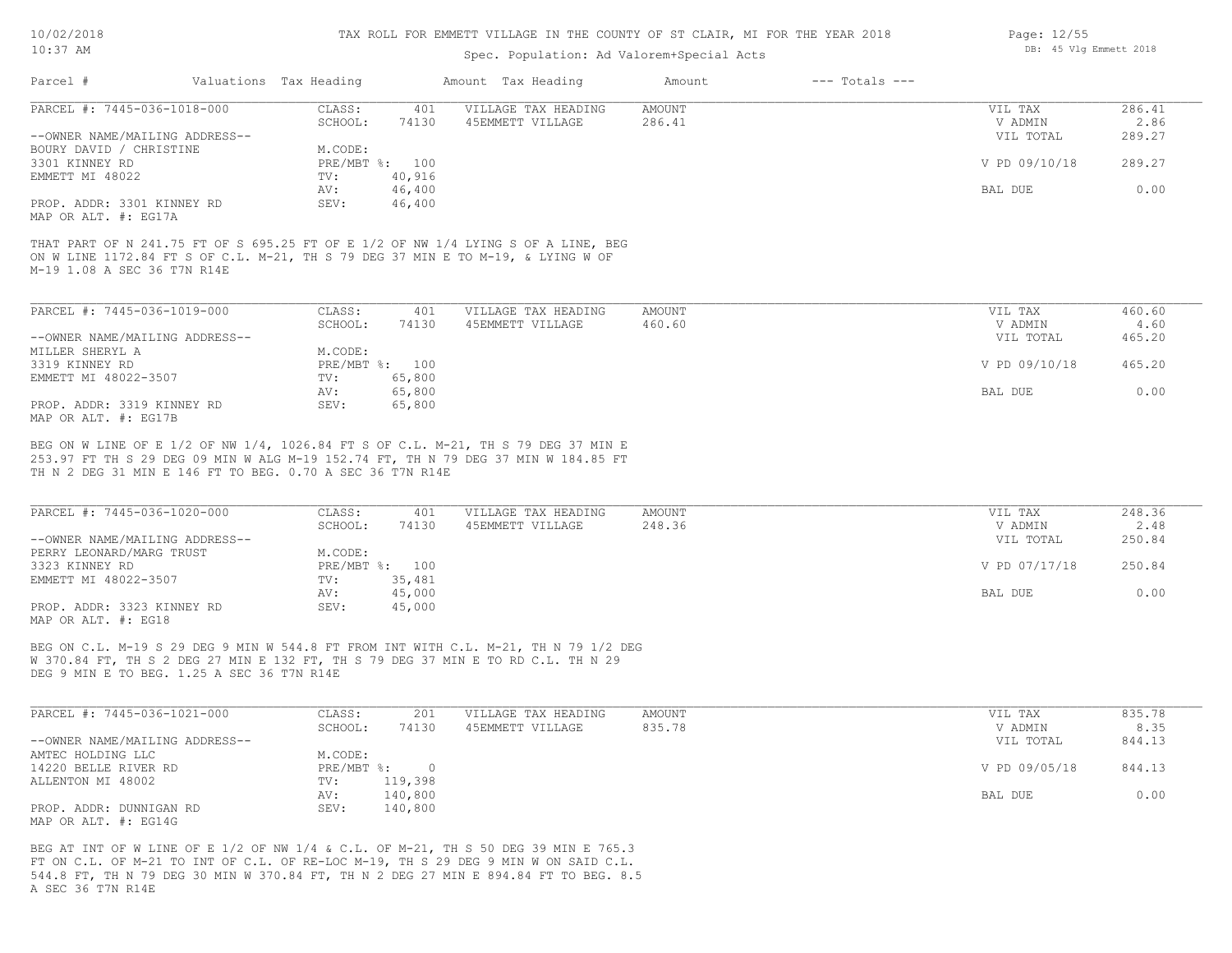#### TAX ROLL FOR EMMETT VILLAGE IN THE COUNTY OF ST CLAIR, MI FOR THE YEAR 2018

## Spec. Population: Ad Valorem+Special Acts

| Page: 13/55 |  |                        |  |
|-------------|--|------------------------|--|
|             |  | DB: 45 Vlg Emmett 2018 |  |

| Parcel #                       | Valuations Tax Heading |                | Amount Tax Heading  | Amount | $---$ Totals $---$ |               |        |
|--------------------------------|------------------------|----------------|---------------------|--------|--------------------|---------------|--------|
| PARCEL #: 7445-036-2001-000    | CLASS:                 | 101            | VILLAGE TAX HEADING | AMOUNT |                    | VIL TAX       | 151.66 |
|                                | SCHOOL:                | 74130          | 45EMMETT VILLAGE    | 151.66 |                    | V ADMIN       | 1.51   |
| --OWNER NAME/MAILING ADDRESS-- |                        |                |                     |        |                    | VIL TOTAL     | 153.17 |
| KEEGAN JAMES L/NANCY           | M.CODE:                |                |                     |        |                    |               |        |
| 3516 EMMETT RD                 |                        | PRE/MBT %: 100 |                     |        |                    | V PD 08/18/18 | 153.17 |
| EMMETT MI 48022-3900           | TV:                    | 21,666         |                     |        |                    |               |        |
|                                | AV:                    | 124,500        |                     |        |                    | BAL DUE       | 0.00   |
| PROP. ADDR: EMMETT RD          | SEV:                   | 124,500        |                     |        |                    |               |        |
| MAP OR ALT. #: EG10            |                        |                |                     |        |                    |               |        |

NW 1/4 OF NE 1/4 40 A SEC 36 T7N R14E

| PARCEL #: 7445-036-2002-000    | CLASS:  | 402            | VILLAGE TAX HEADING | AMOUNT | VIL TAX       | 142.94 |
|--------------------------------|---------|----------------|---------------------|--------|---------------|--------|
|                                | SCHOOL: | 74130          | 45EMMETT VILLAGE    | 142.94 | V ADMIN       | 1.42   |
| --OWNER NAME/MAILING ADDRESS-- |         |                |                     |        | VIL TOTAL     | 144.36 |
| KEEGAN JAMES L/NANCY           | M.CODE: |                |                     |        |               |        |
| 3516 EMMETT RD                 |         | PRE/MBT %: 100 |                     |        | V PD 08/18/18 | 144.36 |
| EMMETT MI 48022                | TV:     | 20,420         |                     |        |               |        |
|                                | AV:     | 35,000         |                     |        | BAL DUE       | 0.00   |
| PROP. ADDR: BRANDON RD         | SEV:    | 35,000         |                     |        |               |        |
| MAP OR ALT. #: EG9C            |         |                |                     |        |               |        |

W330 FT OF E 1/2 OF NE 1/4 20 A SEC 36 T7N R14E

| PARCEL #: 7445-036-2003-000    | CLASS:  | 401            | VILLAGE TAX HEADING | AMOUNT | VIL TAX       | 361.54 |
|--------------------------------|---------|----------------|---------------------|--------|---------------|--------|
|                                | SCHOOL: | 74130          | 45EMMETT VILLAGE    | 361.54 | V ADMIN       | 3.61   |
| --OWNER NAME/MAILING ADDRESS-- |         |                |                     |        | VIL TOTAL     | 365.15 |
| SIWAK JOSEPH/MELANIE           | M.CODE: |                |                     |        |               |        |
| 10580 BRANDON RD               |         | PRE/MBT %: 100 |                     |        | V PD 09/14/18 | 365.15 |
| EMMETT MI 48022                | TV:     | 51,649         |                     |        |               |        |
|                                | AV:     | 71,100         |                     |        | BAL DUE       | 0.00   |
| PROP. ADDR: 10580 BRANDON RD   | SEV:    | 71,100         |                     |        |               |        |
| MAP OR ALT. #: EG9D            |         |                |                     |        |               |        |

SECTION 36 T7N R14E 17.50 A N8958'27"E 330',TH S015'35"E 1979.69',TH S8952'W 165',TH S015'35"E 660' TO BEG BEG S8952'W 812.28' FROM E 1/4 COR,TH S8952'W 165',TH N015'35"W 2640.31',TH

| PARCEL #: 7445-036-2003-100    | CLASS:  | 401            | VILLAGE TAX HEADING | AMOUNT | VIL TAX       | 368.48 |
|--------------------------------|---------|----------------|---------------------|--------|---------------|--------|
|                                | SCHOOL: | 74130          | 45EMMETT VILLAGE    | 368.48 | V ADMIN       | 3.68   |
| --OWNER NAME/MAILING ADDRESS-- |         |                |                     |        | VIL TOTAL     | 372.16 |
| DAENZER EDWARD/LISA            | M.CODE: |                |                     |        |               |        |
| 10560 BRANDON RD               |         | PRE/MBT %: 100 |                     |        | V PD 09/05/18 | 372.16 |
| EMMETT MI 48022                | TV:     | 52,640         |                     |        |               |        |
|                                | AV:     | 99,100         |                     |        | BAL DUE       | 0.00   |
| PROP. ADDR: 10560 BRANDON RD   | SEV:    | 99,100         |                     |        |               |        |

MAP OR ALT. #: EG9E

165',TH S015'35"E 660' TO BEG SECTION 36 T7N R14E 2.5 A BEG S8952'W 647.28' FROM E 1/4 COR,TH S8952'W 165',TH N015'35"W 660',TH N8952'E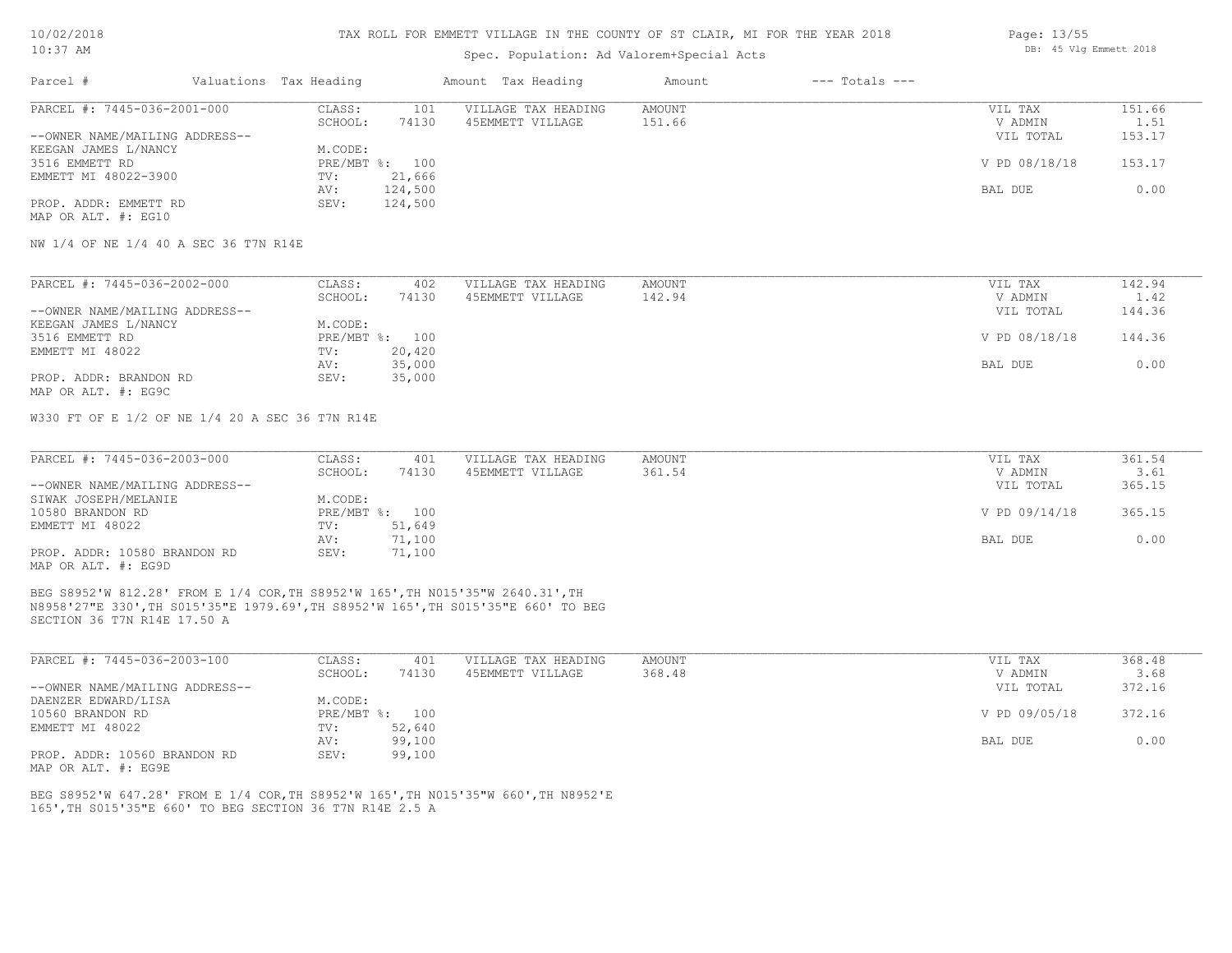| 10/02/2018 |  |
|------------|--|
|            |  |

## Spec. Population: Ad Valorem+Special Acts

| Parcel #                                                           | Valuations Tax Heading |                | Amount Tax Heading  | Amount | $---$ Totals $---$ |               |        |
|--------------------------------------------------------------------|------------------------|----------------|---------------------|--------|--------------------|---------------|--------|
| PARCEL #: 7445-036-2004-000                                        | CLASS:                 | 401            | VILLAGE TAX HEADING | AMOUNT |                    | VIL TAX       | 379.91 |
|                                                                    | SCHOOL:                | 74130          | 45EMMETT VILLAGE    | 379.91 |                    | V ADMIN       | 3.79   |
| --OWNER NAME/MAILING ADDRESS--                                     |                        |                |                     |        |                    | VIL TOTAL     | 383.70 |
| SMIGELSKI PAUL/DIANE                                               | M.CODE:                |                |                     |        |                    |               |        |
| 10534 BRANDON RD                                                   |                        | PRE/MBT %: 100 |                     |        |                    | V PD 09/14/18 | 383.70 |
| EMMETT MI 48022-4500                                               | TV:                    | 54,274         |                     |        |                    |               |        |
|                                                                    | AV:                    | 78,900         |                     |        |                    | BAL DUE       | 0.00   |
| PROP. ADDR: 10534 BRANDON RD                                       | SEV:                   | 78,900         |                     |        |                    |               |        |
| MAP OR ALT. #: EG9A                                                |                        |                |                     |        |                    |               |        |
| E1/2 OF NE 1/4 EXC W 660' & EXC E 265' SECTION 36 T7N R14E 23.94 A |                        |                |                     |        |                    |               |        |
| PARCEL #: 7445-036-2005-000                                        | CLASS:                 | 401            | VILLAGE TAX HEADING | AMOUNT |                    | VIL TAX       | 519.54 |
|                                                                    | SCHOOL:                | 74130          | 45EMMETT VILLAGE    | 519.54 |                    | V ADMIN       | 5.19   |
| --OWNER NAME/MAILING ADDRESS--                                     |                        |                |                     |        |                    | VIL TOTAL     | 524.73 |
| DONNELLON JOHN G.REV LIV. TRUST                                    | M.CODE:                |                |                     |        |                    |               |        |
|                                                                    |                        | 100            |                     |        |                    | V PD 07/16/18 |        |
| 10502 BRANDON RD                                                   | $PRE/MBT$ %:           |                |                     |        |                    |               | 524.73 |

MAP OR ALT. #: EG9B PROP. ADDR: 10502 BRANDON RD SEV: 98,000 AV: 98,000 BAL DUE 0.00 EMMETT MI 48022-4500 TV: 74,220<br>AV: 98,000

E265' OF NE 1/4 OF SECTION 36 SECTION 36 T7N R14E 16.06 A

| PARCEL #: 7445-036-2006-001    | CLASS:       | 401     | VILLAGE TAX HEADING | AMOUNT | VIL TAX       | 777.47 |  |
|--------------------------------|--------------|---------|---------------------|--------|---------------|--------|--|
|                                | SCHOOL:      | 74130   | 45EMMETT VILLAGE    | 777.47 | V ADMIN       | 7.77   |  |
| --OWNER NAME/MAILING ADDRESS-- |              |         |                     |        | VIL TOTAL     | 785.24 |  |
| MAISON MICHAEL D/DIANA L       | M.CODE:      |         |                     |        |               |        |  |
| 10616 DUNNIGAN RD              | $PRE/MBT$ %: | 100     |                     |        | V PD 09/10/18 | 785.24 |  |
| EMMETT MI 48022                | TV:          | 111,068 |                     |        |               |        |  |
|                                | AV:          | 150,700 |                     |        | BAL DUE       | 0.00   |  |
| PROP. ADDR: 10616 DUNNIGAN RD  | SEV:         | 150,700 |                     |        |               |        |  |
| MAP OR ALT. #: EG11E           |              |         |                     |        |               |        |  |

 $\mathcal{L}_\mathcal{L} = \mathcal{L}_\mathcal{L} = \mathcal{L}_\mathcal{L} = \mathcal{L}_\mathcal{L} = \mathcal{L}_\mathcal{L} = \mathcal{L}_\mathcal{L} = \mathcal{L}_\mathcal{L} = \mathcal{L}_\mathcal{L} = \mathcal{L}_\mathcal{L} = \mathcal{L}_\mathcal{L} = \mathcal{L}_\mathcal{L} = \mathcal{L}_\mathcal{L} = \mathcal{L}_\mathcal{L} = \mathcal{L}_\mathcal{L} = \mathcal{L}_\mathcal{L} = \mathcal{L}_\mathcal{L} = \mathcal{L}_\mathcal{L}$ 

EXC. THAT OF REMAINDER LYING S OF M-21 23.89 A SEC 36 T7N R14E SW 1/4 OF NE 1/4 EXC. W660 FT,OF S 825 FT, & EXC. N 132 FT,OF THE W 660 FT, &

| PARCEL #: 7445-036-2007-000    | CLASS:  | 401            | VILLAGE TAX HEADING | AMOUNT | VIL TAX       | 257.94 |
|--------------------------------|---------|----------------|---------------------|--------|---------------|--------|
|                                | SCHOOL: | 74130          | 45EMMETT VILLAGE    | 257.94 | V ADMIN       | 2.57   |
| --OWNER NAME/MAILING ADDRESS-- |         |                |                     |        | VIL TOTAL     | 260.51 |
| O'CONNOR PATRICK/LINDA         | M.CODE: |                |                     |        |               |        |
| 10676 BRANDON RD               |         | PRE/MBT %: 100 |                     |        | V PD 09/10/18 | 260.51 |
| EMMETT MI 48022-4502           | TV:     | 36,849         |                     |        |               |        |
|                                | AV:     | 49,400         |                     |        | BAL DUE       | 0.00   |
| PROP. ADDR: 10676 BRANDON RD   | SEV:    | 49,400         |                     |        |               |        |
| MAP OR ALT. #: EG11G           |         |                |                     |        |               |        |

SEC 36 T7N R14E THAT PART OF SW 1/4 OF NE 1/4 LYING S OF M-21 EXC E 330 FT & EXC W 660 FT. 1.52 A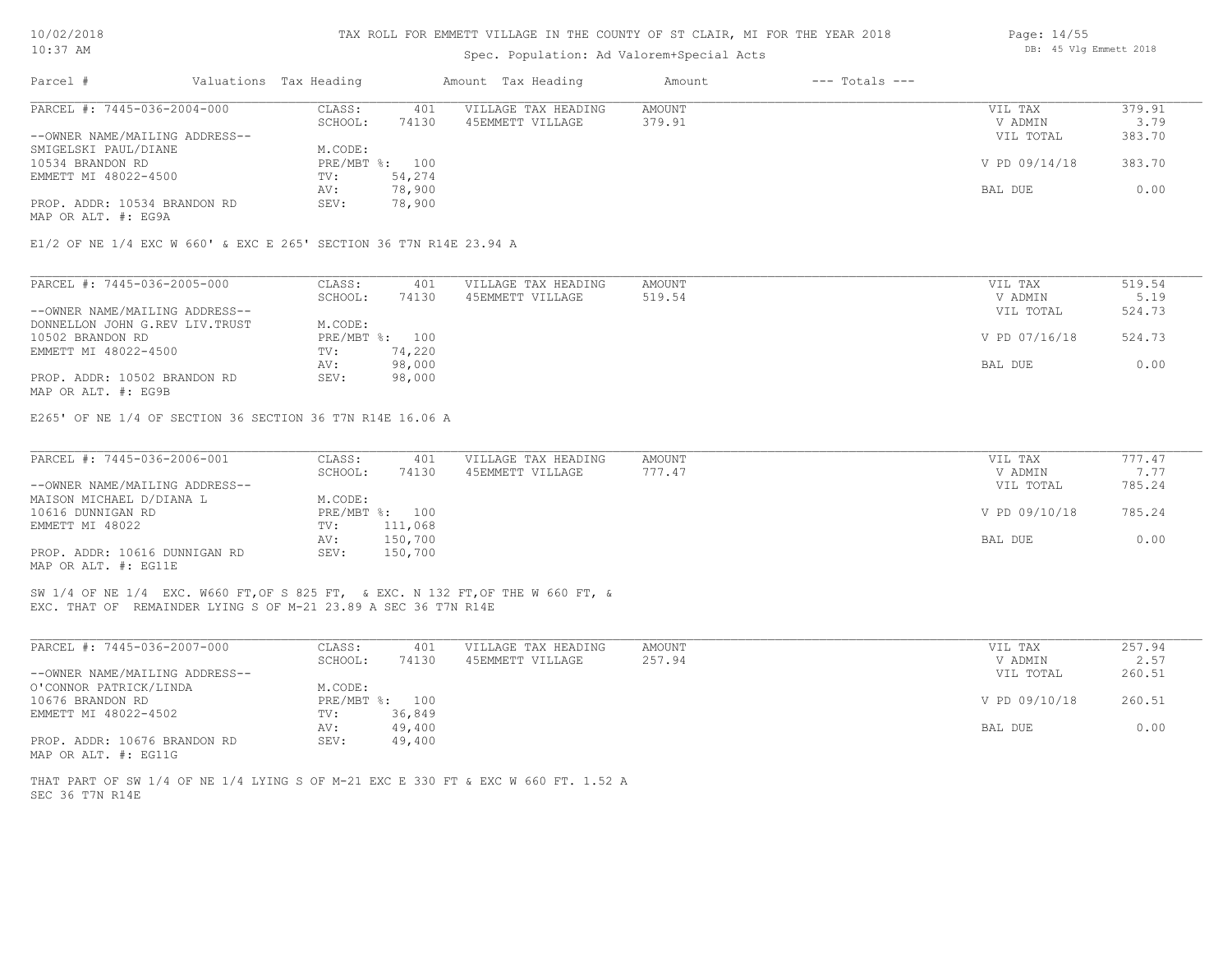## Spec. Population: Ad Valorem+Special Acts

| Parcel #                       | Valuations Tax Heading |        | Amount Tax Heading  | Amount | $---$ Totals $---$ |               |       |
|--------------------------------|------------------------|--------|---------------------|--------|--------------------|---------------|-------|
| PARCEL #: 7445-036-2008-001    | CLASS:                 | 402    | VILLAGE TAX HEADING | AMOUNT |                    | VIL TAX       | 50.82 |
|                                | SCHOOL:                | 74130  | 45EMMETT VILLAGE    | 50.82  |                    | V ADMIN       | 0.50  |
| --OWNER NAME/MAILING ADDRESS-- |                        |        |                     |        |                    | VIL TOTAL     | 51.32 |
| COLLINS JAMES W./BRIDGET M.    | M.CODE:                |        |                     |        |                    |               |       |
| COLLINS DANIEL                 | PRE/MBT %:             |        |                     |        |                    | V PD 07/10/18 | 51.32 |
| 5622 OLD ORCHARD RD            | TV:                    | 7,260  |                     |        |                    |               |       |
| PRUDENVILLE MI 48651           | AV:                    | 19,700 |                     |        |                    | BAL DUE       | 0.00  |
|                                | SEV:                   | 19,700 |                     |        |                    |               |       |
| PROP. ADDR: BRANDON RD         |                        |        |                     |        |                    |               |       |
| MAP OR ALT. #: EG11D1          |                        |        |                     |        |                    |               |       |
|                                |                        |        |                     |        |                    |               |       |

01/19/2006 FROM 19-036-2008-000; 20M 37S E 209' TO BEG SECTION 36 T7N R14E 8.34 A SPLIT ON CURVE TO LEFT 77.18', TH S 0D 20M 37S E 235.89', TH S 89D 52M 0S W 209', TH S 0D A CURVE LEFT RADIUS = 2232.01' & CHORD BEARS S 54D 32M 56S E 77.18', TH ALG SAID TH N 0D 20M 37S W 193.8', TH N 89D 52M 0S E 146.88', TH S 53D 33M 29S E 562.52' TO 331.2', TH N 89D 55M 14S E 133', TH N 0D 20M 37S W 300', TH S 89D 55M 14S W 133', BEG S 89D 52M 0S W 2163.57' FROM E 1/4 COR, TH 89D 52M 0S W 451', TH N 0D 20M 37S W

| PARCEL #: 7445-036-2008-010    | CLASS:  | 401            | VILLAGE TAX HEADING | AMOUNT | VIL TAX       | 231.47 |
|--------------------------------|---------|----------------|---------------------|--------|---------------|--------|
|                                | SCHOOL: | 74130          | 45EMMETT VILLAGE    | 231.47 | V ADMIN       | 2.31   |
| --OWNER NAME/MAILING ADDRESS-- |         |                |                     |        | VIL TOTAL     | 233.78 |
| PRINGLE MARK/IRENE             | M.CODE: |                |                     |        |               |        |
| 10692 BRANDON RD               |         | PRE/MBT %: 100 |                     |        | V PD 09/10/18 | 233.78 |
| EMMETT MI 48022                | TV:     | 33,068         |                     |        |               |        |
|                                | AV:     | 41,100         |                     |        | BAL DUE       | 0.00   |
| PROP. ADDR: 10692 BRANDON RD   | SEV:    | 41,100         |                     |        |               |        |
| MAP OR ALT. $\#$ : EG11D2      |         |                |                     |        |               |        |

 1A SPLIT ON 01/19/2006 FROM 19-036-2008-000; W 209', TH N 89D 52M 0S E 209', TH S 0D 20M 37S E 209' TO BEG SECTION 36 T7N R14E BEG S 89D 52M 0S W 1954.57' FROM E 1/4 COR, TH S 89D 52M 0S W 209', TH N 0D 20M 37S

| PARCEL #: 7445-036-2009-000    | CLASS:       | 402   | VILLAGE TAX HEADING | AMOUNT | VIL TAX   | 11.20 |
|--------------------------------|--------------|-------|---------------------|--------|-----------|-------|
|                                | SCHOOL:      | 74130 | 45EMMETT VILLAGE    | 11.20  | V ADMIN   | 0.11  |
| --OWNER NAME/MAILING ADDRESS-- |              |       |                     |        | VIL TOTAL | 11.31 |
| REID WILLIAM                   | M.CODE:      |       |                     |        |           |       |
| 3288 EMMETT RD                 | $PRE/MBT$ %: |       |                     |        | BAL DUE   | 11.31 |
| EMMETT MI 48022                | TV:          | 1,600 |                     |        |           |       |
|                                | AV:          | 1,600 |                     |        |           |       |
| PROP. ADDR: EMMETT RD          | SEV:         | 1,600 |                     |        |           |       |
| MAP OR ALT. #: EG11F           |              |       |                     |        |           |       |

R14E S50 FT OF N 990.5 FT OF E 100 FT OF W 133 FT OF SW 1/4 OF NE 1/4 0.15 A SEC 36 T7N Page: 15/55 DB: 45 Vlg Emmett 2018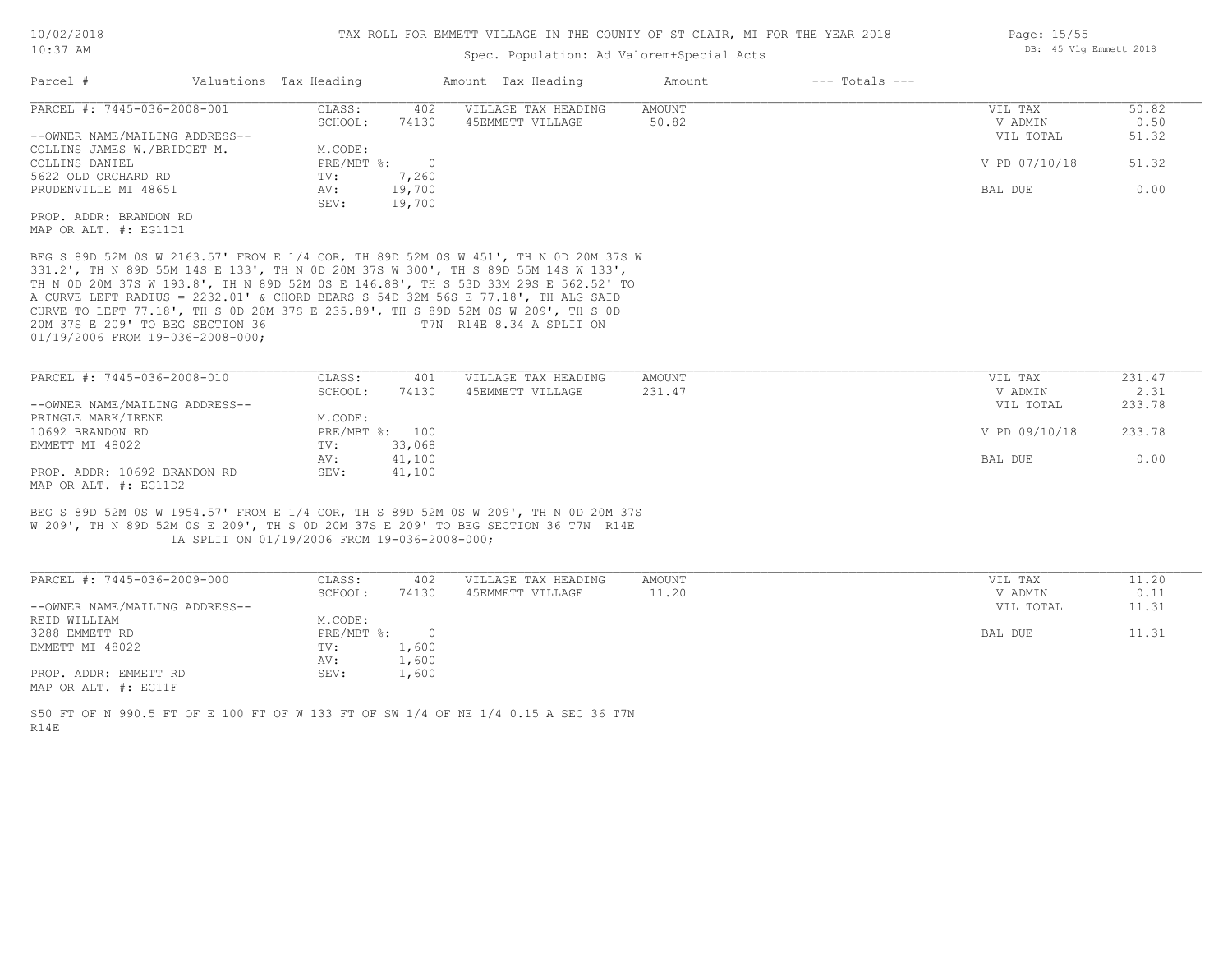| 10/02/2018 |  |
|------------|--|
| $10:37$ AM |  |

# Spec. Population: Ad Valorem+Special Acts

| Page: 16/55 |  |                        |  |
|-------------|--|------------------------|--|
|             |  | DB: 45 Vlg Emmett 2018 |  |

| SCHOOL:<br>74130<br>45EMMETT VILLAGE<br>118.30<br>V ADMIN<br>VIL TOTAL<br>M.CODE:<br>PRE/MBT %:<br>V PD 09/10/18<br>$\overline{0}$<br>EMMETT MI 48022<br>16,900<br>TV:<br>21,000<br>0.00<br>AV:<br>BAL DUE<br>PROP. ADDR: 3288 EMMETT RD<br>SEV:<br>21,000<br>S50 FT OF N 940.5 FT OF E 100 FT OF W 133 FT OF SW 1/4 OF NE 1/4 0.11 A SEC 36 T7N<br>PARCEL #: 7445-036-2011-000<br>CLASS:<br>VILLAGE TAX HEADING<br><b>AMOUNT</b><br>VIL TAX<br>3.50<br>402<br>3.50<br>SCHOOL:<br>74130<br>45EMMETT VILLAGE<br>V ADMIN<br>0.03<br>VIL TOTAL<br>M.CODE:<br>PRE/MBT %:<br>$\circ$<br>BAL DUE<br>TV:<br>500<br>AV:<br>500<br>PROP. ADDR: 3294 EMMETT RD<br>SEV:<br>500<br>MAP OR ALT. #: EG13<br>THE S 30 FT OF THE N 890.5 FT OF THE E 100 FT OF THE W 133 FT OF SW 1/4 OF NE 1/4<br>0.07 A SEC 36 T7N R14E<br>CLASS:<br>401<br>VILLAGE TAX HEADING<br><b>AMOUNT</b><br>VIL TAX<br>45EMMETT VILLAGE<br>98.70<br>V ADMIN<br>SCHOOL:<br>74130<br>VIL TOTAL<br>M.CODE:<br>PRE/MBT %: 0<br>BAL DUE<br>TV:<br>14,100<br>14,100<br>AV:<br>SEV:<br>14,100<br>S45' OF THE N 860.5' OF THE E 100' OF THE W 133' OF SW 1/4 OF NE 1/4 SECTION 36 T7N<br>CLASS:<br>401<br>VILLAGE TAX HEADING<br><b>AMOUNT</b><br>VIL TAX<br>45EMMETT VILLAGE<br>112.42<br>SCHOOL:<br>74130<br>V ADMIN<br>VIL TOTAL<br>M.CODE:<br>PRE/MBT %: 100<br>BAL DUE<br>16,060<br>TV: | PARCEL #: 7445-036-2010-000                                                                                                                                     |               |                     |               |         |                |
|------------------------------------------------------------------------------------------------------------------------------------------------------------------------------------------------------------------------------------------------------------------------------------------------------------------------------------------------------------------------------------------------------------------------------------------------------------------------------------------------------------------------------------------------------------------------------------------------------------------------------------------------------------------------------------------------------------------------------------------------------------------------------------------------------------------------------------------------------------------------------------------------------------------------------------------------------------------------------------------------------------------------------------------------------------------------------------------------------------------------------------------------------------------------------------------------------------------------------------------------------------------------------------------------------------------------------------------------|-----------------------------------------------------------------------------------------------------------------------------------------------------------------|---------------|---------------------|---------------|---------|----------------|
|                                                                                                                                                                                                                                                                                                                                                                                                                                                                                                                                                                                                                                                                                                                                                                                                                                                                                                                                                                                                                                                                                                                                                                                                                                                                                                                                                |                                                                                                                                                                 | CLASS:<br>401 | VILLAGE TAX HEADING | <b>AMOUNT</b> | VIL TAX | 118.30<br>1.18 |
|                                                                                                                                                                                                                                                                                                                                                                                                                                                                                                                                                                                                                                                                                                                                                                                                                                                                                                                                                                                                                                                                                                                                                                                                                                                                                                                                                | --OWNER NAME/MAILING ADDRESS--                                                                                                                                  |               |                     |               |         | 119.48         |
|                                                                                                                                                                                                                                                                                                                                                                                                                                                                                                                                                                                                                                                                                                                                                                                                                                                                                                                                                                                                                                                                                                                                                                                                                                                                                                                                                | REID WILLIAM J/SAMANTHA                                                                                                                                         |               |                     |               |         |                |
|                                                                                                                                                                                                                                                                                                                                                                                                                                                                                                                                                                                                                                                                                                                                                                                                                                                                                                                                                                                                                                                                                                                                                                                                                                                                                                                                                | 3288 EMMETT RD                                                                                                                                                  |               |                     |               |         | 119.48         |
|                                                                                                                                                                                                                                                                                                                                                                                                                                                                                                                                                                                                                                                                                                                                                                                                                                                                                                                                                                                                                                                                                                                                                                                                                                                                                                                                                |                                                                                                                                                                 |               |                     |               |         |                |
|                                                                                                                                                                                                                                                                                                                                                                                                                                                                                                                                                                                                                                                                                                                                                                                                                                                                                                                                                                                                                                                                                                                                                                                                                                                                                                                                                |                                                                                                                                                                 |               |                     |               |         |                |
|                                                                                                                                                                                                                                                                                                                                                                                                                                                                                                                                                                                                                                                                                                                                                                                                                                                                                                                                                                                                                                                                                                                                                                                                                                                                                                                                                | MAP OR ALT. #: EG11C                                                                                                                                            |               |                     |               |         |                |
|                                                                                                                                                                                                                                                                                                                                                                                                                                                                                                                                                                                                                                                                                                                                                                                                                                                                                                                                                                                                                                                                                                                                                                                                                                                                                                                                                | R14E                                                                                                                                                            |               |                     |               |         |                |
|                                                                                                                                                                                                                                                                                                                                                                                                                                                                                                                                                                                                                                                                                                                                                                                                                                                                                                                                                                                                                                                                                                                                                                                                                                                                                                                                                |                                                                                                                                                                 |               |                     |               |         |                |
|                                                                                                                                                                                                                                                                                                                                                                                                                                                                                                                                                                                                                                                                                                                                                                                                                                                                                                                                                                                                                                                                                                                                                                                                                                                                                                                                                |                                                                                                                                                                 |               |                     |               |         |                |
|                                                                                                                                                                                                                                                                                                                                                                                                                                                                                                                                                                                                                                                                                                                                                                                                                                                                                                                                                                                                                                                                                                                                                                                                                                                                                                                                                | --OWNER NAME/MAILING ADDRESS--                                                                                                                                  |               |                     |               |         | 3.53           |
|                                                                                                                                                                                                                                                                                                                                                                                                                                                                                                                                                                                                                                                                                                                                                                                                                                                                                                                                                                                                                                                                                                                                                                                                                                                                                                                                                | HENSHAW ZACHARY T                                                                                                                                               |               |                     |               |         |                |
|                                                                                                                                                                                                                                                                                                                                                                                                                                                                                                                                                                                                                                                                                                                                                                                                                                                                                                                                                                                                                                                                                                                                                                                                                                                                                                                                                | 2687 MILLER RD                                                                                                                                                  |               |                     |               |         | 3.53           |
|                                                                                                                                                                                                                                                                                                                                                                                                                                                                                                                                                                                                                                                                                                                                                                                                                                                                                                                                                                                                                                                                                                                                                                                                                                                                                                                                                | ALLENTON MI 48002                                                                                                                                               |               |                     |               |         |                |
|                                                                                                                                                                                                                                                                                                                                                                                                                                                                                                                                                                                                                                                                                                                                                                                                                                                                                                                                                                                                                                                                                                                                                                                                                                                                                                                                                |                                                                                                                                                                 |               |                     |               |         |                |
|                                                                                                                                                                                                                                                                                                                                                                                                                                                                                                                                                                                                                                                                                                                                                                                                                                                                                                                                                                                                                                                                                                                                                                                                                                                                                                                                                |                                                                                                                                                                 |               |                     |               |         |                |
|                                                                                                                                                                                                                                                                                                                                                                                                                                                                                                                                                                                                                                                                                                                                                                                                                                                                                                                                                                                                                                                                                                                                                                                                                                                                                                                                                | PARCEL #: 7445-036-2012-000                                                                                                                                     |               |                     |               |         | 98.70          |
|                                                                                                                                                                                                                                                                                                                                                                                                                                                                                                                                                                                                                                                                                                                                                                                                                                                                                                                                                                                                                                                                                                                                                                                                                                                                                                                                                |                                                                                                                                                                 |               |                     |               |         | 0.98<br>99.68  |
|                                                                                                                                                                                                                                                                                                                                                                                                                                                                                                                                                                                                                                                                                                                                                                                                                                                                                                                                                                                                                                                                                                                                                                                                                                                                                                                                                |                                                                                                                                                                 |               |                     |               |         | 99.68          |
|                                                                                                                                                                                                                                                                                                                                                                                                                                                                                                                                                                                                                                                                                                                                                                                                                                                                                                                                                                                                                                                                                                                                                                                                                                                                                                                                                |                                                                                                                                                                 |               |                     |               |         |                |
|                                                                                                                                                                                                                                                                                                                                                                                                                                                                                                                                                                                                                                                                                                                                                                                                                                                                                                                                                                                                                                                                                                                                                                                                                                                                                                                                                |                                                                                                                                                                 |               |                     |               |         |                |
|                                                                                                                                                                                                                                                                                                                                                                                                                                                                                                                                                                                                                                                                                                                                                                                                                                                                                                                                                                                                                                                                                                                                                                                                                                                                                                                                                |                                                                                                                                                                 |               |                     |               |         |                |
|                                                                                                                                                                                                                                                                                                                                                                                                                                                                                                                                                                                                                                                                                                                                                                                                                                                                                                                                                                                                                                                                                                                                                                                                                                                                                                                                                | --OWNER NAME/MAILING ADDRESS--<br>HENSHAW ZACHARY T<br>2687 MILLER RD<br>ALLENTON MI 48002<br>PROP. ADDR: 3300 EMMETT RD<br>MAP OR ALT. #: EG12A<br>R14E 0.10 A |               |                     |               |         |                |
|                                                                                                                                                                                                                                                                                                                                                                                                                                                                                                                                                                                                                                                                                                                                                                                                                                                                                                                                                                                                                                                                                                                                                                                                                                                                                                                                                |                                                                                                                                                                 |               |                     |               |         | 112.42<br>1.12 |
|                                                                                                                                                                                                                                                                                                                                                                                                                                                                                                                                                                                                                                                                                                                                                                                                                                                                                                                                                                                                                                                                                                                                                                                                                                                                                                                                                |                                                                                                                                                                 |               |                     |               |         | 113.54         |
|                                                                                                                                                                                                                                                                                                                                                                                                                                                                                                                                                                                                                                                                                                                                                                                                                                                                                                                                                                                                                                                                                                                                                                                                                                                                                                                                                |                                                                                                                                                                 |               |                     |               |         |                |
|                                                                                                                                                                                                                                                                                                                                                                                                                                                                                                                                                                                                                                                                                                                                                                                                                                                                                                                                                                                                                                                                                                                                                                                                                                                                                                                                                |                                                                                                                                                                 |               |                     |               |         | 113.54         |
| SEV:<br>21,100                                                                                                                                                                                                                                                                                                                                                                                                                                                                                                                                                                                                                                                                                                                                                                                                                                                                                                                                                                                                                                                                                                                                                                                                                                                                                                                                 | PARCEL #: 7445-036-2013-000<br>--OWNER NAME/MAILING ADDRESS--<br>DICKSON ALAN/SUSAN<br>3304 EMMETT RD<br>EMMETT MI 48022-4511                                   |               |                     |               |         |                |
| MAP OR ALT. #: EG12B                                                                                                                                                                                                                                                                                                                                                                                                                                                                                                                                                                                                                                                                                                                                                                                                                                                                                                                                                                                                                                                                                                                                                                                                                                                                                                                           | PROP. ADDR: 3304 EMMETT RD                                                                                                                                      | 21,100<br>AV: |                     |               |         |                |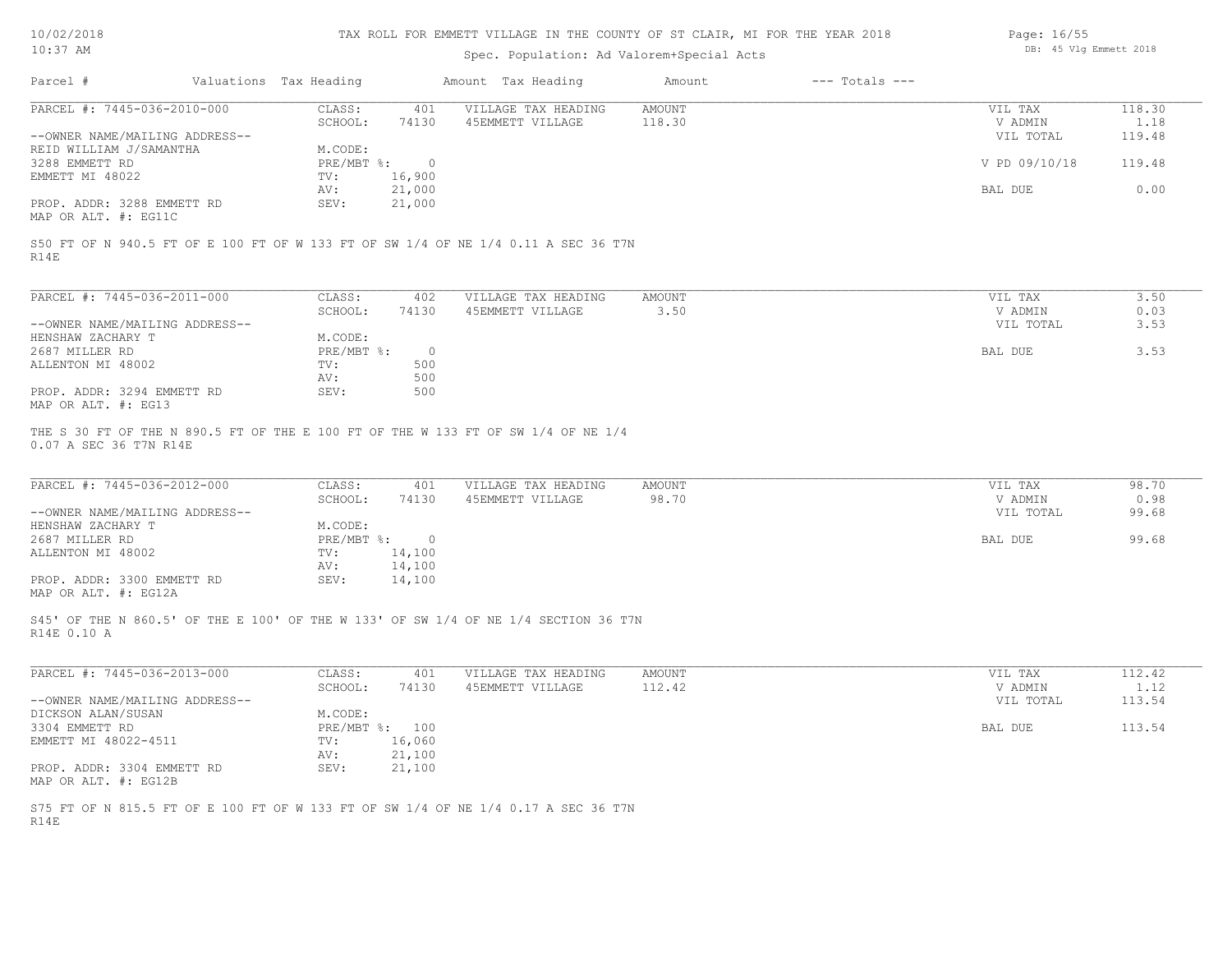#### TAX ROLL FOR EMMETT VILLAGE IN THE COUNTY OF ST CLAIR, MI FOR THE YEAR 2018

# Spec. Population: Ad Valorem+Special Acts

| Parcel #                       | Valuations Tax Heading |       | Amount Tax Heading  | Amount | $---$ Totals $---$ |           |       |
|--------------------------------|------------------------|-------|---------------------|--------|--------------------|-----------|-------|
| PARCEL #: 7445-036-2014-000    | CLASS:                 | 401   | VILLAGE TAX HEADING | AMOUNT |                    | VIL TAX   | 10.52 |
|                                | SCHOOL:                | 74130 | 45EMMETT VILLAGE    | 10.52  |                    | V ADMIN   | 0.10  |
| --OWNER NAME/MAILING ADDRESS-- |                        |       |                     |        |                    | VIL TOTAL | 10.62 |
| DICKSON ALAN/SUSAN             | M.CODE:                |       |                     |        |                    |           |       |
| 3304 EMMETT RD                 | PRE/MBT %: 100         |       |                     |        |                    | BAL DUE   | 10.62 |
| EMMETT MI 48022                | TV:                    | 1,504 |                     |        |                    |           |       |
|                                | AV:                    | 2,500 |                     |        |                    |           |       |
| PROP. ADDR: EMMETT RD          | SEV:                   | 2,500 |                     |        |                    |           |       |
| MAP OR ALT. #: EG11B           |                        |       |                     |        |                    |           |       |

R14E S50 FT OF N 740.5 FT OF E 100 FT OF W 133 FT OF SW 1/4 OF NE 1/4 0.11 A SEC 36 T7N

| PARCEL #: 7445-036-2015-000    | CLASS:     | 402    | VILLAGE TAX HEADING | AMOUNT | VIL TAX       | 44.80 |
|--------------------------------|------------|--------|---------------------|--------|---------------|-------|
|                                | SCHOOL:    | 74130  | 45EMMETT VILLAGE    | 44.80  | V ADMIN       | 0.44  |
| --OWNER NAME/MAILING ADDRESS-- |            |        |                     |        | VIL TOTAL     | 45.24 |
| BELL HELEN M/JOHN TRUST        | M.CODE:    |        |                     |        |               |       |
| 3841 COGLEY RD                 | PRE/MBT %: |        |                     |        | V PD 09/13/18 | 45.24 |
| AVOCA MI 48006                 | TV:        | 6,401  |                     |        |               |       |
|                                | AV:        | 12,200 |                     |        | BAL DUE       | 0.00  |
| PROP. ADDR: 10696 DUNNIGAN RD  | SEV:       | 12,200 |                     |        |               |       |
| $\frac{1}{2}$                  |            |        |                     |        |               |       |

MAP OR ALT. #: EG11I

PART OF S 825 FT OF W 660 FT OF NE 1/4 LYING N OF M-21 2.12 A SEC 36 T7N R14E

| PARCEL #: 7445-036-2017-000    | CLASS:  | 401            | VILLAGE TAX HEADING | AMOUNT | VIL TAX       | 277.76 |
|--------------------------------|---------|----------------|---------------------|--------|---------------|--------|
|                                | SCHOOL: | 74130          | 45EMMETT VILLAGE    | 277.76 | V ADMIN       | 2.77   |
| --OWNER NAME/MAILING ADDRESS-- |         |                |                     |        | VIL TOTAL     | 280.53 |
| FRISBIE BRIAN/LISA             | M.CODE: |                |                     |        |               |        |
| 3320 EMMETT RD                 |         | PRE/MBT %: 100 |                     |        | V PD 09/10/18 | 280.53 |
| EMMETT MI 48022                | TV:     | 39,681         |                     |        |               |        |
|                                | AV:     | 50,800         |                     |        | BAL DUE       | 0.00   |
| PROP. ADDR: 3320 EMMETT RD     | SEV:    | 50,800         |                     |        |               |        |
| MAP OR ALT. #: EG11H           |         |                |                     |        |               |        |

N132 FT OF W 660 FT OF SW 1/4 OF NE 1/4 2 A SEC 36 T7N R14E

| PARCEL #: 7445-036-3001-000      | CLASS:         | 101    | VILLAGE TAX HEADING | AMOUNT | VIL TAX       | 225.30 |
|----------------------------------|----------------|--------|---------------------|--------|---------------|--------|
|                                  | SCHOOL:        | 74130  | 45EMMETT VILLAGE    | 225.30 | V ADMIN       | 2.25   |
| --OWNER NAME/MAILING ADDRESS--   |                |        |                     |        | VIL TOTAL     | 227.55 |
| EASTERN MICHIGAN GRAIN LLC       | M.CODE:        |        |                     |        |               |        |
| THE STAR OF THE WEST MILLING CO. | PRE/MBT %: 100 |        |                     |        | V PD 09/12/18 | 227.55 |
| P.O. BOX 146                     | TV:            | 32,187 |                     |        |               |        |
| FRANKENMUTH MI 48734             | AV:            | 96,100 |                     |        | BAL DUE       | 0.00   |
|                                  | SEV:           | 96,100 |                     |        |               |        |

MAP OR ALT. #: EG61A PROP. ADDR: BRANDON RD

R14E 29.19 A 1307.26' & S330'46"W 1059.99' FROM E 1/4 COR,TH N8629' 14"W 1017.71' SECTION 36 T7N 380', TH N 2 30' E 475', TH W 100' TO BEG EXC THAT PART S OF A LINE, BEG N8713'20"W 242' TH W 66', TH S 242', TH W 441.95', TH S 2 30' W 231.81', TH N 87 13' 20" W LINE, TH S 2 DEG 28 MIN W 50 FT, TH N 87 DEG 05 MIN W 150 FT, TH N 2 DEG 28 MIN E LINE, TH N TO PTE 192 FT S OF E & W 1/4 LINE, TH W TO PTE 1153.45 FT E OF N & S 1/4 TH S 77 DEG 32 MIN E 618.45 FT, TH S 243.45 FT TO RR R/W, TH SE ON R/W TO E 1/8TH BEG 12.1 FT E OF INT 1/4 COR, TH S 178 FT, TH W 346 FT, TH S 2 DEG 30 MIN W 765 FT, Page: 17/55 DB: 45 Vlg Emmett 2018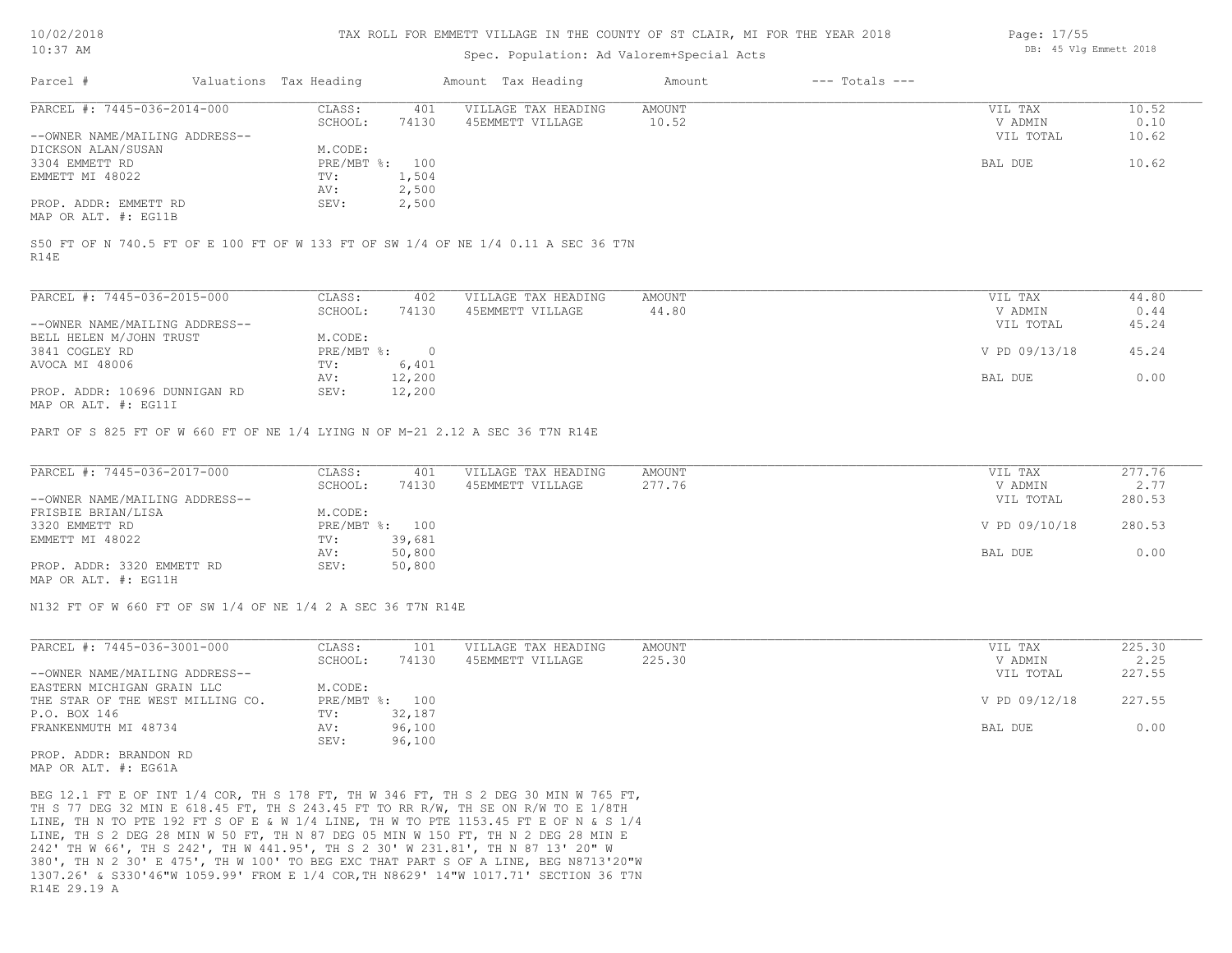| Parcel #<br>Valuations Tax Heading                                                                                                                                                                                                                                                                                                                                                                                                                                                                                                                                                                                                                                           |                                   |                                         |                  |                    |                                 |                          |
|------------------------------------------------------------------------------------------------------------------------------------------------------------------------------------------------------------------------------------------------------------------------------------------------------------------------------------------------------------------------------------------------------------------------------------------------------------------------------------------------------------------------------------------------------------------------------------------------------------------------------------------------------------------------------|-----------------------------------|-----------------------------------------|------------------|--------------------|---------------------------------|--------------------------|
|                                                                                                                                                                                                                                                                                                                                                                                                                                                                                                                                                                                                                                                                              |                                   | Amount Tax Heading                      | Amount           | $---$ Totals $---$ |                                 |                          |
| PARCEL #: 7445-036-3001-100                                                                                                                                                                                                                                                                                                                                                                                                                                                                                                                                                                                                                                                  | CLASS:<br>401                     | VILLAGE TAX HEADING                     | AMOUNT           |                    | VIL TAX                         | 331.89                   |
|                                                                                                                                                                                                                                                                                                                                                                                                                                                                                                                                                                                                                                                                              | SCHOOL:<br>74130                  | 45EMMETT VILLAGE                        | 331.89           |                    | V ADMIN                         | 3.31                     |
| --OWNER NAME/MAILING ADDRESS--                                                                                                                                                                                                                                                                                                                                                                                                                                                                                                                                                                                                                                               |                                   |                                         |                  |                    | VIL TOTAL                       | 335.20                   |
| TOTON ANTHONY/LILLIAN                                                                                                                                                                                                                                                                                                                                                                                                                                                                                                                                                                                                                                                        | M.CODE:                           |                                         |                  |                    |                                 |                          |
| 10729 BRANDON RD                                                                                                                                                                                                                                                                                                                                                                                                                                                                                                                                                                                                                                                             | PRE/MBT %: 100                    |                                         |                  |                    | V PD 08/03/18                   | 335.20                   |
| EMMETT MI 48022-4508                                                                                                                                                                                                                                                                                                                                                                                                                                                                                                                                                                                                                                                         | 47,413<br>TV:                     |                                         |                  |                    |                                 |                          |
|                                                                                                                                                                                                                                                                                                                                                                                                                                                                                                                                                                                                                                                                              | 68,100<br>AV:                     |                                         |                  |                    | BAL DUE                         | 0.00                     |
| PROP. ADDR: 10729 BRANDON RD<br>MAP OR ALT. #: EG61H                                                                                                                                                                                                                                                                                                                                                                                                                                                                                                                                                                                                                         | SEV:<br>68,100                    |                                         |                  |                    |                                 |                          |
| BEG AT INT/SEC 1/4 COR, TH S 87 13' 20" E 112.10', TH S 87 13' 20" E 169.15', TH S<br>2 30' W 242.68', TH S 87 5' E 210.85', TH S 2 30' W 231.81', TH N 87 13' 20" W<br>380', TH N 2 30' E 475' TO BEG. SEC 36 T7N R14E 2.97 A                                                                                                                                                                                                                                                                                                                                                                                                                                               |                                   |                                         |                  |                    |                                 |                          |
| PARCEL #: 7445-036-3002-000                                                                                                                                                                                                                                                                                                                                                                                                                                                                                                                                                                                                                                                  | CLASS:<br>401                     | VILLAGE TAX HEADING                     | AMOUNT           |                    | VIL TAX                         | 391.92                   |
|                                                                                                                                                                                                                                                                                                                                                                                                                                                                                                                                                                                                                                                                              | 74130<br>SCHOOL:                  | 45EMMETT VILLAGE                        | 391.92           |                    | V ADMIN                         | 3.91                     |
| --OWNER NAME/MAILING ADDRESS--                                                                                                                                                                                                                                                                                                                                                                                                                                                                                                                                                                                                                                               |                                   |                                         |                  |                    | VIL TOTAL                       | 395.83                   |
| GRACE JOSEPH REV TRUST                                                                                                                                                                                                                                                                                                                                                                                                                                                                                                                                                                                                                                                       | M.CODE:                           |                                         |                  |                    |                                 |                          |
| 10715 BRANDON RD                                                                                                                                                                                                                                                                                                                                                                                                                                                                                                                                                                                                                                                             | PRE/MBT %: 100                    |                                         |                  |                    | V PD 08/14/18                   | 395.83                   |
| EMMETT MI 48022                                                                                                                                                                                                                                                                                                                                                                                                                                                                                                                                                                                                                                                              | 55,989<br>TV:                     |                                         |                  |                    |                                 |                          |
|                                                                                                                                                                                                                                                                                                                                                                                                                                                                                                                                                                                                                                                                              | 69,800<br>AV:                     |                                         |                  |                    | BAL DUE                         | 0.00                     |
| PROP. ADDR: 10715 BRANDON RD                                                                                                                                                                                                                                                                                                                                                                                                                                                                                                                                                                                                                                                 | SEV:<br>69,800                    |                                         |                  |                    |                                 |                          |
|                                                                                                                                                                                                                                                                                                                                                                                                                                                                                                                                                                                                                                                                              |                                   |                                         |                  |                    |                                 |                          |
|                                                                                                                                                                                                                                                                                                                                                                                                                                                                                                                                                                                                                                                                              |                                   |                                         |                  |                    |                                 |                          |
|                                                                                                                                                                                                                                                                                                                                                                                                                                                                                                                                                                                                                                                                              | CLASS:<br>401<br>SCHOOL:<br>74130 | VILLAGE TAX HEADING<br>45EMMETT VILLAGE | AMOUNT<br>320.64 |                    | VIL TAX<br>V ADMIN<br>VIL TOTAL | 320.64<br>3.20<br>323.84 |
|                                                                                                                                                                                                                                                                                                                                                                                                                                                                                                                                                                                                                                                                              | M.CODE:                           |                                         |                  |                    |                                 |                          |
|                                                                                                                                                                                                                                                                                                                                                                                                                                                                                                                                                                                                                                                                              | PRE/MBT %: 100                    |                                         |                  |                    | V PD 09/10/18                   | 323.84                   |
|                                                                                                                                                                                                                                                                                                                                                                                                                                                                                                                                                                                                                                                                              | 45,807<br>$\texttt{TV}$ :         |                                         |                  |                    |                                 |                          |
|                                                                                                                                                                                                                                                                                                                                                                                                                                                                                                                                                                                                                                                                              | 59,200<br>AV:                     |                                         |                  |                    | BAL DUE                         | 0.00                     |
|                                                                                                                                                                                                                                                                                                                                                                                                                                                                                                                                                                                                                                                                              | 59,200<br>SEV:                    |                                         |                  |                    |                                 |                          |
| MAP OR ALT. #: EG61B<br>BEG ON E & W 1/4 LINE S 87 DEG 5 MIN E 284.65 FT FROM NW COR OF SE 1/4, TH S 87 DEG<br>5 MIN E 200 FT TH S 3 DEG 22 MIN W 242 FT, TH N 87 DEG 5 MIN W 200 FT, TH N 3 DEG<br>22 MIN E 242 FT TO BEG. 1.11 A SEC 36 T7N R14E<br>PARCEL #: 7445-036-3003-000<br>--OWNER NAME/MAILING ADDRESS--<br>PIERCE MICHAEL/VICI<br>10711 BRANDON RD<br>EMMETT MI 48022-4508<br>PROP. ADDR: 10711 BRANDON RD<br>MAP OR ALT. #: EG61C<br>BEG ON E & W 1/4 LINE 484.65 FT S 87 DEG 5 MIN E FROM NW COR OF SE 1/4, TH S 87 DEG<br>5 MIN E 150 FT TH S 3 DEG 22 MIN W 242 FT, TH N 87 DEG 5 MIN W 150 FT, TH N 3 DEG<br>22 MIN E 242 FT TO BEG. 0.83 A SEC 36 T7N R14E |                                   |                                         |                  |                    |                                 |                          |
|                                                                                                                                                                                                                                                                                                                                                                                                                                                                                                                                                                                                                                                                              | CLASS:<br>401<br>SCHOOL:<br>74130 | VILLAGE TAX HEADING<br>45EMMETT VILLAGE | AMOUNT<br>300.55 |                    | VIL TAX<br>V ADMIN              | 300.55<br>3.00           |
|                                                                                                                                                                                                                                                                                                                                                                                                                                                                                                                                                                                                                                                                              |                                   |                                         |                  |                    | VIL TOTAL                       | 303.55                   |
|                                                                                                                                                                                                                                                                                                                                                                                                                                                                                                                                                                                                                                                                              | M.CODE:                           |                                         |                  |                    |                                 |                          |
|                                                                                                                                                                                                                                                                                                                                                                                                                                                                                                                                                                                                                                                                              | PRE/MBT %: 100                    |                                         |                  |                    | V PD 09/06/18                   | 303.55                   |
|                                                                                                                                                                                                                                                                                                                                                                                                                                                                                                                                                                                                                                                                              | 42,936<br>$\texttt{TV}$ :         |                                         |                  |                    |                                 |                          |
| PARCEL #: 7445-036-3004-000<br>--OWNER NAME/MAILING ADDRESS--<br>COWHY BRENDA<br>10695 BRANDON RD<br>EMMETT MI 48022-4503                                                                                                                                                                                                                                                                                                                                                                                                                                                                                                                                                    | 52,900<br>AV:                     |                                         |                  |                    | BAL DUE                         | 0.00                     |
| PROP. ADDR: 10695 BRANDON RD<br>MAP OR ALT. #: EG61F                                                                                                                                                                                                                                                                                                                                                                                                                                                                                                                                                                                                                         | SEV:<br>52,900                    |                                         |                  |                    |                                 |                          |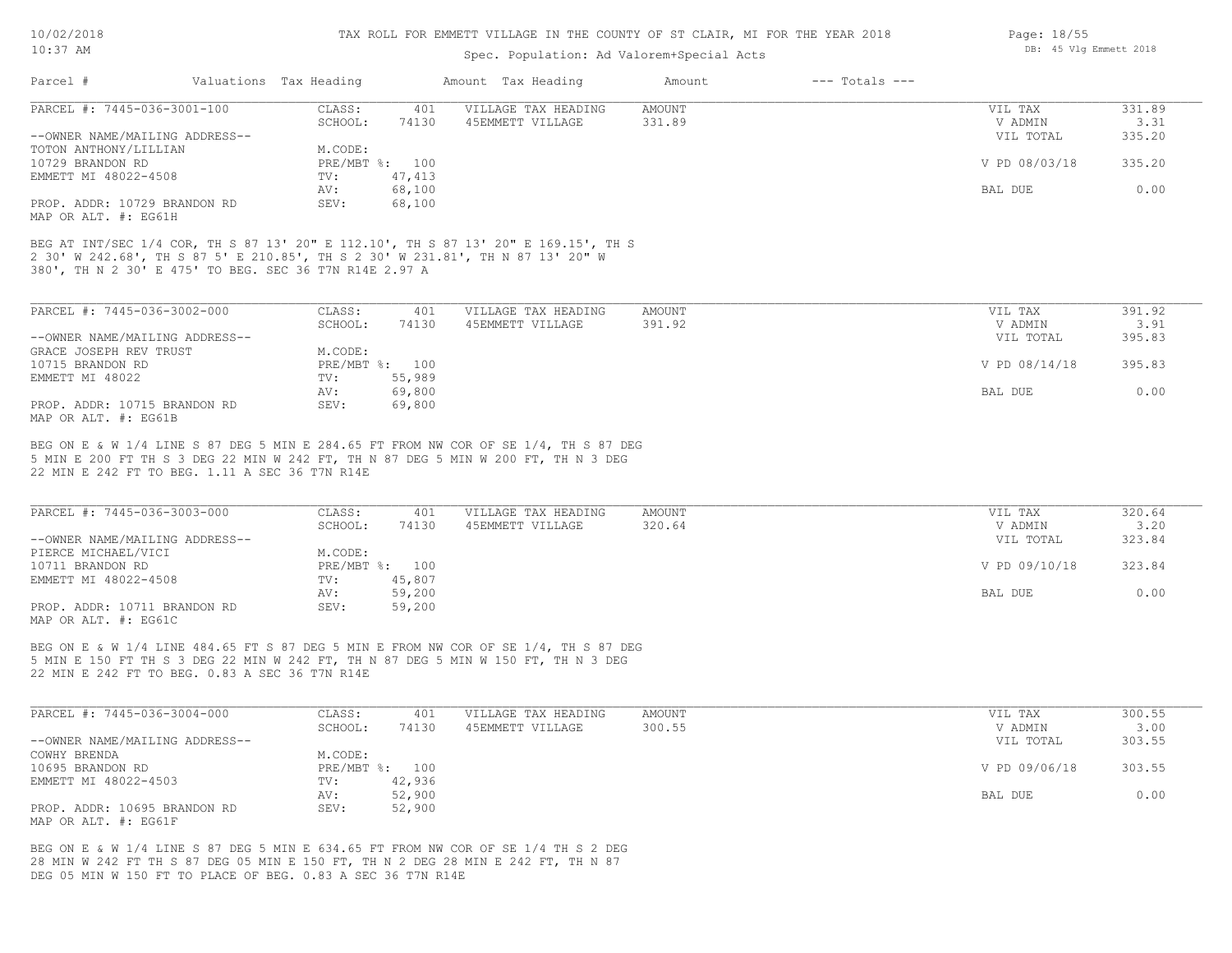#### Spec. Population: Ad Valorem+Special Acts

| Parcel #                       | Valuations Tax Heading |       | Amount Tax Heading  | Amount | $---$ Totals $---$ |               |       |
|--------------------------------|------------------------|-------|---------------------|--------|--------------------|---------------|-------|
| PARCEL #: 7445-036-3005-000    | CLASS:                 | 402   | VILLAGE TAX HEADING | AMOUNT |                    | VIL TAX       | 17.73 |
|                                | SCHOOL:                | 74130 | 45EMMETT VILLAGE    | 17.73  |                    | V ADMIN       | 0.17  |
| --OWNER NAME/MAILING ADDRESS-- |                        |       |                     |        |                    | VIL TOTAL     | 17.90 |
| MORGAN GEORGE J                | M.CODE:                |       |                     |        |                    |               |       |
| 2496 STAPLETON RD              | $PRE/MBT$ %:           |       |                     |        |                    | V PD 09/14/18 | 17.90 |
| GOODELLS MI 48027              | TV:                    | 2,534 |                     |        |                    |               |       |
|                                | AV:                    | 7,900 |                     |        |                    | BAL DUE       | 0.00  |
| PROP. ADDR: BRANDON RD         | SEV:                   | 7,900 |                     |        |                    |               |       |
| MAP OR ALT. #: EG61D           |                        |       |                     |        |                    |               |       |

DEG 22 MIN E 242 FT TO BEG. 0.85 A SEC 36 T7N R14E 5 MIN E 152.8 FT, TH S 3 DEG 22 MIN W 242 FT, TH S 87 DEG 5 MIN W 152.8 FT, TH N 3 BEG ON E & W 1/4 LINE S 87 DEG 5 MIN E 784.65 FT FROM NW COR OF SE 1/4, TH N 87 DEG

| PARCEL #: 7445-036-3006-000    | CLASS:  | 401            | VILLAGE TAX HEADING | AMOUNT | VIL TAX       | 251.95 |
|--------------------------------|---------|----------------|---------------------|--------|---------------|--------|
|                                | SCHOOL: | 74130          | 45EMMETT VILLAGE    | 251.95 | V ADMIN       | 2.51   |
| --OWNER NAME/MAILING ADDRESS-- |         |                |                     |        | VIL TOTAL     | 254.46 |
| ELSEY TIMOTHY K                | M.CODE: |                |                     |        |               |        |
| 10643 BRANDON RD               |         | PRE/MBT %: 100 |                     |        | V PD 09/10/18 | 254.46 |
| EMMETT MI 48022                | TV:     | 35,994         |                     |        |               |        |
|                                | AV:     | 46,800         |                     |        | BAL DUE       | 0.00   |
| PROP. ADDR: 10643 BRANDON RD   | SEV:    | 46,800         |                     |        |               |        |
| MAP OR ALT. #: EG61E           |         |                |                     |        |               |        |

E150 FT OF W 1153.45 FT OF N 242 FT OF SE 1/4 .84 A SEC 36 T7N R14E

| PARCEL #: 7445-036-3007-000    | CLASS:     | 201    | VILLAGE TAX HEADING | AMOUNT | VIL TAX       | 32.60 |
|--------------------------------|------------|--------|---------------------|--------|---------------|-------|
|                                | SCHOOL:    | 74130  | 45EMMETT VILLAGE    | 32.60  | V ADMIN       | 0.32  |
| --OWNER NAME/MAILING ADDRESS-- |            |        |                     |        | VIL TOTAL     | 32.92 |
| SOUTHEASTERN MICH GAS CO       | M.CODE:    |        |                     |        |               |       |
| PO BOX 5004                    | PRE/MBT %: |        |                     |        | V PD 09/05/18 | 32.92 |
| PORT HURON MI 48060            | TV:        | 4,658  |                     |        |               |       |
|                                | AV:        | 13,400 |                     |        | BAL DUE       | 0.00  |
| PROP. ADDR: BRANDON RD         | SEV:       | 13,400 |                     |        |               |       |
| MAP OR ALT. #: EG61G           |            |        |                     |        |               |       |

N192 FT OF W 1/2 OF SE 1/4 EXC W 1153.45 FT. 0.66 A SEC 36 T7N R14E

| PARCEL #: 7445-036-3008-001    | CLASS:       | 401    | VILLAGE TAX HEADING | AMOUNT | VIL TAX       | 329.20 |
|--------------------------------|--------------|--------|---------------------|--------|---------------|--------|
|                                | SCHOOL:      | 74130  | 45EMMETT VILLAGE    | 329.20 | V ADMIN       | 3.29   |
| --OWNER NAME/MAILING ADDRESS-- |              |        |                     |        | VIL TOTAL     | 332.49 |
| WAITKUS MARTIN/JEAN            | M.CODE:      |        |                     |        |               |        |
| 10597 BRANDON RD               | $PRE/MBT$ %: | 100    |                     |        | V PD 07/10/18 | 332.49 |
| EMMETT MI 48022                | TV:          | 47,029 |                     |        |               |        |
|                                | AV:          | 63,700 |                     |        | BAL DUE       | 0.00   |
| PROP. ADDR: 10597 BRANDON RD   | SEV:         | 63,700 |                     |        |               |        |

MAP OR ALT. #: EG60B/C

FROM 19-036-3008-000,19-036,3009-000; N 1320' OF W 330' OF E 1/2 OF SE 1/4 SECTION 36 T7N R14E 10 A SPLIT ON 08/22/2007 Page: 19/55 DB: 45 Vlg Emmett 2018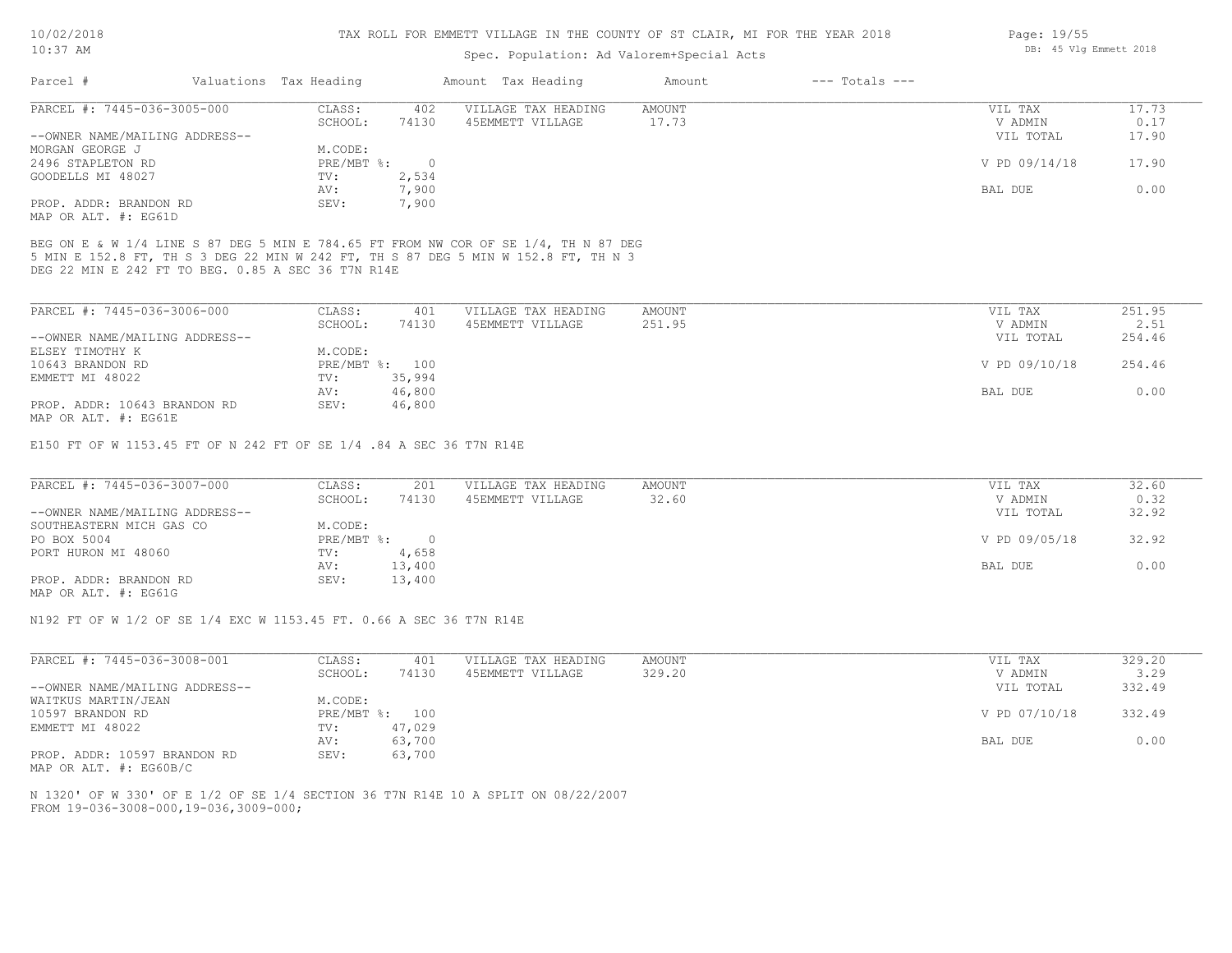## Spec. Population: Ad Valorem+Special Acts

| Page: 20/55 |  |                        |  |
|-------------|--|------------------------|--|
|             |  | DB: 45 Vlg Emmett 2018 |  |

| Parcel #                            | Valuations Tax Heading |                | Amount Tax Heading  | Amount | $---$ Totals $---$ |               |        |
|-------------------------------------|------------------------|----------------|---------------------|--------|--------------------|---------------|--------|
| PARCEL #: 7445-036-3010-001         | CLASS:                 | 101            | VILLAGE TAX HEADING | AMOUNT |                    | VIL TAX       | 290.75 |
|                                     | SCHOOL:                | 74130          | 45EMMETT VILLAGE    | 290.75 |                    | V ADMIN       | 2.90   |
| --OWNER NAME/MAILING ADDRESS--      |                        |                |                     |        |                    | VIL TOTAL     | 293.65 |
| VANDERBOSSCHE ROBERT / JOANN LIFE E | M.CODE:                |                |                     |        |                    |               |        |
| 10541 BRANDON RD                    |                        | PRE/MBT %: 100 |                     |        |                    | V PD 08/15/18 | 293.65 |
| EMMETT MI 48022                     | TV:                    | 41,536         |                     |        |                    |               |        |
|                                     | AV:                    | 138,800        |                     |        |                    | BAL DUE       | 0.00   |
| PROP. ADDR: 10541 BRANDON RD        | SEV:                   | 138,800        |                     |        |                    |               |        |
| MAP OR ALT. #: EG60D/E              |                        |                |                     |        |                    |               |        |
|                                     |                        |                |                     |        |                    |               |        |

R14E 50 A SPLIT ON 08/22/2007 FROM 19-036-3010-000, 19-036-3010-250; E 1/2 OF SE 1/4 AS MEAS ALG RD EXC E 330'AND EXC W 330' OF N 1320' SECTION 36 T7N

| PARCEL #: 7445-036-3011-000    | CLASS:       | 402    | VILLAGE TAX HEADING | AMOUNT | VIL TAX       | 437.64 |
|--------------------------------|--------------|--------|---------------------|--------|---------------|--------|
|                                | SCHOOL:      | 74130  | 45EMMETT VILLAGE    | 437.64 | V ADMIN       | 4.37   |
| --OWNER NAME/MAILING ADDRESS-- |              |        |                     |        | VIL TOTAL     | 442.01 |
| KESSLER CLAIR/IRENE TRUST      | M.CODE:      |        |                     |        |               |        |
| 10535 BRANDON RD               | $PRE/MBT$ %: | 100    |                     |        | V PD 09/10/18 | 442.01 |
| EMMETT MI 48022-4501           | TV:          | 62,520 |                     |        |               |        |
|                                | AV:          | 80,100 |                     |        | BAL DUE       | 0.00   |
| PROP. ADDR: 10535 BRANDON RD   | SEV:         | 80,100 |                     |        |               |        |
| MAP OR ALT. #: EG60A           |              |        |                     |        |               |        |

E330 FT OF SE 1/4 20 A SEC 36 T7N R14E

| PARCEL #: 7445-036-4001-000    | CLASS:     | 401    | VILLAGE TAX HEADING | AMOUNT | VIL TAX       | 182.23 |
|--------------------------------|------------|--------|---------------------|--------|---------------|--------|
|                                | SCHOOL:    | 74130  | 45EMMETT VILLAGE    | 182.23 | V ADMIN       | 1.82   |
| --OWNER NAME/MAILING ADDRESS-- |            |        |                     |        | VIL TOTAL     | 184.05 |
| MULLALLY MARY ALICE            | M.CODE:    |        |                     |        |               |        |
| 2924 SHENANDOAH                | PRE/MBT %: |        |                     |        | V PD 08/02/18 | 184.05 |
| ROYAL OAK MI 48073             | TV:        | 26,033 |                     |        |               |        |
|                                | AV:        | 33,200 |                     |        | BAL DUE       | 0.00   |
| PROP. ADDR: 10991 BRANDON RD   | SEV:       | 33,200 |                     |        |               |        |
| MAP OR ALT. $\#$ : EG43/44     |            |        |                     |        |               |        |

1.65 A S2^18'43"W 50',TH N87^0'W 9',TH N2^18'43"E 50' TO BEG SECTION 36 T7N R14E 291.37' & BEG S87^0'E 99' & S2^18'43"W 446.50' FROM W 1/4 COR,TH S87^0'E 9',TH FROM W 1/4 COR,TH S87^0'E 4.96', TH S1^31'4"W 291.45',TH N87^0'W 9',TH N2^18'43"E THE W 99' OF THE N 495' OF W 1/2 OF SW 1/4 & BEG S87^0'E 99' & S2^18'43"W 155.13'

| PARCEL #: 7445-036-4002-000    | CLASS:  | 401            | VILLAGE TAX HEADING | AMOUNT | VIL TAX       | 448.00 |
|--------------------------------|---------|----------------|---------------------|--------|---------------|--------|
|                                | SCHOOL: | 74130          | 45EMMETT VILLAGE    | 448.00 | V ADMIN       | 4.48   |
| --OWNER NAME/MAILING ADDRESS-- |         |                |                     |        | VIL TOTAL     | 452.48 |
| COOK JOHN D.JR/LAURA M.        | M.CODE: |                |                     |        |               |        |
| 10975 BRANDON RD               |         | PRE/MBT %: 100 |                     |        | V PD 09/10/18 | 452.48 |
| EMMETT MI 48022-4507           | TV:     | 64,000         |                     |        |               |        |
|                                | AV:     | 64,000         |                     |        | BAL DUE       | 0.00   |
| PROP. ADDR: 10975 BRANDON RD   | SEV:    | 64,000         |                     |        |               |        |
| MAP OR ALT. #: EG42            |         |                |                     |        |               |        |

R14E 1.54 A S1^31'4"W 291.45',TH N87^0'W 9',TH N2^18'43"E 291.37' TO BEG SECTION 36 T7N EXC BEG S87^0'E 99' & S2^18'43"W 155.13' FROM W 1/4 COR, TH S87^0'E 4.96',TH N0^4'13"E 158', TH N89^19'25"W 2.74', TH N0^4'13"E 287', TH N89^19'25"W 155' TO BEG BEG S89^19'25"E 99' FROM W 1/4 COR, TH S0^4'13"W 445' TH S89^19'25"E 157.74', TH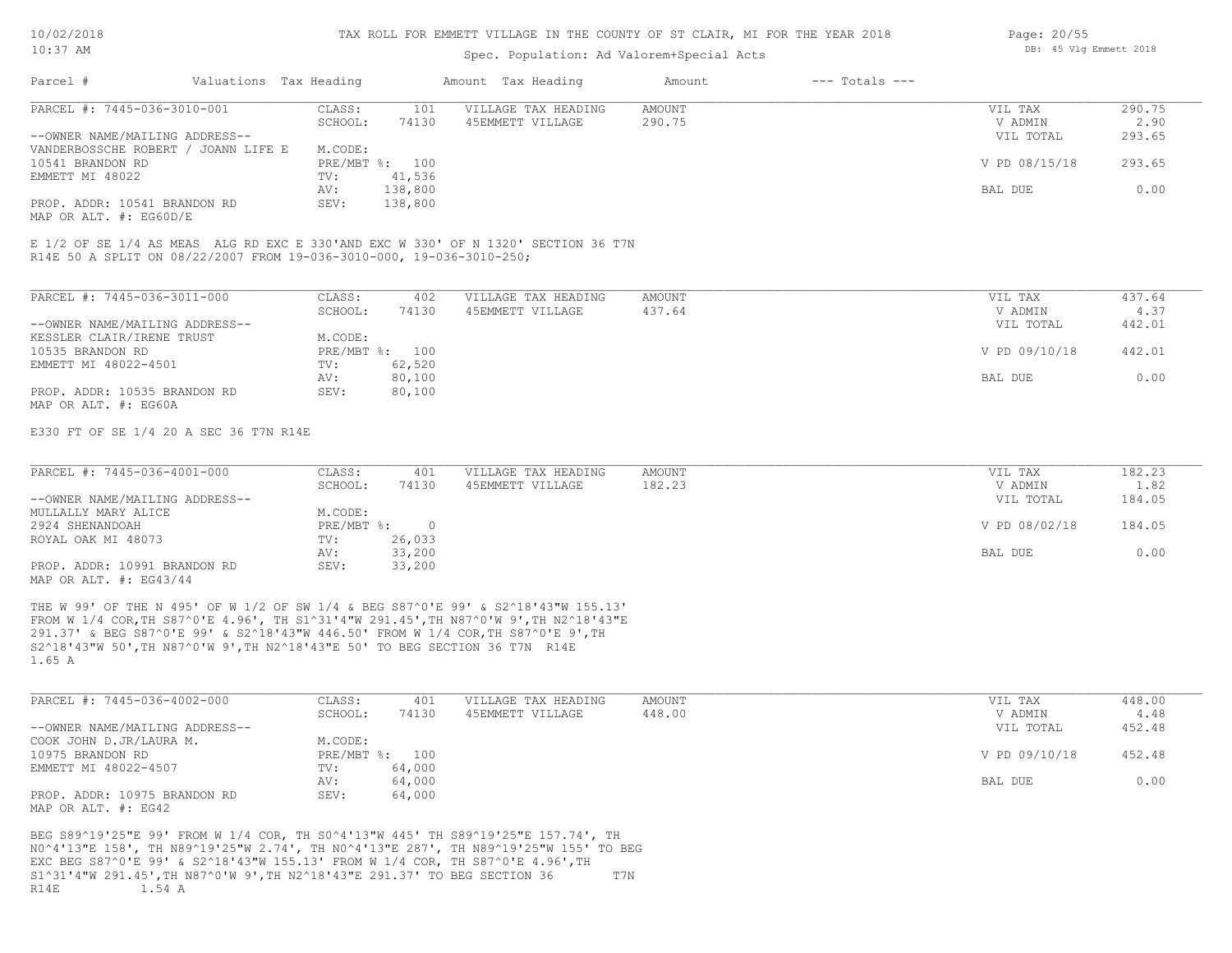| 10/02/2018 |      |
|------------|------|
| 1 ∩ • २ 7  | 71 M |

| TO: 37 HM                                                                                                                                                                                                                                                                                 |                           | Spec. Population: Ad Valorem+Special Acts |                              | DD. IN ATH DIMMELL CATO |        |
|-------------------------------------------------------------------------------------------------------------------------------------------------------------------------------------------------------------------------------------------------------------------------------------------|---------------------------|-------------------------------------------|------------------------------|-------------------------|--------|
| Parcel #                                                                                                                                                                                                                                                                                  | Valuations Tax Heading    | Amount Tax Heading                        | $---$ Totals $---$<br>Amount |                         |        |
| PARCEL #: 7445-036-4003-000                                                                                                                                                                                                                                                               | CLASS:<br>401             | VILLAGE TAX HEADING                       | AMOUNT                       | VIL TAX                 | 401.80 |
|                                                                                                                                                                                                                                                                                           | 74130<br>SCHOOL:          | 45EMMETT VILLAGE                          | 401.80                       | V ADMIN                 | 4.01   |
| --OWNER NAME/MAILING ADDRESS--                                                                                                                                                                                                                                                            |                           |                                           |                              | VIL TOTAL               | 405.81 |
| SEDEWAR SAMANTHA                                                                                                                                                                                                                                                                          | M.CODE:                   |                                           |                              |                         |        |
| 10965 BRANDON RD                                                                                                                                                                                                                                                                          | PRE/MBT %: 100            |                                           |                              | V PD 09/10/18           | 405.81 |
| EMMETT MI 48022-4507                                                                                                                                                                                                                                                                      | TV:<br>57,400             |                                           |                              |                         |        |
|                                                                                                                                                                                                                                                                                           | 57,400<br>AV:             |                                           |                              | BAL DUE                 | 0.00   |
| PROP. ADDR: 10965 BRANDON RD                                                                                                                                                                                                                                                              | 57,400<br>SEV:            |                                           |                              |                         |        |
| MAP OR ALT. #: EG41                                                                                                                                                                                                                                                                       |                           |                                           |                              |                         |        |
| THE E 83.32 FT OF THE W 340.06 FT OF THE N 281.82 FT OF THE W 1/2 OF SW 1/4 & BEG<br>S89*19'25"E 254' FROM W 1/4 COR; TH S 287'; TH E 86.06'; TH N 5/18'; TH W 83.32';<br>TH N 281.82'; TH W 2.74' TO POB .57 A SEC 36 T7N R14E                                                           |                           |                                           |                              |                         |        |
| PARCEL #: 7445-036-4004-000                                                                                                                                                                                                                                                               | CLASS:<br>401             | VILLAGE TAX HEADING                       | AMOUNT                       | VIL TAX                 | 627.56 |
|                                                                                                                                                                                                                                                                                           | SCHOOL:<br>74130          | 45EMMETT VILLAGE                          | 627.56                       | V ADMIN                 | 6.27   |
| --OWNER NAME/MAILING ADDRESS--                                                                                                                                                                                                                                                            |                           |                                           |                              | VIL TOTAL               | 633.83 |
|                                                                                                                                                                                                                                                                                           | M.CODE:                   |                                           |                              |                         |        |
| PIERCE DENNIS R./CECILIA REV.TRUST                                                                                                                                                                                                                                                        |                           |                                           |                              |                         |        |
| PIERCE PATRICK R.                                                                                                                                                                                                                                                                         | PRE/MBT %: 100            |                                           |                              | V PD 09/12/18           | 633.83 |
| 10895 BRANDON RD                                                                                                                                                                                                                                                                          | 89,652<br>TV:             |                                           |                              |                         |        |
| EMMETT MI 48022                                                                                                                                                                                                                                                                           | 118,300<br>AV:            |                                           |                              | BAL DUE                 | 0.00   |
| PROP. ADDR: 10895 BRANDON RD<br>MAP OR ALT. #: EG40A                                                                                                                                                                                                                                      | 118,300<br>SEV:           |                                           |                              |                         |        |
| BEG S 89*19'25"E 716' FROM W 1/4 COR, TH S89*19'25"E 241.63', TH S0*14'8"W 428.72,<br>TH N89*19'25"W 99.31', TH SO*19'1'"W 16.27', TH N89*19'25"W 600.28', TH NO*4'13"E<br>158', TH S89*19'25"E 438.44', TH NO*14'8"E 50.32', TH S 89*19'25"E 20', TH<br>N0*14'8"E 236.67' TO POB. 4.12 A |                           |                                           |                              |                         |        |
| PARCEL #: 7445-036-4004-100                                                                                                                                                                                                                                                               | CLASS:<br>401             | VILLAGE TAX HEADING                       | <b>AMOUNT</b>                | VIL TAX                 | 468.10 |
|                                                                                                                                                                                                                                                                                           | SCHOOL:<br>74130          | 45EMMETT VILLAGE                          | 468.10                       | V ADMIN                 | 4.68   |
| --OWNER NAME/MAILING ADDRESS--                                                                                                                                                                                                                                                            |                           |                                           |                              | VIL TOTAL               | 472.78 |
| PIERCE PATRICK/NANCY                                                                                                                                                                                                                                                                      | M.CODE:                   |                                           |                              |                         |        |
| 10951 BRANDON RD                                                                                                                                                                                                                                                                          | PRE/MBT %: 100            |                                           |                              | V PD 09/12/18           | 472.78 |
| EMMETT MI 48022                                                                                                                                                                                                                                                                           | 66,872<br>TV:             |                                           |                              |                         |        |
|                                                                                                                                                                                                                                                                                           | 82,200<br>AV:             |                                           |                              | BAL DUE                 | 0.00   |
| PROP. ADDR: 10951 BRANDON RD<br>MAP OR ALT. #: EG40B                                                                                                                                                                                                                                      | SEV:<br>82,200            |                                           |                              |                         |        |
| W200' OF E 979.68' OF N 287' OF W 1/2 OF SW 1/4 SECTION 36 T7N R14E 1.3 A                                                                                                                                                                                                                 |                           |                                           |                              |                         |        |
|                                                                                                                                                                                                                                                                                           |                           |                                           |                              |                         |        |
| PARCEL #: 7445-036-4004-200                                                                                                                                                                                                                                                               | CLASS:<br>401             | VILLAGE TAX HEADING                       | <b>AMOUNT</b>                | VIL TAX                 | 519.54 |
|                                                                                                                                                                                                                                                                                           | 74130<br>SCHOOL:          | 45EMMETT VILLAGE                          | 519.54                       | V ADMIN                 | 5.19   |
| --OWNER NAME/MAILING ADDRESS--                                                                                                                                                                                                                                                            |                           |                                           |                              | VIL TOTAL               | 524.73 |
| PIERCE RICHARD/ELIZABETH                                                                                                                                                                                                                                                                  | M.CODE:                   |                                           |                              |                         |        |
| 10925 BRANDON RD                                                                                                                                                                                                                                                                          | PRE/MBT %: 100            |                                           |                              | V PD 09/13/18           | 524.73 |
| EMMETT MI 48022                                                                                                                                                                                                                                                                           | 74,220<br>$\texttt{TV}$ : |                                           |                              |                         |        |
|                                                                                                                                                                                                                                                                                           | 92,600<br>AV:             |                                           |                              | BAL DUE                 | 0.00   |
|                                                                                                                                                                                                                                                                                           |                           |                                           |                              |                         |        |
| PROP. ADDR: 10925 BRANDON RD                                                                                                                                                                                                                                                              | SEV:<br>92,600            |                                           |                              |                         |        |
| MAP OR ALT. #: EG40C                                                                                                                                                                                                                                                                      |                           |                                           |                              |                         |        |

175' TO BEG. SEC 36 T7N R14E. 1.13 A. 237', TH N 89\* 32' W 20', TH S 50', TH N 89\* 32' W 155', TH N 287', TH S 89\* 32' E BEG AT INT/SEC OF W 1/8 LN & E & W 1/4 LN, TH N 89\* 32' W 604.68' TO BEG, TH S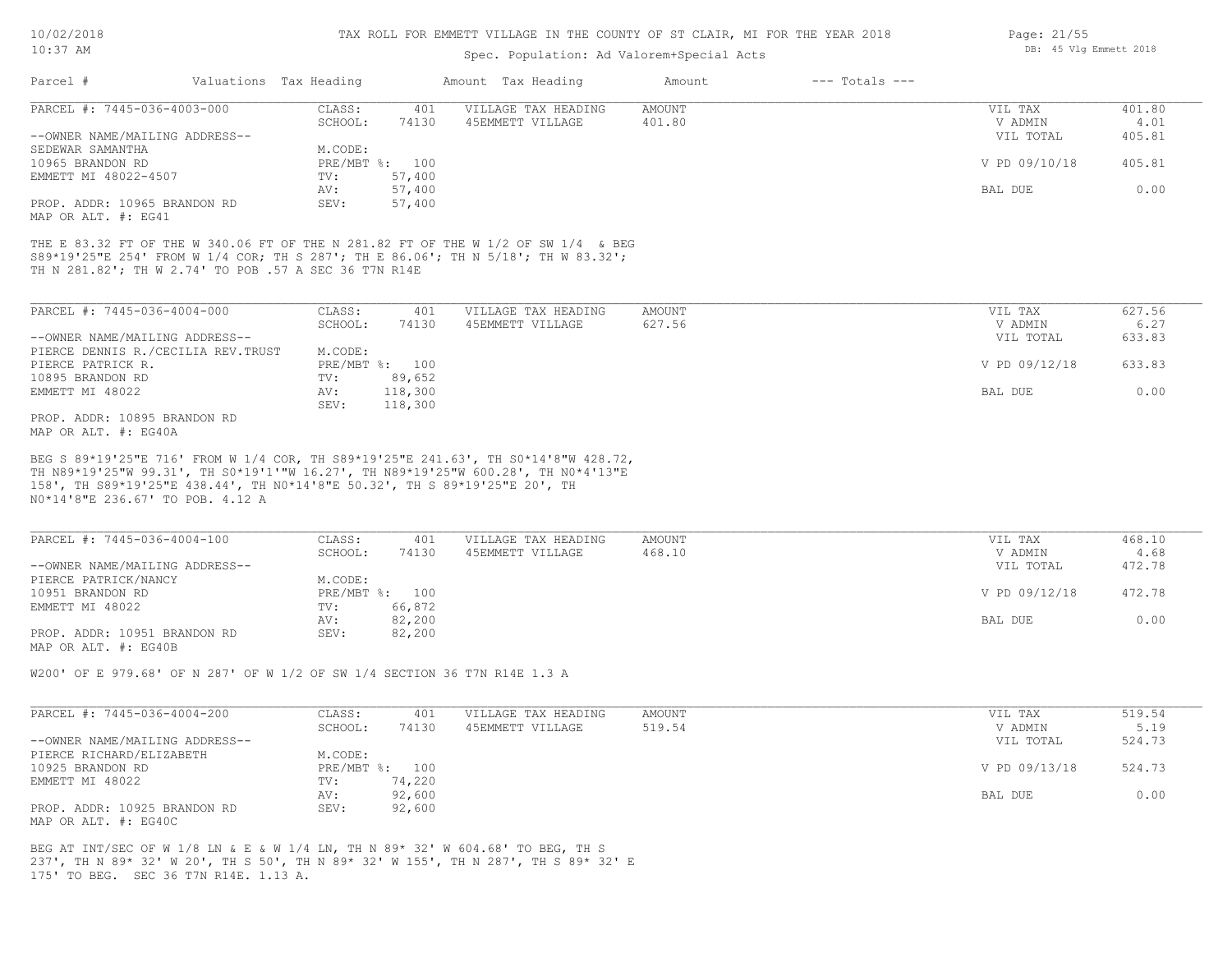| 10/02/2018 |  |
|------------|--|
|            |  |

#### Spec. Population: Ad Valorem+Special Acts

| Page: 22/55 |  |                        |  |
|-------------|--|------------------------|--|
|             |  | DB: 45 Vlg Emmett 2018 |  |

| Parcel #                       | Valuations Tax Heading |        | Amount Tax Heading  | Amount | $---$ Totals $---$ |           |        |
|--------------------------------|------------------------|--------|---------------------|--------|--------------------|-----------|--------|
| PARCEL #: 7445-036-4005-000    | CLASS:                 | 401    | VILLAGE TAX HEADING | AMOUNT |                    | VIL TAX   | 322.70 |
|                                | SCHOOL:                | 74130  | 45EMMETT VILLAGE    | 322.70 |                    | V ADMIN   | 3.22   |
| --OWNER NAME/MAILING ADDRESS-- |                        |        |                     |        |                    | VIL TOTAL | 325.92 |
| SPENCER BETH                   | M.CODE:                |        |                     |        |                    |           |        |
| 3241 MAIN ST                   | PRE/MBT %: 100         |        |                     |        |                    | BAL DUE   | 325.92 |
| EMMETT MI 48022                | TV:                    | 46,100 |                     |        |                    |           |        |
|                                | AV:                    | 46,100 |                     |        |                    |           |        |
| PROP. ADDR: 3241 MAIN ST       | SEV:                   | 46,100 |                     |        |                    |           |        |

MAP OR ALT. #: EG37

THE N 176 FT OF THE E 363 FT OF THE W 1/2 OF SW 1/4 1.33 A SEC 36 T7N R14E

| PARCEL #: 7445-036-4006-000    | CLASS:  | 401            | VILLAGE TAX HEADING | AMOUNT | VIL TAX   | 218.24 |
|--------------------------------|---------|----------------|---------------------|--------|-----------|--------|
|                                | SCHOOL: | 74130          | 45EMMETT VILLAGE    | 218.24 | V ADMIN   | 2.18   |
| --OWNER NAME/MAILING ADDRESS-- |         |                |                     |        | VIL TOTAL | 220.42 |
| BULAR STEVEN/MAUREEN           | M.CODE: |                |                     |        |           |        |
| 3235 MAIN ST                   |         | PRE/MBT %: 100 |                     |        | BAL DUE   | 220.42 |
| EMMETT MI 48022                | TV:     | 31,178         |                     |        |           |        |
|                                | AV:     | 37,600         |                     |        |           |        |
| PROP. ADDR: 3235 MAIN ST       | SEV:    | 37,600         |                     |        |           |        |
| MAP OR ALT. #: EG38            |         |                |                     |        |           |        |

T7N R14E THE S 111 FT OF THE N 287 FT OF THE E 363 FT OF THE W 1/2 OF SW 1/4 0.92 A SEC 36

| PARCEL #: 7445-036-4007-000                           | CLASS:         | 401    | VILLAGE TAX HEADING | AMOUNT | VIL TAX       | 205.40 |
|-------------------------------------------------------|----------------|--------|---------------------|--------|---------------|--------|
|                                                       | SCHOOL:        | 74130  | 45EMMETT VILLAGE    | 205.40 | V ADMIN       | 2.05   |
| --OWNER NAME/MAILING ADDRESS--                        |                |        |                     |        | VIL TOTAL     | 207.45 |
| MCCLELLAND WILLIAM/PATRICK                            | M.CODE:        |        |                     |        |               |        |
| 3227 MAIN ST                                          | PRE/MBT %: 100 |        |                     |        | V PD 07/20/18 | 207.45 |
| EMMETT MI 48022-4520                                  | TV:            | 29,344 |                     |        |               |        |
|                                                       | AV:            | 42,700 |                     |        | BAL DUE       | 0.00   |
| PROP. ADDR: 3227 MAIN ST                              | SEV:           | 42,700 |                     |        |               |        |
| $\cdots$ $\cdots$ $\cdots$ $\cdots$ $\cdots$ $\cdots$ |                |        |                     |        |               |        |

MAP OR ALT. #: EG39

R14E THE S 127 FT OF THE N 414 FT OF THE E 363 FT OF W 1/2 OF SW 1/4 1.05 A SEC 36 T7N

| CLASS:  | 402   | VILLAGE TAX HEADING | AMOUNT | VIL TAX       | 45.73 |
|---------|-------|---------------------|--------|---------------|-------|
| SCHOOL: | 74130 | 45EMMETT VILLAGE    | 45.73  | V ADMIN       | 0.45  |
|         |       |                     |        | VIL TOTAL     | 46.18 |
| M.CODE: |       |                     |        |               |       |
|         | 100   |                     |        | V PD 09/05/18 | 46.18 |
| TV:     | 6,534 |                     |        |               |       |
| AV:     | 7,100 |                     |        | BAL DUE       | 0.00  |
| SEV:    | 1,100 |                     |        |               |       |
|         |       | PRE/MBT %:          |        |               |       |

MAP OR ALT. #: EG45B/A

SPLIT ON 11/08/2007 FROM 19-036-4008-000, 19-036-4009-000; N OF WALTER CHILLSON' ADDITION TO VILLAGE OF EMMETT SECTION 36 T7N R14E 1.00 A S 132' OF E 264' & 363' EXC N 414' & EXC 132' OF THAT PART OF W 1/2 OF SW 1/4 LYING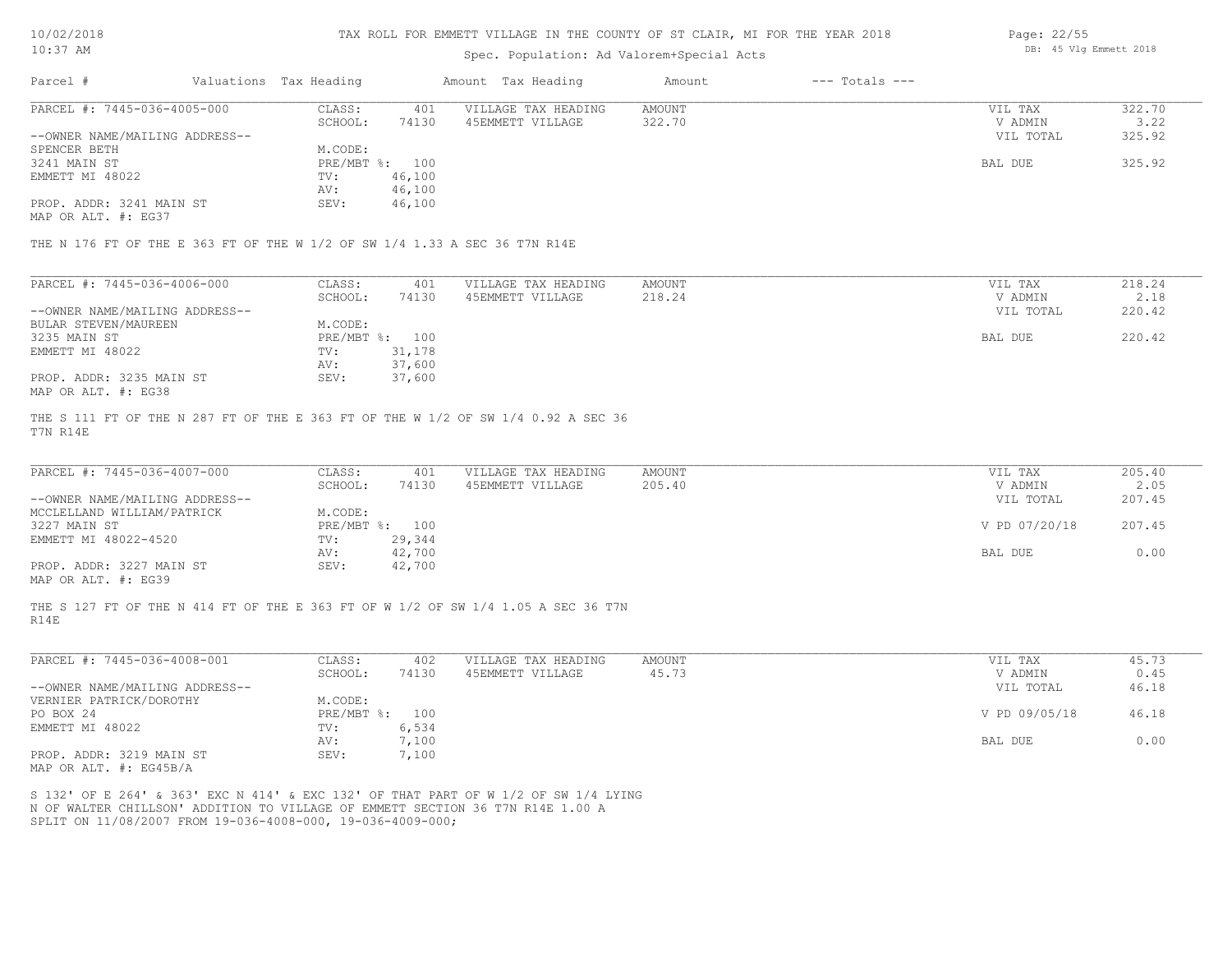| 10/02/2018 |  |
|------------|--|
| $10:37$ AM |  |

Page: 23/55

DB: 45 Vlg Emmett 2018

# Spec. Population: Ad Valorem+Special Acts

| Parcel #                                                                                                                                                                                                                                                                                               | Valuations Tax Heading |                  | Amount Tax Heading  | Amount        | $---$ Totals $---$ |                      |              |
|--------------------------------------------------------------------------------------------------------------------------------------------------------------------------------------------------------------------------------------------------------------------------------------------------------|------------------------|------------------|---------------------|---------------|--------------------|----------------------|--------------|
| PARCEL #: 7445-036-4010-000                                                                                                                                                                                                                                                                            | CLASS:                 | 708              | VILLAGE TAX HEADING | <b>AMOUNT</b> |                    | VIL TAX              | 0.00         |
| --OWNER NAME/MAILING ADDRESS--                                                                                                                                                                                                                                                                         | SCHOOL:                | 74130            | 45EMMETT VILLAGE    | 0.00          |                    | V ADMIN<br>VIL TOTAL | 0.00<br>0.00 |
| OUR LADY OF MT CARMEL CH                                                                                                                                                                                                                                                                               | M.CODE:                |                  |                     |               |                    |                      |              |
| 10817 BRANDON RD                                                                                                                                                                                                                                                                                       | PRE/MBT %:             | $\circ$          |                     |               |                    | BAL DUE              | 0.00         |
| EMMETT MI 48022                                                                                                                                                                                                                                                                                        | TV:                    | $\circ$          |                     |               |                    |                      |              |
|                                                                                                                                                                                                                                                                                                        | AV:                    | $\circ$          |                     |               |                    |                      |              |
| PROP. ADDR: 10817 BRANDON RD                                                                                                                                                                                                                                                                           | SEV:                   | $\circ$          |                     |               |                    |                      |              |
| MAP OR ALT. #: EG28A                                                                                                                                                                                                                                                                                   |                        |                  |                     |               |                    |                      |              |
| W393 FT OF N 280 FT OF E 1/2 OF SW 1/4 & BEG N 87 DEG 5 MIN W 334.5 FT & S 2 DEG 30<br>MIN W 178 FT FROM INT 1/4 COR, TH N 87 DEG 5 MIN W 618 FT, TH S 2 DEG 30 MIN W<br>232.6', TH S875'E 618', TH N230'E 232.6' TO BEG & E 150' OF W 543' OF N 178' OF E 1/2<br>OF SW 1/4 SECTION 36 T7N R14E 5.94 A |                        |                  |                     |               |                    |                      |              |
| PARCEL #: 7445-036-4010-100                                                                                                                                                                                                                                                                            | CLASS:                 | 703              | VILLAGE TAX HEADING | AMOUNT        |                    | VIL TAX              | 0.00         |
|                                                                                                                                                                                                                                                                                                        | SCHOOL:                | 74130            | 45EMMETT VILLAGE    | 0.00          |                    | V ADMIN              | 0.00         |
| --OWNER NAME/MAILING ADDRESS--                                                                                                                                                                                                                                                                         |                        |                  |                     |               |                    | VIL TOTAL            | 0.00         |
| VILLAGE OF EMMETT                                                                                                                                                                                                                                                                                      | M.CODE:                |                  |                     |               |                    |                      |              |
| P.O. BOX 127                                                                                                                                                                                                                                                                                           | PRE/MBT %:             | $\circ$          |                     |               |                    | BAL DUE              | 0.00         |
| EMMETT MI 48022                                                                                                                                                                                                                                                                                        | TV:                    | $\circ$          |                     |               |                    |                      |              |
|                                                                                                                                                                                                                                                                                                        | AV:                    | $\circ$          |                     |               |                    |                      |              |
| PROP. ADDR: MAIN ST                                                                                                                                                                                                                                                                                    | SEV:                   | $\circ$          |                     |               |                    |                      |              |
| MAP OR ALT. #: EG28B                                                                                                                                                                                                                                                                                   |                        |                  |                     |               |                    |                      |              |
| 76.39', TH S 2D 4M W 218.57', TH S 82D 14M E 59.12' TO BEG SECTION 36 T7N R14E 7<br>$.00\,$ A                                                                                                                                                                                                          |                        |                  |                     |               |                    |                      |              |
| PARCEL #: 7445-036-4011-000                                                                                                                                                                                                                                                                            | CLASS:                 | 401              | VILLAGE TAX HEADING | AMOUNT        |                    | VIL TAX              | 283.64       |
|                                                                                                                                                                                                                                                                                                        | SCHOOL:                | 74130            | 45EMMETT VILLAGE    | 283.64        |                    | V ADMIN              | 2.83         |
| --OWNER NAME/MAILING ADDRESS--                                                                                                                                                                                                                                                                         |                        |                  |                     |               |                    | VIL TOTAL            | 286.47       |
| PIERCE KATHLEEN LIFE LEASE                                                                                                                                                                                                                                                                             | M.CODE:                |                  |                     |               |                    |                      |              |
| 3224 MAIN ST                                                                                                                                                                                                                                                                                           |                        | PRE/MBT %: 100   |                     |               |                    | V PD 08/18/18        | 286.47       |
| EMMETT MI 48022-4519                                                                                                                                                                                                                                                                                   | TV:                    | 40,521           |                     |               |                    |                      |              |
| PROP. ADDR: 3224 MAIN ST                                                                                                                                                                                                                                                                               | AV:<br>SEV:            | 49,800<br>49,800 |                     |               |                    | BAL DUE              | 0.00         |
| MAP OR ALT. #: EG27C                                                                                                                                                                                                                                                                                   |                        |                  |                     |               |                    |                      |              |
|                                                                                                                                                                                                                                                                                                        |                        |                  |                     |               |                    |                      |              |
| N394.70 FT OF W 390 FT OF E 1/2 OF SW 1/4 EXC N 280 FT THEREOF. 1 A SEC 36 T7N R14E                                                                                                                                                                                                                    |                        |                  |                     |               |                    |                      |              |
|                                                                                                                                                                                                                                                                                                        |                        |                  |                     |               |                    |                      |              |
| PARCEL #: 7445-036-4012-000                                                                                                                                                                                                                                                                            | CLASS:                 | 401              | VILLAGE TAX HEADING | AMOUNT        |                    | VIL TAX              | 296.13       |
|                                                                                                                                                                                                                                                                                                        | SCHOOL:                | 74130            | 45EMMETT VILLAGE    | 296.13        |                    | V ADMIN              | 2.96         |
| --OWNER NAME/MAILING ADDRESS--                                                                                                                                                                                                                                                                         |                        |                  |                     |               |                    | VIL TOTAL            | 299.09       |
| DONNELLON G JAMES JR                                                                                                                                                                                                                                                                                   | M.CODE:                |                  |                     |               |                    |                      |              |
| 3218 MAIN ST                                                                                                                                                                                                                                                                                           |                        | PRE/MBT %: 100   |                     |               |                    | V PD 09/13/18        | 299.09       |
| EMMETT MI 48022-4519                                                                                                                                                                                                                                                                                   | $\text{TV}$ :          | 42,305           |                     |               |                    |                      |              |
|                                                                                                                                                                                                                                                                                                        | AV:                    | 52,400           |                     |               |                    | BAL DUE              | 0.00         |
| PROP. ADDR: 3218 MAIN ST<br>MAP OR ALT. #: EG29                                                                                                                                                                                                                                                        | SEV:                   | 52,400           |                     |               |                    |                      |              |
|                                                                                                                                                                                                                                                                                                        |                        |                  |                     |               |                    |                      |              |
| THE S 111 FT OF THE N 505.7 FT OF THE W 356.15 FT OF ALL THAT PART OF E 1/2 OF SW                                                                                                                                                                                                                      |                        |                  |                     |               |                    |                      |              |
| 1/4 LYING N OF GTRR R/W. . 91 A SEC 36 T7N R14E                                                                                                                                                                                                                                                        |                        |                  |                     |               |                    |                      |              |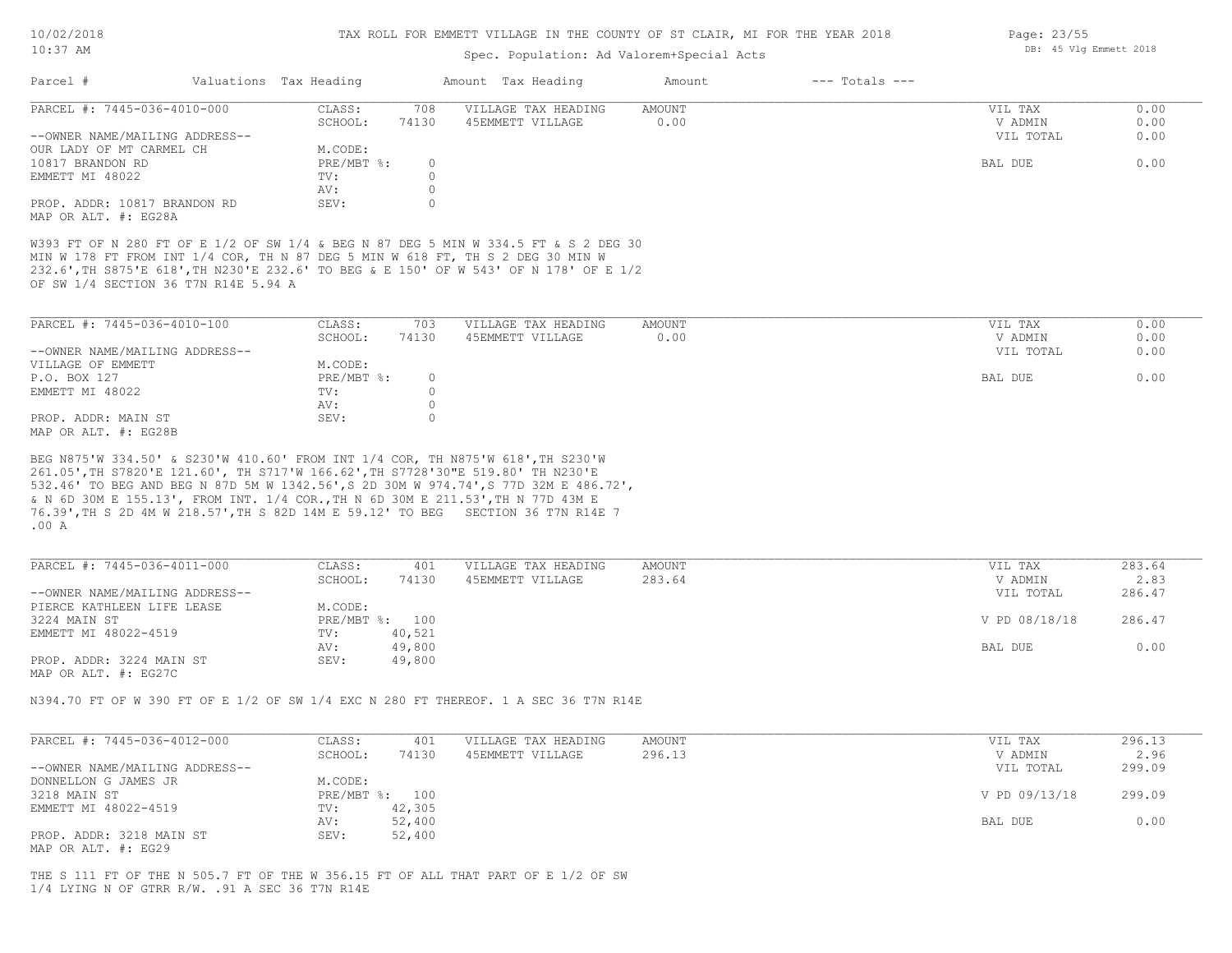# Spec. Population: Ad Valorem+Special Acts

| Parcel #                       | Valuations Tax Heading |                | Amount Tax Heading  | Amount | $---$ Totals $---$ |               |        |
|--------------------------------|------------------------|----------------|---------------------|--------|--------------------|---------------|--------|
| PARCEL #: 7445-036-4013-000    | CLASS:                 | 401            | VILLAGE TAX HEADING | AMOUNT |                    | VIL TAX       | 209.83 |
|                                | SCHOOL:                | 74130          | 45EMMETT VILLAGE    | 209.83 |                    | V ADMIN       | 2.09   |
| --OWNER NAME/MAILING ADDRESS-- |                        |                |                     |        |                    | VIL TOTAL     | 211.92 |
| ZUKOWSKI ASHLEY                | M.CODE:                |                |                     |        |                    |               |        |
| 3208 MAIN ST                   |                        | PRE/MBT %: 100 |                     |        |                    | V PD 09/10/18 | 211.92 |
| EMMETT MI 48022                | TV:                    | 29,977         |                     |        |                    |               |        |
|                                | AV:                    | 31,000         |                     |        |                    | BAL DUE       | 0.00   |
| PROP. ADDR: 3208 MAIN ST       | SEV:                   | 31,000         |                     |        |                    |               |        |
| MAP OR ALT. #: EG30            |                        |                |                     |        |                    |               |        |

TO THE PLACE OF BEG. 1.12 A SEC 36 T7N R14E MIN W 173.7 FT, TH N 76 DEG 35 MIN W 363.5 FT TO M-19, TH N 2 DEG 30 MIN E 100 FT M-19 WITH E & W 1/4 LINE OF SEC 36, TH S 88 DEG 18 MIN E 356.15 FT, TH S 2 DEG 17 BEG AT A PTE WHICH LIES S 2 DEG 30 MIN W 505.7 FT FROM THE INT/SEC OF THE E LINE OF

| PARCEL #: 7445-036-4014-000    | CLASS:     | 201    | VILLAGE TAX HEADING | AMOUNT | VIL TAX       | 93.74 |
|--------------------------------|------------|--------|---------------------|--------|---------------|-------|
|                                | SCHOOL:    | 74130  | 45EMMETT VILLAGE    | 93.74  | V ADMIN       | 0.93  |
| --OWNER NAME/MAILING ADDRESS-- |            |        |                     |        | VIL TOTAL     | 94.67 |
| MALLOY WILLIAM                 | M.CODE:    |        |                     |        |               |       |
| 14950 SULLIVAN RD              | PRE/MBT %: | $\cap$ |                     |        | V PD 09/13/18 | 94.67 |
| CAPAC MI 48014                 | TV:        | 13,392 |                     |        |               |       |
|                                | AV:        | 17,600 |                     |        | BAL DUE       | 0.00  |
| PROP. ADDR: 3206 MAIN ST       | SEV:       | 17,600 |                     |        |               |       |
| MAP OR ALT. #: EG31            |            |        |                     |        |               |       |

35 MIN W 190 FT, TH N 2 DEG 30 MIN E 100 FT TO PLACE OF BEG. .42 A SEC 36 T7N R14E LINE OF SEC 36, TH S 76 DEG 35 MIN E 190 FT, TH S 2 DEG 30 MIN W 100 FT TH N 76 DEG BEG AT A PTE ON THE E LINE OF M-19, S 2 DEG 30 MIN W 605.7 FT FROM THE E & W 1/4

| PARCEL #: 7445-036-4015-000    | CLASS:         | 401    | VILLAGE TAX HEADING | AMOUNT | VIL TAX       | 411.51 |
|--------------------------------|----------------|--------|---------------------|--------|---------------|--------|
|                                | SCHOOL:        | 74130  | 45EMMETT VILLAGE    | 411.51 | V ADMIN       | 4.11   |
| --OWNER NAME/MAILING ADDRESS-- |                |        |                     |        | VIL TOTAL     | 415.62 |
| MORAN ROBERT/PATRICIA          | M.CODE:        |        |                     |        |               |        |
| PO BOX 16                      | PRE/MBT %: 100 |        |                     |        | V PD 09/10/18 | 415.62 |
| 3188 MAIN ST                   | TV:            | 58,788 |                     |        |               |        |
| EMMETT MI 48022                | AV:            | 72,900 |                     |        | BAL DUE       | 0.00   |
|                                | SEV:           | 72,900 |                     |        |               |        |
| PROP. ADDR: 3188 MAIN ST       |                |        |                     |        |               |        |

MAP OR ALT. #: EG32

OF BEG. 1.4 A SEC 36 T7N R14E FT TH N 81 DEG 30 MIN W 156.3 FT TO M-19, TH N 2 DEG 30 MIN E 142.6 FT TO THE PLACE S 76 DEG 35 MIN E 213.6 FT, TH S 2 DEG 4 MIN W 162.6 FT, TH S 89 DEG 18 MIN W 243.1 & W 1/4 LINE OF SEC 36, TH S 76 DEG 35 MIN E 190 FT, TH N 2 DEG 30 MIN E 100 FT, TH BEG AT A PTE ON THE E LINE OF M-19 WHICH LIES S 2 DEG 30 MIN W 705.7 FT FROM THE E

Page: 24/55 DB: 45 Vlg Emmett 2018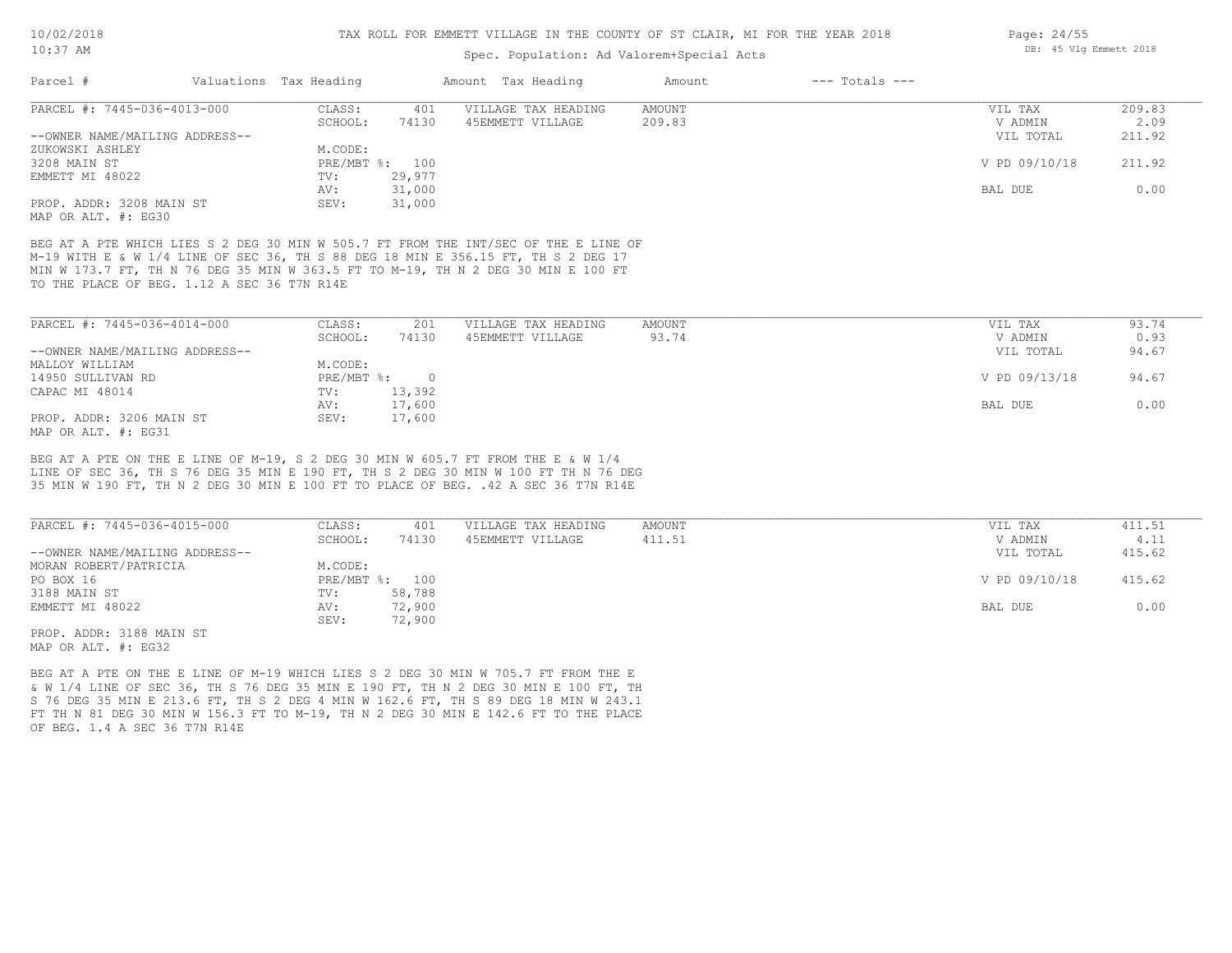# Spec. Population: Ad Valorem+Special Acts

|                                                  |         |                        |                     | Amount             | $---$ Totals $---$ |               |        |
|--------------------------------------------------|---------|------------------------|---------------------|--------------------|--------------------|---------------|--------|
| PARCEL #: 7445-036-4016-000                      | CLASS:  | 201                    | VILLAGE TAX HEADING | AMOUNT             |                    | VIL TAX       | 199.74 |
|                                                  | SCHOOL: | 74130                  | 45EMMETT VILLAGE    | 199.74             |                    | V ADMIN       | 1.99   |
| --OWNER NAME/MAILING ADDRESS--                   |         |                        |                     |                    |                    | VIL TOTAL     | 201.73 |
| KRAUSS JAMES L/SAIMA L                           | M.CODE: |                        |                     |                    |                    |               |        |
|                                                  |         |                        |                     |                    |                    | V PD 07/10/18 | 201.73 |
|                                                  | TV:     | 28,535                 |                     |                    |                    |               |        |
|                                                  | AV:     | 34,600                 |                     |                    |                    | BAL DUE       | 0.00   |
| PROP. ADDR: 10842 MARY ST<br>MAP OR ALT. #: EG33 | SEV:    | 34,600                 |                     |                    |                    |               |        |
|                                                  |         | Valuations Tax Heading | $PRE/MBT$ %:        | Amount Tax Heading |                    |               |        |

R14E W 131.5 FT TO M-19, TH N 2 DEG 30 MIN E 132 FT TO PLACE OF BEG. .45 A SEC 36 T7N LINE, TH S 81 DEG 30 MIN E 156.3 FT, TH S 6 DEG 59 MIN W 148 FT, TH N 77 DEG 30 MIN BEG AT A PTE ON E LINE OF M-19 WHICH LIES S 2 DEG 30 MIN W 849.28 FT FROM E & W 1/4

| PARCEL #: 7445-036-4017-000    | CLASS:     | 705   | VILLAGE TAX HEADING | AMOUNT | VIL TAX   | 0.00 |
|--------------------------------|------------|-------|---------------------|--------|-----------|------|
|                                | SCHOOL:    | 74130 | 45EMMETT VILLAGE    | 0.00   | V ADMIN   | 0.00 |
| --OWNER NAME/MAILING ADDRESS-- |            |       |                     |        | VIL TOTAL | 0.00 |
| EMMETT LION'S CLUB INC         | M.CODE:    |       |                     |        |           |      |
| 3481 COGLEY RD                 | PRE/MBT %: |       |                     |        | BAL DUE   | 0.00 |
| AVOCA MI 48006                 | TV:        |       |                     |        |           |      |
|                                | AV:        |       |                     |        |           |      |
| PROP. ADDR: MARY ST            | SEV:       |       |                     |        |           |      |
| MAP OR ALT. #: EG34            |            |       |                     |        |           |      |

N 77 DEG 30 MIN W 126 FT TO THE PLACE OF BEG. .46 A SEC 36 T7N R14E 6 DEG 59 MIN E 148 FT, TH N 89 DEG 18 MIN E 133 FT, TH S 14 DEG 15 MIN W 170 FT TH 30 MIN W 981.28 FT TH S 77 DEG 33 MIN E 131.5 FT TO PLACE OF BEG OF THIS DESC, TH N FROM THE INT/SEC OF THE E LINE OF M-19 WITH THE E & W 1/4 LINE OF SEC 36, S 2 DEG

| PARCEL #: 7445-036-4018-000    | CLASS:     | 401    | VILLAGE TAX HEADING | AMOUNT | VIL TAX   | 56.57 |
|--------------------------------|------------|--------|---------------------|--------|-----------|-------|
|                                | SCHOOL:    | 74130  | 45EMMETT VILLAGE    | 56.57  | V ADMIN   | 0.56  |
| --OWNER NAME/MAILING ADDRESS-- |            |        |                     |        | VIL TOTAL | 57.13 |
| BOYER MICHAEL                  | M.CODE:    |        |                     |        |           |       |
| MAPLE STREET STATION           | PRE/MBT %: |        |                     |        | BAL DUE   | 57.13 |
| PO BOX 4385                    | TV:        | 8,082  |                     |        |           |       |
| DEARBORN MI 48126              | AV:        | 11,000 |                     |        |           |       |
|                                | SEV:       | 11,000 |                     |        |           |       |
| PROP. ADDR: MARY ST            |            |        |                     |        |           |       |

MAP OR ALT. #: EG35

FT TO THE PLACE OF BEG. . 49 A SEC 36 T7N R14E TH N 82 DEG 14 MIN W 15 FT, TH S 6 DEG 30 MIN W 148 FT TH N 77 DEG 30 MIN W 121.65 TH N 14 DEG 15 MIN E 170 FT TH N 89 DEG 18 MIN E 110 FT TH S 2 DEG 4 MIN W 55.6 FT, 30 MIN W 981.28 FT, TH S 77 DEG 30 MIN E 257.5 FT TO THE PLACE OF BEG OF THIS DESC, FROM THE INT-SEC OF THE E LINE OF M-19 WITH THE E & W 1/4 LINE OF SEC 36, S 2 DEG

Page: 25/55 DB: 45 Vlg Emmett 2018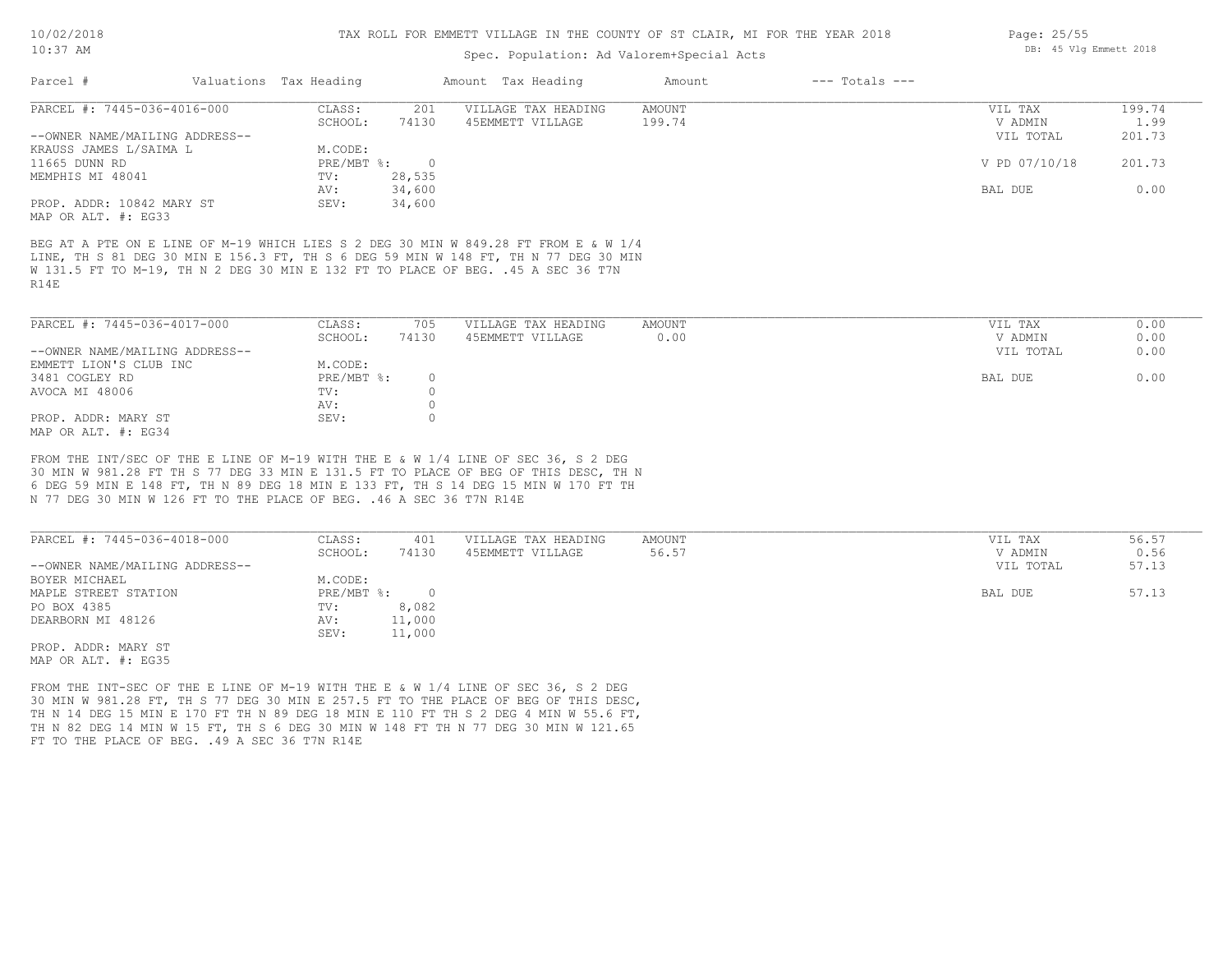#### TAX ROLL FOR EMMETT VILLAGE IN THE COUNTY OF ST CLAIR, MI FOR THE YEAR 2018

# Spec. Population: Ad Valorem+Special Acts

| Parcel #                       | Valuations Tax Heading |        | Amount Tax Heading  | Amount | $---$ Totals $---$ |               |        |
|--------------------------------|------------------------|--------|---------------------|--------|--------------------|---------------|--------|
| PARCEL #: 7445-036-4019-001    | CLASS:                 | 401    | VILLAGE TAX HEADING | AMOUNT |                    | VIL TAX       | 178.83 |
|                                | SCHOOL:                | 74130  | 45EMMETT VILLAGE    | 178.83 |                    | V ADMIN       | 1.78   |
| --OWNER NAME/MAILING ADDRESS-- |                        |        |                     |        |                    | VIL TOTAL     | 180.61 |
| VIVIANO CARLO                  | M.CODE:                |        |                     |        |                    |               |        |
| 28 GRATIOT AVE                 | $PRE/MBT$ %:           |        |                     |        |                    | V PD 09/10/18 | 180.61 |
| MARYSVILLE MI 48040            | TV:                    | 25,548 |                     |        |                    |               |        |
|                                | AV:                    | 27,500 |                     |        |                    | BAL DUE       | 0.00   |
| PROP. ADDR: 10808 MARY ST      | SEV:                   | 27,500 |                     |        |                    |               |        |
|                                |                        |        |                     |        |                    |               |        |

MAP OR ALT. #: EG36

74.81' TO THE BEG. 0.26 A SEC 36 T7N R14E N 6D 46M 1S E 148.98', TH S 82D 14M E 73.73', TH S 6D 30M W 155.13',TH N 77D 32M W N 87D 5M W 1342.56',S 2D 30M W 974.74', & S 77D 32M E 411.91',FROM INT. 1/4 COR.,TH

| PARCEL #: 7445-036-4021-000    | CLASS:  | 401            | VILLAGE TAX HEADING | AMOUNT | VIL TAX       | 102.13 |
|--------------------------------|---------|----------------|---------------------|--------|---------------|--------|
|                                | SCHOOL: | 74130          | 45EMMETT VILLAGE    | 102.13 | V ADMIN       | 1.02   |
| --OWNER NAME/MAILING ADDRESS-- |         |                |                     |        | VIL TOTAL     | 103.15 |
| WOOLMAN DAVID T                | M.CODE: |                |                     |        |               |        |
| 10807 BRANDON RD               |         | PRE/MBT %: 100 |                     |        | V PD 07/10/18 | 103.15 |
| EMMETT MI 48022-4505           | TV:     | 14,591         |                     |        |               |        |
|                                | AV:     | 19,000         |                     |        | BAL DUE       | 0.00   |
| PROP. ADDR: 10807 BRANDON RD   | SEV:    | 19,000         |                     |        |               |        |
| MAP OR ALT. #: EG27E           |         |                |                     |        |               |        |

E75 FT OF W 618 FT OF N 178 FT OF E 1/2 OF SW 1/4 0.31 A SEC 36 T7N R14E

| PARCEL #: 7445-036-4022-000    | CLASS:  | 401            | VILLAGE TAX HEADING | AMOUNT | VIL TAX   | 157.99     |
|--------------------------------|---------|----------------|---------------------|--------|-----------|------------|
|                                | SCHOOL: | 74130          | 45EMMETT VILLAGE    | 157.99 | V ADMIN   | $\pm 0.57$ |
| --OWNER NAME/MAILING ADDRESS-- |         |                |                     |        | VIL TOTAL | 159.56     |
| STELZER EDWARD/MARG            | M.CODE: |                |                     |        |           |            |
| 10791 BRANDON RD               |         | PRE/MBT %: 100 |                     |        | BAL DUE   | 159.56     |
| EMMETT MI 48022-4508           | TV:     | 22,570         |                     |        |           |            |
|                                | AV:     | 29,200         |                     |        |           |            |
| PROP. ADDR: 10791 BRANDON RD   | SEV:    | 29,200         |                     |        |           |            |
| MAP OR ALT. #: EG27I           |         |                |                     |        |           |            |

E115 FT OF W 733 FT OF N 178 FT OF E 1/2 OF SW 1/4 0.47 A SEC 36 T7N R14E

| PARCEL #: 7445-036-4023-000    | CLASS:     | 401    | VILLAGE TAX HEADING | AMOUNT | VIL TAX       | 186.64 |
|--------------------------------|------------|--------|---------------------|--------|---------------|--------|
|                                | SCHOOL:    | 74130  | 45EMMETT VILLAGE    | 186.64 | V ADMIN       | 1.86   |
| --OWNER NAME/MAILING ADDRESS-- |            |        |                     |        | VIL TOTAL     | 188.50 |
| TWARDY RANDALL G               | M.CODE:    |        |                     |        |               |        |
| P.O. BOX 81                    | PRE/MBT %: |        |                     |        | V PD 07/10/18 | 188.50 |
| MEMPHIS MI 48041               | TV:        | 26,663 |                     |        |               |        |
|                                | AV:        | 34,800 |                     |        | BAL DUE       | 0.00   |
| PROP. ADDR: 10785 BRANDON RD   | SEV:       | 34,800 |                     |        |               |        |

MAP OR ALT. #: EG27F

E125' OF W 858' OF N 178' OF E 1/2 OF SW 1/4 SECTION 36 T7N R14E 0.51 A

Page: 26/55 DB: 45 Vlg Emmett 2018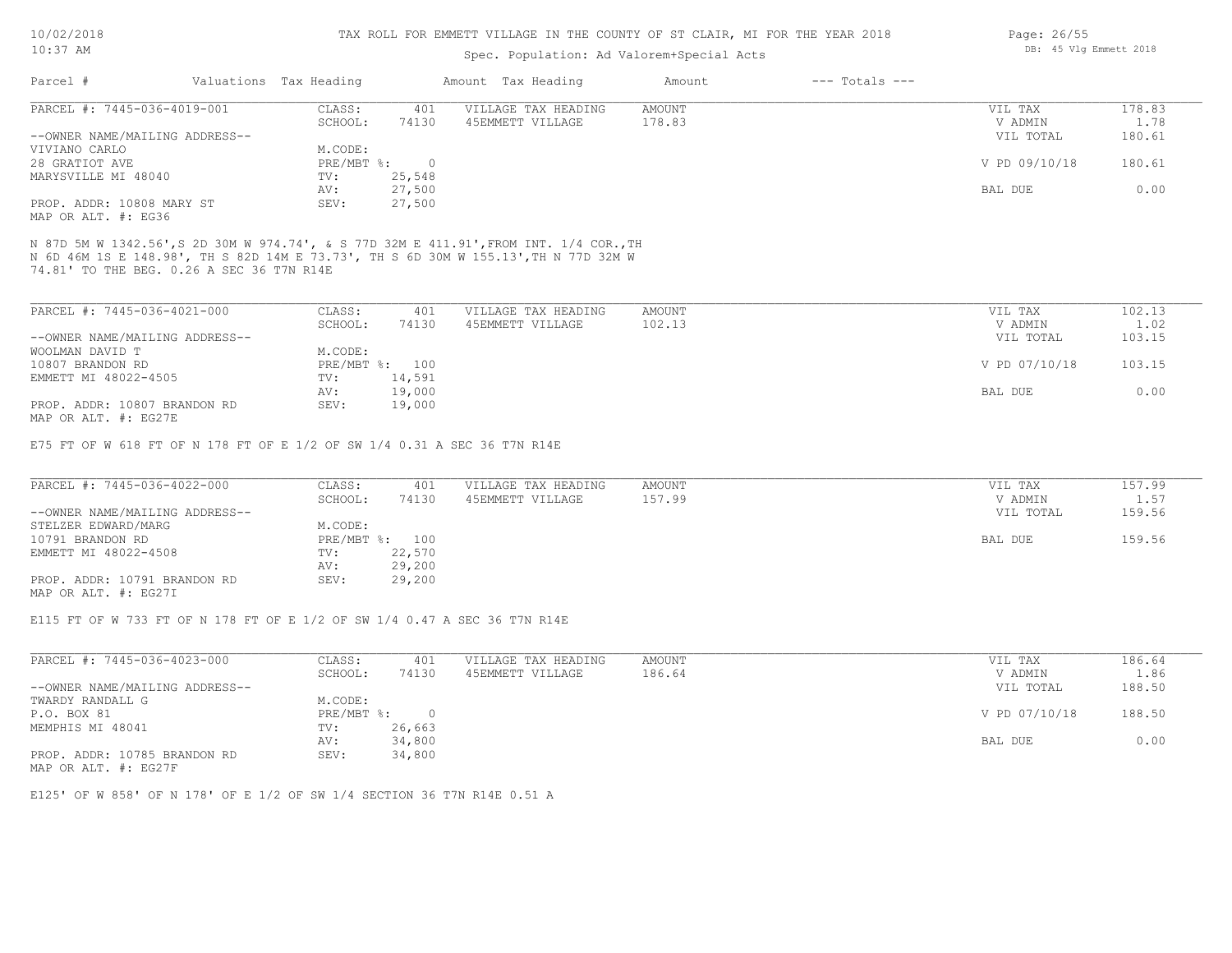# Spec. Population: Ad Valorem+Special Acts

| Parcel #                       | Valuations Tax Heading |       | Amount Tax Heading  | Amount | $---$ Totals $---$ |               |       |
|--------------------------------|------------------------|-------|---------------------|--------|--------------------|---------------|-------|
| PARCEL #: 7445-036-4024-000    | CLASS:                 | 401   | VILLAGE TAX HEADING | AMOUNT |                    | VIL TAX       | 35.01 |
|                                | SCHOOL:                | 74130 | 45EMMETT VILLAGE    | 35.01  |                    | V ADMIN       | 0.35  |
| --OWNER NAME/MAILING ADDRESS-- |                        |       |                     |        |                    | VIL TOTAL     | 35.36 |
| GRACE THERESA ANN TRUST        | M.CODE:                |       |                     |        |                    |               |       |
| 2039 N. LINCOLN AVE UNIT F     | PRE/MBT %:             |       |                     |        |                    | V PD 08/14/18 | 35.36 |
| CHICAGO IL 60614               | TV:                    | 5,002 |                     |        |                    |               |       |
|                                | AV:                    | 7,500 |                     |        |                    | BAL DUE       | 0.00  |
| PROP. ADDR: 10777 BRANDON RD   | SEV:                   | 7,500 |                     |        |                    |               |       |

MAP OR ALT. #: EG27G

#### E150 FT OF W 1008 FT OF N 178 FT OF E 1/2 OF SW 1/4 0.61 A SEC 36 T7N R14E

| PARCEL #: 7445-036-4025-000    | CLASS:     | 402   | VILLAGE TAX HEADING | AMOUNT | VIL TAX       | 35.01 |
|--------------------------------|------------|-------|---------------------|--------|---------------|-------|
|                                | SCHOOL:    | 74130 | 45EMMETT VILLAGE    | 35.01  | V ADMIN       | 0.35  |
| --OWNER NAME/MAILING ADDRESS-- |            |       |                     |        | VIL TOTAL     | 35.36 |
| GRACE THERESA ANN REV. TRUST   | M.CODE:    |       |                     |        |               |       |
| 2039 N. LINCOLN AVE UNIT F     | PRE/MBT %: |       |                     |        | V PD 08/14/18 | 35.36 |
| CHICAGO IL 60614               | TV:        | 5,002 |                     |        |               |       |
|                                | AV:        | 7,500 |                     |        | BAL DUE       | 0.00  |
| PROP. ADDR: BRANDON RD         | SEV:       | 1,500 |                     |        |               |       |
|                                |            |       |                     |        |               |       |

MAP OR ALT. #: EG27H

E150' OF W 1158' OF N 178' OF E 1/2 OF SW 1/4 SECTION 36 T7N R14E 0.61 A

| PARCEL #: 7445-036-4026-000    | CLASS:  | 401            | VILLAGE TAX HEADING | AMOUNT | VIL TAX       | 338.75 |
|--------------------------------|---------|----------------|---------------------|--------|---------------|--------|
|                                | SCHOOL: | 74130          | 45EMMETT VILLAGE    | 338.75 | V ADMIN       | 3.38   |
| --OWNER NAME/MAILING ADDRESS-- |         |                |                     |        | VIL TOTAL     | 342.13 |
| KINNEY FAMILY TRUST            | M.CODE: |                |                     |        |               |        |
| 10745 BRANDON RD               |         | PRE/MBT %: 100 |                     |        | V PD 08/29/18 | 342.13 |
| EMMETT MI 48022-4508           | TV:     | 48,394         |                     |        |               |        |
|                                | AV:     | 63,000         |                     |        | BAL DUE       | 0.00   |
| PROP. ADDR: 10745 BRANDON RD   | SEV:    | 63,000         |                     |        |               |        |
| $\frac{1}{2}$                  |         |                |                     |        |               |        |

MAP OR ALT. #: EG27A/B

#### R14E E183.9 FT OF N 178 FT OF SW 1/4 & W 12.1 FT OF N 178 FT OF SE 1/4 0.8 A SEC 36 T7N

| PARCEL #: 7445-036-4027-000      | CLASS:     | 201     | VILLAGE TAX HEADING | AMOUNT | VIL TAX       | 680.33 |
|----------------------------------|------------|---------|---------------------|--------|---------------|--------|
|                                  | SCHOOL:    | 74130   | 45EMMETT VILLAGE    | 680.33 | V ADMIN       | 6.80   |
| --OWNER NAME/MAILING ADDRESS--   |            |         |                     |        | VIL TOTAL     | 687.13 |
| EASTERN MICHIGAN GRAIN           | M.CODE:    |         |                     |        |               |        |
| THE STAR OF THE WEST MILLING CO. | PRE/MBT %: |         |                     |        | V PD 09/12/18 | 687.13 |
| P.O. BOX 146                     | TV:        | 97,190  |                     |        |               |        |
| FRANKENMUTH MI 48734             | AV:        | 112,700 |                     |        | BAL DUE       | 0.00   |
|                                  | SEV:       | 112,700 |                     |        |               |        |
|                                  |            |         |                     |        |               |        |

MAP OR ALT. #: PROP. ADDR: 10668 MARY ST

403.67 TO BEG.T7N R14E 11.41 A. 1017.71',TH S 3D 36M 50S W 243.45',TH S 77D 32M 40S E 1030.67'TH N 3D 30M 46S E 20SW 1307.26'&S 3D 30M 46S W 1059.99 FROM E 1/4 COR. FROM 1/4 COR.TH 86D 29M 14S 52M E 243.45', TH N 77D 30M 30S W 769.35', TH S7 18M 30S W200;TO BEG. N 87D 13M COR.TH S77D 30M 30S E 550;,TH S 10D 10M W 41.58',TH N 77 30M 30S E 235.88' TH N 3D BEG. S 87D 5M E 1321.57;,TH S 2D 30M W 974.91',&S 77D 30M 30S E 855.35',FROM W 1/4 Page: 27/55 DB: 45 Vlg Emmett 2018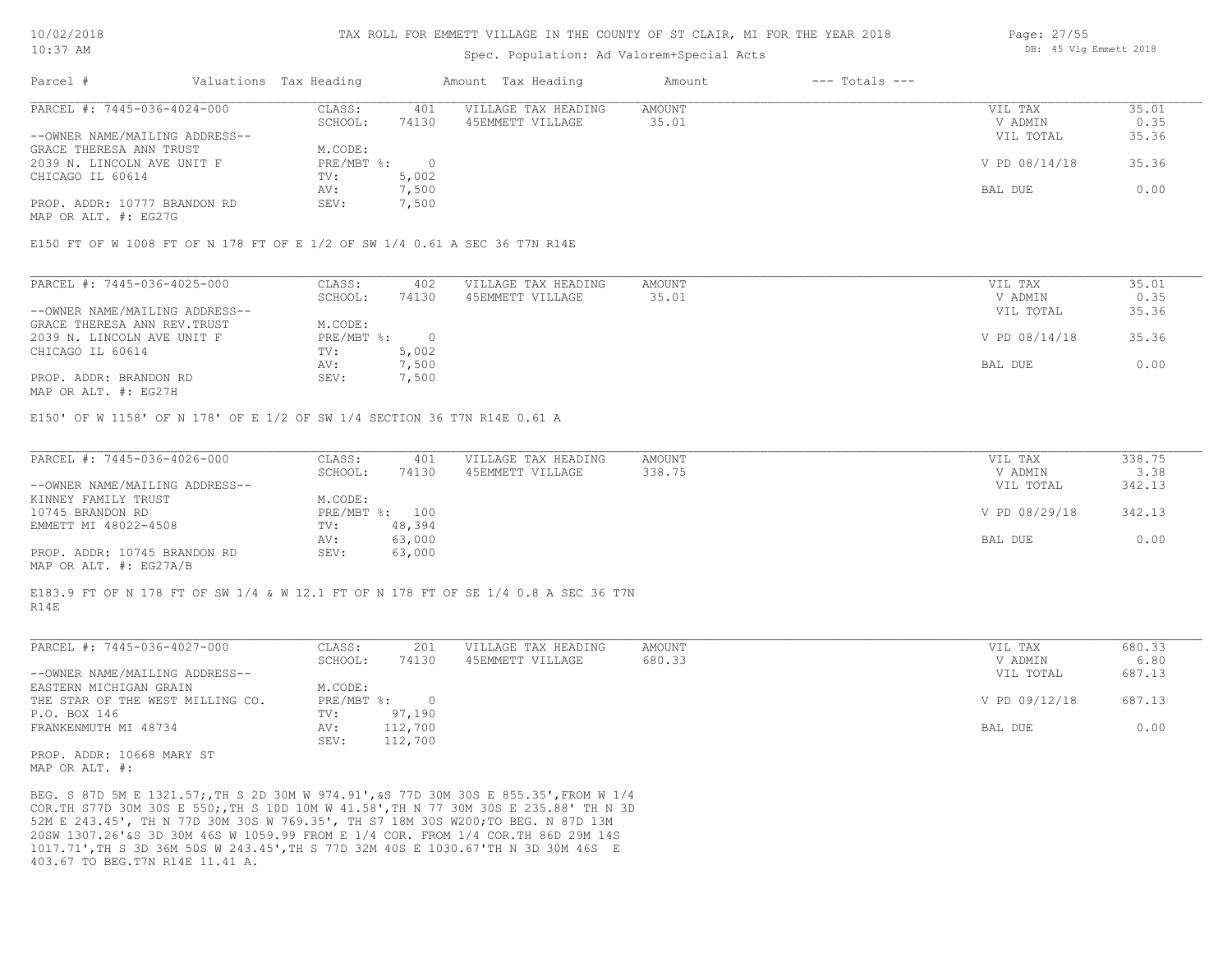#### TAX ROLL FOR EMMETT VILLAGE IN THE COUNTY OF ST CLAIR, MI FOR THE YEAR 2018

# Spec. Population: Ad Valorem+Special Acts

| VIL TAX   | 0.00               |
|-----------|--------------------|
| V ADMIN   | 0.00               |
| VIL TOTAL | 0.00               |
|           |                    |
| BAL DUE   | 0.00               |
|           |                    |
|           |                    |
|           |                    |
|           | $---$ Totals $---$ |

MAP OR ALT. #: EG27D2

BEG. SECTION 36 T7N R14E 1.7 A S7730'30"E 368.75',TH N718' 30"E 200',TH N7730'30"W 368.75',TH S718'30"W 200' TO BEG S875'E 1321.57', S230'W 974.91' & S7730'30"E 486.6' FROM W 1/4 COR,TH

| PARCEL #: 7445-036-4028-001                                      | CLASS:         | 402    | VILLAGE TAX HEADING | AMOUNT | VIL TAX       | 440.96 |
|------------------------------------------------------------------|----------------|--------|---------------------|--------|---------------|--------|
|                                                                  | SCHOOL:        | 74130  | 45EMMETT VILLAGE    | 440.96 | V ADMIN       | 4.40   |
| --OWNER NAME/MAILING ADDRESS--                                   |                |        |                     |        | VIL TOTAL     | 445.36 |
| GROT STANLEY/SYLWIA                                              | M.CODE:        |        |                     |        |               |        |
| 11927 HIAWATHA                                                   | PRE/MBT %: 100 |        |                     |        | V PD 09/12/18 | 445.36 |
| UTICA MI 48315                                                   | TV:            | 62,995 |                     |        |               |        |
|                                                                  | AV:            | 77,400 |                     |        | BAL DUE       | 0.00   |
| PROP. ADDR: KINNEY RD                                            | SEV:           | 77,400 |                     |        |               |        |
| $M \land D$ $\land D \land T$ $m$ $\#$ , $D \land E \land \land$ |                |        |                     |        |               |        |

MAP OR ALT. #: EG59A

SECTION 36 T7N R16E 51.93 A SPLIT ON 10/05/2007 FROM 19-036-4028-000; 33D 27M 40S W 214.5', S 3D 6M 21S E 124.54', TH S 86D 39M 8S W 1105.88 TO BEG 40S W 313.5', S 30D 57M 40S W 132', S 49D 57M 40S W 726', S 73D 27M 40S W 247.5', S TH ALG COWHY DRAIN TH FOLLOWING SEVEN COURSES; S 37D 27M 40S W 107.87', S 61D 27M TH S 83D 49M 17S E 445.67', TH N 5D 59M 36S E 37.75', TH S 84D 0M 24S E 1234.32', 98.48', TH N 3D 26M 4S W 98.7', TH S 84D 0M 24S E 535.6', TH N 3D 26M 4S W 101.76', 29S W 250', TH N 85D 35M 34S E 70.38', TH N 3D 26M 4S W 49.5', TH N 85D 35M 34S E 39M 35S W 70.2', TH N 3D 58M 29S W 627.4', TH N 85D 35M 34S E 209.2', TH N 3D 58M BEG N 86D 39M 8S E 1382.76' FROM SW SEC COR, TH N 3D 58M 29S W 300.16', TH S 86D

| PARCEL #: 7445-036-4028-010        | CLASS:       | 703   | VILLAGE TAX HEADING | AMOUNT | VIL TAX   | 0.00 |
|------------------------------------|--------------|-------|---------------------|--------|-----------|------|
|                                    | SCHOOL:      | 74130 | 45EMMETT VILLAGE    | 0.00   | V ADMIN   | 0.00 |
| --OWNER NAME/MAILING ADDRESS--     |              |       |                     |        | VIL TOTAL | 0.00 |
| SOUTH BRANCH PINE RIVER DRAIN      | M.CODE:      |       |                     |        |           |      |
| DRAINAGE DISTRICT                  | $PRE/MBT$ %: | 100   |                     |        | BAL DUE   | 0.00 |
| ST CLAIR COUNTY DRAIN COMMISSIONER | TV:          |       |                     |        |           |      |
| 21 AIRPORT DR                      | AV:          |       |                     |        |           |      |
| SAINT CLAIR MI 48079               | SEV:         |       |                     |        |           |      |
|                                    |              |       |                     |        |           |      |

 $\mathcal{L}_\mathcal{L} = \mathcal{L}_\mathcal{L} = \mathcal{L}_\mathcal{L} = \mathcal{L}_\mathcal{L} = \mathcal{L}_\mathcal{L} = \mathcal{L}_\mathcal{L} = \mathcal{L}_\mathcal{L} = \mathcal{L}_\mathcal{L} = \mathcal{L}_\mathcal{L} = \mathcal{L}_\mathcal{L} = \mathcal{L}_\mathcal{L} = \mathcal{L}_\mathcal{L} = \mathcal{L}_\mathcal{L} = \mathcal{L}_\mathcal{L} = \mathcal{L}_\mathcal{L} = \mathcal{L}_\mathcal{L} = \mathcal{L}_\mathcal{L}$ 

MAP OR ALT. #: EG59B PROP. ADDR: KINNEY RD

10/05/2007 FROM 19-036-4028-000; 1342.74', TH S 86D 39M 8S W 84.96' TO BEG SECTION 36 T7N R16E 21.16 A SPLIT ON 107.87', TH S 84D 0M 24S E 55.01', TH S 2D 57M 44S E 1093.74', TH S 86D 18M 37S W 49D 57M 40S E 726', N 30D 57M 40S E 132', N 61D 27M 40S E 313.5', N 37D 27M 40S E COURSE; N 3D 6M 21S W 124.54', N 33D 27M 40S E 214.5', N 73D 27M 40S E 247.5', N BEG N 86D 39M 8S E 2488.64' FROM SW SEC COR, TH ALG COWHY DRAIN FOLLOWING SEVEN

Page: 28/55 DB: 45 Vlg Emmett 2018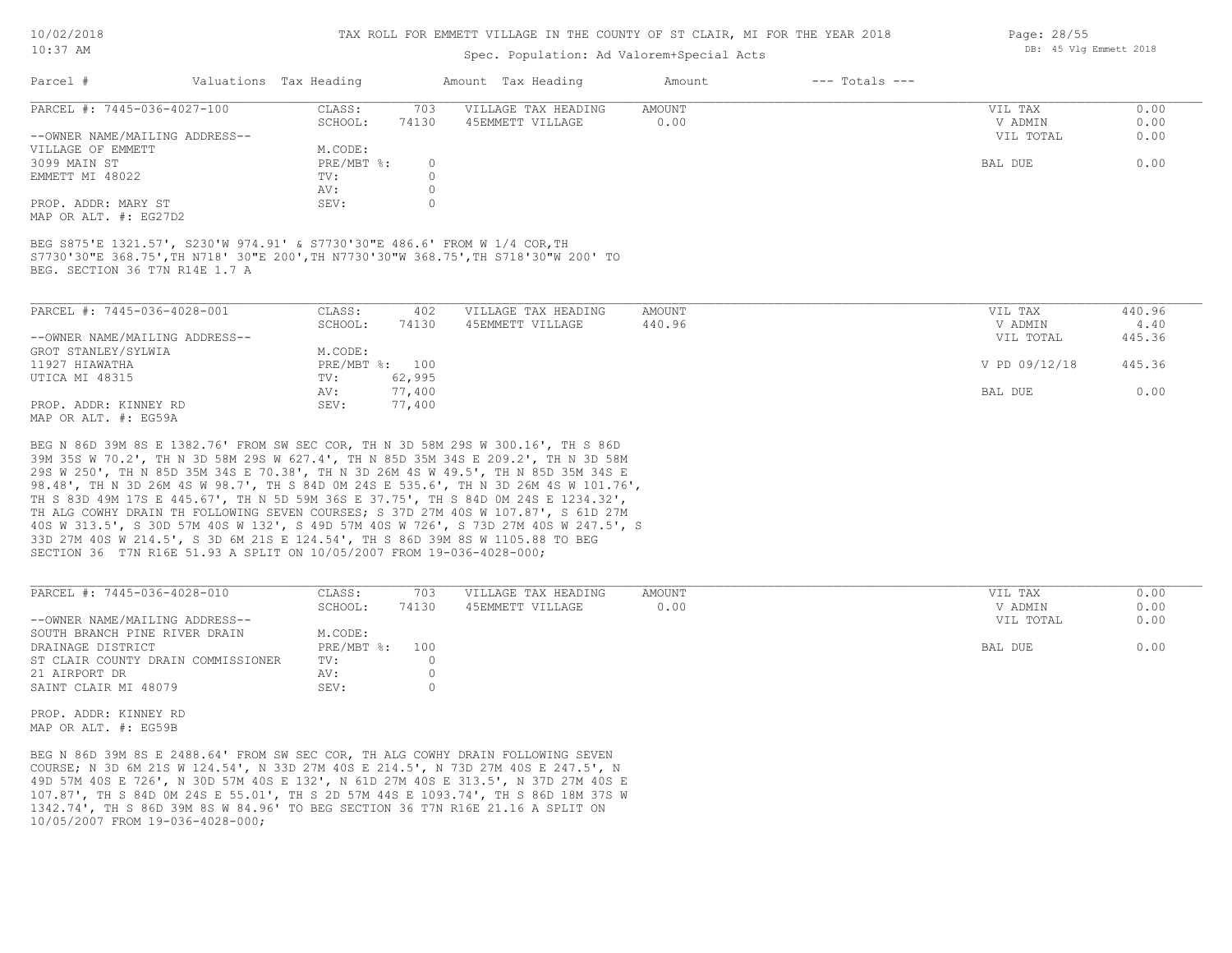#### TAX ROLL FOR EMMETT VILLAGE IN THE COUNTY OF ST CLAIR, MI FOR THE YEAR 2018

# Spec. Population: Ad Valorem+Special Acts

| Page: 29/55 |  |                        |  |
|-------------|--|------------------------|--|
|             |  | DB: 45 Vlg Emmett 2018 |  |

| Parcel #                                              | Valuations Tax Heading |        | Amount Tax Heading  | Amount | $---$ Totals $---$ |               |        |
|-------------------------------------------------------|------------------------|--------|---------------------|--------|--------------------|---------------|--------|
| PARCEL #: 7445-036-4029-000                           | CLASS:                 | 201    | VILLAGE TAX HEADING | AMOUNT |                    | VIL TAX       | 207.68 |
|                                                       | SCHOOL:                | 74130  | 45EMMETT VILLAGE    | 207.68 |                    | V ADMIN       | 2.07   |
| --OWNER NAME/MAILING ADDRESS--                        |                        |        |                     |        |                    | VIL TOTAL     | 209.75 |
| PIERCE INVESMENT LLC                                  | M.CODE:                |        |                     |        |                    |               |        |
| 10895 BRANDON RD                                      | PRE/MBT %:             |        |                     |        |                    | V PD 09/12/18 | 209.75 |
| EMMETT MI 48022                                       | TV:                    | 29,669 |                     |        |                    |               |        |
|                                                       | AV:                    | 36,400 |                     |        |                    | BAL DUE       | 0.00   |
| PROP. ADDR: 3120 MAIN ST                              | SEV:                   | 36,400 |                     |        |                    |               |        |
| $\cdots$ $\cdots$ $\cdots$ $\cdots$ $\cdots$ $\cdots$ |                        |        |                     |        |                    |               |        |

MAP OR ALT. #: EG59C

OF MECHANIC ST. 1 A SEC 36 T7N R14E N250 FT OF W 176.20 FT OF THAT PART OF E 1/2 OF SW 1/4 LYING E OF E LINE M-19 & S

| PARCEL #: 7445-036-4030-000    | CLASS:     | 401    | VILLAGE TAX HEADING | AMOUNT | VIL TAX   | 240.28 |
|--------------------------------|------------|--------|---------------------|--------|-----------|--------|
|                                | SCHOOL:    | 74130  | 45EMMETT VILLAGE    | 240.28 | V ADMIN   | 2.40   |
| --OWNER NAME/MAILING ADDRESS-- |            |        |                     |        | VIL TOTAL | 242.68 |
| THIERRY TIMOTHY F/DEBRA        | M.CODE:    |        |                     |        |           |        |
| 8995 MORRIS RD                 | PRE/MBT %: | $\Box$ |                     |        | BAL DUE   | 242.68 |
| GOODELLS MI 48027              | TV:        | 34,327 |                     |        |           |        |
|                                | AV:        | 43,800 |                     |        |           |        |
| PROP. ADDR: 3130 PATRICK ST    | SEV:       | 43,800 |                     |        |           |        |
| MAP OR ALT. #: EG58            |            |        |                     |        |           |        |

SEC 36 T7N R14E TO PATRICK ST TH N 2 DEG 30 MIN E ALG PATRICK ST 131.3 FT TO PLACE OF BEG. .28 A TH S 2 DEG 30 MIN W 113.91 FT TO JOHN ST TH N 87 DEG 30 MIN W ALG JOHN ST 98.48 FT BEG AT THE SW COR OF LOT 8 DUNEGANS ADDITION TO EMMETT, TH S 77 DEG 30 MIN E 100 FT

| PARCEL #: 7445-036-4031-000    | CLASS:     | 201   | VILLAGE TAX HEADING | AMOUNT | VIL TAX       | 28.58 |
|--------------------------------|------------|-------|---------------------|--------|---------------|-------|
|                                | SCHOOL:    | 74130 | 45EMMETT VILLAGE    | 28.58  | V ADMIN       | 0.28  |
| --OWNER NAME/MAILING ADDRESS-- |            |       |                     |        | VIL TOTAL     | 28.86 |
| GAUTHIER FREDERICK JR/MARTHA   | M.CODE:    |       |                     |        |               |       |
| 1100 S. 15TH STREET            | PRE/MBT %: |       |                     |        | V PD 07/10/18 | 28.86 |
| ST CLAIR MI 48079              | TV:        | 4,084 |                     |        |               |       |
|                                | AV:        | 9,500 |                     |        | BAL DUE       | 0.00  |
| PROP. ADDR: 10808 JOSEPH ST    | SEV:       | 9,500 |                     |        |               |       |
| MAP OR ALT. #: EG59B           |            |       |                     |        |               |       |

DEG 32 MIN W 435.6 FT TO BEG. 1 A SEC 36 T7N R14E 30 MIN W 100 FT TH S 77 DEG 32 MIN E 435.6 FT TH N 2 DEG 30 MIN E 100 FT, TH N 77 SAID S LINE 484.5 FT, TH S 2 DEG 30 MIN W 39.4 FT TO BEG OF THIS DESC, TH S 2 DEG BEG AT INT OF CENTER OF MAIN ST WITH S LINE OF GTRR R/W, TH S 77 DEG 32 MIN E ON

| PARCEL #: 7445-036-4036-001    | CLASS:  | 401            | VILLAGE TAX HEADING | AMOUNT | VIL TAX       | 475.45 |
|--------------------------------|---------|----------------|---------------------|--------|---------------|--------|
|                                | SCHOOL: | 74130          | 45EMMETT VILLAGE    | 475.45 | V ADMIN       | 4.75   |
| --OWNER NAME/MAILING ADDRESS-- |         |                |                     |        | VIL TOTAL     | 480.20 |
| THOMAS WILLIAM/JENNIFER        | M.CODE: |                |                     |        |               |        |
| 3079 WASHINGTON ST             |         | PRE/MBT %: 100 |                     |        | V PD 09/10/18 | 480.20 |
| EMMETT MI 48022                | TV:     | 67,922         |                     |        |               |        |
|                                | AV:     | 84,200         |                     |        | BAL DUE       | 0.00   |
| PROP. ADDR: 3079 WASHINGTON ST | SEV:    | 84,200         |                     |        |               |        |
| MAP OR ALT. #: EG57            |         |                |                     |        |               |        |

VILLAGE OF MT CROWLEY SEC 36 T7N R14E .35 A. 88\* 28' 30" W 280', TH N 1\* 41' 30" E 401.98' TO BEG.2.17A ALSO SE COR.OF LOTS 28 51" E 162.66', TH S 0\* 45' E 150', TH N 89\* 11' E 100', TH S 0\* 45' E 256.35', TH N BEG N 0\* 41' 2" W 993.38' & S 88\* 27' 51" E 695.86' FROM SW SEC COR, TH S 88\* 27'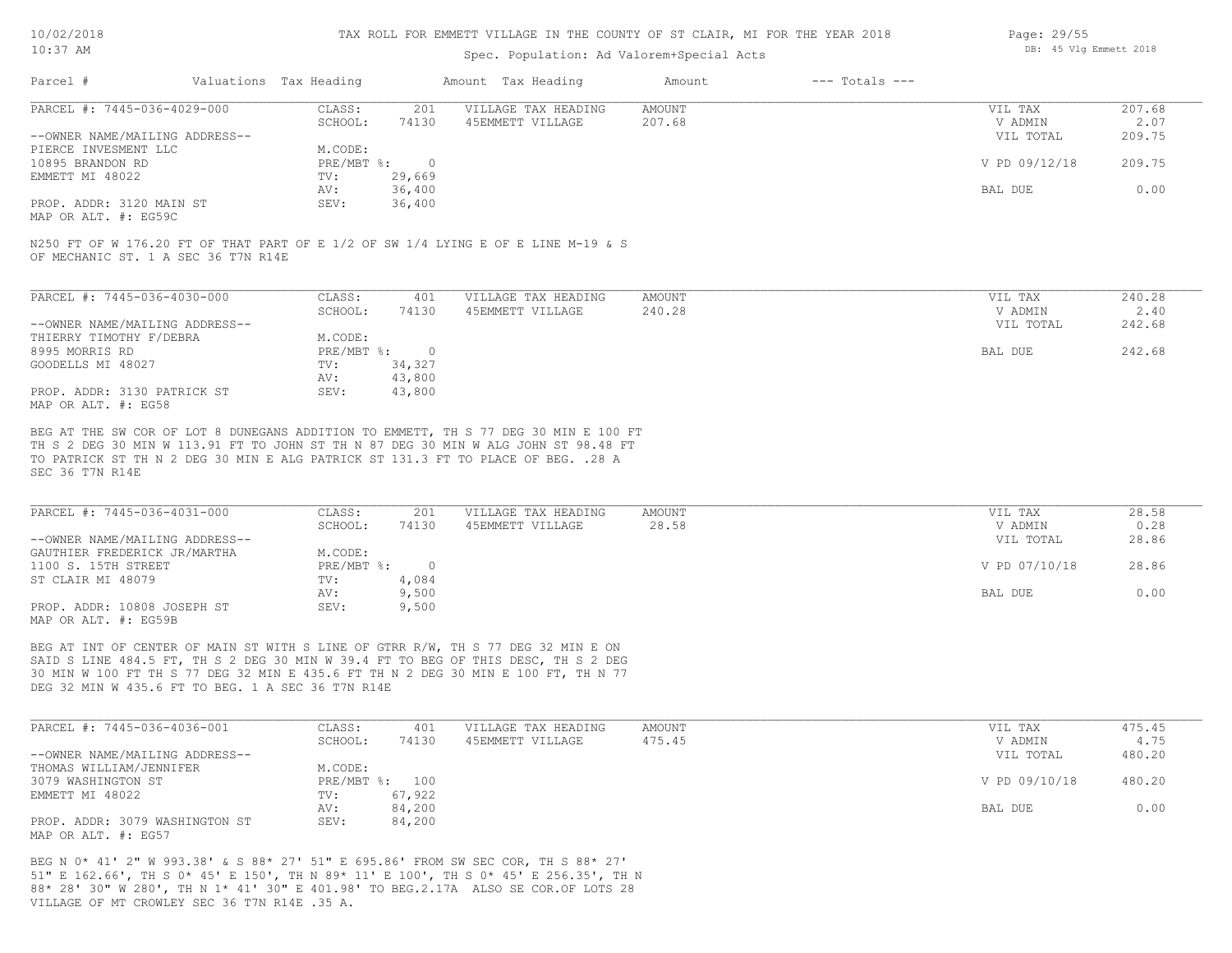| 10/02/2018 |  |
|------------|--|
| $10:37$ AM |  |

# Spec. Population: Ad Valorem+Special Acts

| Page: 30/55            |  |
|------------------------|--|
| DB: 45 Vlg Emmett 2018 |  |

| PARCEL #: 7445-036-4036-100<br>AMOUNT<br>140.00<br>CLASS:<br>201<br>VILLAGE TAX HEADING<br>VIL TAX<br>1.40<br>SCHOOL:<br>74130<br>45EMMETT VILLAGE<br>140.00<br>V ADMIN<br>--OWNER NAME/MAILING ADDRESS--<br>VIL TOTAL<br>141.40<br>M.CODE:<br>P.O. BOX 337<br>PRE/MBT %: 0<br>V PD 07/10/18<br>141.40<br>EMMETT MI 48022<br>TV:<br>20,000<br>20,000<br>BAL DUE<br>0.00<br>AV:<br>PROP. ADDR: WASHINGTON ST<br>SEV:<br>20,000<br>BEG N0^41'25"W 400' FROM SW SEC COR TH N0^41'25"W593.38', TH S88^27'51"E 695.86' TH<br>S1^41'30"W 401.98', TH S89^28'30"E 280', TH S0^45'E 165', TH S89^58'20"W 958.53' TO<br>BEG SECTION 36<br>T7N R14E<br>10.26A<br>PARCEL #: 7445-036-4037-000<br>CLASS:<br>402<br>VILLAGE TAX HEADING<br><b>AMOUNT</b><br>VIL TAX<br>11.90<br>SCHOOL:<br>74130<br>45EMMETT VILLAGE<br>11.90<br>V ADMIN<br>0.11<br>VIL TOTAL<br>12.01<br>--OWNER NAME/MAILING ADDRESS--<br>M.CODE:<br>PRE/MBT %:<br>V PD 09/10/18<br>12.01<br>$\overline{0}$<br>1,700<br>TV:<br>3,500<br>0.00<br>AV:<br>BAL DUE<br>PROP. ADDR: WASHINGTON ST<br>SEV:<br>3,500<br>MAP OR ALT. #: EG54/55<br>W100 FT OF E 265 FT OF THAT PART OF SW 1/4 LYING W OF M-19 & S OF VILLAGE OF MT<br>CROWLEY EXC S 835.1 FT. . 17 A SEC 36 T7N R14E<br>PARCEL #: 7445-036-4038-000<br>CLASS:<br>VILLAGE TAX HEADING<br><b>AMOUNT</b><br>401<br>VIL TAX<br>11.20<br>11.20<br>0.11<br>SCHOOL:<br>74130<br>45EMMETT VILLAGE<br>V ADMIN<br>--OWNER NAME/MAILING ADDRESS--<br>VIL TOTAL<br>11.31<br>M.CODE:<br>$PRE/MBT$ %:<br>$\overline{0}$<br>11.31<br>BAL DUE<br>1,600<br>TV:<br>AV:<br>1,600<br>PROP. ADDR: 3084 WASHINGTON ST<br>SEV:<br>1,600<br>N66 FT OF S 835.1 FT OF W 165 FT OF E 330 FT OF THAT PART OF W 1/2 OF SW 1/4 LYING<br>W OF M-19 & CONT 0.25 A. 0.25 A SEC 36 T7N R14E<br>PARCEL #: 7445-036-4040-000<br>CLASS:<br>401<br>VILLAGE TAX HEADING<br><b>AMOUNT</b><br>284.44<br>VIL TAX<br>2.84<br>SCHOOL:<br>74130<br>45EMMETT VILLAGE<br>284.44<br>V ADMIN<br>--OWNER NAME/MAILING ADDRESS--<br>VIL TOTAL<br>287.28<br>RIX FRANK K. / ROBERT H.<br>M.CODE:<br>PRE/MBT %: 100<br>V PD 09/10/18<br>287.28<br>40,635<br>TV:<br>41,200<br>0.00<br>AV:<br>BAL DUE<br>PROP. ADDR: 3077 MAIN ST<br>SEV:<br>41,200<br>MAP OR ALT. #: EG52 | Parcel #             | Valuations Tax Heading | Amount Tax Heading | Amount | $---$ Totals $---$ |  |
|--------------------------------------------------------------------------------------------------------------------------------------------------------------------------------------------------------------------------------------------------------------------------------------------------------------------------------------------------------------------------------------------------------------------------------------------------------------------------------------------------------------------------------------------------------------------------------------------------------------------------------------------------------------------------------------------------------------------------------------------------------------------------------------------------------------------------------------------------------------------------------------------------------------------------------------------------------------------------------------------------------------------------------------------------------------------------------------------------------------------------------------------------------------------------------------------------------------------------------------------------------------------------------------------------------------------------------------------------------------------------------------------------------------------------------------------------------------------------------------------------------------------------------------------------------------------------------------------------------------------------------------------------------------------------------------------------------------------------------------------------------------------------------------------------------------------------------------------------------------------------------------------------------------------------------------------------------------------------------------------------------------------------------------------------------------------------------------------------------------------------------------------------------------------------------------------------------------------------------|----------------------|------------------------|--------------------|--------|--------------------|--|
|                                                                                                                                                                                                                                                                                                                                                                                                                                                                                                                                                                                                                                                                                                                                                                                                                                                                                                                                                                                                                                                                                                                                                                                                                                                                                                                                                                                                                                                                                                                                                                                                                                                                                                                                                                                                                                                                                                                                                                                                                                                                                                                                                                                                                                |                      |                        |                    |        |                    |  |
|                                                                                                                                                                                                                                                                                                                                                                                                                                                                                                                                                                                                                                                                                                                                                                                                                                                                                                                                                                                                                                                                                                                                                                                                                                                                                                                                                                                                                                                                                                                                                                                                                                                                                                                                                                                                                                                                                                                                                                                                                                                                                                                                                                                                                                |                      |                        |                    |        |                    |  |
|                                                                                                                                                                                                                                                                                                                                                                                                                                                                                                                                                                                                                                                                                                                                                                                                                                                                                                                                                                                                                                                                                                                                                                                                                                                                                                                                                                                                                                                                                                                                                                                                                                                                                                                                                                                                                                                                                                                                                                                                                                                                                                                                                                                                                                | JRD INVESTMENTS, LLC |                        |                    |        |                    |  |
|                                                                                                                                                                                                                                                                                                                                                                                                                                                                                                                                                                                                                                                                                                                                                                                                                                                                                                                                                                                                                                                                                                                                                                                                                                                                                                                                                                                                                                                                                                                                                                                                                                                                                                                                                                                                                                                                                                                                                                                                                                                                                                                                                                                                                                |                      |                        |                    |        |                    |  |
|                                                                                                                                                                                                                                                                                                                                                                                                                                                                                                                                                                                                                                                                                                                                                                                                                                                                                                                                                                                                                                                                                                                                                                                                                                                                                                                                                                                                                                                                                                                                                                                                                                                                                                                                                                                                                                                                                                                                                                                                                                                                                                                                                                                                                                |                      |                        |                    |        |                    |  |
|                                                                                                                                                                                                                                                                                                                                                                                                                                                                                                                                                                                                                                                                                                                                                                                                                                                                                                                                                                                                                                                                                                                                                                                                                                                                                                                                                                                                                                                                                                                                                                                                                                                                                                                                                                                                                                                                                                                                                                                                                                                                                                                                                                                                                                | MAP OR ALT. #: EG57B |                        |                    |        |                    |  |
|                                                                                                                                                                                                                                                                                                                                                                                                                                                                                                                                                                                                                                                                                                                                                                                                                                                                                                                                                                                                                                                                                                                                                                                                                                                                                                                                                                                                                                                                                                                                                                                                                                                                                                                                                                                                                                                                                                                                                                                                                                                                                                                                                                                                                                |                      |                        |                    |        |                    |  |
|                                                                                                                                                                                                                                                                                                                                                                                                                                                                                                                                                                                                                                                                                                                                                                                                                                                                                                                                                                                                                                                                                                                                                                                                                                                                                                                                                                                                                                                                                                                                                                                                                                                                                                                                                                                                                                                                                                                                                                                                                                                                                                                                                                                                                                |                      |                        |                    |        |                    |  |
|                                                                                                                                                                                                                                                                                                                                                                                                                                                                                                                                                                                                                                                                                                                                                                                                                                                                                                                                                                                                                                                                                                                                                                                                                                                                                                                                                                                                                                                                                                                                                                                                                                                                                                                                                                                                                                                                                                                                                                                                                                                                                                                                                                                                                                |                      |                        |                    |        |                    |  |
|                                                                                                                                                                                                                                                                                                                                                                                                                                                                                                                                                                                                                                                                                                                                                                                                                                                                                                                                                                                                                                                                                                                                                                                                                                                                                                                                                                                                                                                                                                                                                                                                                                                                                                                                                                                                                                                                                                                                                                                                                                                                                                                                                                                                                                |                      |                        |                    |        |                    |  |
|                                                                                                                                                                                                                                                                                                                                                                                                                                                                                                                                                                                                                                                                                                                                                                                                                                                                                                                                                                                                                                                                                                                                                                                                                                                                                                                                                                                                                                                                                                                                                                                                                                                                                                                                                                                                                                                                                                                                                                                                                                                                                                                                                                                                                                |                      |                        |                    |        |                    |  |
|                                                                                                                                                                                                                                                                                                                                                                                                                                                                                                                                                                                                                                                                                                                                                                                                                                                                                                                                                                                                                                                                                                                                                                                                                                                                                                                                                                                                                                                                                                                                                                                                                                                                                                                                                                                                                                                                                                                                                                                                                                                                                                                                                                                                                                |                      |                        |                    |        |                    |  |
|                                                                                                                                                                                                                                                                                                                                                                                                                                                                                                                                                                                                                                                                                                                                                                                                                                                                                                                                                                                                                                                                                                                                                                                                                                                                                                                                                                                                                                                                                                                                                                                                                                                                                                                                                                                                                                                                                                                                                                                                                                                                                                                                                                                                                                | PROSCH TINA M        |                        |                    |        |                    |  |
|                                                                                                                                                                                                                                                                                                                                                                                                                                                                                                                                                                                                                                                                                                                                                                                                                                                                                                                                                                                                                                                                                                                                                                                                                                                                                                                                                                                                                                                                                                                                                                                                                                                                                                                                                                                                                                                                                                                                                                                                                                                                                                                                                                                                                                | 10877 MECHANIC ST    |                        |                    |        |                    |  |
|                                                                                                                                                                                                                                                                                                                                                                                                                                                                                                                                                                                                                                                                                                                                                                                                                                                                                                                                                                                                                                                                                                                                                                                                                                                                                                                                                                                                                                                                                                                                                                                                                                                                                                                                                                                                                                                                                                                                                                                                                                                                                                                                                                                                                                | EMMETT MI 48022      |                        |                    |        |                    |  |
|                                                                                                                                                                                                                                                                                                                                                                                                                                                                                                                                                                                                                                                                                                                                                                                                                                                                                                                                                                                                                                                                                                                                                                                                                                                                                                                                                                                                                                                                                                                                                                                                                                                                                                                                                                                                                                                                                                                                                                                                                                                                                                                                                                                                                                |                      |                        |                    |        |                    |  |
|                                                                                                                                                                                                                                                                                                                                                                                                                                                                                                                                                                                                                                                                                                                                                                                                                                                                                                                                                                                                                                                                                                                                                                                                                                                                                                                                                                                                                                                                                                                                                                                                                                                                                                                                                                                                                                                                                                                                                                                                                                                                                                                                                                                                                                |                      |                        |                    |        |                    |  |
|                                                                                                                                                                                                                                                                                                                                                                                                                                                                                                                                                                                                                                                                                                                                                                                                                                                                                                                                                                                                                                                                                                                                                                                                                                                                                                                                                                                                                                                                                                                                                                                                                                                                                                                                                                                                                                                                                                                                                                                                                                                                                                                                                                                                                                |                      |                        |                    |        |                    |  |
|                                                                                                                                                                                                                                                                                                                                                                                                                                                                                                                                                                                                                                                                                                                                                                                                                                                                                                                                                                                                                                                                                                                                                                                                                                                                                                                                                                                                                                                                                                                                                                                                                                                                                                                                                                                                                                                                                                                                                                                                                                                                                                                                                                                                                                |                      |                        |                    |        |                    |  |
|                                                                                                                                                                                                                                                                                                                                                                                                                                                                                                                                                                                                                                                                                                                                                                                                                                                                                                                                                                                                                                                                                                                                                                                                                                                                                                                                                                                                                                                                                                                                                                                                                                                                                                                                                                                                                                                                                                                                                                                                                                                                                                                                                                                                                                |                      |                        |                    |        |                    |  |
|                                                                                                                                                                                                                                                                                                                                                                                                                                                                                                                                                                                                                                                                                                                                                                                                                                                                                                                                                                                                                                                                                                                                                                                                                                                                                                                                                                                                                                                                                                                                                                                                                                                                                                                                                                                                                                                                                                                                                                                                                                                                                                                                                                                                                                | LEIGH BOGL KEVIN     |                        |                    |        |                    |  |
|                                                                                                                                                                                                                                                                                                                                                                                                                                                                                                                                                                                                                                                                                                                                                                                                                                                                                                                                                                                                                                                                                                                                                                                                                                                                                                                                                                                                                                                                                                                                                                                                                                                                                                                                                                                                                                                                                                                                                                                                                                                                                                                                                                                                                                | 1135 COURT ST        |                        |                    |        |                    |  |
|                                                                                                                                                                                                                                                                                                                                                                                                                                                                                                                                                                                                                                                                                                                                                                                                                                                                                                                                                                                                                                                                                                                                                                                                                                                                                                                                                                                                                                                                                                                                                                                                                                                                                                                                                                                                                                                                                                                                                                                                                                                                                                                                                                                                                                | PORT HURON MI 48060  |                        |                    |        |                    |  |
|                                                                                                                                                                                                                                                                                                                                                                                                                                                                                                                                                                                                                                                                                                                                                                                                                                                                                                                                                                                                                                                                                                                                                                                                                                                                                                                                                                                                                                                                                                                                                                                                                                                                                                                                                                                                                                                                                                                                                                                                                                                                                                                                                                                                                                |                      |                        |                    |        |                    |  |
|                                                                                                                                                                                                                                                                                                                                                                                                                                                                                                                                                                                                                                                                                                                                                                                                                                                                                                                                                                                                                                                                                                                                                                                                                                                                                                                                                                                                                                                                                                                                                                                                                                                                                                                                                                                                                                                                                                                                                                                                                                                                                                                                                                                                                                | MAP OR ALT. #: EG53B |                        |                    |        |                    |  |
|                                                                                                                                                                                                                                                                                                                                                                                                                                                                                                                                                                                                                                                                                                                                                                                                                                                                                                                                                                                                                                                                                                                                                                                                                                                                                                                                                                                                                                                                                                                                                                                                                                                                                                                                                                                                                                                                                                                                                                                                                                                                                                                                                                                                                                |                      |                        |                    |        |                    |  |
|                                                                                                                                                                                                                                                                                                                                                                                                                                                                                                                                                                                                                                                                                                                                                                                                                                                                                                                                                                                                                                                                                                                                                                                                                                                                                                                                                                                                                                                                                                                                                                                                                                                                                                                                                                                                                                                                                                                                                                                                                                                                                                                                                                                                                                |                      |                        |                    |        |                    |  |
|                                                                                                                                                                                                                                                                                                                                                                                                                                                                                                                                                                                                                                                                                                                                                                                                                                                                                                                                                                                                                                                                                                                                                                                                                                                                                                                                                                                                                                                                                                                                                                                                                                                                                                                                                                                                                                                                                                                                                                                                                                                                                                                                                                                                                                |                      |                        |                    |        |                    |  |
|                                                                                                                                                                                                                                                                                                                                                                                                                                                                                                                                                                                                                                                                                                                                                                                                                                                                                                                                                                                                                                                                                                                                                                                                                                                                                                                                                                                                                                                                                                                                                                                                                                                                                                                                                                                                                                                                                                                                                                                                                                                                                                                                                                                                                                |                      |                        |                    |        |                    |  |
|                                                                                                                                                                                                                                                                                                                                                                                                                                                                                                                                                                                                                                                                                                                                                                                                                                                                                                                                                                                                                                                                                                                                                                                                                                                                                                                                                                                                                                                                                                                                                                                                                                                                                                                                                                                                                                                                                                                                                                                                                                                                                                                                                                                                                                |                      |                        |                    |        |                    |  |
|                                                                                                                                                                                                                                                                                                                                                                                                                                                                                                                                                                                                                                                                                                                                                                                                                                                                                                                                                                                                                                                                                                                                                                                                                                                                                                                                                                                                                                                                                                                                                                                                                                                                                                                                                                                                                                                                                                                                                                                                                                                                                                                                                                                                                                |                      |                        |                    |        |                    |  |
|                                                                                                                                                                                                                                                                                                                                                                                                                                                                                                                                                                                                                                                                                                                                                                                                                                                                                                                                                                                                                                                                                                                                                                                                                                                                                                                                                                                                                                                                                                                                                                                                                                                                                                                                                                                                                                                                                                                                                                                                                                                                                                                                                                                                                                |                      |                        |                    |        |                    |  |
|                                                                                                                                                                                                                                                                                                                                                                                                                                                                                                                                                                                                                                                                                                                                                                                                                                                                                                                                                                                                                                                                                                                                                                                                                                                                                                                                                                                                                                                                                                                                                                                                                                                                                                                                                                                                                                                                                                                                                                                                                                                                                                                                                                                                                                | 3077 MAIN ST         |                        |                    |        |                    |  |
|                                                                                                                                                                                                                                                                                                                                                                                                                                                                                                                                                                                                                                                                                                                                                                                                                                                                                                                                                                                                                                                                                                                                                                                                                                                                                                                                                                                                                                                                                                                                                                                                                                                                                                                                                                                                                                                                                                                                                                                                                                                                                                                                                                                                                                | EMMETT MI 48022      |                        |                    |        |                    |  |

LYING W OF M-19. .75 A SEC 36 T7N R14E LYING W OF M-19 & N 66' OF S 835.1' OF E 165' OF ALL THAT PART OF W 1/2 OF SW 1/4 THE N 66 FT OF THE S 769.1 FT OF THE E 330 FT OF ALL THAT PART OF W 1/2 OF SW 1/4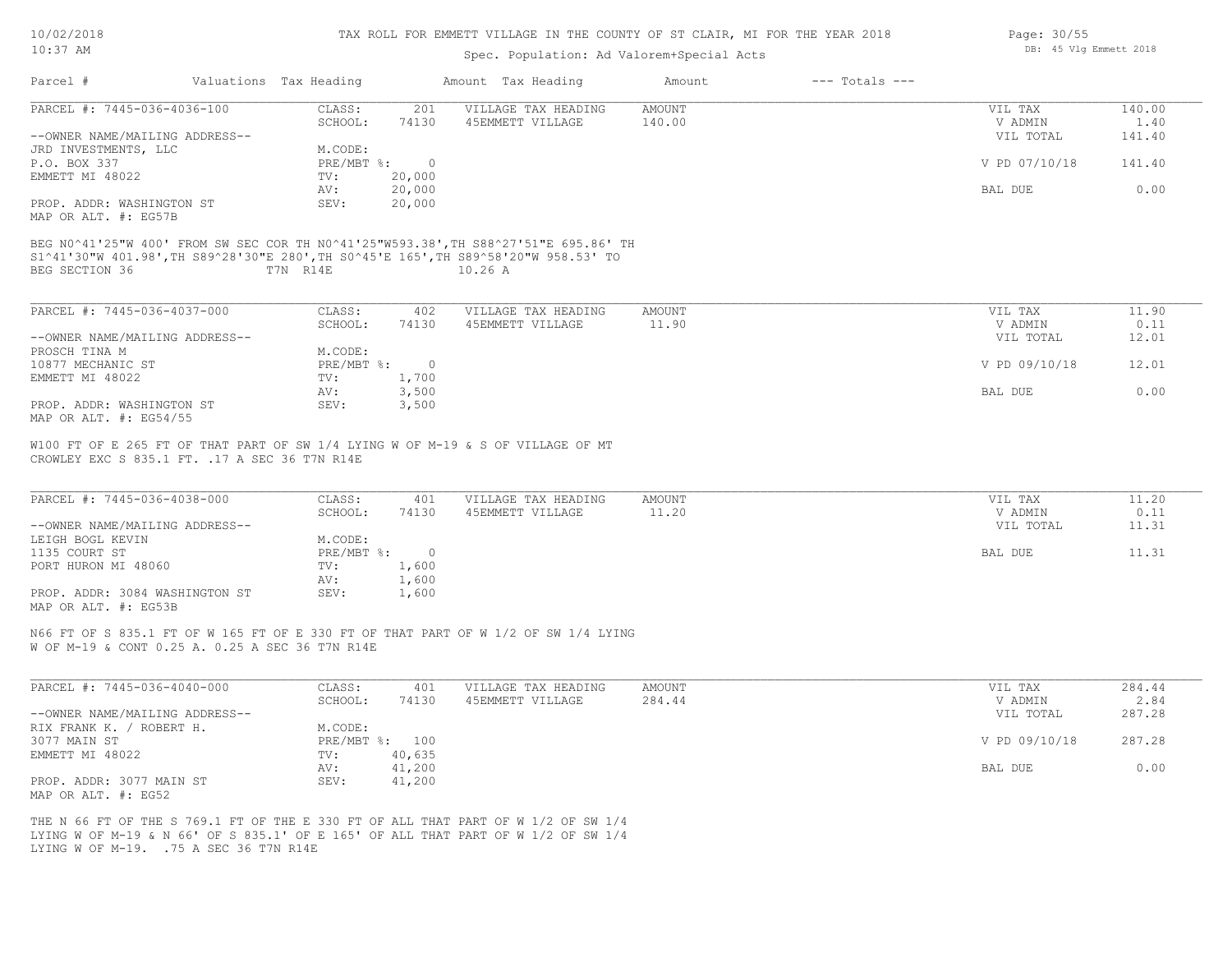| 10/02/2018 |  |
|------------|--|
| $10:37$ AM |  |

Spec. Population: Ad Valorem+Special Acts

| Page: 31/55 |  |                        |  |
|-------------|--|------------------------|--|
|             |  | DB: 45 Vlg Emmett 2018 |  |

| Parcel #                                                                                      | Valuations Tax Heading                       |                                | Amount Tax Heading                                                                                                                                                    | Amount                  | $---$ Totals $---$ |                                                  |                                    |
|-----------------------------------------------------------------------------------------------|----------------------------------------------|--------------------------------|-----------------------------------------------------------------------------------------------------------------------------------------------------------------------|-------------------------|--------------------|--------------------------------------------------|------------------------------------|
| PARCEL #: 7445-036-4041-000                                                                   | CLASS:                                       | 401                            | VILLAGE TAX HEADING                                                                                                                                                   | <b>AMOUNT</b>           |                    | VIL TAX                                          | 389.90                             |
|                                                                                               | SCHOOL:                                      | 74130                          | 45EMMETT VILLAGE                                                                                                                                                      | 389.90                  |                    | V ADMIN                                          | 3.89                               |
| --OWNER NAME/MAILING ADDRESS--                                                                |                                              |                                |                                                                                                                                                                       |                         |                    | VIL TOTAL                                        | 393.79                             |
| NORAT ERIC D./NICOLE                                                                          | M.CODE:                                      |                                |                                                                                                                                                                       |                         |                    |                                                  |                                    |
| 3069 MAIN ST                                                                                  |                                              | PRE/MBT %: 100                 |                                                                                                                                                                       |                         |                    | V PD 09/10/18                                    | 393.79                             |
| EMMETT MI 48022                                                                               | TV:                                          | 55,700                         |                                                                                                                                                                       |                         |                    |                                                  |                                    |
|                                                                                               | AV:                                          | 55,700                         |                                                                                                                                                                       |                         |                    | BAL DUE                                          | 0.00                               |
| PROP. ADDR: 3069 MAIN ST<br>MAP OR ALT. #: EG51                                               | SEV:                                         | 55,700                         |                                                                                                                                                                       |                         |                    |                                                  |                                    |
| 1/4 LYING W OF M-19 1 A SEC 36 T7N R14E                                                       |                                              |                                | THE N 132 FT OF THE S 703.1 FT OF THE E 330 FT OF ALL THAT PART OF THE W 1/2 OF SW                                                                                    |                         |                    |                                                  |                                    |
| PARCEL #: 7445-036-4042-000                                                                   | CLASS:                                       | 401                            | VILLAGE TAX HEADING                                                                                                                                                   | AMOUNT                  |                    | VIL TAX                                          | 223.38                             |
|                                                                                               | SCHOOL:                                      | 74130                          | 45EMMETT VILLAGE                                                                                                                                                      | 223.38                  |                    | V ADMIN                                          | 2.23                               |
| --OWNER NAME/MAILING ADDRESS--                                                                |                                              |                                |                                                                                                                                                                       |                         |                    | VIL TOTAL                                        | 225.61                             |
| ROSE-WHITE TANIA                                                                              | M.CODE:                                      |                                |                                                                                                                                                                       |                         |                    |                                                  |                                    |
| 3057 MAIN ST                                                                                  |                                              | PRE/MBT %: 100                 |                                                                                                                                                                       |                         |                    | V PD 09/10/18                                    | 225.61                             |
| EMMETT MI 48022                                                                               | TV:                                          | 31,912                         |                                                                                                                                                                       |                         |                    |                                                  |                                    |
|                                                                                               | AV:                                          | 41,000                         |                                                                                                                                                                       |                         |                    | BAL DUE                                          | 0.00                               |
| PROP. ADDR: 3057 MAIN ST<br>MAP OR ALT. #: EG50                                               | SEV:                                         | 41,000                         |                                                                                                                                                                       |                         |                    |                                                  |                                    |
| PARCEL #: 7445-036-4043-000<br>--OWNER NAME/MAILING ADDRESS--<br>TAYLOR RESA<br>8221 FARGO RD | CLASS:<br>SCHOOL:<br>M.CODE:<br>$PRE/MBT$ %: | 401<br>74130<br>$\overline{0}$ | VILLAGE TAX HEADING<br>45EMMETT VILLAGE                                                                                                                               | <b>AMOUNT</b><br>142.54 |                    | VIL TAX<br>V ADMIN<br>VIL TOTAL<br>V PD 09/13/18 | 142.54<br>1.42<br>143.96<br>143.96 |
| YALE MI 48097                                                                                 | TV:                                          | 20,364                         |                                                                                                                                                                       |                         |                    |                                                  |                                    |
|                                                                                               | AV:                                          | 26,300                         |                                                                                                                                                                       |                         |                    | BAL DUE                                          | 0.00                               |
| PROP. ADDR: 3025 MAIN ST<br>MAP OR ALT. #: EG49                                               | SEV:                                         | 26,300                         |                                                                                                                                                                       |                         |                    |                                                  |                                    |
| 1/4 LYING W OF M-19 0.30 A SEC 36 T7N R14E                                                    |                                              |                                | THE N 78 FT OF THE S 288.5 FT OF THE E 165 FT OF ALL THAT PART OF THE W 1/2 OF SW                                                                                     |                         |                    |                                                  |                                    |
| PARCEL #: 7445-036-4044-000                                                                   | CLASS:<br>SCHOOL:                            | 401<br>74130                   | VILLAGE TAX HEADING<br>45EMMETT VILLAGE                                                                                                                               | <b>AMOUNT</b><br>8.39   |                    | VIL TAX<br>V ADMIN                               | 8.39<br>0.08                       |
| --OWNER NAME/MAILING ADDRESS--                                                                |                                              |                                |                                                                                                                                                                       |                         |                    | VIL TOTAL                                        | 8.47                               |
| MUNEIO MICHAEL/KEVIN                                                                          | M.CODE:                                      |                                |                                                                                                                                                                       |                         |                    |                                                  |                                    |
| 8393 KENDALL RD                                                                               |                                              | PRE/MBT %: 0                   |                                                                                                                                                                       |                         |                    | V PD 09/14/18                                    | 8.47                               |
| COLUMBUS MI 48063                                                                             | TV:                                          | 1,199                          |                                                                                                                                                                       |                         |                    |                                                  |                                    |
|                                                                                               | AV:                                          | 1,200                          |                                                                                                                                                                       |                         |                    | BAL DUE                                          | 0.00                               |
| PROP. ADDR: MAIN ST<br>MAP OR ALT. #: EG48                                                    | SEV:                                         | 1,200                          |                                                                                                                                                                       |                         |                    |                                                  |                                    |
| N3050'8"E 253.83' SECTION 36 T7N R14E 0.55 A                                                  |                                              |                                | THE S 210.5' OF E 165' OF ALL THAT PART OF W 1/2 OF SW 1/4 LYING W OF M-19 & EXC<br>THAT PART S & E OF A LINE, BEG S8647'35"W 125' FROM NE COR SECTION 2 T6N R14E, TH |                         |                    |                                                  |                                    |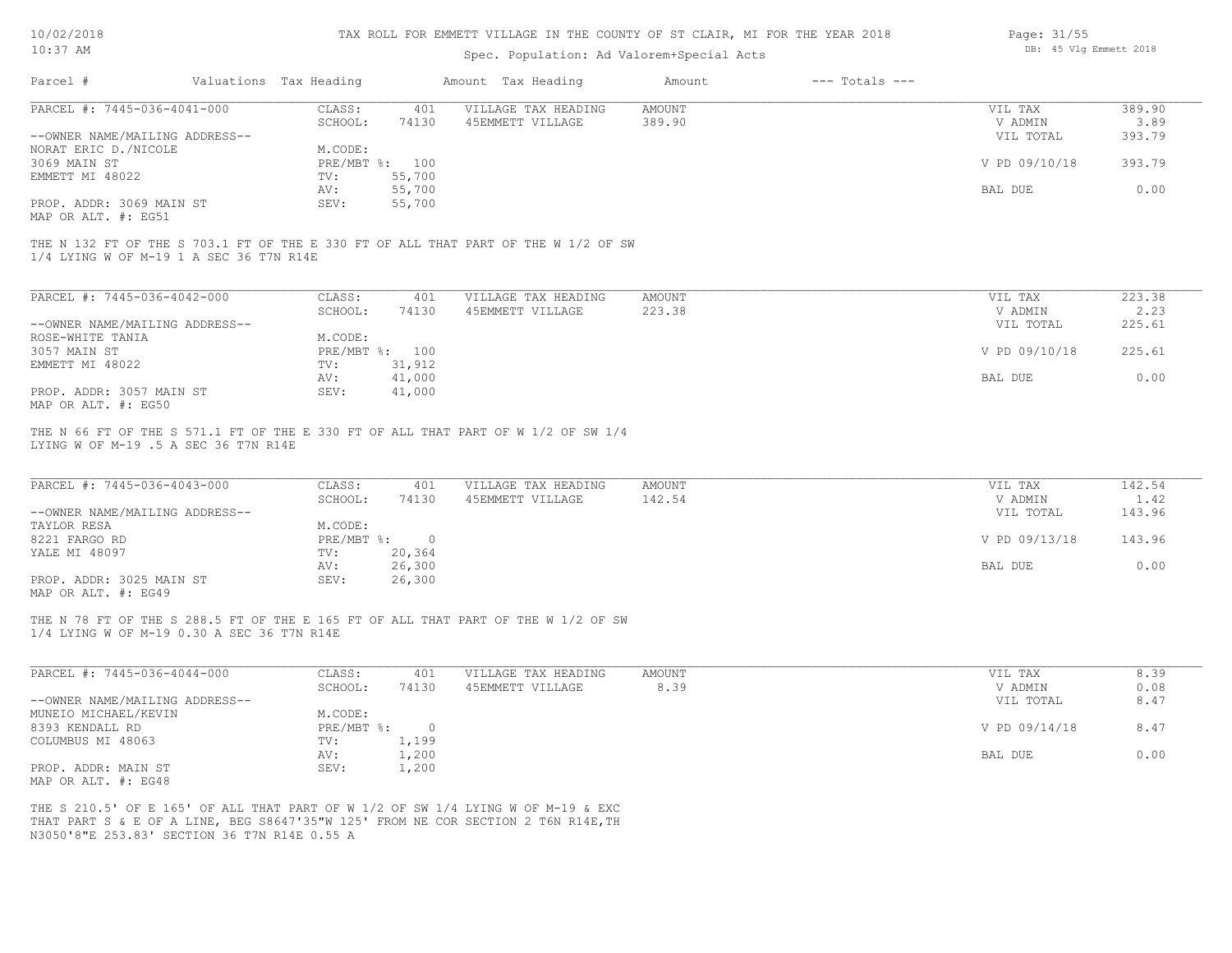#### TAX ROLL FOR EMMETT VILLAGE IN THE COUNTY OF ST CLAIR, MI FOR THE YEAR 2018

## Spec. Population: Ad Valorem+Special Acts

| Parcel #                       | Valuations Tax Heading |        | Amount Tax Heading  | Amount | $---$ Totals $---$ |               |        |
|--------------------------------|------------------------|--------|---------------------|--------|--------------------|---------------|--------|
| PARCEL #: 7445-036-4045-000    | CLASS:                 | 201    | VILLAGE TAX HEADING | AMOUNT |                    | VIL TAX       | 264.64 |
|                                | SCHOOL:                | 74130  | 45EMMETT VILLAGE    | 264.64 |                    | V ADMIN       | 2.64   |
| --OWNER NAME/MAILING ADDRESS-- |                        |        |                     |        |                    | VIL TOTAL     | 267.28 |
| JRD INVESTMENTS, LLC           | M.CODE:                |        |                     |        |                    |               |        |
| P.O.BOX 337                    | PRE/MBT %:             |        |                     |        |                    | V PD 07/10/18 | 267.28 |
| EMMETT MI 48022                | TV:                    | 37,807 |                     |        |                    |               |        |
|                                | AV:                    | 81,100 |                     |        |                    | BAL DUE       | 0.00   |
| PROP. ADDR: 11114 BURT RD      | SEV:                   | 81,100 |                     |        |                    |               |        |

MAP OR ALT. #: EG47A

S8958'20"W 558.95' TO BEG SECTION 36 T7N R14E 5.13 A BEG AT SW SEC COR,TH N041'25"W 400',TH N8958'20"E 558.53',TH S045'E 400',TH

| PARCEL #: 7445-036-4045-100                           | CLASS:     | 401    | VILLAGE TAX HEADING | AMOUNT | VIL TAX       | 475.45 |
|-------------------------------------------------------|------------|--------|---------------------|--------|---------------|--------|
|                                                       | SCHOOL:    | 74130  | 45EMMETT VILLAGE    | 475.45 | V ADMIN       | 4.75   |
| --OWNER NAME/MAILING ADDRESS--                        |            |        |                     |        | VIL TOTAL     | 480.20 |
| LEENKNEGT MATTHEW/JESSICA                             | M.CODE:    |        |                     |        |               |        |
| 3035 MAIN ST                                          | PRE/MBT %: | 100    |                     |        | V PD 08/24/18 | 480.20 |
| EMMETT MI 48022                                       | TV:        | 67,922 |                     |        |               |        |
|                                                       | AV:        | 82,600 |                     |        | BAL DUE       | 0.00   |
| PROP. ADDR: 3035 KINNEY RD                            | SEV:       | 82,600 |                     |        |               |        |
| $\cdots$ $\cdots$ $\cdots$ $\cdots$ $\cdots$ $\cdots$ |            |        |                     |        |               |        |

MAP OR ALT. #: EG47D

N216.6' OF S 505.1' OF E 330' OF SW 1/4 OF SW 1/4 SEC 36 T7N R14E 1.64 A

| PARCEL #: 7445-036-4045-200    | CLASS:     | 201    | VILLAGE TAX HEADING | AMOUNT | VIL TAX       | 113.02 |
|--------------------------------|------------|--------|---------------------|--------|---------------|--------|
|                                | SCHOOL:    | 74130  | 45EMMETT VILLAGE    | 113.02 | V ADMIN       | 1.13   |
| --OWNER NAME/MAILING ADDRESS-- |            |        |                     |        | VIL TOTAL     | 114.15 |
| MUNEIO MICHAEL/KEVIN           | M.CODE:    |        |                     |        |               |        |
| 8393 KENDALL RD                | PRE/MBT %: |        |                     |        | V PD 09/14/18 | 114.15 |
| COLUMBUS MI 48063              | TV:        | 16,146 |                     |        |               |        |
|                                | AV:        | 28,200 |                     |        | BAL DUE       | 0.00   |
| PROP. ADDR: 11110 BURT RD      | SEV:       | 28,200 |                     |        |               |        |
| MAP OR ALT. #: EG47E           |            |        |                     |        |               |        |

SECTION 36 T7N R14E 0.59 A PLAT,TH S876'E 101.34',TH S2 16'W 255.5',TH N876'W 101.19',TH N214'E 255.5' TO BEG. BEG S8526'E 28.02', S214'W 681.6' & S876'E 28' FROM SE COR LOT 28 MT CROWLEY

| PARCEL #: 7445-036-4045-300    | CLASS:       | 201    | VILLAGE TAX HEADING | AMOUNT | VIL TAX       | 159.99 |
|--------------------------------|--------------|--------|---------------------|--------|---------------|--------|
|                                | SCHOOL:      | 74130  | 45EMMETT VILLAGE    | 159.99 | V ADMIN       | 1.59   |
| --OWNER NAME/MAILING ADDRESS-- |              |        |                     |        | VIL TOTAL     | 161.58 |
| MELDRUM TODD LIVING TRUST      | M.CODE:      |        |                     |        |               |        |
| 332 STINSON                    | $PRE/MBT$ %: |        |                     |        | V PD 07/10/18 | 161.58 |
| MEMPHIS MI 48041               | TV:          | 22,856 |                     |        |               |        |
|                                | AV:          | 49,900 |                     |        | BAL DUE       | 0.00   |
| PROP. ADDR: 11112 BURT RD      | SEV:         | 49,900 |                     |        |               |        |
| MAP OR ALT. #: EG47F           |              |        |                     |        |               |        |

400',TH S8958'20"W 400' TO BEG SECTION 36 T7N R14E 3.67 A BEG N8958'20"E 558.95' FROM SW SEC COR,TH N045'W 400', TH N8958'20"E 400',TH S045'E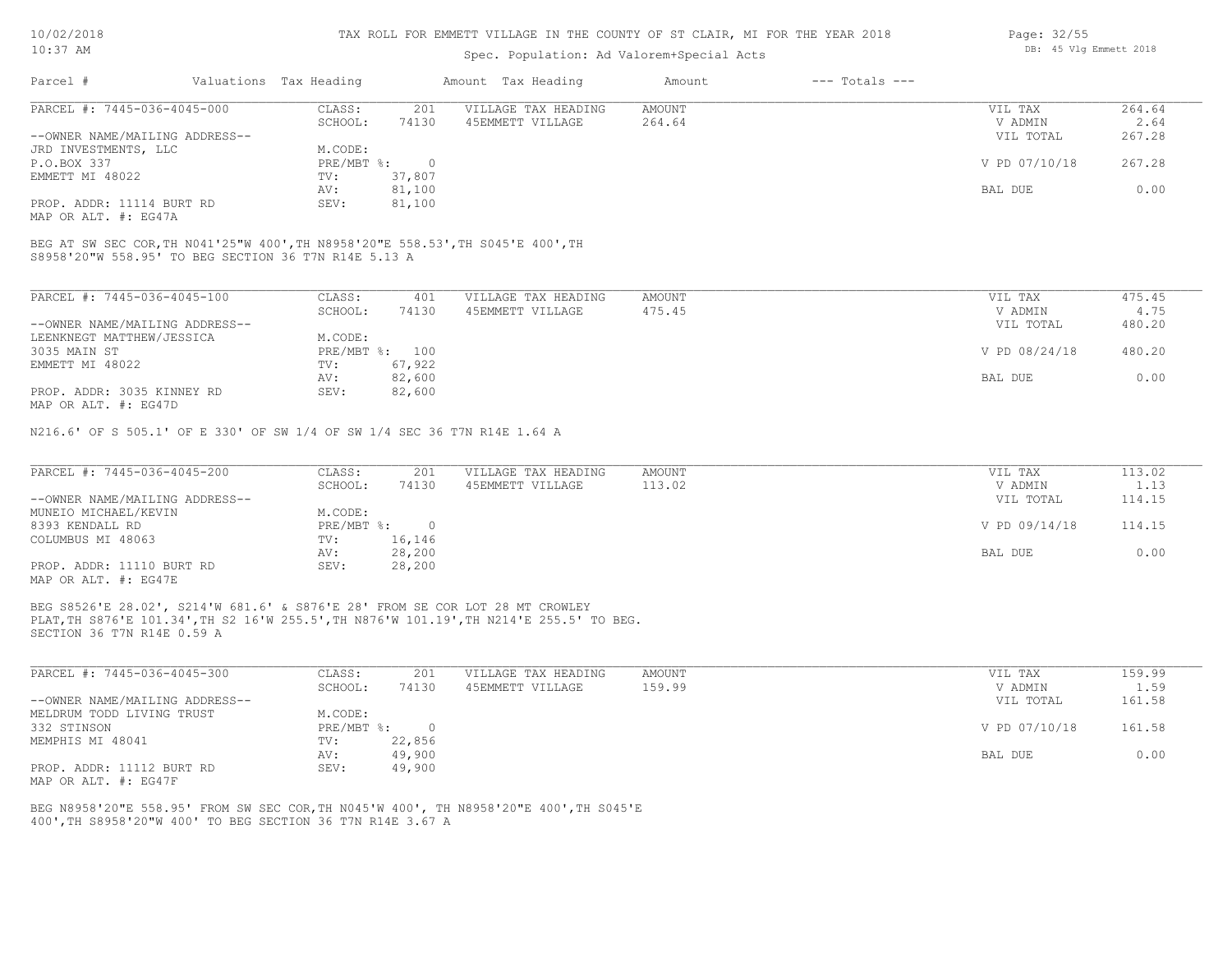## Spec. Population: Ad Valorem+Special Acts

| Parcel #                       | Valuations Tax Heading |        | Amount Tax Heading  | Amount | $---$ Totals $---$ |               |       |
|--------------------------------|------------------------|--------|---------------------|--------|--------------------|---------------|-------|
| PARCEL #: 7445-036-4046-000    | CLASS:                 | 402    | VILLAGE TAX HEADING | AMOUNT |                    | VIL TAX       | 65.09 |
|                                | SCHOOL:                | 74130  | 45EMMETT VILLAGE    | 65.09  |                    | V ADMIN       | 0.65  |
| --OWNER NAME/MAILING ADDRESS-- |                        |        |                     |        |                    | VIL TOTAL     | 65.74 |
| FANION BRIAN JR & SR           | M.CODE:                |        |                     |        |                    |               |       |
| 1406 S RIVERSIDE AVE           | PRE/MBT %:             |        |                     |        |                    | V PD 09/12/18 | 65.74 |
| SAINT CLAIR MI 48079           | TV:                    | 9,299  |                     |        |                    |               |       |
|                                | AV:                    | 24,400 |                     |        |                    | BAL DUE       | 0.00  |
| PROP. ADDR: WASHINGTON ST      | SEV:                   | 24,400 |                     |        |                    |               |       |

MAP OR ALT. #: EG46

OF MT CROWLEY EXC THE S 993 FT THEREOF & CONT 13.5 A. 13.5 A SEC 36 T7N R14E ALL THAT PART OF W 1/2 OF SW 1/4 LYING S OF GTRR R/W & W OF THE PLAT OF THE VILLAGE

| PARCEL #: 7445-217-0001-000    | CLASS:     | 201   | VILLAGE TAX HEADING | AMOUNT | 19.29<br>VIL TAX       |
|--------------------------------|------------|-------|---------------------|--------|------------------------|
|                                | SCHOOL:    | 74130 | 45EMMETT VILLAGE    | 19.29  | 0.19<br>V ADMIN        |
| --OWNER NAME/MAILING ADDRESS-- |            |       |                     |        | 19.48<br>VIL TOTAL     |
| BISCOS INN                     | M.CODE:    |       |                     |        |                        |
| P.O. BOX 188                   | PRE/MBT %: |       |                     |        | V PD 09/13/18<br>19.48 |
| EMMETT MI 48022                | TV:        | 2,756 |                     |        |                        |
|                                | AV:        | 4,900 |                     |        | 0.00<br>BAL DUE        |
| PROP. ADDR: 3146 MAIN ST       | SEV:       | 4,900 |                     |        |                        |
| MAP OR ALT. $\#$ : EG62/64     |            |       |                     |        |                        |

LOT 1 DUNEGANS ADDITION TO VILLAGE OF EMMETT

| PARCEL #: 7445-217-0002-001    | CLASS:     | 201    | VILLAGE TAX HEADING | AMOUNT | VIL TAX       | 111.69 |
|--------------------------------|------------|--------|---------------------|--------|---------------|--------|
|                                | SCHOOL:    | 74130  | 45EMMETT VILLAGE    | 111.69 | V ADMIN       | 1.11   |
| --OWNER NAME/MAILING ADDRESS-- |            |        |                     |        | VIL TOTAL     | 112.80 |
| BIRKENSHAW ROBERT              | M.CODE:    |        |                     |        |               |        |
| P.O. BOX 188                   | PRE/MBT %: |        |                     |        | V PD 09/13/18 | 112.80 |
| EMMETT MI 48022                | TV:        | 15,956 |                     |        |               |        |
|                                | AV:        | 23,100 |                     |        | BAL DUE       | 0.00   |
| PROP. ADDR: 3146 MAIN ST       | SEV:       | 23,100 |                     |        |               |        |
| $\frac{1}{2}$                  |            |        |                     |        |               |        |

MAP OR ALT. #: EG65/69/76A

#### 19-217-0002-000, 19-217-0006-000, 19-217-0012-000; LOT 3, 12 &14 DUNEGANS ADDITION TO VILLAGE OF EMMETT SPLIT ON 11/21/2007 FROM

| PARCEL #: 7445-217-0003-000    | CLASS:     | 201    | VILLAGE TAX HEADING | AMOUNT | VIL TAX       | 225.09 |
|--------------------------------|------------|--------|---------------------|--------|---------------|--------|
|                                | SCHOOL:    | 74130  | 45EMMETT VILLAGE    | 225.09 | V ADMIN       | 2.25   |
| --OWNER NAME/MAILING ADDRESS-- |            |        |                     |        | VIL TOTAL     | 227.34 |
| FENECH RICHARD                 | M.CODE:    |        |                     |        |               |        |
| 3132 MAIN ST PO BOX 93         | PRE/MBT %: | 100    |                     |        | V PD 09/10/18 | 227.34 |
| EMMETT MI 48022                | TV:        | 32,156 |                     |        |               |        |
|                                | AV:        | 35,300 |                     |        | BAL DUE       | 0.00   |
| PROP. ADDR: 3132 MAIN ST       | SEV:       | 35,300 |                     |        |               |        |
|                                |            |        |                     |        |               |        |

MAP OR ALT. #: EG66

LOT 4 DUNEGANS ADDITION TO VILLAGE OF EMMETT

Page: 33/55 DB: 45 Vlg Emmett 2018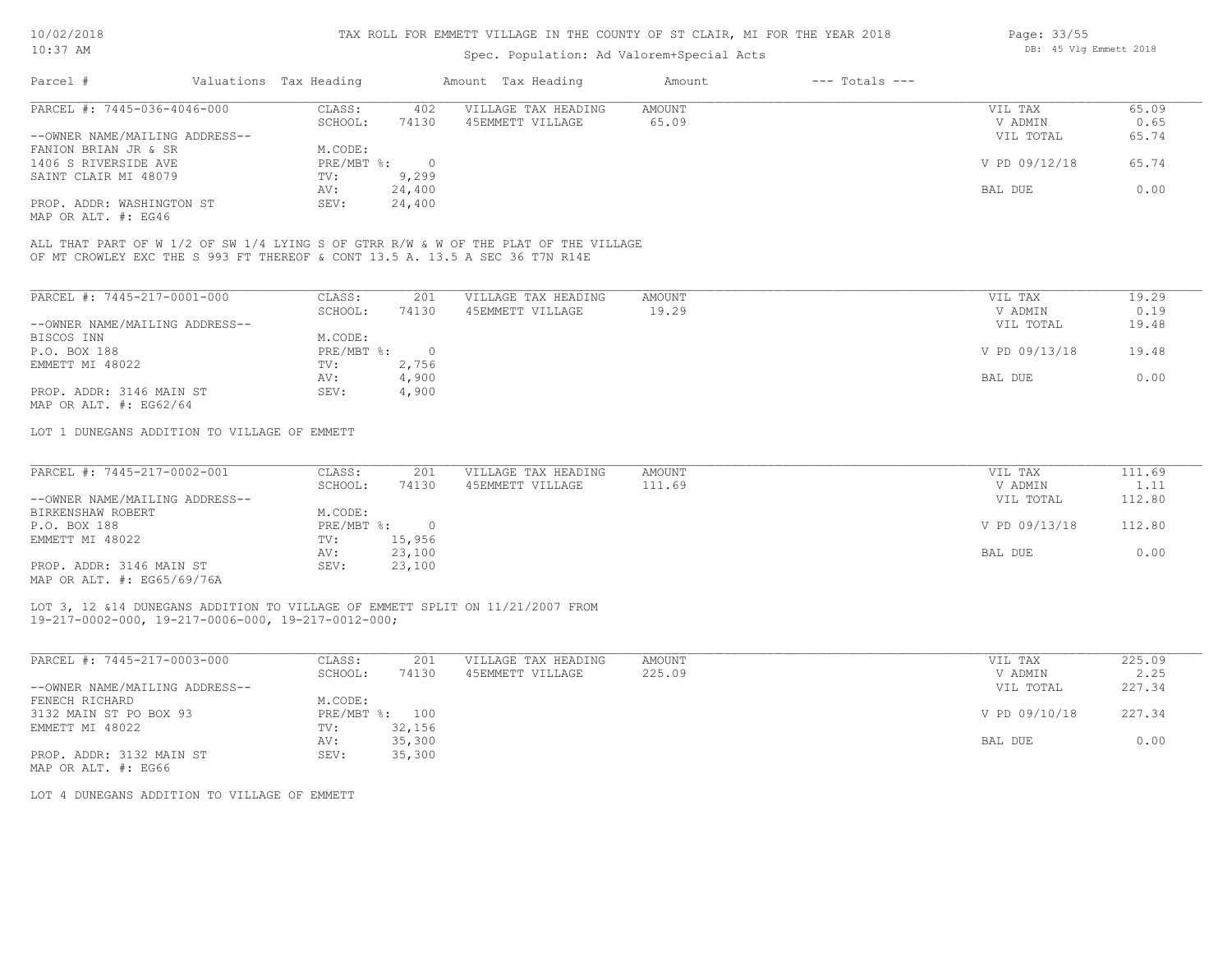# TAX ROLL FOR EMMETT VILLAGE IN THE COUNTY OF ST CLAIR, MI FOR THE YEAR 2018

# Spec. Population: Ad Valorem+Special Acts

| Parcel #                       | Valuations Tax Heading | Amount Tax Heading |                     | Amount | $---$ Totals $---$ |           |      |  |
|--------------------------------|------------------------|--------------------|---------------------|--------|--------------------|-----------|------|--|
| PARCEL #: 7445-217-0004-000    | CLASS:                 | 705                | VILLAGE TAX HEADING | AMOUNT |                    | VIL TAX   | 0.00 |  |
|                                | SCHOOL:                | 74130              | 45EMMETT VILLAGE    | 0.00   |                    | V ADMIN   | 0.00 |  |
| --OWNER NAME/MAILING ADDRESS-- |                        |                    |                     |        |                    | VIL TOTAL | 0.00 |  |
| GLEASON BUTLER MEM HALL        | M.CODE:                |                    |                     |        |                    |           |      |  |
| 3128 MAIN ST                   | PRE/MBT %:             |                    |                     |        |                    | BAL DUE   | 0.00 |  |
| EMMETT MI 48022                | TV:                    |                    |                     |        |                    |           |      |  |
|                                | AV:                    |                    |                     |        |                    |           |      |  |
| PROP. ADDR: 3128 MAIN ST       | SEV:                   |                    |                     |        |                    |           |      |  |
|                                |                        |                    |                     |        |                    |           |      |  |

MAP OR ALT. #: EG67

LOT 5 DUNEGANS ADDITION TO VILLAGE OF EMMETT

| PARCEL #: 7445-217-0005-000    | CLASS:     | 201    | VILLAGE TAX HEADING | AMOUNT | VIL TAX       | 304.96 |
|--------------------------------|------------|--------|---------------------|--------|---------------|--------|
|                                | SCHOOL:    | 74130  | 45EMMETT VILLAGE    | 304.96 | V ADMIN       | 3.04   |
| --OWNER NAME/MAILING ADDRESS-- |            |        |                     |        | VIL TOTAL     | 308.00 |
| BISCOS INC                     | M.CODE:    |        |                     |        |               |        |
| P.O. BOX 188                   | PRE/MBT %: |        |                     |        | V PD 09/13/18 | 308.00 |
| EMMETT MI 48022                | TV:        | 43,567 |                     |        |               |        |
|                                | AV:        | 81,200 |                     |        | BAL DUE       | 0.00   |
| PROP. ADDR: 3146 MAIN ST       | SEV:       | 81,200 |                     |        |               |        |
|                                |            |        |                     |        |               |        |

MAP OR ALT. #: EG68

LOTS 2, 6 & 7 DUNEGANS ADDITION TO VILLAGE OF EMMETT

| PARCEL #: 7445-217-0007-000      | CLASS:  | 401            | VILLAGE TAX HEADING | AMOUNT | VIL TAX   | 86.69 |
|----------------------------------|---------|----------------|---------------------|--------|-----------|-------|
|                                  | SCHOOL: | 74130          | 45EMMETT VILLAGE    | 86.69  | V ADMIN   | 0.86  |
| --OWNER NAME/MAILING ADDRESS--   |         |                |                     |        | VIL TOTAL | 87.55 |
| GODD TODD HENRY/WILLETT MURIEL M | M.CODE: |                |                     |        |           |       |
| 10821 JOSEPH ST                  |         | PRE/MBT %: 100 |                     |        | BAL DUE   | 87.55 |
| EMMETT MI 48022                  | TV:     | 12,385         |                     |        |           |       |
|                                  | AV:     | 15,300         |                     |        |           |       |
| PROP. ADDR: 10821 JOSEPH ST      | SEV:    | 15,300         |                     |        |           |       |
| MAP OR ALT. #: EG70              |         |                |                     |        |           |       |

LOT 8 DUNEGANS ADDITION TO VILLAGE OF EMMETT

| PARCEL #: 7445-217-0008-000    | CLASS:       | 401    | VILLAGE TAX HEADING | AMOUNT | VIL TAX   | 124.35 |
|--------------------------------|--------------|--------|---------------------|--------|-----------|--------|
|                                | SCHOOL:      | 74130  | 45EMMETT VILLAGE    | 124.35 | V ADMIN   | 1.24   |
| --OWNER NAME/MAILING ADDRESS-- |              |        |                     |        | VIL TOTAL | 125.59 |
| HENDERSON SCOTT                | M.CODE:      |        |                     |        |           |        |
| 10817 JOSEPH ST                | $PRE/MBT$ %: | 100    |                     |        | BAL DUE   | 125.59 |
| EMMETT MI 48022                | TV:          | 17,765 |                     |        |           |        |
|                                | AV:          | 18,300 |                     |        |           |        |
| PROP. ADDR: 10817 JOSEPH ST    | SEV:         | 18,300 |                     |        |           |        |
| MAP OR ALT. $\#$ : EG71/72     |              |        |                     |        |           |        |

LOT 9 DUNEGANS ADDITION TO VILLAGE OF EMMETT

Page: 34/55 DB: 45 Vlg Emmett 2018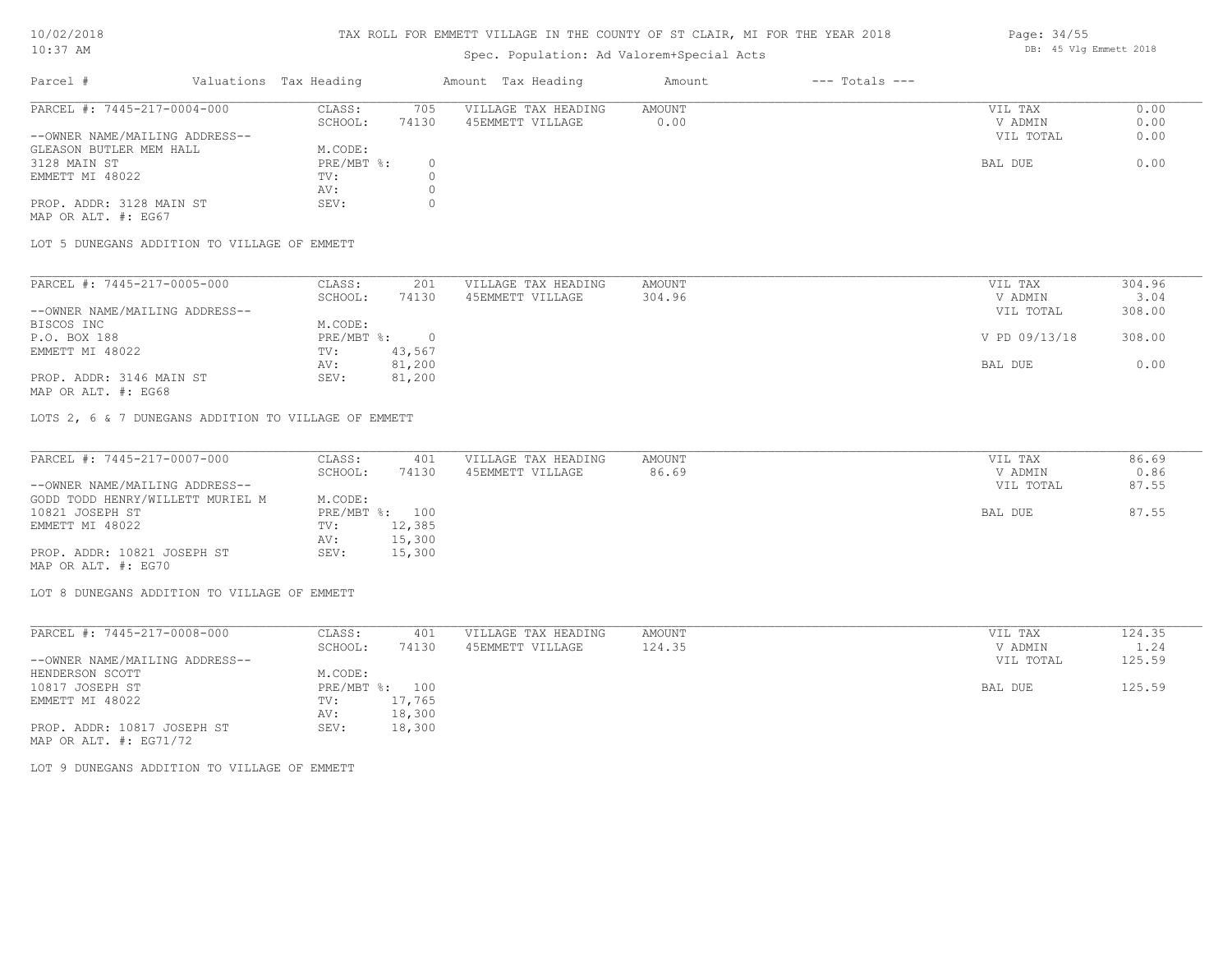#### TAX ROLL FOR EMMETT VILLAGE IN THE COUNTY OF ST CLAIR, MI FOR THE YEAR 2018

# Spec. Population: Ad Valorem+Special Acts

| Parcel #                       | Valuations Tax Heading |       | Amount Tax Heading  | Amount | $---$ Totals $---$ |               |       |
|--------------------------------|------------------------|-------|---------------------|--------|--------------------|---------------|-------|
| PARCEL #: 7445-217-0010-000    | CLASS:                 | 201   | VILLAGE TAX HEADING | AMOUNT |                    | VIL TAX       | 49.75 |
|                                | SCHOOL:                | 74130 | 45EMMETT VILLAGE    | 49.75  |                    | V ADMIN       | 0.49  |
| --OWNER NAME/MAILING ADDRESS-- |                        |       |                     |        |                    | VIL TOTAL     | 50.24 |
| GAUTHIER FREDERICK J/MARTHA E  | M.CODE:                |       |                     |        |                    |               |       |
| 5544 REGAL WAY                 | PRE/MBT %:             |       |                     |        |                    | V PD 07/09/18 | 50.24 |
| ZEPHYRHILLS FL 33541           | TV:                    | 7,108 |                     |        |                    |               |       |
|                                | AV:                    | 8,400 |                     |        |                    | BAL DUE       | 0.00  |
| PROP. ADDR: JOSEPH ST          | SEV:                   | 8,400 |                     |        |                    |               |       |

MAP OR ALT. #: EG73/74

LOT 11 DUNEGANS ADDITION TO VILLAGE OF EMMETT

| PARCEL #: 7445-217-0011-000    | CLASS:     | 705   | VILLAGE TAX HEADING | AMOUNT | VIL TAX   | 0.00 |
|--------------------------------|------------|-------|---------------------|--------|-----------|------|
|                                | SCHOOL:    | 74130 | 45EMMETT VILLAGE    | 0.00   | V ADMIN   | 0.00 |
| --OWNER NAME/MAILING ADDRESS-- |            |       |                     |        | VIL TOTAL | 0.00 |
| GLEASON BUTLER MEM HALL        | M.CODE:    |       |                     |        |           |      |
| 3128 MAIN ST                   | PRE/MBT %: |       |                     |        | BAL DUE   | 0.00 |
| EMMETT MI 48022                | TV:        |       |                     |        |           |      |
|                                | AV:        |       |                     |        |           |      |
| PROP. ADDR: MECHANIC ST        | SEV:       |       |                     |        |           |      |
| MAP OR ALT. #: EG75            |            |       |                     |        |           |      |

LOT 13 DUNEGANS ADDITION TO VILLAGE OF EMMETT

| PARCEL #: 7445-218-0002-000    | CLASS:       | 702   | VILLAGE TAX HEADING | AMOUNT | VIL TAX   | 0.00 |
|--------------------------------|--------------|-------|---------------------|--------|-----------|------|
|                                | SCHOOL:      | 74130 | 45EMMETT VILLAGE    | 0.00   | V ADMIN   | 0.00 |
| --OWNER NAME/MAILING ADDRESS-- |              |       |                     |        | VIL TOTAL | 0.00 |
| M-19 R/W 77023                 | M.CODE:      |       |                     |        |           |      |
| EMMETT MI 48022                | $PRE/MBT$ %: |       |                     |        | BAL DUE   | 0.00 |
|                                | TV:          |       |                     |        |           |      |
| PROP. ADDR: JOSEPH ST          | AV:          |       |                     |        |           |      |
| MAP OR ALT. #: EG59D           | SEV:         |       |                     |        |           |      |

ADDITION THAT PART OF M-19 R/W LYING WITHIN LOTS 15, 18, 19, 22, 23 & 26 DUNEGANS FIRST

| PARCEL #: 7445-538-0001-000    | CLASS:     | 201    | VILLAGE TAX HEADING | AMOUNT | VIL TAX       | 128.73 |
|--------------------------------|------------|--------|---------------------|--------|---------------|--------|
|                                | SCHOOL:    | 74130  | 45EMMETT VILLAGE    | 128.73 | V ADMIN       | 1.28   |
| --OWNER NAME/MAILING ADDRESS-- |            |        |                     |        | VIL TOTAL     | 130.01 |
| EMMETT HARDWARE INC.           | M.CODE:    |        |                     |        |               |        |
| 10465 BRYCE ROAD               | PRE/MBT %: | $\Box$ |                     |        | V PD 09/14/18 | 130.01 |
| AVOCA MI 48006                 | TV:        | 18,391 |                     |        |               |        |
|                                | AV:        | 30,400 |                     |        | BAL DUE       | 0.00   |
| PROP. ADDR: 3147 MAIN ST       | SEV:       | 30,400 |                     |        |               |        |
| MAP OR ALT. #: EG77            |            |        |                     |        |               |        |

 $\mathcal{L}_\mathcal{L} = \mathcal{L}_\mathcal{L} = \mathcal{L}_\mathcal{L} = \mathcal{L}_\mathcal{L} = \mathcal{L}_\mathcal{L} = \mathcal{L}_\mathcal{L} = \mathcal{L}_\mathcal{L} = \mathcal{L}_\mathcal{L} = \mathcal{L}_\mathcal{L} = \mathcal{L}_\mathcal{L} = \mathcal{L}_\mathcal{L} = \mathcal{L}_\mathcal{L} = \mathcal{L}_\mathcal{L} = \mathcal{L}_\mathcal{L} = \mathcal{L}_\mathcal{L} = \mathcal{L}_\mathcal{L} = \mathcal{L}_\mathcal{L}$ 

N1/2 OF LOT 1 VILLAGE OF MT CROWLEY ALTERATIONS & EXTENSION

Page: 35/55 DB: 45 Vlg Emmett 2018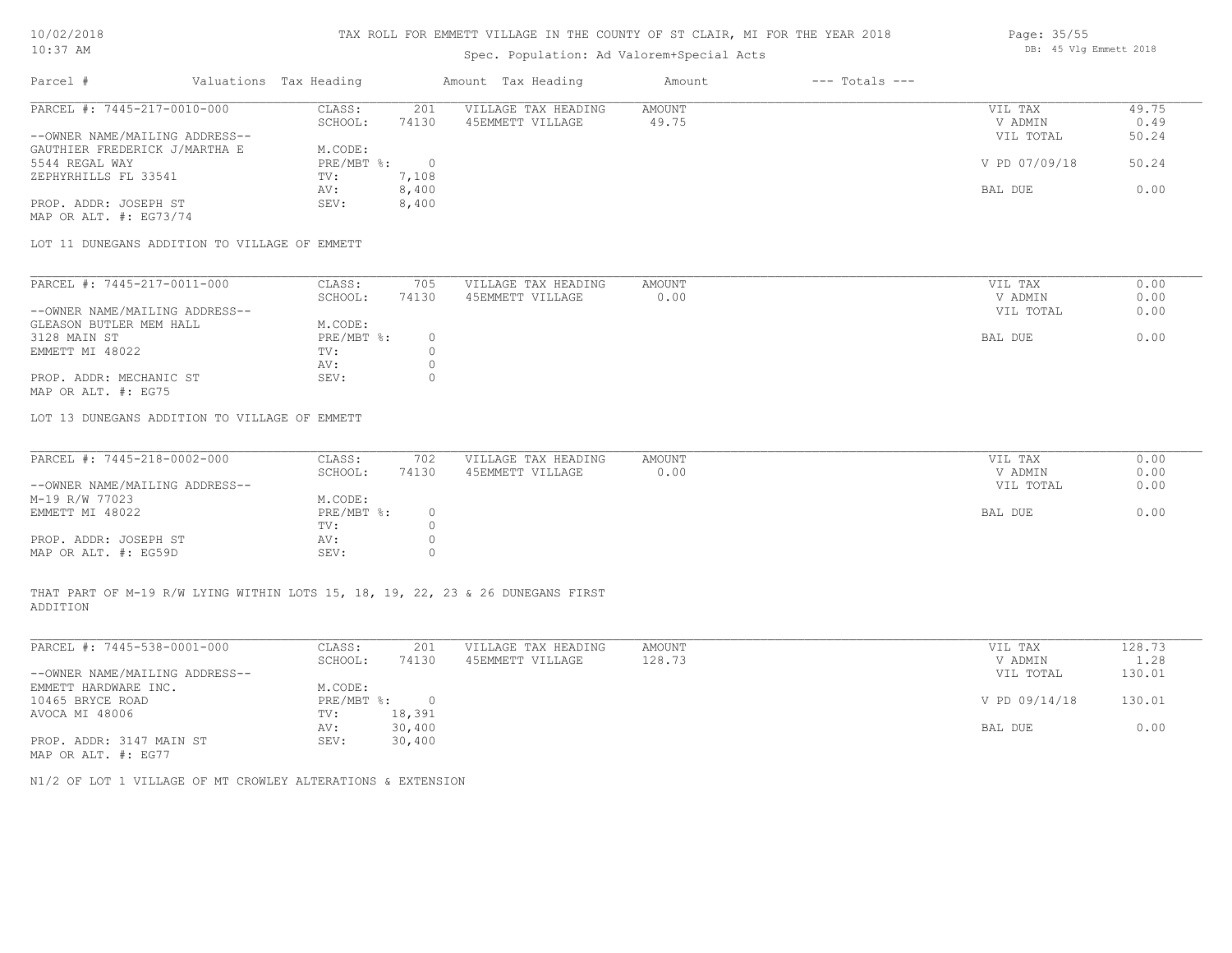# Spec. Population: Ad Valorem+Special Acts

| Parcel #                       | Valuations Tax Heading |        | Amount Tax Heading  | Amount | $---$ Totals $---$ |           |        |
|--------------------------------|------------------------|--------|---------------------|--------|--------------------|-----------|--------|
| PARCEL #: 7445-538-0002-000    | CLASS:                 | 201    | VILLAGE TAX HEADING | AMOUNT |                    | VIL TAX   | 312.31 |
|                                | SCHOOL:                | 74130  | 45EMMETT VILLAGE    | 312.31 |                    | V ADMIN   | 3.12   |
| --OWNER NAME/MAILING ADDRESS-- |                        |        |                     |        |                    | VIL TOTAL | 315.43 |
| HARTZELL HOLDINGS, LLC         | M.CODE:                |        |                     |        |                    |           |        |
| WHISTLE DINER                  | PRE/MBT %:             |        |                     |        |                    | BAL DUE   | 315.43 |
| P.O. BOX 145                   | TV:                    | 44,617 |                     |        |                    |           |        |
| EMMETT MI 48022                | AV:                    | 46,000 |                     |        |                    |           |        |
|                                | SEV:                   | 46,000 |                     |        |                    |           |        |

MAP OR ALT. #: EG78 PROP. ADDR: 3143 MAIN ST

S1/2 OF LOT 1 VILLAGE OF MT CROWLEY ALTERATIONS & EXTENSION

| PARCEL #: 7445-538-0004-001    | CLASS:     | 201   | VILLAGE TAX HEADING | AMOUNT | VIL TAX       | 35.00 |
|--------------------------------|------------|-------|---------------------|--------|---------------|-------|
|                                | SCHOOL:    | 74130 | 45EMMETT VILLAGE    | 35.00  | V ADMIN       | 0.35  |
| --OWNER NAME/MAILING ADDRESS-- |            |       |                     |        | VIL TOTAL     | 35.35 |
| HESS RICHARD                   | M.CODE:    |       |                     |        |               |       |
| 3137 MAIN ST                   | PRE/MBT %: |       |                     |        | V PD 07/12/18 | 35.35 |
| PO BOX 312                     | TV:        | 5,000 |                     |        |               |       |
| EMMETT MI 48022                | AV:        | 5,000 |                     |        | BAL DUE       | 0.00  |
|                                | SEV:       | 5,000 |                     |        |               |       |
| PROP. ADDR: MAIN ST            |            |       |                     |        |               |       |

MAP OR ALT. #: EG79/80

02/01/2008 FROM 19-538-004-000, 19-538-0003-000; LOT 2 & N 1/2 OF LOT 3 VILLAGE OF MT CROWLEY ALTERATIONS & EXTENSION SPLIT ON

| PARCEL #: 7445-538-0005-000                           | CLASS:     | 201   | VILLAGE TAX HEADING | AMOUNT | VIL TAX       | 12.04 |
|-------------------------------------------------------|------------|-------|---------------------|--------|---------------|-------|
|                                                       | SCHOOL:    | 74130 | 45EMMETT VILLAGE    | 12.04  | V ADMIN       | 0.12  |
| --OWNER NAME/MAILING ADDRESS--                        |            |       |                     |        | VIL TOTAL     | 12.16 |
| HESS RICHARD C                                        | M.CODE:    |       |                     |        |               |       |
| P.O. BOX 312                                          | PRE/MBT %: |       |                     |        | V PD 07/12/18 | 12.16 |
| EMMETT MI 48022                                       | TV:        | 1,720 |                     |        |               |       |
|                                                       | AV:        | 2,600 |                     |        | BAL DUE       | 0.00  |
| PROP. ADDR: MAIN ST                                   | SEV:       | 2,600 |                     |        |               |       |
| $\cdots$ $\cdots$ $\cdots$ $\cdots$ $\cdots$ $\cdots$ |            |       |                     |        |               |       |

 $\mathcal{L}_\mathcal{L} = \mathcal{L}_\mathcal{L} = \mathcal{L}_\mathcal{L} = \mathcal{L}_\mathcal{L} = \mathcal{L}_\mathcal{L} = \mathcal{L}_\mathcal{L} = \mathcal{L}_\mathcal{L} = \mathcal{L}_\mathcal{L} = \mathcal{L}_\mathcal{L} = \mathcal{L}_\mathcal{L} = \mathcal{L}_\mathcal{L} = \mathcal{L}_\mathcal{L} = \mathcal{L}_\mathcal{L} = \mathcal{L}_\mathcal{L} = \mathcal{L}_\mathcal{L} = \mathcal{L}_\mathcal{L} = \mathcal{L}_\mathcal{L}$ 

MAP OR ALT. #: EG81

ALTERATIONS & EXTENSION THE N 37 FT OF THE S 60 FT OF THE E 66 FT OF LOT 4 VILLAGE OF MT CROWLEY

| PARCEL #: 7445-538-0006-000    | CLASS:     | 201    | VILLAGE TAX HEADING | AMOUNT | VIL TAX       | 134.19 |
|--------------------------------|------------|--------|---------------------|--------|---------------|--------|
|                                | SCHOOL:    | 74130  | 45EMMETT VILLAGE    | 134.19 | V ADMIN       | 1.34   |
| --OWNER NAME/MAILING ADDRESS-- |            |        |                     |        | VIL TOTAL     | 135.53 |
| HESS RICHARD C                 | M.CODE:    |        |                     |        |               |        |
| P.O. BOX 312                   | PRE/MBT %: |        |                     |        | V PD 07/12/18 | 135.53 |
| EMMETT MI 48022                | TV:        | 19,170 |                     |        |               |        |
|                                | AV:        | 30,700 |                     |        | BAL DUE       | 0.00   |
| PROP. ADDR: 3137 MAIN ST       | SEV:       | 30,700 |                     |        |               |        |
| MAP OR ALT. #: EG82            |            |        |                     |        |               |        |

CROWLEY ALTERATIONS & EXTENSION S1/2 OF LOT 3 ALSO LOT 4 EXC THE S 60 FT OF THE E 86 FT THEREOF. VILLAGE OF MT Page: 36/55 DB: 45 Vlg Emmett 2018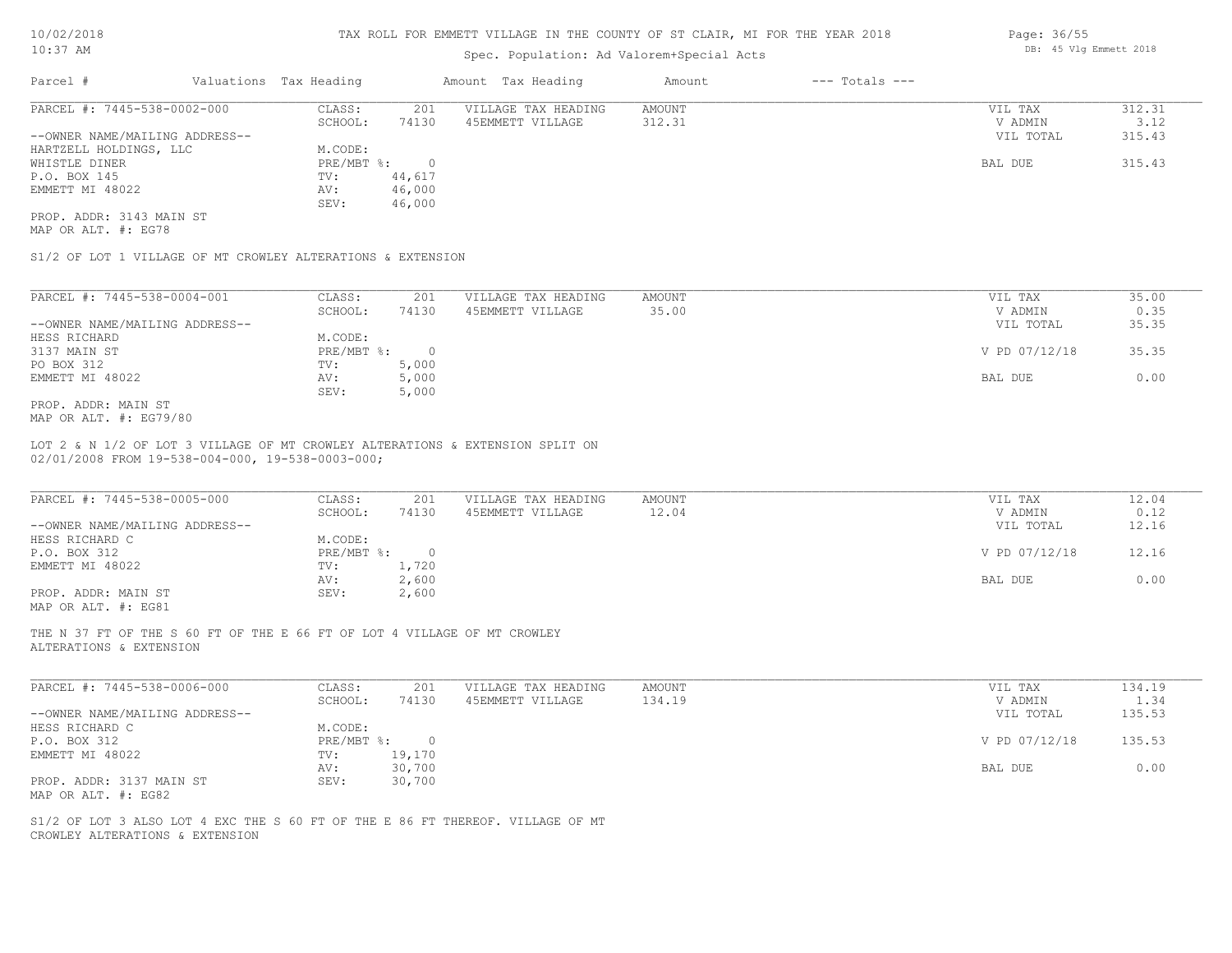| 10/02/2018 |  |
|------------|--|
| $10:37$ AM |  |

# Spec. Population: Ad Valorem+Special Acts

| Parcel #                        | Valuations Tax Heading |          | Amount Tax Heading                                                               | Amount | $---$ Totals $---$ |               |      |
|---------------------------------|------------------------|----------|----------------------------------------------------------------------------------|--------|--------------------|---------------|------|
| PARCEL #: 7445-538-0007-000     | CLASS:                 | 201      | VILLAGE TAX HEADING                                                              | AMOUNT |                    | VIL TAX       | 7.86 |
|                                 | SCHOOL:                | 74130    | 45EMMETT VILLAGE                                                                 | 7.86   |                    | V ADMIN       | 0.07 |
| --OWNER NAME/MAILING ADDRESS--  |                        |          |                                                                                  |        |                    | VIL TOTAL     | 7.93 |
| HESS RICHARD C                  | M.CODE:                |          |                                                                                  |        |                    |               |      |
| P.O. BOX 312                    | PRE/MBT %:             | $\sim$ 0 |                                                                                  |        |                    | V PD 07/12/18 | 7.93 |
| EMMETT MI 48022                 | TV:                    | 1,123    |                                                                                  |        |                    |               |      |
|                                 | AV:                    | 1,700    |                                                                                  |        |                    | BAL DUE       | 0.00 |
| PROP. ADDR: MAIN ST             | SEV:                   | 1,700    |                                                                                  |        |                    |               |      |
| MAP OR ALT. #: EG83             |                        |          |                                                                                  |        |                    |               |      |
|                                 |                        |          |                                                                                  |        |                    |               |      |
|                                 |                        |          | W20 FT OF E 86 FT OF S 60 FT & THE S 23 FT OF THE E 66 FT OF LOT 4 VILLAGE OF MT |        |                    |               |      |
| CROWLEY ALTERATIONS & EXTENSION |                        |          |                                                                                  |        |                    |               |      |
|                                 |                        |          |                                                                                  |        |                    |               |      |

| PARCEL #: 7445-538-0008-000    | CLASS:     | 703   | VILLAGE TAX HEADING | AMOUNT | VIL TAX   | 0.00 |
|--------------------------------|------------|-------|---------------------|--------|-----------|------|
|                                | SCHOOL:    | 74130 | 45EMMETT VILLAGE    | 0.00   | V ADMIN   | 0.00 |
| --OWNER NAME/MAILING ADDRESS-- |            |       |                     |        | VIL TOTAL | 0.00 |
| VILLAGE OF EMMETT              | M.CODE:    |       |                     |        |           |      |
| P.O. BOX 127                   | PRE/MBT %: |       |                     |        | BAL DUE   | 0.00 |
| EMMETT MI 48022-4518           | TV:        |       |                     |        |           |      |
|                                | AV:        |       |                     |        |           |      |
| PROP. ADDR: 3119 MAIN ST       | SEV:       |       |                     |        |           |      |
| $\frac{1}{2}$                  |            |       |                     |        |           |      |

MAP OR ALT. #: EG84/85

LOT 5 & N 31 FT OF LOT 6 VILLAGE OF MT CROWLEY ALTERATIONS & EXTENSION

| PARCEL #: 7445-538-0009-000          | CLASS:     | 703   | VILLAGE TAX HEADING | AMOUNT | VIL TAX   | 0.00 |
|--------------------------------------|------------|-------|---------------------|--------|-----------|------|
|                                      | SCHOOL:    | 74130 | 45EMMETT VILLAGE    | 0.00   | V ADMIN   | 0.00 |
| --OWNER NAME/MAILING ADDRESS--       |            |       |                     |        | VIL TOTAL | 0.00 |
| VILLAGE OF EMMETT                    | M.CODE:    |       |                     |        |           |      |
| P.O. BOX 127                         | PRE/MBT %: |       |                     |        | BAL DUE   | 0.00 |
| EMMETT MI 48022                      | TV:        |       |                     |        |           |      |
|                                      | AV:        |       |                     |        |           |      |
| PROP. ADDR: 3099 MAIN ST             | SEV:       |       |                     |        |           |      |
| $M3D$ $CD$ $3T$ $m$ $\pm$ , $DQ$ $C$ |            |       |                     |        |           |      |

MAP OR ALT. #: EG86

EXTENSION LOT 6 EXC N 31 FT THEREOF & N 10 FT OF LOT 7 VILLAGE OF MT CROWLEY ALTERATIONS &

| PARCEL #: 7445-538-0010-000    | CLASS:     | 703   | VILLAGE TAX HEADING | AMOUNT | 0.00<br>VIL TAX   |
|--------------------------------|------------|-------|---------------------|--------|-------------------|
|                                | SCHOOL:    | 74130 | 45EMMETT VILLAGE    | 0.00   | 0.00<br>V ADMIN   |
| --OWNER NAME/MAILING ADDRESS-- |            |       |                     |        | 0.00<br>VIL TOTAL |
| VILLAGE OF EMMETT FIRE HALL    | M.CODE:    |       |                     |        |                   |
| 3109 MAIN ST                   | PRE/MBT %: |       |                     |        | 0.00<br>BAL DUE   |
| EMMETT MI 48022                | TV:        |       |                     |        |                   |
|                                | AV:        |       |                     |        |                   |
| PROP. ADDR: 3109 MAIN ST       | SEV:       |       |                     |        |                   |
| MAP OR ALT. #: EG87A           |            |       |                     |        |                   |

EXTENSION LOT 7 EXC N 10 FT & N 38.2 FT OF LOT 8 VILLAGE OF MT CROWLEY ALTERATIONS & Page: 37/55 DB: 45 Vlg Emmett 2018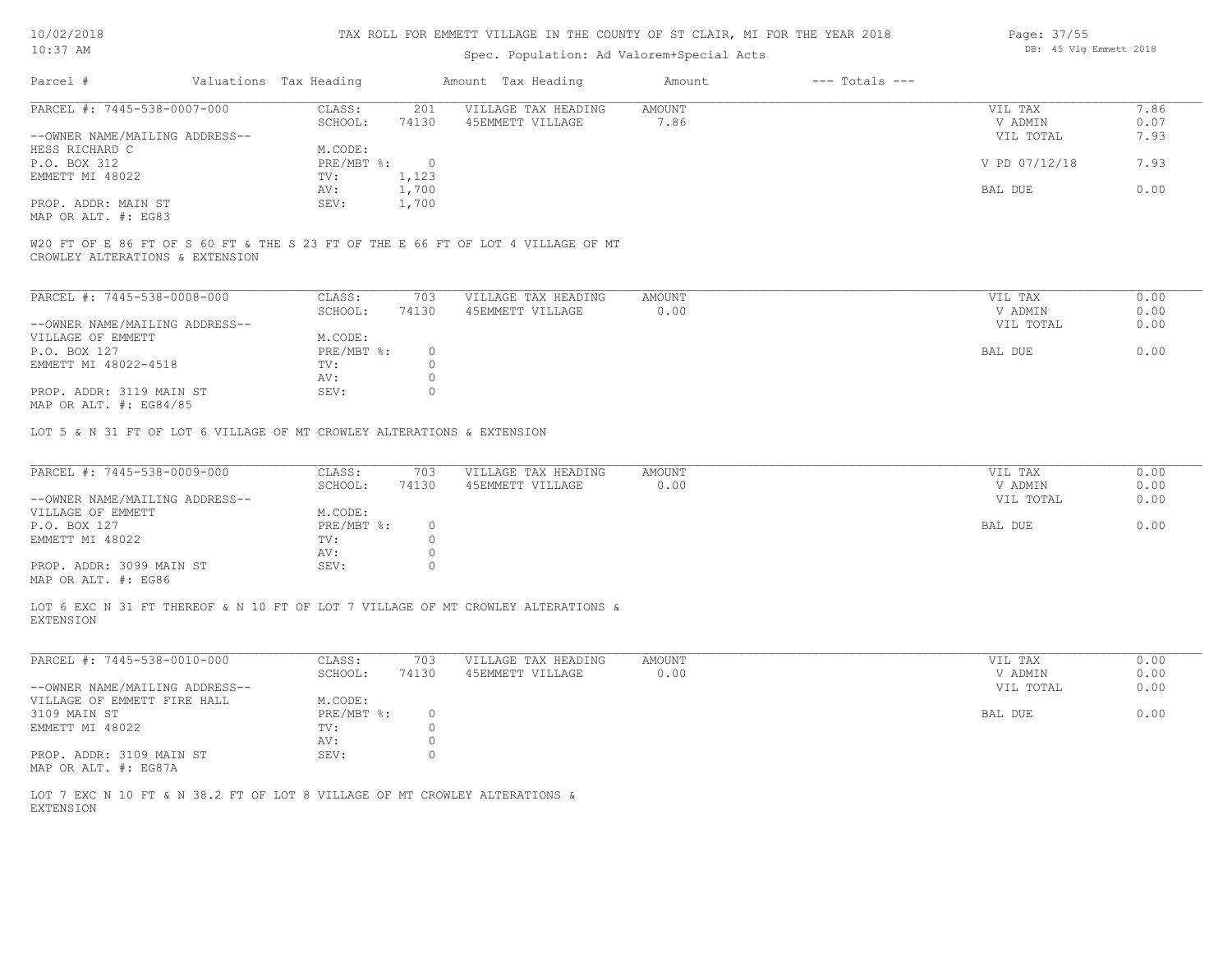# Spec. Population: Ad Valorem+Special Acts

| Parcel #                       | Valuations Tax Heading |        | Amount Tax Heading  | Amount | $---$ Totals $---$ |               |        |
|--------------------------------|------------------------|--------|---------------------|--------|--------------------|---------------|--------|
| PARCEL #: 7445-538-0011-000    | CLASS:                 | 401    | VILLAGE TAX HEADING | AMOUNT |                    | VIL TAX       | 187.37 |
|                                | SCHOOL:                | 74130  | 45EMMETT VILLAGE    | 187.37 |                    | V ADMIN       | 1.87   |
| --OWNER NAME/MAILING ADDRESS-- |                        |        |                     |        |                    | VIL TOTAL     | 189.24 |
| PATTERSON LISA REGINA          | M.CODE:                |        |                     |        |                    |               |        |
| 3093 MAIN ST                   | PRE/MBT %: 100         |        |                     |        |                    | V PD 09/05/18 | 189.24 |
| EMMETT MI 48022                | TV:                    | 26,768 |                     |        |                    |               |        |
|                                | AV:                    | 34,400 |                     |        |                    | BAL DUE       | 0.00   |
| PROP. ADDR: 3093 MAIN ST       | SEV:                   | 34,400 |                     |        |                    |               |        |

MAP OR ALT. #: EG87B

CROWLEY ALTERATIONS & EXTENSION SEC 36 LYING W OF M-19 & S OF SAID PLAT, OWNED & OCC AS ONE LOT VILLAGE OF MT LOT 8 EXC N 38.2 FT ALSO N 72.2 FT OF E 165 FT OF THAT PART OF W 1/2 OF SW 1/2 OF

| PARCEL #: 7445-538-0012-000    | CLASS:       | 401   | VILLAGE TAX HEADING | AMOUNT | VIL TAX       | 15.00 |
|--------------------------------|--------------|-------|---------------------|--------|---------------|-------|
|                                | SCHOOL:      | 74130 | 45EMMETT VILLAGE    | 15.00  | V ADMIN       | 0.15  |
| --OWNER NAME/MAILING ADDRESS-- |              |       |                     |        | VIL TOTAL     | 15.15 |
| PROSCH TINA M                  | M.CODE:      |       |                     |        |               |       |
| 10877 MECHANIC ST              | $PRE/MBT$ %: |       |                     |        | V PD 09/10/18 | 15.15 |
| EMMETT MI 48022                | TV:          | 2,144 |                     |        |               |       |
|                                | AV:          | 3,200 |                     |        | BAL DUE       | 0.00  |
| PROP. ADDR: WASHINGTON ST      | SEV:         | 3,200 |                     |        |               |       |
| $\cdots$                       |              |       |                     |        |               |       |

MAP OR ALT. #: EG87C

LOT 9 VILLAGE OF MT CROWLEY ALTERATIONS & EXTENSION

| PARCEL #: 7445-538-0013-000    | CLASS:         | 401    | VILLAGE TAX HEADING | AMOUNT | VIL TAX       | 343.17 |
|--------------------------------|----------------|--------|---------------------|--------|---------------|--------|
|                                | SCHOOL:        | 74130  | 45EMMETT VILLAGE    | 343.17 | V ADMIN       | 3.43   |
| --OWNER NAME/MAILING ADDRESS-- |                |        |                     |        | VIL TOTAL     | 346.60 |
| PROSCH TINA M                  | M.CODE:        |        |                     |        |               |        |
| 10877 MECHANIC ST              | PRE/MBT %: 100 |        |                     |        | V PD 09/10/18 | 346.60 |
| EMMETT MI 48022                | TV:            | 49,025 |                     |        |               |        |
|                                | AV:            | 62,000 |                     |        | BAL DUE       | 0.00   |
| PROP. ADDR: 10877 MECHANIC ST  | SEV:           | 62,000 |                     |        |               |        |

MAP OR ALT. #: EG88

LOTS 10, 11 & 12 VILLAGE OF MT CROWLEY ALTERATIONS & EXTENSION

| PARCEL #: 7445-538-0014-000    | CLASS:       | 401    | VILLAGE TAX HEADING | AMOUNT | VIL TAX       | 162.39 |
|--------------------------------|--------------|--------|---------------------|--------|---------------|--------|
|                                | SCHOOL:      | 74130  | 45EMMETT VILLAGE    | 162.39 | V ADMIN       | 1.62   |
| --OWNER NAME/MAILING ADDRESS-- |              |        |                     |        | VIL TOTAL     | 164.01 |
| HORON RICHARD L/MONIOUE        | M.CODE:      |        |                     |        |               |        |
| 10876 MECHANIC ST              | $PRE/MBT$ %: | 100    |                     |        | V PD 09/10/18 | 164.01 |
| EMMETT MI 48022                | TV:          | 23,199 |                     |        |               |        |
|                                | AV:          | 29,600 |                     |        | BAL DUE       | 0.00   |
| PROP. ADDR: 10876 MECHANIC ST  | SEV:         | 29,600 |                     |        |               |        |
|                                |              |        |                     |        |               |        |

MAP OR ALT. #: EG89

LOTS 13, 14 & 15 VILLAGE OF MT CROWLEY ALTERATIONS & EXTENSION

Page: 38/55 DB: 45 Vlg Emmett 2018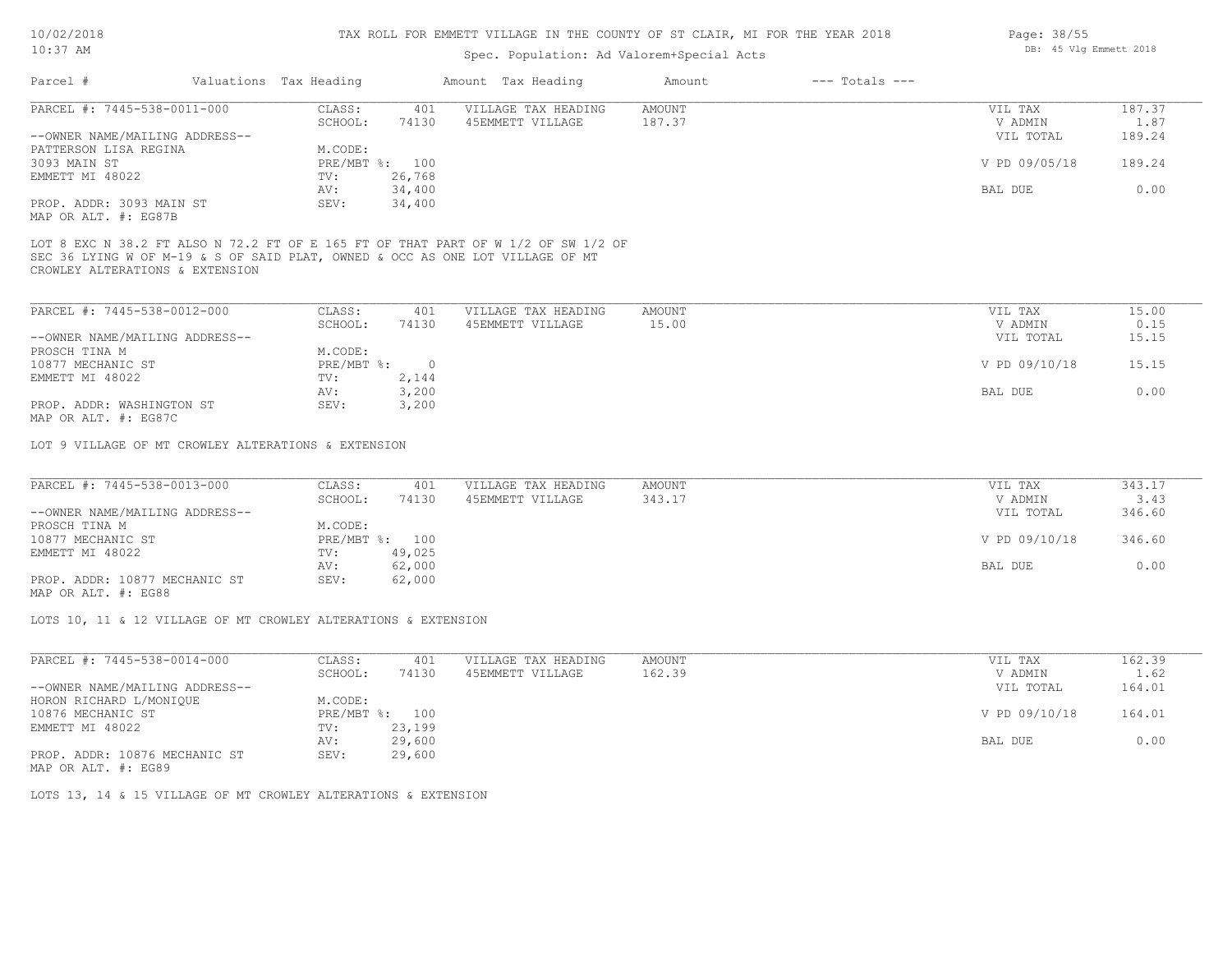#### TAX ROLL FOR EMMETT VILLAGE IN THE COUNTY OF ST CLAIR, MI FOR THE YEAR 2018

## Spec. Population: Ad Valorem+Special Acts

| Parcel #                       | Valuations Tax Heading |       | Amount Tax Heading  | Amount | $---$ Totals $---$ |           |      |
|--------------------------------|------------------------|-------|---------------------|--------|--------------------|-----------|------|
| PARCEL #: 7445-538-0015-000    | CLASS:                 | 705   | VILLAGE TAX HEADING | AMOUNT |                    | VIL TAX   | 0.00 |
|                                | SCHOOL:                | 74130 | 45EMMETT VILLAGE    | 0.00   |                    | V ADMIN   | 0.00 |
| --OWNER NAME/MAILING ADDRESS-- |                        |       |                     |        |                    | VIL TOTAL | 0.00 |
| FRONTIER COMMUNICATION         | M.CODE:                |       |                     |        |                    |           |      |
| 401 MERRRITT 7                 | PRE/MBT %:             |       |                     |        |                    | BAL DUE   | 0.00 |
| NORWALK CT 06851               | TV:                    |       |                     |        |                    |           |      |
|                                | AV:                    |       |                     |        |                    |           |      |
| PROP. ADDR: 3147 WASHINGTON ST | SEV:                   |       |                     |        |                    |           |      |
|                                |                        |       |                     |        |                    |           |      |

MAP OR ALT. #: EG90

LOTS 16 & 17 VILLAGE OF MT CROWLEY ALTERATIONS & EXTENSION

| PARCEL #: 7445-538-0016-000    | CLASS:     | 401   | VILLAGE TAX HEADING | AMOUNT | VIL TAX   | 10.89 |
|--------------------------------|------------|-------|---------------------|--------|-----------|-------|
|                                | SCHOOL:    | 74130 | 45EMMETT VILLAGE    | 10.89  | V ADMIN   | 0.10  |
| --OWNER NAME/MAILING ADDRESS-- |            |       |                     |        | VIL TOTAL | 10.99 |
| WENDLING HELEN M TRUST         | M.CODE:    |       |                     |        |           |       |
| 10256 WEBB RD                  | PRE/MBT %: |       |                     |        | BAL DUE   | 10.99 |
| GOODELLS MI 48027              | TV:        | 1,556 |                     |        |           |       |
|                                | AV:        | 4,900 |                     |        |           |       |
| PROP. ADDR: JOSEPH ST          | SEV:       | 4,900 |                     |        |           |       |
| MAP OR ALT. #: EG91            |            |       |                     |        |           |       |

LOT 18 VILLAGE OF MT CROWLEY ALTERATIONS & EXTENSION

| PARCEL #: 7445-538-0017-000    | CLASS:       | 401   | VILLAGE TAX HEADING | AMOUNT | VIL TAX       | 17.50 |
|--------------------------------|--------------|-------|---------------------|--------|---------------|-------|
|                                | SCHOOL:      | 74130 | 45EMMETT VILLAGE    | 17.50  | V ADMIN       | 0.17  |
| --OWNER NAME/MAILING ADDRESS-- |              |       |                     |        | VIL TOTAL     | 17.67 |
| EMMETT HARDWARE LLC            | M.CODE:      |       |                     |        |               |       |
| 10465 BRYCE ROAD               | $PRE/MBT$ %: |       |                     |        | V PD 09/14/18 | 17.67 |
| AVOCA MI 48006                 | TV:          | 2,500 |                     |        |               |       |
|                                | AV:          | 2,500 |                     |        | BAL DUE       | 0.00  |
| PROP. ADDR: JOSEPH ST          | SEV:         | 2,500 |                     |        |               |       |
|                                |              |       |                     |        |               |       |

MAP OR ALT. #: EG92

LOT 19 VILLAGE OF MT CROWLEY ALTERATIONS & EXTENSION

| PARCEL #: 7445-538-0018-001    | CLASS:       | 401    | VILLAGE TAX HEADING | AMOUNT | 116.44<br>VIL TAX   |
|--------------------------------|--------------|--------|---------------------|--------|---------------------|
|                                | SCHOOL:      | 74130  | 45EMMETT VILLAGE    | 116.44 | 1.16<br>V ADMIN     |
| --OWNER NAME/MAILING ADDRESS-- |              |        |                     |        | 117.60<br>VIL TOTAL |
| HADER DAVID P.                 | M.CODE:      |        |                     |        |                     |
| PO BOX 86                      | $PRE/MBT$ %: | 100    |                     |        | 117.60<br>BAL DUE   |
| EMMETT MI 48022                | TV:          | 16,635 |                     |        |                     |
|                                | AV:          | 19,300 |                     |        |                     |
| PROP. ADDR: 3137 WASHINGTON ST | SEV:         | 19,300 |                     |        |                     |
| MAP OR ALT. #: EG93A/B/C/D/E   |              |        |                     |        |                     |

11/08/2007 FROM 19-538-0018-000, 19-538-0019-000, 19-538-0020-000; LOTS 20, 21, 22 & 23 VILLAGE OF MT CROWLEY ALTERATIONS & EXTENSION SPLIT ON Page: 39/55 DB: 45 Vlg Emmett 2018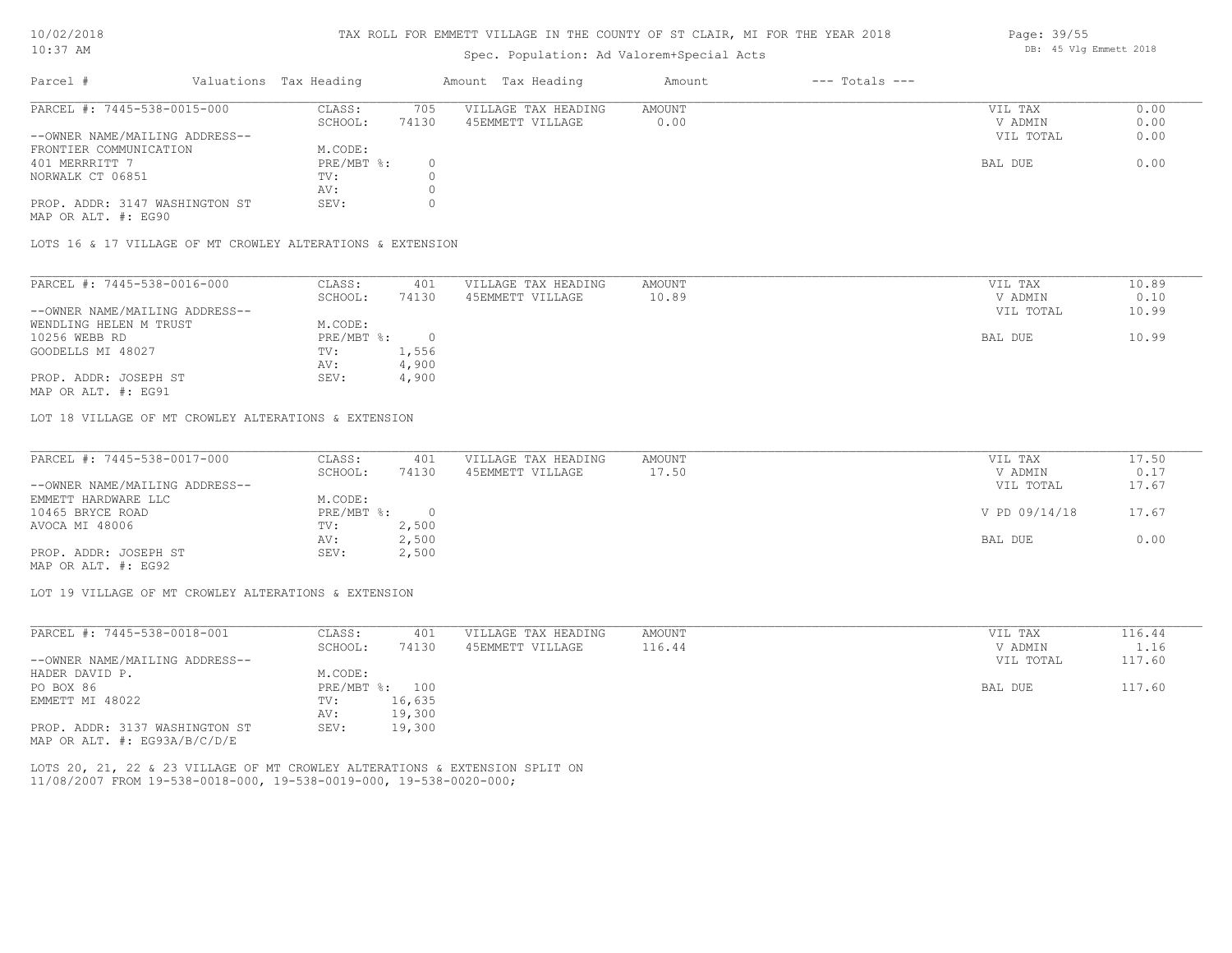| 10/02/2018 |      |
|------------|------|
|            | 71 M |

| TATI / CIAN                                                                                                                     |                        | Spec. Population: Ad Valorem+Special Acts |                     |               |                    |               |        |  |
|---------------------------------------------------------------------------------------------------------------------------------|------------------------|-------------------------------------------|---------------------|---------------|--------------------|---------------|--------|--|
| Parcel #                                                                                                                        | Valuations Tax Heading |                                           | Amount Tax Heading  | Amount        | $---$ Totals $---$ |               |        |  |
| PARCEL #: 7445-538-0021-000                                                                                                     | CLASS:                 | 401                                       | VILLAGE TAX HEADING | <b>AMOUNT</b> |                    | VIL TAX       | 17.15  |  |
|                                                                                                                                 | SCHOOL:                | 74130                                     | 45EMMETT VILLAGE    | 17.15         |                    | V ADMIN       | 0.17   |  |
| --OWNER NAME/MAILING ADDRESS--                                                                                                  |                        |                                           |                     |               |                    | VIL TOTAL     | 17.32  |  |
| DENMAN ENTERPRISES, LLC                                                                                                         | M.CODE:                |                                           |                     |               |                    |               |        |  |
| PO BOX 5309                                                                                                                     | PRE/MBT %:             | $\overline{0}$                            |                     |               |                    | BAL DUE       | 17.32  |  |
| OCALA FL 34478                                                                                                                  | TV:                    | 2,450                                     |                     |               |                    |               |        |  |
|                                                                                                                                 | AV:                    | 3,200                                     |                     |               |                    |               |        |  |
| PROP. ADDR: WASHINGTON ST<br>MAP OR ALT. #: EG93F                                                                               | SEV:                   | 3,200                                     |                     |               |                    |               |        |  |
| LOT 24 VILLAGE OF MT CROWLEY ALTERATIONS & EXTENSION                                                                            |                        |                                           |                     |               |                    |               |        |  |
| PARCEL #: 7445-538-0022-001                                                                                                     | CLASS:                 | 401                                       | VILLAGE TAX HEADING | <b>AMOUNT</b> |                    | VIL TAX       | 235.50 |  |
|                                                                                                                                 | SCHOOL:                | 74130                                     | 45EMMETT VILLAGE    | 235.50        |                    | V ADMIN       | 2.35   |  |
| --OWNER NAME/MAILING ADDRESS--                                                                                                  |                        |                                           |                     |               |                    | VIL TOTAL     | 237.85 |  |
| PRATT ROBERT/KATHLEEN                                                                                                           | M.CODE:                |                                           |                     |               |                    |               |        |  |
| 3119 WASHINGTON ST                                                                                                              | PRE/MBT %: 100         |                                           |                     |               |                    | V PD 09/10/18 | 237.85 |  |
| EMMETT MI 48022                                                                                                                 | TV:                    | 33,643                                    |                     |               |                    |               |        |  |
|                                                                                                                                 | AV:                    | 48,900                                    |                     |               |                    | BAL DUE       | 0.00   |  |
| PROP. ADDR: 3119 WASHINGTON ST<br>MAP OR ALT. #: EG94/95                                                                        | SEV:                   | 48,900                                    |                     |               |                    |               |        |  |
| LOTS 25,26, 27 & 28 VILLAGE OF MT CROWLEY ALTERATIONS & EXTENSION SPLIT ON<br>02/01/2008 FROM 19-538-0022-000, 19-538-0023-000; |                        |                                           |                     |               |                    |               |        |  |
| PARCEL #: 7445-864-0001-001                                                                                                     | CLASS:                 | 401                                       | VILLAGE TAX HEADING | AMOUNT        |                    | VIL TAX       | 230.72 |  |
|                                                                                                                                 | SCHOOL:                | 74130                                     | 45EMMETT VILLAGE    | 230.72        |                    | V ADMIN       | 2.30   |  |
| --OWNER NAME/MAILING ADDRESS--                                                                                                  |                        |                                           |                     |               |                    | VIL TOTAL     | 233.02 |  |
| KOROTKO JOAN                                                                                                                    | M.CODE:                |                                           |                     |               |                    |               |        |  |
| 3207 MAIN ST                                                                                                                    | PRE/MBT %: 100         |                                           |                     |               |                    | V PD 08/24/18 | 233.02 |  |
| EMMETT MI 48022                                                                                                                 | TV:                    | 32,961                                    |                     |               |                    |               |        |  |
|                                                                                                                                 | AV:                    | 42,800                                    |                     |               |                    | BAL DUE       | 0.00   |  |
|                                                                                                                                 |                        |                                           |                     |               |                    |               |        |  |

MAP OR ALT. #: PROP. ADDR: 3207 MAIN ST SEV: 42,800

02/01/2007 FROM 19-864-0001-000, 19-864-0005-000; LOTS 1, 2, 11 & 12 WATTERS CHILLSONS ADDITION TO THE VILLAGE OF EMMETT SPLIT ON

| PARCEL #: 7445-864-0003-000    | CLASS:     | 201     | VILLAGE TAX HEADING | AMOUNT   | VIL TAX       | 1,316.75 |
|--------------------------------|------------|---------|---------------------|----------|---------------|----------|
|                                | SCHOOL:    | 74130   | 45EMMETT VILLAGE    | 1,316.75 | V ADMIN       | 13.16    |
| --OWNER NAME/MAILING ADDRESS-- |            |         |                     |          | VIL TOTAL     | 1,329.91 |
| LAKESTONE BANK                 | M.CODE:    |         |                     |          |               |          |
| PO BOX 250                     | PRE/MBT %: |         |                     |          | V PD 07/31/18 | 1,329.91 |
| LAPEER MI 48446                | TV:        | 188,108 |                     |          |               |          |
|                                | AV:        | 210,000 |                     |          | BAL DUE       | 0.00     |
| PROP. ADDR: 3177 MAIN ST       | SEV:       | 210,000 |                     |          |               |          |

MAP OR ALT. #: EG99

LOTS 3 TO 10 & LOTS 19 TO 24 WATTERS CHILLSONS ADDITION TO VILLAGE OF EMMETT

Page: 40/55 DB: 45 Vlg Emmett 2018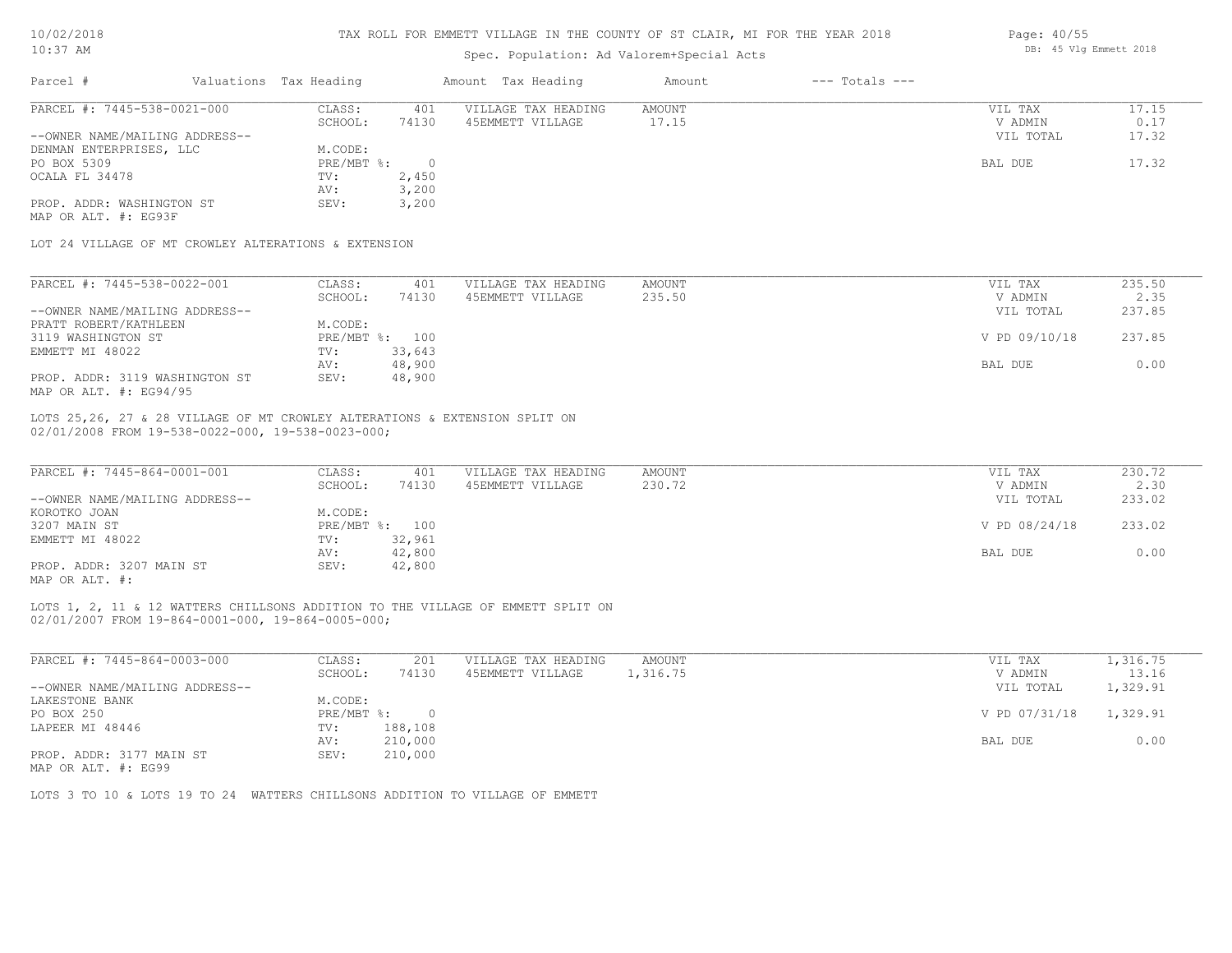#### TAX ROLL FOR EMMETT VILLAGE IN THE COUNTY OF ST CLAIR, MI FOR THE YEAR 2018

## Spec. Population: Ad Valorem+Special Acts

| Parcel #                                                  | Valuations Tax Heading |                | Amount Tax Heading  | Amount | $---$ Totals $---$ |               |        |
|-----------------------------------------------------------|------------------------|----------------|---------------------|--------|--------------------|---------------|--------|
| PARCEL #: 7445-864-0006-000                               | CLASS:                 | 401            | VILLAGE TAX HEADING | AMOUNT |                    | VIL TAX       | 251.31 |
|                                                           | SCHOOL:                | 74130          | 45EMMETT VILLAGE    | 251.31 |                    | V ADMIN       | 2.51   |
| --OWNER NAME/MAILING ADDRESS--<br>VERNIER PATRICK/DOROTHY | M.CODE:                |                |                     |        |                    | VIL TOTAL     | 253.82 |
| PO BOX 24                                                 |                        | PRE/MBT %: 100 |                     |        |                    | V PD 09/05/18 | 253.82 |
| EMMETT MI 48022                                           | TV:                    | 35,902         |                     |        |                    |               |        |
|                                                           | AV:                    | 41,800         |                     |        |                    | BAL DUE       | 0.00   |
| PROP. ADDR: 10880 PROSPECT ST                             | SEV:                   | 41,800         |                     |        |                    |               |        |
|                                                           |                        |                |                     |        |                    |               |        |

MAP OR ALT. #: EG102

A OWNED AND OCC AS ONE PARCEL N230'E 124.02',TH S8953'23"E 198',TH S230'W 123.64' TO BEG SECTION 36 T7N R14E 0.56 LOTS 13,14 & 15 WATTERS CHILLSON'S ADDITION & BEG AT NE COR LOT 13, TH W 198', TH

| PARCEL #: 7445-864-0007-000         | CLASS:     | 401    | VILLAGE TAX HEADING | AMOUNT | VIL TAX       | 157.99 |
|-------------------------------------|------------|--------|---------------------|--------|---------------|--------|
|                                     | SCHOOL:    | 74130  | 45EMMETT VILLAGE    | 157.99 | V ADMIN       | 1.57   |
| --OWNER NAME/MAILING ADDRESS--      |            |        |                     |        | VIL TOTAL     | 159.56 |
| PIERCE D.R/PATRICK R./CECILA M.WARD | M.CODE:    |        |                     |        |               |        |
| 10895 BRANDON RD                    | PRE/MBT %: |        |                     |        | V PD 09/12/18 | 159.56 |
| EMMETT MI 48022                     | TV:        | 22,570 |                     |        |               |        |
|                                     | AV:        | 27,300 |                     |        | BAL DUE       | 0.00   |
| PROP. ADDR: 10890 PROSPECT ST       | SEV:       | 27,300 |                     |        |               |        |
| MAP OR ALT. #: EG103/104            |            |        |                     |        |               |        |

PARCEL PARCEL B T7NR14E WATTERS CHILLSONS ADDITION TO VILLAGE OF EMMETT OWNED & OCCUPIED AS ONE S0\*19'10"W 238.42', TH N89\*16'22"W 132', TH N0\*19'19"E 238.30' TO POB SEC 36 0\*4'13"E 50' & S89\*19'25"E 626.03' FROM W 1/4 COR, TH S89\*19'25"E 132', TH LOTS 16 & 17 & PRT SEC 36 DEXC AS BEG S0\*4'13"W 495', S89\*19'25"E 99', TH N

| PARCEL #: 7445-864-0007-200    | CLASS:  | 401            | VILLAGE TAX HEADING | AMOUNT | VIL TAX       | 438.90 |
|--------------------------------|---------|----------------|---------------------|--------|---------------|--------|
|                                | SCHOOL: | 74130          | 45EMMETT VILLAGE    | 438.90 | V ADMIN       | 4.38   |
| --OWNER NAME/MAILING ADDRESS-- |         |                |                     |        | VIL TOTAL     | 443.28 |
| PIERCE PATRICK R               | M.CODE: |                |                     |        |               |        |
| 10900 PROSPECT ST              |         | PRE/MBT %: 100 |                     |        | V PD 09/14/18 | 443.28 |
| EMMETT MI 48022                | TV:     | 62,700         |                     |        |               |        |
|                                | AV:     | 62,700         |                     |        | BAL DUE       | 0.00   |
| PROP. ADDR: 10900 PROSPECT ST  | SEV:    | 62,700         |                     |        |               |        |
| MAP OR ALT. #: EG104           |         |                |                     |        |               |        |

EMMETT OWNED & OCCUPIED AS ONE PARCEL. LOT C TH N0\*19'10"E 279.50' TO POB. SECT 36 T7N R14E WATTERS CILLSON'S ADD TO VILAGE OF S0\*19'10"W 238.3', TH N89\*16'22"W 66'; TH S0\*19'10"W 41.25', TH N89\*19'25"W 104', N0\*4'13"E 50', & S89\*19'25"E 456.03' FROM W 1/4 COR, TH S89\*19'25"E 170', TH PRT LOTS 18 & 30 & PRT SEC 36 DESC AS BEG S0\*4'13"W 495', S89\*19'25"E 99',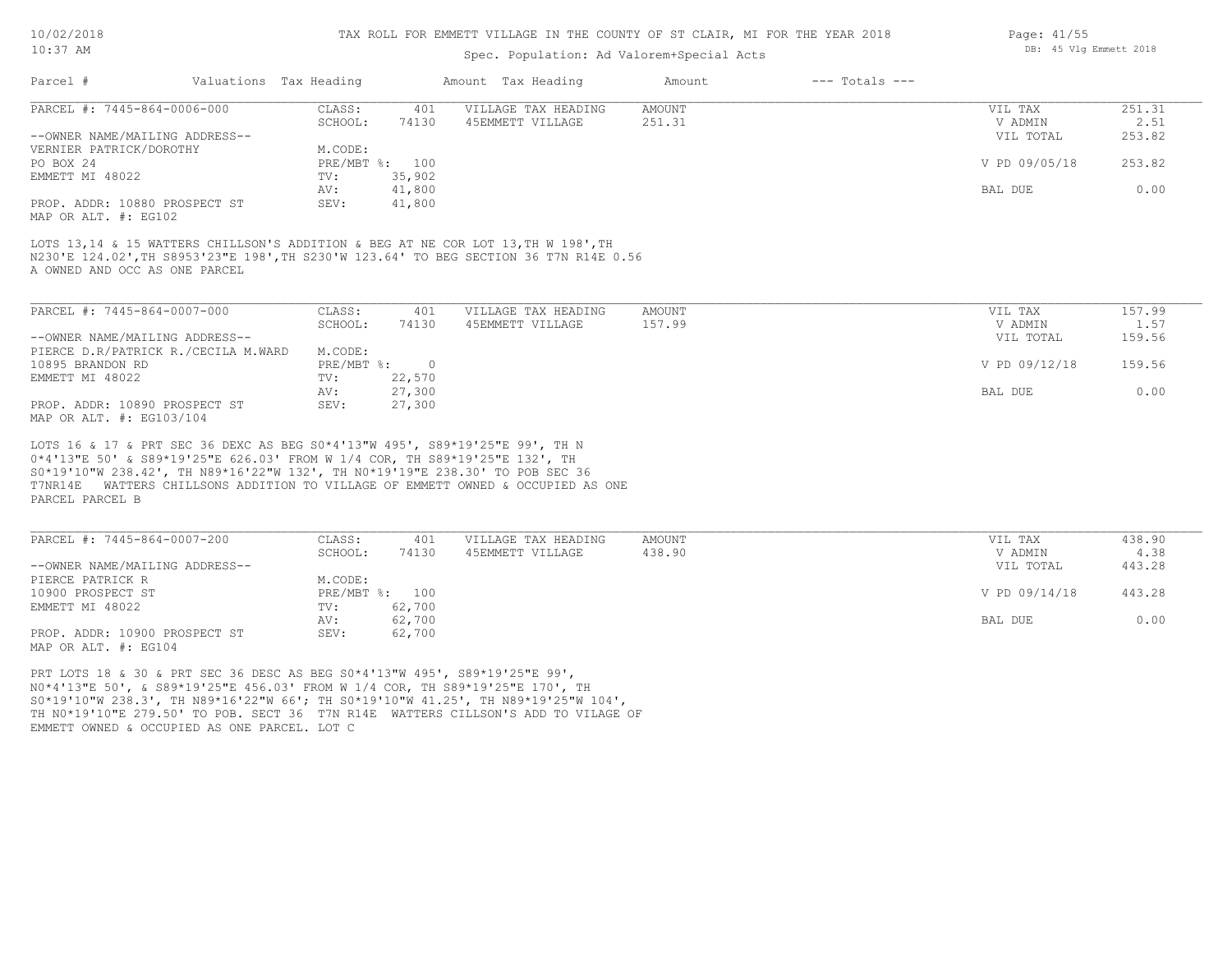## Spec. Population: Ad Valorem+Special Acts

| PARCEL #: 7445-864-0008-000                                                                                                                                                                            | CLASS:            | 401            | VILLAGE TAX HEADING                     | <b>AMOUNT</b>   | VIL TAX                         | 31.82                  |
|--------------------------------------------------------------------------------------------------------------------------------------------------------------------------------------------------------|-------------------|----------------|-----------------------------------------|-----------------|---------------------------------|------------------------|
|                                                                                                                                                                                                        | SCHOOL:           | 74130          | 45EMMETT VILLAGE                        | 31.82           | V ADMIN                         | 0.31                   |
| --OWNER NAME/MAILING ADDRESS--                                                                                                                                                                         |                   |                |                                         |                 | VIL TOTAL                       | 32.13                  |
| PIERCE DENNIS/CECILIA/PATRICK TRUST                                                                                                                                                                    | M.CODE:           |                |                                         |                 |                                 |                        |
| 10895 BRANDON RD                                                                                                                                                                                       | PRE/MBT %:        | 100            |                                         |                 | V PD 09/10/18                   | 32.13                  |
| EMMETT MI 48022                                                                                                                                                                                        | TV:               | 4,546          |                                         |                 |                                 |                        |
|                                                                                                                                                                                                        | AV:               | 8,200          |                                         |                 | BAL DUE                         | 0.00                   |
| PROP. ADDR: 10992 LAMBERT LN<br>MAP OR ALT. #: EG116/120                                                                                                                                               | SEV:              | 8,200          |                                         |                 |                                 |                        |
| 213.81', TH NO*4'13"E 229.5' TO POB WATTERS CHILLSON'S ADDITION TO VILLAGE OF<br>EMMETT ' SEC 36 T7N R14E OWNED & OCC AS 1 PARCEL (F)<br>PARCEL #: 7445-864-0008-200<br>--OWNER NAME/MAILING ADDRESS-- | CLASS:<br>SCHOOL: | 401<br>74130   | VILLAGE TAX HEADING<br>45EMMETT VILLAGE | AMOUNT<br>31.82 | VIL TAX<br>V ADMIN<br>VIL TOTAL | 31.82<br>0.31<br>32.13 |
| PIERCE DENNIS/CECILIA/PATRICK TRUST                                                                                                                                                                    | M.CODE:           |                |                                         |                 |                                 |                        |
| 10895 BRANDON RD                                                                                                                                                                                       | PRE/MBT %:        | $\overline{0}$ |                                         |                 | V PD 09/12/18                   | 32.13                  |
| EMMETT MI 48022                                                                                                                                                                                        | TV:               | 4,546          |                                         |                 |                                 |                        |
|                                                                                                                                                                                                        | AV:               | 7,400          |                                         |                 | BAL DUE                         | 0.00                   |
| PROP. ADDR: 10960 LAMBERT LN<br>MAP OR ALT. #: EG117                                                                                                                                                   | SEV:              | 7,400          |                                         |                 |                                 |                        |
| PRT LOT 30 & PRT SEC 36 DESC AS BEG S0*4'13"W 495', S89*19'25"E 99', N0*4'13"E 50',                                                                                                                    |                   |                |                                         |                 |                                 |                        |
| & S89*19'25"E 116.03' FROM W 1/4 COR, TH S89*19'25"E 170', TH S0*19'10"W 279.5', TH                                                                                                                    |                   |                |                                         |                 |                                 |                        |
|                                                                                                                                                                                                        |                   |                |                                         |                 |                                 |                        |
| N89*19'25"W 170': TH N0*19'10"E 279.5' TO POB. SECT 36 T7N R14E WATTERS CHILLSON'S                                                                                                                     |                   |                |                                         |                 |                                 |                        |
| ADD TO VILAGE OF EMMETT OWNED & OCCUPIED AS ONE PARCEL.E.                                                                                                                                              |                   |                |                                         |                 |                                 |                        |
|                                                                                                                                                                                                        |                   |                |                                         |                 |                                 |                        |

| PARCEL #: 7445-864-0008-400    | CLASS:     | 401    | VILLAGE TAX HEADING | AMOUNT | VIL TAX       | 31.82 |
|--------------------------------|------------|--------|---------------------|--------|---------------|-------|
|                                | SCHOOL:    | 74130  | 45EMMETT VILLAGE    | 31.82  | V ADMIN       | 0.31  |
| --OWNER NAME/MAILING ADDRESS-- |            |        |                     |        | VIL TOTAL     | 32.13 |
| PIERCE CECILIA M.WARD TRUST    | M.CODE:    |        |                     |        |               |       |
| 10895 BRANDON RD               | PRE/MBT %: | $\cap$ |                     |        | V PD 09/12/18 | 32.13 |
| EMMETT MI 48022                | TV:        | 4,546  |                     |        |               |       |
|                                | AV:        | 7,400  |                     |        | BAL DUE       | 0.00  |
| PROP. ADDR: 10930 LAMBERT LN   | SEV:       | 7,400  |                     |        |               |       |
| MAP OR ALT. #: EG116           |            |        |                     |        |               |       |

CHILLSON'S ADD TO VILAGE OF EMMETT OWNED & OCCUPIED AS ONE PARCEL.D N89\*16'25"W 170'; TH N0\*19'10"E 279.50' TO POB. SECT 36 T7N R14E WATTERS & S89\*19'25"E 286.03' FROM W 1/4 COR, TH S89\*19'25"E 170', TH S0\*19'10"W 279.5', TH PRT LOT 30 & PRT SEC 36 DESC AS BEG S0\*4'13"W 495', S89\*19'25"E 99', N0\*4'13"E 50',

| PARCEL #: 7445-864-0013-000    | CLASS:     | 401   | VILLAGE TAX HEADING | AMOUNT | VIL TAX       | 17.41 |
|--------------------------------|------------|-------|---------------------|--------|---------------|-------|
|                                | SCHOOL:    | 74130 | 45EMMETT VILLAGE    | 17.41  | V ADMIN       | 0.17  |
| --OWNER NAME/MAILING ADDRESS-- |            |       |                     |        | VIL TOTAL     | 17.58 |
| HOFMAN CARL A                  | M.CODE:    |       |                     |        |               |       |
| P.O. BOX 73                    | PRE/MBT %: |       |                     |        | V PD 09/05/18 | 17.58 |
| EMMETT MI 48022                | TV:        | 2,488 |                     |        |               |       |
|                                | AV:        | 3,800 |                     |        | BAL DUE       | 0.00  |
| PROP. ADDR: MARY ST            | SEV:       | 3,800 |                     |        |               |       |
| MAP OR ALT. #: EG107/109       |            |       |                     |        |               |       |

LOT 25 WATTERS CHILLSONS ADDITION TO VILLAGE OF EMMETT

Page: 42/55 DB: 45 Vlg Emmett 2018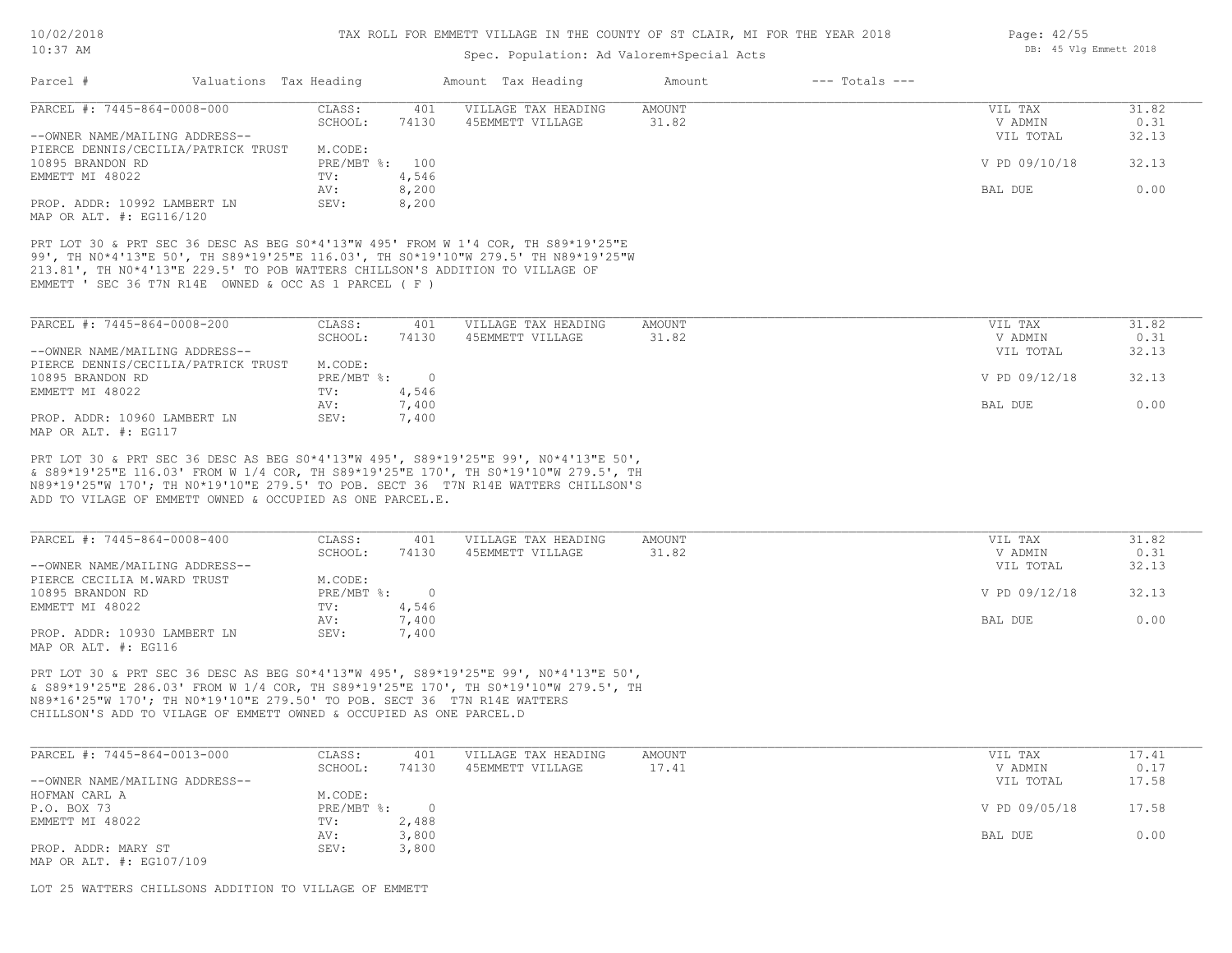| 10/02/2018 |
|------------|
|            |

| 10/02/2018                                                                                                                  | TAX ROLL FOR EMMETT VILLAGE IN THE COUNTY OF ST CLAIR, MI FOR THE YEAR 2018 |                                           |               |                    |                        |        |  |
|-----------------------------------------------------------------------------------------------------------------------------|-----------------------------------------------------------------------------|-------------------------------------------|---------------|--------------------|------------------------|--------|--|
| $10:37$ AM                                                                                                                  |                                                                             | Spec. Population: Ad Valorem+Special Acts |               |                    | DB: 45 Vlg Emmett 2018 |        |  |
| Parcel #                                                                                                                    | Valuations Tax Heading                                                      | Amount Tax Heading                        | Amount        | $---$ Totals $---$ |                        |        |  |
| PARCEL #: 7445-864-0014-000                                                                                                 | CLASS:<br>401                                                               | VILLAGE TAX HEADING                       | <b>AMOUNT</b> |                    | VIL TAX                | 99.92  |  |
|                                                                                                                             | 74130<br>SCHOOL:                                                            | 45EMMETT VILLAGE                          | 99.92         |                    | V ADMIN                | 0.99   |  |
| --OWNER NAME/MAILING ADDRESS--                                                                                              |                                                                             |                                           |               |                    | VIL TOTAL              | 100.91 |  |
| HOFMAN CARL A                                                                                                               | M.CODE:                                                                     |                                           |               |                    |                        |        |  |
| P.O. 73                                                                                                                     | PRE/MBT %:<br>$\circ$                                                       |                                           |               |                    | V PD 09/05/18          | 100.91 |  |
| EMMETT MI 48022                                                                                                             | 14,275<br>TV:                                                               |                                           |               |                    |                        |        |  |
|                                                                                                                             | 17,100<br>AV:                                                               |                                           |               |                    | BAL DUE                | 0.00   |  |
| PROP. ADDR: 10888 MARY ST                                                                                                   | 17,100<br>SEV:                                                              |                                           |               |                    |                        |        |  |
| MAP OR ALT. #: EG110                                                                                                        |                                                                             |                                           |               |                    |                        |        |  |
| LOT 26 WATTERS CHILLSONS ADDITION TO VILLAGE OF EMMETT                                                                      |                                                                             |                                           |               |                    |                        |        |  |
| PARCEL #: 7445-864-0015-001                                                                                                 | CLASS:<br>401                                                               | VILLAGE TAX HEADING                       | <b>AMOUNT</b> |                    | VIL TAX                | 26.56  |  |
|                                                                                                                             | 74130<br>SCHOOL:                                                            | 45EMMETT VILLAGE                          | 26.56         |                    | V ADMIN                | 0.26   |  |
| --OWNER NAME/MAILING ADDRESS--                                                                                              |                                                                             |                                           |               |                    | VIL TOTAL              | 26.82  |  |
| MCGUIRE JEAN M.TRUST                                                                                                        | M.CODE:                                                                     |                                           |               |                    |                        |        |  |
| P.O. BOX 56                                                                                                                 | PRE/MBT %:<br>$\overline{0}$                                                |                                           |               |                    | V PD 09/06/18          | 26.82  |  |
| GOODELLS MI 48027                                                                                                           | 3,795                                                                       |                                           |               |                    |                        |        |  |
|                                                                                                                             | TV:                                                                         |                                           |               |                    |                        |        |  |
|                                                                                                                             | 24,100<br>AV:                                                               |                                           |               |                    | BAL DUE                | 0.00   |  |
| PROP. ADDR: 10894 MARY ST<br>MAP OR ALT. #: EG111/112                                                                       | SEV:<br>24,100                                                              |                                           |               |                    |                        |        |  |
| LOTS 27 & 28 WATTERS CHILLSONS ADDITION TO VILLAGE OF EMMETT SPLIT ON 10/02/2007<br>FROM 19-864-0015-000, 19-864-0016-000;  |                                                                             |                                           |               |                    |                        |        |  |
| PARCEL #: 7445-864-0017-000                                                                                                 | CLASS:<br>401                                                               | VILLAGE TAX HEADING                       | <b>AMOUNT</b> |                    | VIL TAX                | 206.12 |  |
|                                                                                                                             | SCHOOL:<br>74130                                                            | 45EMMETT VILLAGE                          | 206.12        |                    | V ADMIN                | 2.06   |  |
| --OWNER NAME/MAILING ADDRESS--                                                                                              |                                                                             |                                           |               |                    | VIL TOTAL              | 208.18 |  |
| DOUTRY ROBERT                                                                                                               | M.CODE:                                                                     |                                           |               |                    |                        |        |  |
| 3435 BREEN RD                                                                                                               | PRE/MBT %:<br>$\overline{0}$                                                |                                           |               |                    | BAL DUE                | 208.18 |  |
| EMMETT MI 48022                                                                                                             | 29,447<br>TV:                                                               |                                           |               |                    |                        |        |  |
|                                                                                                                             | 37,200<br>AV:                                                               |                                           |               |                    |                        |        |  |
| PROP. ADDR: 3195 2ND ST                                                                                                     | SEV:<br>37,200                                                              |                                           |               |                    |                        |        |  |
| MAP OR ALT. #: EG113                                                                                                        |                                                                             |                                           |               |                    |                        |        |  |
| S8.25 FT OF LOT 30 & LOT 29 EXC THE E 11 RDS OF S 5 RDS THEREOF. WATTERS CHILLSONS<br>ADDITION TO VILLAGE OF EMMETT 2.492 A |                                                                             |                                           |               |                    |                        |        |  |

| PARCEL #: 7445-864-0018-000    | CLASS:       | 401    | VILLAGE TAX HEADING | AMOUNT | VIL TAX   | 255.14 |
|--------------------------------|--------------|--------|---------------------|--------|-----------|--------|
|                                | SCHOOL:      | 74130  | 45EMMETT VILLAGE    | 255.14 | V ADMIN   | 2.55   |
| --OWNER NAME/MAILING ADDRESS-- |              |        |                     |        | VIL TOTAL | 257.69 |
| HULL THOMAS H./ JESSICA L.     | M.CODE:      |        |                     |        |           |        |
| 3187 2 ND ST                   | $PRE/MBT$ %: | 100    |                     |        | BAL DUE   | 257.69 |
| EMMETT MI 48022                | TV:          | 36,449 |                     |        |           |        |
|                                | AV:          | 36,600 |                     |        |           |        |
| PROP. ADDR: 3187 2ND ST        | SEV:         | 36,600 |                     |        |           |        |
| MAP OR ALT. #: EG114/115       |              |        |                     |        |           |        |

VILLAGE OF EMMETT THE E 11 RDS OF LOT 29 EXC THE N 5 RDS THEREOF. WATTERS CHILLSONS ADDITION TO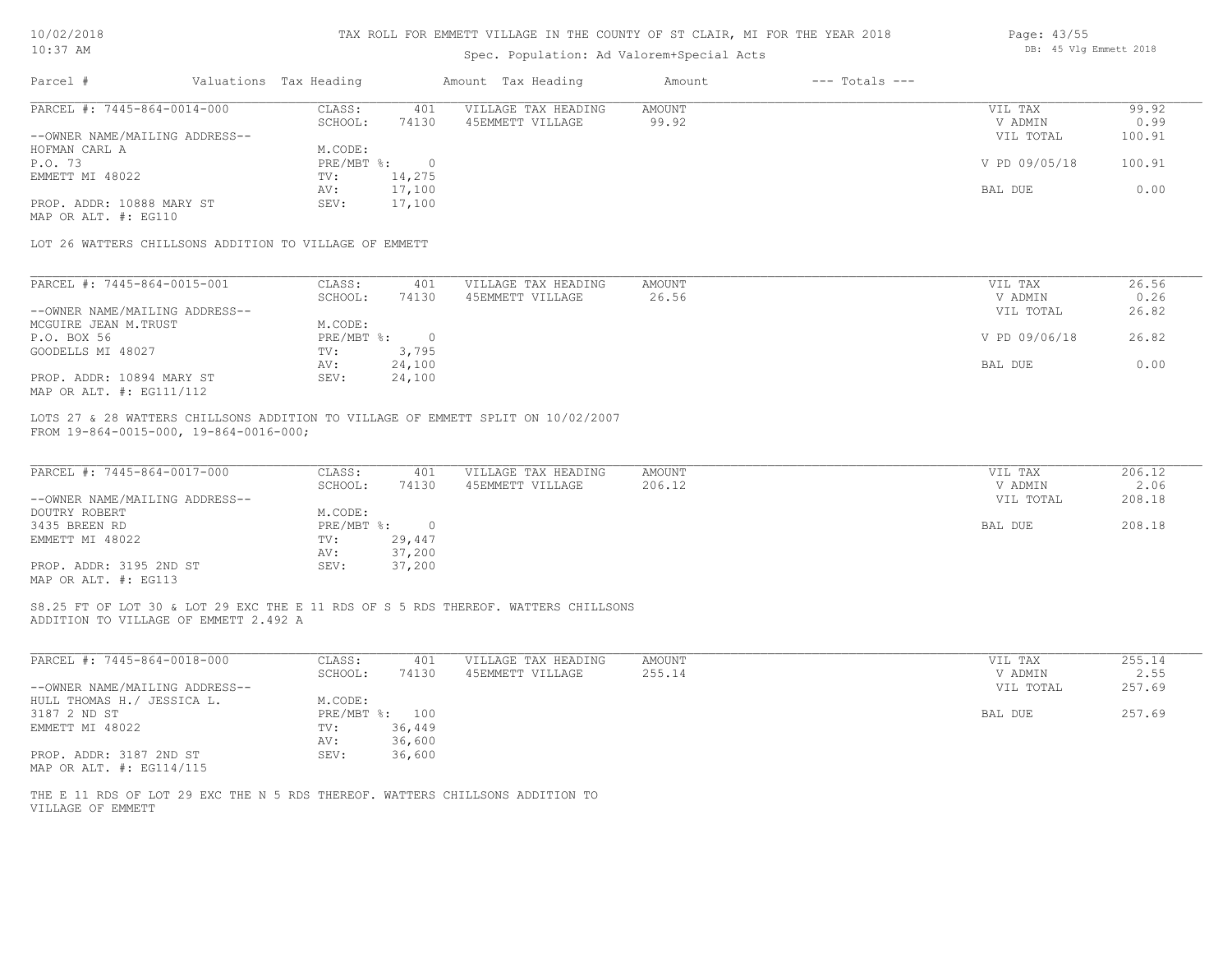# TAX ROLL FOR EMMETT VILLAGE IN THE COUNTY OF ST CLAIR, MI FOR THE YEAR 2018

# Spec. Population: Ad Valorem+Special Acts

| Page: 44/55 |  |                        |  |
|-------------|--|------------------------|--|
|             |  | DB: 45 Vlg Emmett 2018 |  |

| Parcel #                                                      | Valuations Tax Heading            | Amount Tax Heading                      | Amount           | $---$ Totals $---$ |                                 |                        |
|---------------------------------------------------------------|-----------------------------------|-----------------------------------------|------------------|--------------------|---------------------------------|------------------------|
| PARCEL #: 7445-870-0001-000<br>--OWNER NAME/MAILING ADDRESS-- | CLASS:<br>401<br>SCHOOL:<br>74130 | VILLAGE TAX HEADING<br>45EMMETT VILLAGE | AMOUNT<br>10.11  |                    | VIL TAX<br>V ADMIN<br>VIL TOTAL | 10.11<br>0.10<br>10.21 |
| KEEGAN JAMES L/NANCY<br>3516 EMMETT RD                        | M.CODE:<br>PRE/MBT %: 0           |                                         |                  |                    | V PD 07/18/18                   | 10.21                  |
| EMMETT MI 48022                                               | TV:<br>1,445<br>1,700<br>AV:      |                                         |                  |                    | BAL DUE                         | 0.00                   |
| PROP. ADDR: EMMETT RD<br>MAP OR ALT. #: EG121                 | SEV:<br>1,700                     |                                         |                  |                    |                                 |                        |
| LOT 1 MARTIN F WEIR SUBDIVISION                               |                                   |                                         |                  |                    |                                 |                        |
| PARCEL #: 7445-870-0002-000                                   | CLASS:<br>401<br>SCHOOL:<br>74130 | VILLAGE TAX HEADING<br>45EMMETT VILLAGE | AMOUNT<br>157.99 |                    | VIL TAX<br>V ADMIN              | 157.99<br>1.57         |
| --OWNER NAME/MAILING ADDRESS--                                |                                   |                                         |                  |                    | VIL TOTAL                       | 159.56                 |
| MORTGAGE ELECTRONIC REGISTRATION<br>3427 EMMETT RD            | M.CODE:<br>PRE/MBT %: 100         |                                         |                  |                    | V PD 08/27/18                   | 159.56                 |
| EMMETT MI 48022-4516                                          | 22,570<br>TV:<br>28,400<br>AV:    |                                         |                  |                    | BAL DUE                         | 0.00                   |
| PROP. ADDR: 3427 EMMETT RD<br>MAP OR ALT. #: EG122            | 28,400<br>SEV:                    |                                         |                  |                    |                                 |                        |
| LOT 2 MARTIN F WEIR SUBDIVISION                               |                                   |                                         |                  |                    |                                 |                        |
| PARCEL #: 7445-870-0003-000                                   | CLASS:<br>401                     | VILLAGE TAX HEADING                     | AMOUNT           |                    | VIL TAX                         | 232.20                 |
| --OWNER NAME/MAILING ADDRESS--                                | SCHOOL:<br>74130                  | 45EMMETT VILLAGE                        | 232.20           |                    | V ADMIN<br>VIL TOTAL            | 2.32<br>234.52         |
| BETHWAY DAVID J<br>3423 EMMETT RD                             | M.CODE:<br>PRE/MBT %: 100         |                                         |                  |                    | V PD 09/10/18                   | 234.52                 |
| EMMETT MI 48022-4516                                          | 33,172<br>TV:<br>42,000<br>AV:    |                                         |                  |                    | BAL DUE                         | 0.00                   |
| PROP. ADDR: 3423 EMMETT RD<br>MAP OR ALT. #: EG123            | 42,000<br>SEV:                    |                                         |                  |                    |                                 |                        |
| LOT 3 MARTIN F WEIR SUBDIVISION                               |                                   |                                         |                  |                    |                                 |                        |
| PARCEL #: 7445-870-0004-000                                   | CLASS:<br>401                     | VILLAGE TAX HEADING                     | AMOUNT           |                    | VIL TAX                         | 259.39                 |
| --OWNER NAME/MAILING ADDRESS--                                | SCHOOL:<br>74130                  | 45EMMETT VILLAGE                        | 259.39           |                    | V ADMIN<br>VIL TOTAL            | 2.59<br>261.98         |
| FOX BRIAN/MATHEWS JENNIFER<br>4425 KILGORE RD                 | M.CODE:<br>PRE/MBT %: 0           |                                         |                  |                    | V PD 09/10/18                   | 261.98                 |
| AVOCA MI 48006-3820                                           | 37,056<br>TV:<br>46,400<br>AV:    |                                         |                  |                    | BAL DUE                         | 0.00                   |
| PROP. ADDR: 3419 EMMETT RD<br>MAP OR ALT. #: EG124            | SEV:<br>46,400                    |                                         |                  |                    |                                 |                        |
| LOT 4 MARTIN F WEIR SUBDIVISION                               |                                   |                                         |                  |                    |                                 |                        |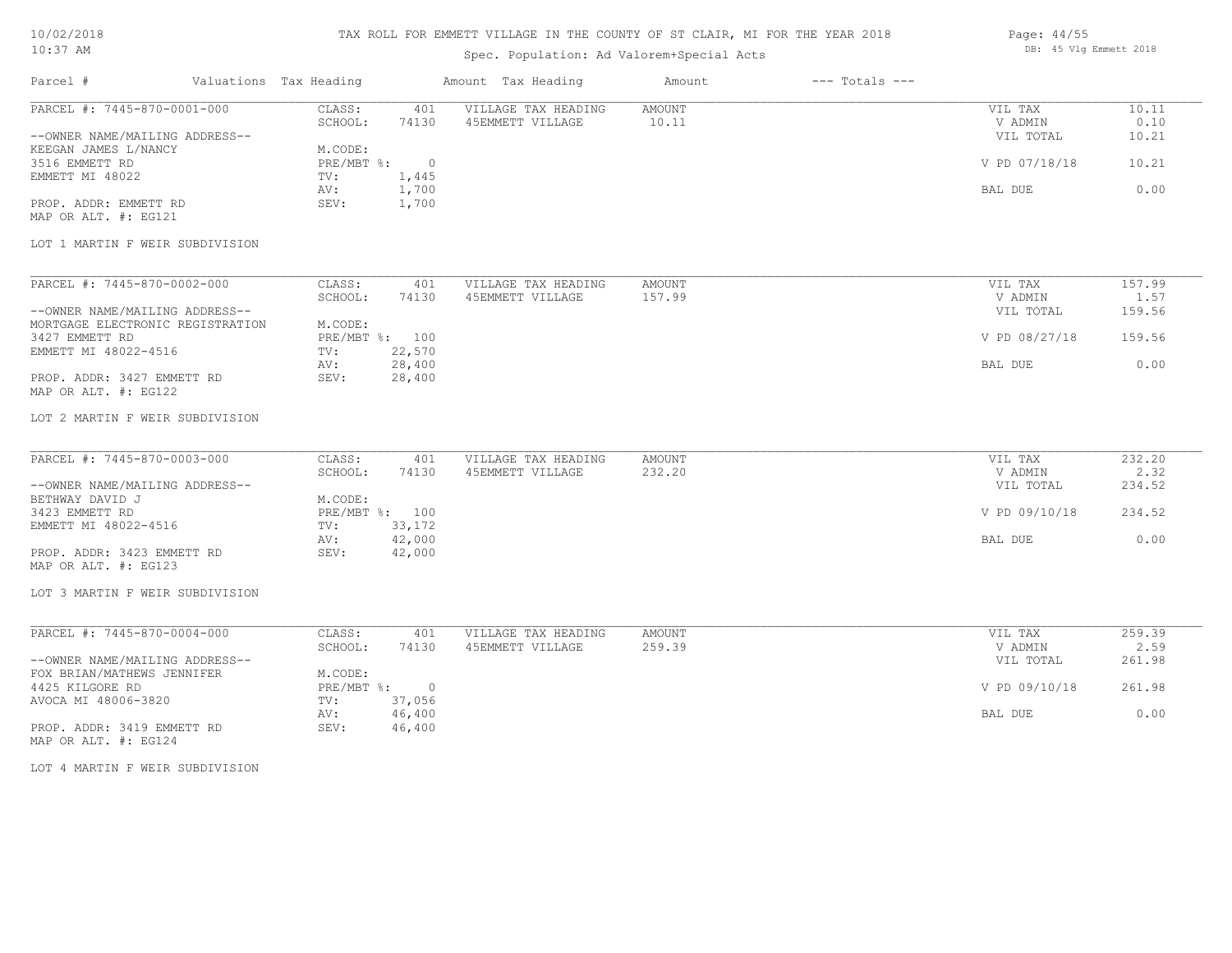# TAX ROLL FOR EMMETT VILLAGE IN THE COUNTY OF ST CLAIR, MI FOR THE YEAR 2018

# Spec. Population: Ad Valorem+Special Acts

| Parcel #                       | Valuations Tax Heading |        | Amount Tax Heading  | Amount | $---$ Totals $---$ |               |        |
|--------------------------------|------------------------|--------|---------------------|--------|--------------------|---------------|--------|
| PARCEL #: 7445-870-0005-000    | CLASS:                 | 401    | VILLAGE TAX HEADING | AMOUNT |                    | VIL TAX       | 207.95 |
|                                | SCHOOL:                | 74130  | 45EMMETT VILLAGE    | 207.95 |                    | V ADMIN       | 2.07   |
| --OWNER NAME/MAILING ADDRESS-- |                        |        |                     |        |                    | VIL TOTAL     | 210.02 |
| MC CARTY PATRICK/EVELYN        | M.CODE:                |        |                     |        |                    |               |        |
| 3415 EMMETT RD                 | PRE/MBT %: 100         |        |                     |        |                    | V PD 08/24/18 | 210.02 |
| EMMETT MI 48022-4516           | TV:                    | 29,708 |                     |        |                    |               |        |
|                                | AV:                    | 37,400 |                     |        |                    | BAL DUE       | 0.00   |
| PROP. ADDR: 3415 EMMETT RD     | SEV:                   | 37,400 |                     |        |                    |               |        |
| MAP OR ALT. #: EG125           |                        |        |                     |        |                    |               |        |

#### LOT 5 MARTIN F WEIR SUBDIVISION

| PARCEL #: 7445-870-0006-001    | CLASS:  | 401            | VILLAGE TAX HEADING | AMOUNT | VIL TAX       | 372.56 |
|--------------------------------|---------|----------------|---------------------|--------|---------------|--------|
|                                | SCHOOL: | 74130          | 45EMMETT VILLAGE    | 372.56 | V ADMIN       | 3.72   |
| --OWNER NAME/MAILING ADDRESS-- |         |                |                     |        | VIL TOTAL     | 376.28 |
| SCHADE VIRGINIA                | M.CODE: |                |                     |        |               |        |
| 3395 EMMETT RD                 |         | PRE/MBT %: 100 |                     |        | V PD 08/08/18 | 376.28 |
| EMMETT MI 48022                | TV:     | 53,223         |                     |        |               |        |
|                                | AV:     | 66,400         |                     |        | BAL DUE       | 0.00   |
| PROP. ADDR: 3395 EMMETT RD     | SEV:    | 66,400         |                     |        |               |        |
| MAP OR ALT. #: EG126/127       |         |                |                     |        |               |        |

19-870-0007-000; LOT 6 & LOT 7 MARTIN F WEIR SUBDIVISION SPLIT ON 07/24/2007 FROM 19-870-0006-000,

| PARCEL #: 7445-870-0009-001    | CLASS:  | 401            | VILLAGE TAX HEADING | AMOUNT | VIL TAX       | 269.68 |
|--------------------------------|---------|----------------|---------------------|--------|---------------|--------|
|                                | SCHOOL: | 74130          | 45EMMETT VILLAGE    | 269.68 | V ADMIN       | 2.69   |
| --OWNER NAME/MAILING ADDRESS-- |         |                |                     |        | VIL TOTAL     | 272.37 |
| CHENCHICK DANIEL J.            | M.CODE: |                |                     |        |               |        |
| 3379 EMMETT RD                 |         | PRE/MBT %: 100 |                     |        | V PD 08/27/18 | 272.37 |
| EMMETT MI 48022                | TV:     | 38,526         |                     |        |               |        |
|                                | AV:     | 48,700         |                     |        | BAL DUE       | 0.00   |
| PROP. ADDR: 3379 EMMETT RD     | SEV:    | 48,700         |                     |        |               |        |
| MAP OR ALT. #: EG128/129/130   |         |                |                     |        |               |        |

LOTS 8, 9 & 10 MARTIN F WEIR SUBDIVISION SPLIT ON 11/08/2007 FROM 19-870-0009-000,

19-870-0008-000, 19-870-0010-000;

| PARCEL #: 7445-870-0011-000    | CLASS:     | 401    | VILLAGE TAX HEADING | AMOUNT | VIL TAX       | 224.85 |
|--------------------------------|------------|--------|---------------------|--------|---------------|--------|
|                                | SCHOOL:    | 74130  | 45EMMETT VILLAGE    | 224.85 | V ADMIN       | 2.24   |
| --OWNER NAME/MAILING ADDRESS-- |            |        |                     |        | VIL TOTAL     | 227.09 |
| HULL JAMES                     | M.CODE:    |        |                     |        |               |        |
| 11933 BRYCE RD                 | PRE/MBT %: |        |                     |        | V PD 08/22/18 | 227.09 |
| EMMETT MI 48022                | TV:        | 32,122 |                     |        |               |        |
|                                | AV:        | 40,200 |                     |        | BAL DUE       | 0.00   |
| PROP. ADDR: 3365 EMMETT RD     | SEV:       | 40,200 |                     |        |               |        |
| MAP OR ALT. #: EG131           |            |        |                     |        |               |        |

LOT 11 MARTIN F WEIR SUBDIVISION

Page: 45/55 DB: 45 Vlg Emmett 2018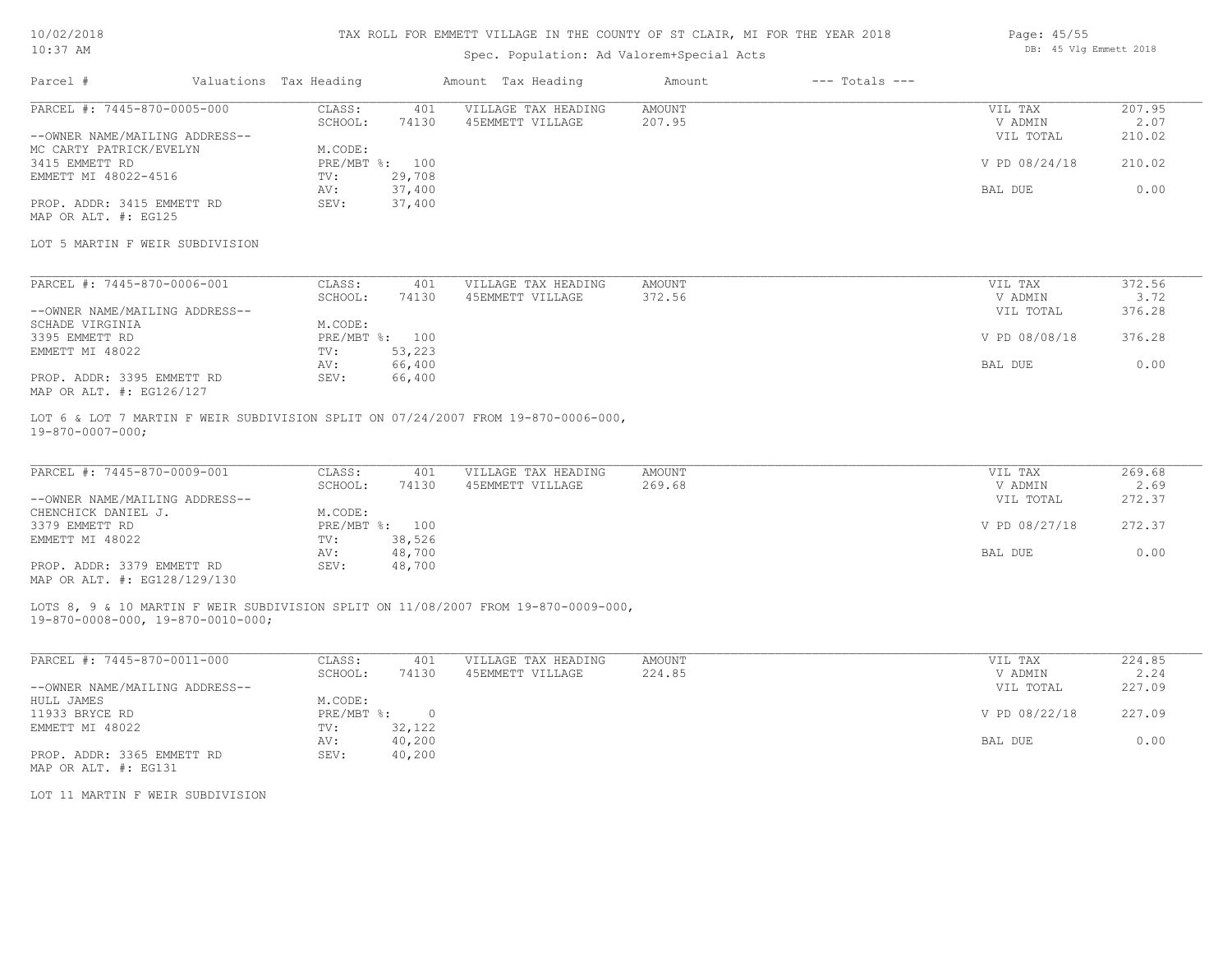# Spec. Population: Ad Valorem+Special Acts

| Parcel #                       | Valuations Tax Heading |        | Amount Tax Heading  | Amount | $---$ Totals $---$ |               |        |
|--------------------------------|------------------------|--------|---------------------|--------|--------------------|---------------|--------|
| PARCEL #: 7445-870-0012-000    | CLASS:                 | 401    | VILLAGE TAX HEADING | AMOUNT |                    | VIL TAX       | 187.48 |
|                                | SCHOOL:                | 74130  | 45EMMETT VILLAGE    | 187.48 |                    | V ADMIN       | 1.87   |
| --OWNER NAME/MAILING ADDRESS-- |                        |        |                     |        |                    | VIL TOTAL     | 189.35 |
| SPIEGEL WILLIAM JAMES          | M.CODE:                |        |                     |        |                    |               |        |
| BOWMAN ANNA MARIE              | PRE/MBT %: 100         |        |                     |        |                    | V PD 09/14/18 | 189.35 |
| 3359 EMMETT RD                 | TV:                    | 26,784 |                     |        |                    |               |        |
| EMMETT MI 48022                | AV:                    | 27,900 |                     |        |                    | BAL DUE       | 0.00   |
|                                | SEV:                   | 27,900 |                     |        |                    |               |        |
|                                |                        |        |                     |        |                    |               |        |

MAP OR ALT. #: EG132 PROP. ADDR: 3359 EMMETT RD

## LOT 12 MARTIN F WEIR SUBDIVISION

| PARCEL #: 7445-870-0013-001      | CLASS:     | 401   | VILLAGE TAX HEADING | AMOUNT | 38.80<br>VIL TAX       |
|----------------------------------|------------|-------|---------------------|--------|------------------------|
|                                  | SCHOOL:    | 74130 | 45EMMETT VILLAGE    | 38.80  | 0.38<br>V ADMIN        |
| --OWNER NAME/MAILING ADDRESS--   |            |       |                     |        | 39.18<br>VIL TOTAL     |
| MCINTYRE DENNIS/WEBB MICHAEL     | M.CODE:    |       |                     |        |                        |
| 1217 ALLEN RD                    | PRE/MBT %: |       |                     |        | V PD 09/13/18<br>39.18 |
| SMITHS CREEK MI 48074            | TV:        | 5,544 |                     |        |                        |
|                                  | AV:        | 7,600 |                     |        | 0.00<br>BAL DUE        |
| PROP. ADDR: DUNNIGAN RD          | SEV:       | 7,600 |                     |        |                        |
| MAP OR ALT. #: EG133/134/135/136 |            |       |                     |        |                        |

LOT 13,14,15, & 16 MARTIN F WEIR SUBDIVISION

| PARCEL #: 7445-870-0017-000    | CLASS:       | 401   | VILLAGE TAX HEADING | AMOUNT | VIL TAX       | 8.40 |
|--------------------------------|--------------|-------|---------------------|--------|---------------|------|
|                                | SCHOOL:      | 74130 | 45EMMETT VILLAGE    | 8.40   | V ADMIN       | 0.08 |
| --OWNER NAME/MAILING ADDRESS-- |              |       |                     |        | VIL TOTAL     | 8.48 |
| NEUMANN DONALD J./DONNA        | M.CODE:      |       |                     |        |               |      |
| 5575 GLEASON RD                | $PRE/MBT$ %: |       |                     |        | V PD 09/14/18 | 8.48 |
| EMMETT MI 48022                | TV:          | 1,200 |                     |        |               |      |
|                                | AV:          | 1,200 |                     |        | BAL DUE       | 0.00 |
| PROP. ADDR: EMMETT RD          | SEV:         | 1,200 |                     |        |               |      |
| MAP OR ALT. #: EG137           |              |       |                     |        |               |      |

# LOT 17 MARTIN F WEIR SUBDIVISION

| PARCEL #: 7445-870-0017-500    | CLASS:     | 401   | VILLAGE TAX HEADING | AMOUNT | VIL TAX       | 28.70 |
|--------------------------------|------------|-------|---------------------|--------|---------------|-------|
|                                | SCHOOL:    | 74130 | 45EMMETT VILLAGE    | 28.70  | V ADMIN       | 0.28  |
| --OWNER NAME/MAILING ADDRESS-- |            |       |                     |        | VIL TOTAL     | 28.98 |
| NEUMANN DONALD/DONNA           | M.CODE:    |       |                     |        |               |       |
| 5575 GLEASON RD                | PRE/MBT %: |       |                     |        | V PD 09/14/18 | 28.98 |
| EMMETT MI 48022                | TV:        | 4,100 |                     |        |               |       |
|                                | AV:        | 4,100 |                     |        | BAL DUE       | 0.00  |
| PROP. ADDR: DUNNIGAN RD        | SEV:       | 4,100 |                     |        |               |       |

MAP OR ALT. #: EG138

LOT 18 MARTIN F WEIR SUBDIVISION

Page: 46/55 DB: 45 Vlg Emmett 2018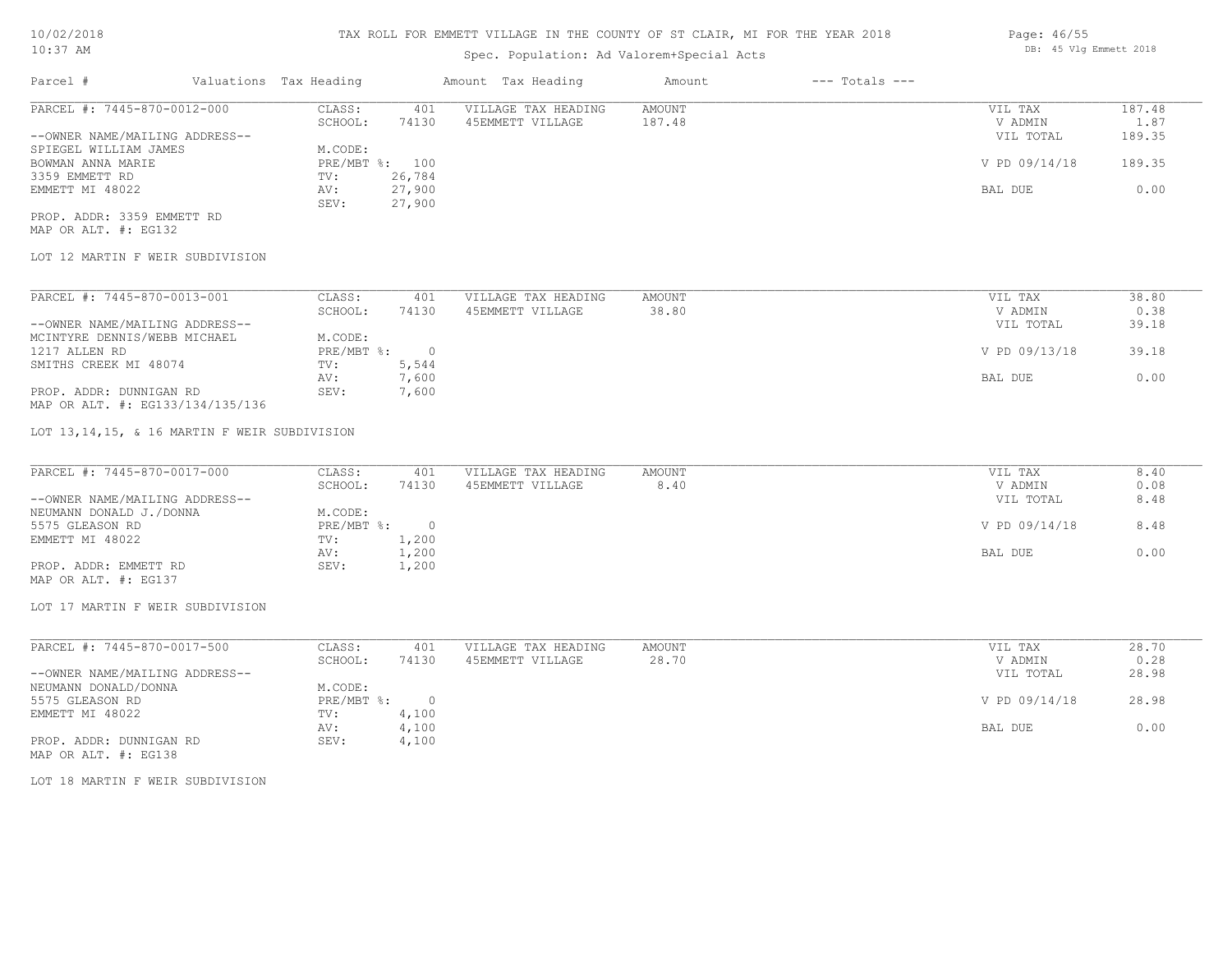# TAX ROLL FOR EMMETT VILLAGE IN THE COUNTY OF ST CLAIR, MI FOR THE YEAR 2018

# Spec. Population: Ad Valorem+Special Acts

| Page: 47/55 |  |                        |  |
|-------------|--|------------------------|--|
|             |  | DB: 45 Vlg Emmett 2018 |  |

| Parcel #                         | Valuations Tax Heading |                | Amount Tax Heading  | Amount | $---$ Totals $---$ |               |        |
|----------------------------------|------------------------|----------------|---------------------|--------|--------------------|---------------|--------|
| PARCEL #: 7445-870-0018-000      | CLASS:                 | 401            | VILLAGE TAX HEADING | AMOUNT |                    | VIL TAX       | 77.89  |
|                                  | SCHOOL:                | 74130          | 45EMMETT VILLAGE    | 77.89  |                    | V ADMIN       | 0.77   |
| --OWNER NAME/MAILING ADDRESS--   |                        |                |                     |        |                    | VIL TOTAL     | 78.66  |
| BTS INVESTMENTS LLC              | M.CODE:                |                |                     |        |                    |               |        |
| 8423 HEWITT RD                   | $PRE/MBT$ $\div$       | $\circ$        |                     |        |                    | V PD 09/10/18 | 78.66  |
| AVOCA MI 48006                   | TV:                    | 11,128         |                     |        |                    |               |        |
|                                  | AV:                    | 21,500         |                     |        |                    | BAL DUE       | 0.00   |
| PROP. ADDR: 3340 KINNEY RD       | SEV:                   | 21,500         |                     |        |                    |               |        |
| MAP OR ALT. #: EG139             |                        |                |                     |        |                    |               |        |
| LOT 19 MARTIN F WEIR SUBDIVISION |                        |                |                     |        |                    |               |        |
| PARCEL #: 7445-870-0019-001      | CLASS:                 | 401            | VILLAGE TAX HEADING | AMOUNT |                    | VIL TAX       | 468.10 |
|                                  | SCHOOL:                | 74130          | 45EMMETT VILLAGE    | 468.10 |                    | V ADMIN       | 4.68   |
| --OWNER NAME/MAILING ADDRESS--   |                        |                |                     |        |                    | VIL TOTAL     | 472.78 |
| SZYSKA JOSEPH/MARY               | M.CODE:                |                |                     |        |                    |               |        |
| 3418 KINNEY RD                   |                        | PRE/MBT %: 100 |                     |        |                    | V PD 09/12/18 | 472.78 |
| EMMETT MI 48022                  | TV:                    | 66,872         |                     |        |                    |               |        |
|                                  | AV:                    | 77,600         |                     |        |                    | BAL DUE       | 0.00   |

MAP OR ALT. #: EG140/141/142/143 PROP. ADDR: 3418 KINNEY RD SEV: 77,600

19-870-0019-000, 19-870-0020-000, 19-870-0021-000, 19-870-0022-000; LOTS 20, 21, 22 & 23 MARTIN F WEIR SUBDIVISION SPLIT ON 11/21/2007 FROM

| PARCEL #: 7445-900-1000-000    | CLASS:         | 305   | VILLAGE TAX HEADING | AMOUNT | VIL TAX   | 0.00 |
|--------------------------------|----------------|-------|---------------------|--------|-----------|------|
|                                | SCHOOL:        | 74130 | 45EMMETT VILLAGE    | 0.00   | V ADMIN   | 0.00 |
| --OWNER NAME/MAILING ADDRESS-- |                |       |                     |        | VIL TOTAL | 0.00 |
| EASTERN MICHIGAN GRAIN         | M.CODE:        |       |                     |        |           |      |
| PO BOX 146                     | PRE/MBT %: 100 |       |                     |        | BAL DUE   | 0.00 |
| FRANKENMUTH MI 48734           | TV:            |       |                     |        |           |      |
|                                | AV:            |       |                     |        |           |      |
| PROP. ADDR: 10668 MARY ST      | SEV:           |       |                     |        |           |      |
| MAP OR ALT. #:                 |                |       |                     |        |           |      |

AV: 77,600 BAL DUE 0.00

403.67 TO BEG.T7N R14E 11.41 A. 1017.71',TH S 3D 36M 50S W 243.45',TH S 77D 32M 40S E 1030.67'TH N 3D 30M 46S E 20SW 1307.26'&S 3D 30M 46S W 1059.99 FROM E 1/4 COR. FROM 1/4 COR.TH 86D 29M 14S 52M E 243.45', TH N 77D 30M 30S W 769.35', TH S7 18M 30S W200;TO BEG. N 87D 13M COR.TH S77D 30M 30S E 550;,TH S 10D 10M W 41.58',TH N 77 30M 30S E 235.88' TH N 3D BEG. S 87D 5M E 1321.57;,TH S 2D 30M W 974.91',&S 77D 30M 30S E 855.35',FROM W 1/4

| PARCEL #: 7445-901-1001-000      | CLASS:         | 352   | VILLAGE TAX HEADING | AMOUNT | VIL TAX   | 0.00 |
|----------------------------------|----------------|-------|---------------------|--------|-----------|------|
|                                  | SCHOOL:        | 74130 | 45EMMETT VILLAGE    | 0.00   | V ADMIN   | 0.00 |
| --OWNER NAME/MAILING ADDRESS--   |                |       |                     |        | VIL TOTAL | 0.00 |
| EASTERN MICHIGAN GRAIN INC       | M.CODE:        |       |                     |        |           |      |
| THE STAR OF THE WEST MILLING CO. | PRE/MBT %: 100 |       |                     |        | BAL DUE   | 0.00 |
| 953-IFT                          | TV:            |       |                     |        |           |      |
| P.O. BOX 146                     | AV:            |       |                     |        |           |      |
| FRANKENMUTH MI 48734             | SEV:           |       |                     |        |           |      |

MAP OR ALT. #:

PERSONAL PROPERTY IFT 953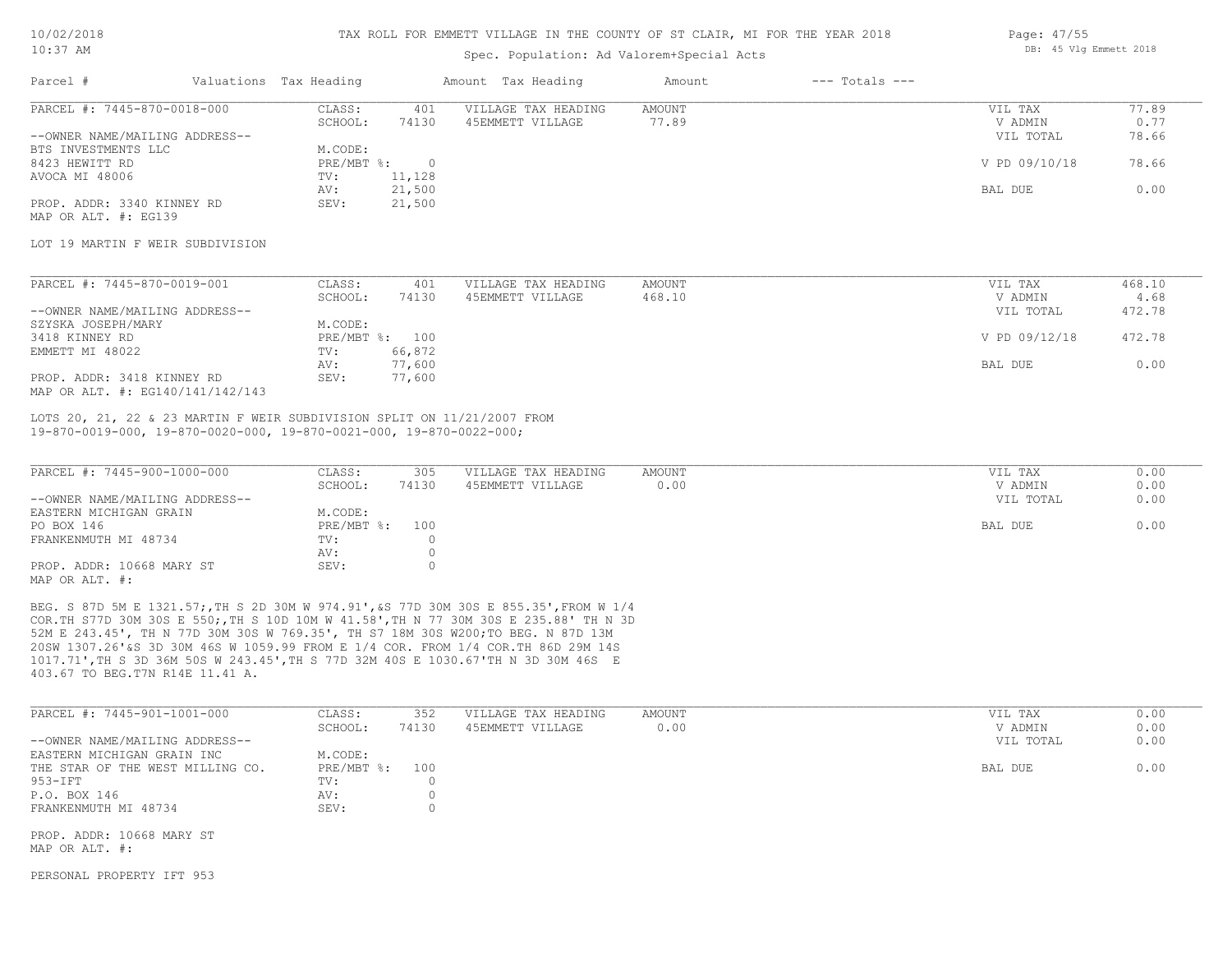# 10/02/2018

# TAX ROLL FOR EMMETT VILLAGE IN THE COUNTY OF ST CLAIR, MI FOR THE YEAR 2018

| $\frac{1}{2}$ $\frac{1}{2}$ $\frac{1}{2}$ $\frac{1}{2}$ $\frac{1}{2}$ $\frac{1}{2}$ $\frac{1}{2}$ $\frac{1}{2}$ $\frac{1}{2}$ |                                   | inn noise fon shimile vissings in file coonit of of centry, hi fon file fenn sofo |               |                    |                      |                   |  |  |
|-------------------------------------------------------------------------------------------------------------------------------|-----------------------------------|-----------------------------------------------------------------------------------|---------------|--------------------|----------------------|-------------------|--|--|
| 10:37 AM                                                                                                                      |                                   | Spec. Population: Ad Valorem+Special Acts                                         |               |                    |                      |                   |  |  |
| Parcel #                                                                                                                      | Valuations Tax Heading            | Amount Tax Heading                                                                | Amount        | $---$ Totals $---$ |                      |                   |  |  |
| PARCEL #: 7445-999-0002-000                                                                                                   | CLASS:<br>251                     | VILLAGE TAX HEADING                                                               | <b>AMOUNT</b> |                    | VIL TAX              | 0.00              |  |  |
|                                                                                                                               | SCHOOL:<br>74130                  | 45EMMETT VILLAGE                                                                  | 0.00          |                    | V ADMIN              | 0.00              |  |  |
| --OWNER NAME/MAILING ADDRESS--                                                                                                |                                   |                                                                                   |               |                    | VIL TOTAL            | 0.00              |  |  |
| BISCOS INN                                                                                                                    | M.CODE:                           |                                                                                   |               |                    |                      |                   |  |  |
| PO BOX 188                                                                                                                    | PRE/MBT %:<br>100                 |                                                                                   |               |                    | BAL DUE              | 0.00              |  |  |
| 3146 MAIN ST                                                                                                                  | TV:<br>$\circ$                    |                                                                                   |               |                    |                      |                   |  |  |
| EMMETT MI 48022                                                                                                               | $\circ$<br>AV:<br>SEV:<br>$\circ$ |                                                                                   |               |                    |                      |                   |  |  |
| PROP. ADDR: 3146 MAIN ST<br>MAP OR ALT. #:                                                                                    |                                   |                                                                                   |               |                    |                      |                   |  |  |
| PERSONAL PROPERTY                                                                                                             |                                   |                                                                                   |               |                    |                      |                   |  |  |
| PARCEL #: 7445-999-0003-075                                                                                                   | 551                               |                                                                                   |               |                    |                      |                   |  |  |
|                                                                                                                               | CLASS:                            | VILLAGE TAX HEADING                                                               | AMOUNT        |                    | VIL TAX              | 2,853.20          |  |  |
| --OWNER NAME/MAILING ADDRESS--                                                                                                | SCHOOL:<br>74130                  | 45EMMETT VILLAGE                                                                  | 2,853.20      |                    | V ADMIN<br>VIL TOTAL | 28.53<br>2,881.73 |  |  |
| DTE ELECTRIC COMPANY                                                                                                          | M.CODE:                           |                                                                                   |               |                    |                      |                   |  |  |
| P.O. BOX 33017                                                                                                                | PRE/MBT %:<br>$\overline{0}$      |                                                                                   |               |                    | V PD 08/24/18        | 2,881.73          |  |  |
| DETROIT MI 48232                                                                                                              | 407,600                           |                                                                                   |               |                    |                      |                   |  |  |
|                                                                                                                               | TV:<br>407,600<br>AV:             |                                                                                   |               |                    | BAL DUE              | 0.00              |  |  |
| PROP. ADDR: VILLAGE OF EMMETT                                                                                                 | 407,600<br>SEV:                   |                                                                                   |               |                    |                      |                   |  |  |
| MAP OR ALT. #:                                                                                                                |                                   |                                                                                   |               |                    |                      |                   |  |  |
| PERSONAL PROPERTY                                                                                                             |                                   |                                                                                   |               |                    |                      |                   |  |  |
| PARCEL #: 7445-999-0005-000                                                                                                   | CLASS:<br>251                     | VILLAGE TAX HEADING                                                               | <b>AMOUNT</b> |                    | VIL TAX              | 73.50             |  |  |
|                                                                                                                               | SCHOOL:<br>74130                  | 45EMMETT VILLAGE                                                                  | 73.50         |                    | V ADMIN              | 0.73              |  |  |
| --OWNER NAME/MAILING ADDRESS--                                                                                                |                                   |                                                                                   |               |                    | VIL TOTAL            | 74.23             |  |  |
| <b>JAG ENTERPRISE</b>                                                                                                         | M.CODE:                           |                                                                                   |               |                    |                      |                   |  |  |
| JERRMY'S SERVICE                                                                                                              | PRE/MBT %: 100                    |                                                                                   |               |                    | V PD 07/18/18        | 74.23             |  |  |
| 10788 GRATIOT AVE                                                                                                             | 10,500<br>TV:                     |                                                                                   |               |                    |                      |                   |  |  |
| CASCO MI 48064                                                                                                                | 10,500<br>AV:                     |                                                                                   |               |                    | BAL DUE              | 0.00              |  |  |
|                                                                                                                               | 10,500<br>SEV:                    |                                                                                   |               |                    |                      |                   |  |  |
| PROP. ADDR: 10820 DUNNIGAN RD<br>MAP OR ALT. #:                                                                               |                                   |                                                                                   |               |                    |                      |                   |  |  |
| PERSONAL PROPERTY                                                                                                             |                                   |                                                                                   |               |                    |                      |                   |  |  |
| PARCEL #: 7445-999-0012-000                                                                                                   | CLASS:<br>551                     | VILLAGE TAX HEADING                                                               | <b>AMOUNT</b> |                    | VIL TAX              | 403.90            |  |  |
|                                                                                                                               | SCHOOL:<br>74130                  | 45EMMETT VILLAGE                                                                  | 403.90        |                    | V ADMIN              | 4.03              |  |  |

|                                | SCHOOL:    | 74130    | 45EMMETT VILLAGE | 403.90 | V ADMIN       | 4.03   |
|--------------------------------|------------|----------|------------------|--------|---------------|--------|
| --OWNER NAME/MAILING ADDRESS-- |            |          |                  |        | VIL TOTAL     | 407.93 |
| SEMCO ENERGY, INC.             | M.CODE:    |          |                  |        |               |        |
| 1411 3RD ST STE A              | PRE/MBT %: | $\Omega$ |                  |        | V PD 09/05/18 | 407.93 |
| PORT HURON MI 48061-5004       | TV:        | 57,700   |                  |        |               |        |
|                                | AV:        | 57,700   |                  |        | BAL DUE       | 0.00   |
| PROP. ADDR: VILLAGE OF EMMETT  | SEV:       | 57,700   |                  |        |               |        |
| MAP OR ALT. #:                 |            |          |                  |        |               |        |

PERSONAL PROPERTY

Page: 48/55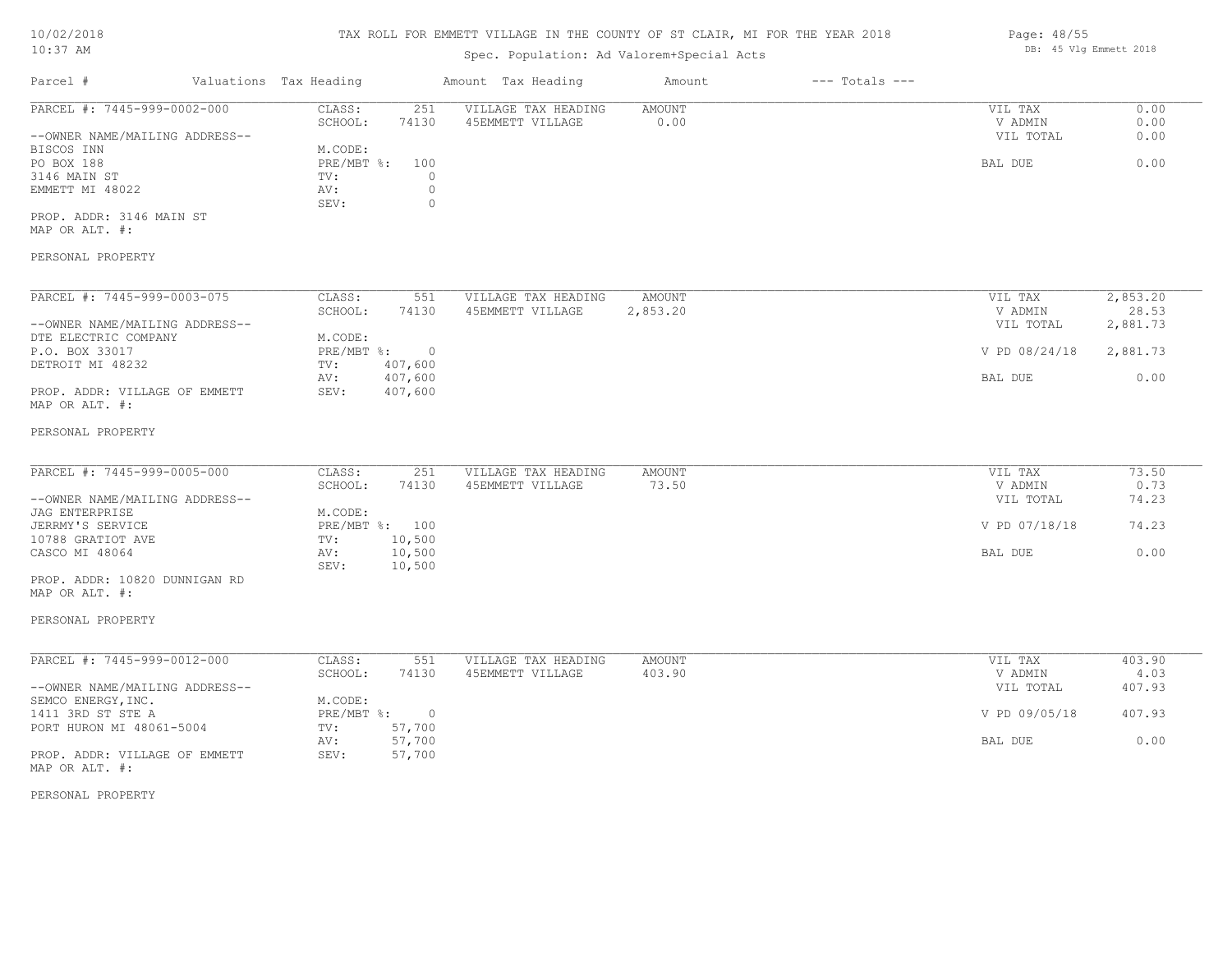#### TAX ROLL FOR EMMETT VILLAGE IN THE COUNTY OF ST CLAIR, MI FOR THE YEAR 2018

# Spec. Population: Ad Valorem+Special Acts

| Parcel #                       | Valuations Tax Heading |       | Amount Tax Heading  | Amount | $---$ Totals $---$ |           |      |
|--------------------------------|------------------------|-------|---------------------|--------|--------------------|-----------|------|
| PARCEL #: 7445-999-0013-000    | CLASS:                 | 251   | VILLAGE TAX HEADING | AMOUNT |                    | VIL TAX   | 0.00 |
|                                | SCHOOL:                | 74130 | 45EMMETT VILLAGE    | 0.00   |                    | V ADMIN   | 0.00 |
| --OWNER NAME/MAILING ADDRESS-- |                        |       |                     |        |                    | VIL TOTAL | 0.00 |
| EMMETT HARDWARE                | M.CODE:                |       |                     |        |                    |           |      |
| 2775 BRICKER                   | PRE/MBT %: 100         |       |                     |        |                    | BAL DUE   | 0.00 |
| GOODELLS MI 48027              | TV:                    |       |                     |        |                    |           |      |
|                                | AV:                    |       |                     |        |                    |           |      |
| PROP. ADDR: 3147 MAIN ST       | SEV:                   |       |                     |        |                    |           |      |
|                                |                        |       |                     |        |                    |           |      |

MAP OR ALT. #:

PERSONAL PROPERTY

| PARCEL #: 7445-999-0014-000     | CLASS:         | 351   | VILLAGE TAX HEADING | AMOUNT | VIL TAX   | 0.00 |
|---------------------------------|----------------|-------|---------------------|--------|-----------|------|
|                                 | SCHOOL:        | 74130 | 45EMMETT VILLAGE    | 0.00   | V ADMIN   | 0.00 |
| --OWNER NAME/MAILING ADDRESS--  |                |       |                     |        | VIL TOTAL | 0.00 |
| EASTERN MICHIGAN GRAIN LLC      | M.CODE:        |       |                     |        |           |      |
| THE STAR OF THE WEST MILLING CO | PRE/MBT %: 100 |       |                     |        | BAL DUE   | 0.00 |
| P.O. BOX 146                    | TV:            |       |                     |        |           |      |
| FRANKENMUTH MI 48734            | AV:            |       |                     |        |           |      |
|                                 | SEV:           |       |                     |        |           |      |
| PROP. ADDR: 10730 MARY ST       |                |       |                     |        |           |      |

MAP OR ALT. #:

PROPERTY

PERSONAL

 $\mathcal{L}_\mathcal{L} = \mathcal{L}_\mathcal{L} = \mathcal{L}_\mathcal{L} = \mathcal{L}_\mathcal{L} = \mathcal{L}_\mathcal{L} = \mathcal{L}_\mathcal{L} = \mathcal{L}_\mathcal{L} = \mathcal{L}_\mathcal{L} = \mathcal{L}_\mathcal{L} = \mathcal{L}_\mathcal{L} = \mathcal{L}_\mathcal{L} = \mathcal{L}_\mathcal{L} = \mathcal{L}_\mathcal{L} = \mathcal{L}_\mathcal{L} = \mathcal{L}_\mathcal{L} = \mathcal{L}_\mathcal{L} = \mathcal{L}_\mathcal{L}$ 

| PARCEL #: 7445-999-0016-000    | CLASS:       | 251   | VILLAGE TAX HEADING | AMOUNT | VIL TAX   | 0.00 |
|--------------------------------|--------------|-------|---------------------|--------|-----------|------|
|                                | SCHOOL:      | 74130 | 45EMMETT VILLAGE    | 0.00   | V ADMIN   | 0.00 |
| --OWNER NAME/MAILING ADDRESS-- |              |       |                     |        | VIL TOTAL | 0.00 |
| JEFF'S RUBBISH DISPOSAL        | M.CODE:      |       |                     |        |           |      |
| P.O.BOX 337                    | $PRE/MBT$ %: | 100   |                     |        | BAL DUE   | 0.00 |
| EMMETT MI 48022                | TV:          |       |                     |        |           |      |
|                                | AV:          |       |                     |        |           |      |
| PROP. ADDR: VARIOUS LOCATIONS  | SEV:         |       |                     |        |           |      |
| MAP OR ALT. #:                 |              |       |                     |        |           |      |

PERSONAL PROPERTY

PROP. ADDR: VARIOUS LOCATIONS SEV: 0 DALLAS TX 75380-2206 AV: 0<br>
SEV: 0 P.O. BOX 802206 TV: 0 MARVIN F.POER & CO. PRE/MBT %: 100 BAL DUE 0.00 WASTE MANAGEMENT M.CODE: --OWNER NAME/MAILING ADDRESS-- VIL TOTAL 0.00 SCHOOL: 74130 45EMMETT VILLAGE 0.00 0.00 0.00 V ADMIN 0.00 PARCEL #: 7445-999-0017-000 CLASS: 251 VILLAGE TAX HEADING AMOUNT AMOUNT VIL TAX 0.00<br>SCHOOL: 74130 45EMMETT VILLAGE 0.00 0 VADMIN 0.00 \_\_\_\_\_\_\_\_\_\_\_\_\_\_\_\_\_\_\_\_\_\_\_\_\_\_\_\_\_\_\_\_\_\_\_\_\_\_\_\_\_\_\_\_\_\_\_\_\_\_\_\_\_\_\_\_\_\_\_\_\_\_\_\_\_\_\_\_\_\_\_\_\_\_\_\_\_\_\_\_\_\_\_\_\_\_\_\_\_\_\_\_\_\_\_\_\_\_\_\_\_\_\_\_\_\_\_\_\_\_\_\_\_\_\_\_\_\_\_\_\_\_\_\_\_\_\_\_\_\_\_\_\_\_\_\_\_\_\_\_\_\_\_\_\_\_\_\_\_\_\_\_\_\_\_\_\_\_\_\_\_\_\_\_\_\_\_\_\_\_\_\_\_\_\_

MAP OR ALT. #:

PERSONAL PROPERTY

Page: 49/55 DB: 45 Vlg Emmett 2018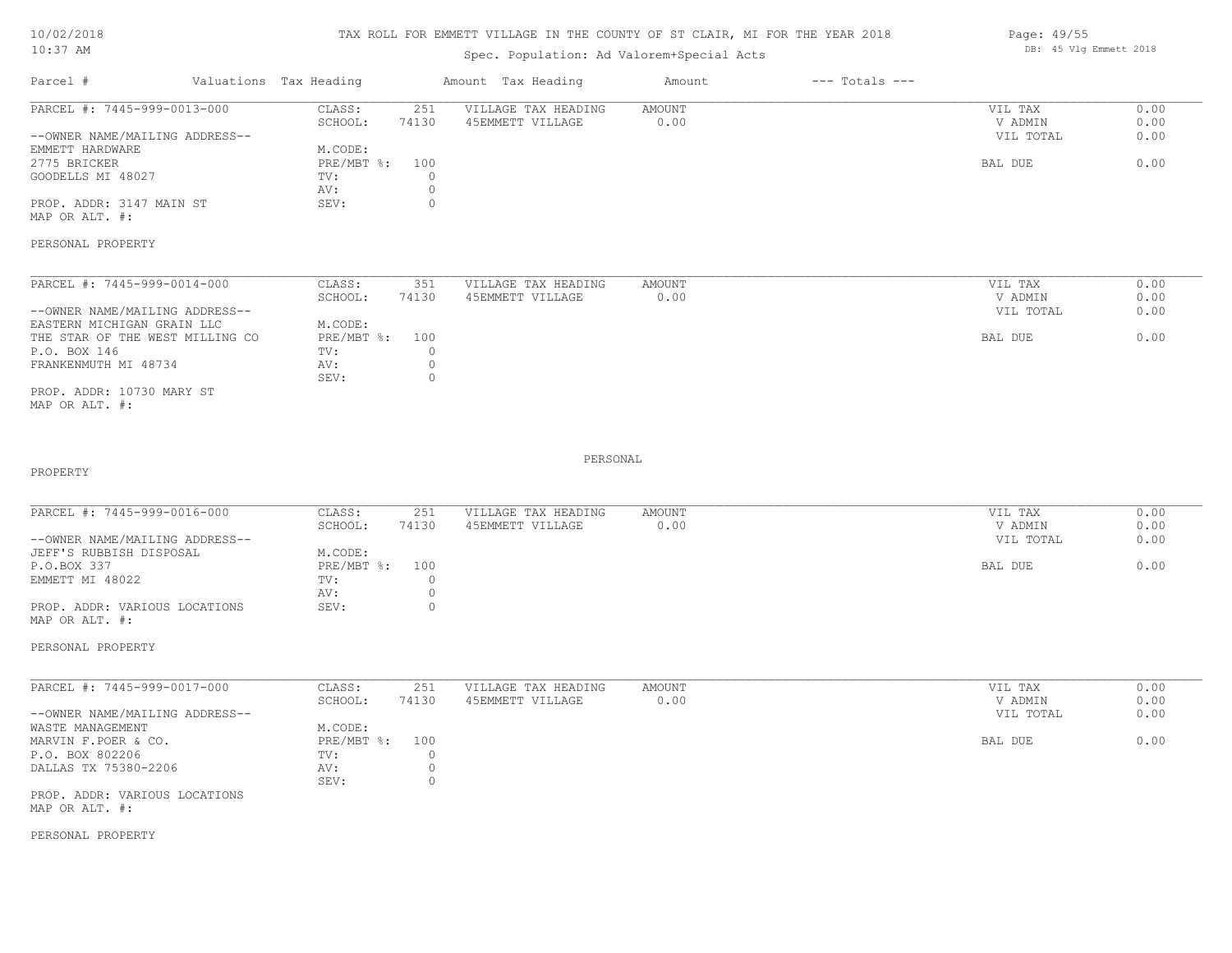# TAX ROLL FOR EMMETT VILLAGE IN THE COUNTY OF ST CLAIR, MI FOR THE YEAR 2018

# Spec. Population: Ad Valorem+Special Acts

| Parcel #                                   | Valuations Tax Heading |                | Amount Tax Heading  | Amount | $---$ Totals $---$ |               |       |
|--------------------------------------------|------------------------|----------------|---------------------|--------|--------------------|---------------|-------|
| PARCEL #: 7445-999-0018-000                | CLASS:                 | 251            | VILLAGE TAX HEADING | AMOUNT |                    | VIL TAX       | 0.00  |
|                                            | SCHOOL:                | 74130          | 45EMMETT VILLAGE    | 0.00   |                    | V ADMIN       | 0.00  |
| --OWNER NAME/MAILING ADDRESS--             |                        |                |                     |        |                    | VIL TOTAL     | 0.00  |
| HARTZELL HOLDING LLC                       | M.CODE:                |                |                     |        |                    |               |       |
| WHISTLE DINER                              |                        | PRE/MBT %: 100 |                     |        |                    | BAL DUE       | 0.00  |
| P.O.145                                    | TV:                    | $\circ$        |                     |        |                    |               |       |
| EMMETT MI 48022                            | AV:                    | $\circ$        |                     |        |                    |               |       |
|                                            | SEV:                   | $\circ$        |                     |        |                    |               |       |
| PROP. ADDR: 3134 MAIN STREET               |                        |                |                     |        |                    |               |       |
| MAP OR ALT. #:                             |                        |                |                     |        |                    |               |       |
|                                            |                        |                |                     |        |                    |               |       |
| PERSONAL PROPERTY                          |                        |                |                     |        |                    |               |       |
|                                            |                        |                |                     |        |                    |               |       |
| PARCEL #: 7445-999-0019-000                | CLASS:                 | 251            | VILLAGE TAX HEADING | AMOUNT |                    | VIL TAX       | 0.00  |
|                                            | SCHOOL:                | 74130          | 45EMMETT VILLAGE    | 0.00   |                    | V ADMIN       | 0.00  |
| --OWNER NAME/MAILING ADDRESS--             |                        |                |                     |        |                    | VIL TOTAL     | 0.00  |
| XEROX FINANCIAL SERVICES LLC               | M.CODE:                |                |                     |        |                    |               |       |
| TAX DEPARTMENT XRX2-040A                   |                        | PRE/MBT %: 100 |                     |        |                    | BAL DUE       | 0.00  |
| P.O. BOX 909                               | TV:                    | $\overline{0}$ |                     |        |                    |               |       |
| WEBSTER NY 14580                           | AV:                    | 0              |                     |        |                    |               |       |
|                                            | SEV:                   | $\overline{0}$ |                     |        |                    |               |       |
| PROP. ADDR: 3177 MAIN ST                   |                        |                |                     |        |                    |               |       |
| MAP OR ALT. #:                             |                        |                |                     |        |                    |               |       |
|                                            |                        |                |                     |        |                    |               |       |
| PARCEL #: 7445-999-0024-000                | CLASS:                 | 251            | VILLAGE TAX HEADING | AMOUNT |                    | VIL TAX       | 21.00 |
|                                            | SCHOOL:                | 74130          | 45EMMETT VILLAGE    | 21.00  |                    | V ADMIN       | 0.21  |
| --OWNER NAME/MAILING ADDRESS--             |                        |                |                     |        |                    | VIL TOTAL     | 21.21 |
| MORAN WELDING                              | M.CODE:                |                |                     |        |                    |               |       |
| 3188 MAIN ST                               |                        | PRE/MBT %: 100 |                     |        |                    | V PD 07/31/18 | 21.21 |
| EMMETT MI 48022                            | TV:                    | 3,000          |                     |        |                    |               |       |
|                                            | AV:                    | 3,000          |                     |        |                    | BAL DUE       | 0.00  |
|                                            | SEV:                   | 3,000          |                     |        |                    |               |       |
| PROP. ADDR: 3188 MAIN ST<br>MAP OR ALT. #: |                        |                |                     |        |                    |               |       |
|                                            |                        |                |                     |        |                    |               |       |
| PARCEL #: 7445-999-0062-000                | CLASS:                 | 251            | VILLAGE TAX HEADING | AMOUNT |                    | VIL TAX       | 0.00  |
|                                            | SCHOOL:                | 74130          | 45EMMETT VILLAGE    | 0.00   |                    | V ADMIN       | 0.00  |
| --OWNER NAME/MAILING ADDRESS--             |                        |                |                     |        |                    | VIL TOTAL     | 0.00  |
| TODD MELDRUM                               | M.CODE:                |                |                     |        |                    |               |       |
|                                            |                        |                |                     |        |                    |               |       |
| STONE YARD                                 |                        | PRE/MBT %: 100 |                     |        |                    | BAL DUE       | 0.00  |
| 332 STINSON RD                             | TV:                    | $\circ$        |                     |        |                    |               |       |
| MEMPHIS MI 48041                           | AV:                    | $\circ$        |                     |        |                    |               |       |
|                                            | SEV:                   | $\circ$        |                     |        |                    |               |       |
| PROP. ADDR: 11112 BURT RD                  |                        |                |                     |        |                    |               |       |
| MAP OR ALT. #:                             |                        |                |                     |        |                    |               |       |

PERSONAL PROPERTY

Page: 50/55 DB: 45 Vlg Emmett 2018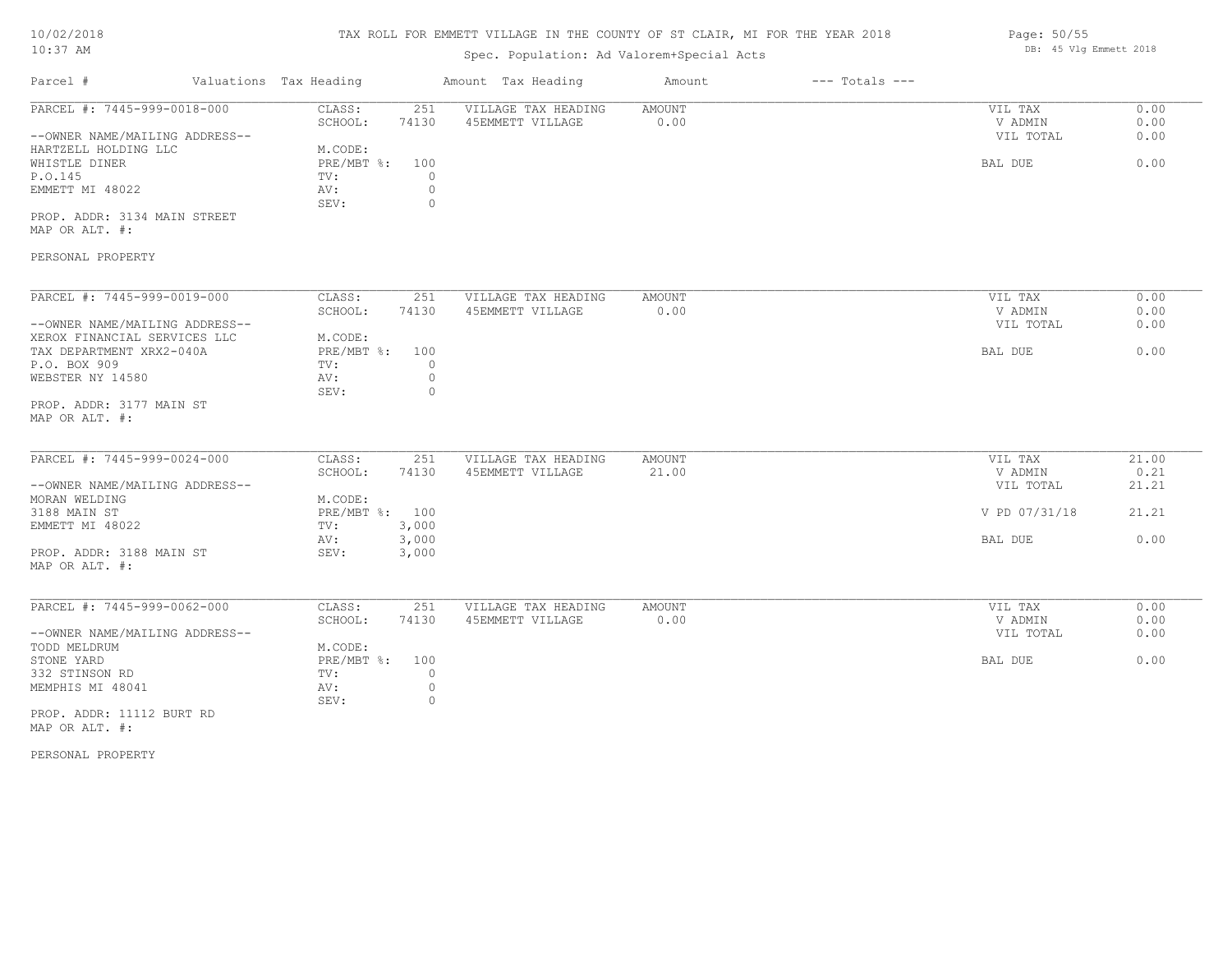# TAX ROLL FOR EMMETT VILLAGE IN THE COUNTY OF ST CLAIR, MI FOR THE YEAR 2018

# Spec. Population: Ad Valorem+Special Acts

| Parcel #                        | Valuations Tax Heading |       | Amount Tax Heading  | Amount | $---$ Totals $---$ |               |      |
|---------------------------------|------------------------|-------|---------------------|--------|--------------------|---------------|------|
| PARCEL #: 7445-999-0066-000     | CLASS:                 | 251   | VILLAGE TAX HEADING | AMOUNT |                    | VIL TAX       | 5.60 |
|                                 | SCHOOL:                | 74130 | 45EMMETT VILLAGE    | 5.60   |                    | V ADMIN       | 0.05 |
| --OWNER NAME/MAILING ADDRESS--  |                        |       |                     |        |                    | VIL TOTAL     | 5.65 |
| PBG MICHIGAN LLC PEPSI BOTTLING | M.CODE:                |       |                     |        |                    |               |      |
| ATTN=TAX DEPT,3A-300            | PRE/MBT %: 100         |       |                     |        |                    | V PD 09/05/18 | 5.65 |
| P.O. BOX 660634                 | TV:                    | 800   |                     |        |                    |               |      |
| DALLAS TX 75266--063            | AV:                    | 800   |                     |        |                    | BAL DUE       | 0.00 |
|                                 | SEV:                   | 800   |                     |        |                    |               |      |
| PROP. ADDR: VARIOUS LOCATIONS   |                        |       |                     |        |                    |               |      |
|                                 |                        |       |                     |        |                    |               |      |

MAP OR ALT. #:

MAP OR ALT. #:

PROP. ADDR: 4200 BREEN

## PERSONAL PROPERTY VILLAGE OF EMMETT

| PARCEL #: 7445-999-0070-000    | CLASS:       | 251   | VILLAGE TAX HEADING | AMOUNT | VIL TAX   | 0.00 |
|--------------------------------|--------------|-------|---------------------|--------|-----------|------|
|                                | SCHOOL:      | 74130 | 45EMMETT VILLAGE    | 0.00   | V ADMIN   | 0.00 |
| --OWNER NAME/MAILING ADDRESS-- |              |       |                     |        | VIL TOTAL | 0.00 |
| PITNEY BOWES GLOBAL FIN.LLC    | M.CODE:      |       |                     |        |           |      |
| 5310 CYPRESS CENTER DR.        | $PRE/MBT$ %: | 100   |                     |        | BAL DUE   | 0.00 |
| TAMPA FL 33609                 | TV:          |       |                     |        |           |      |
|                                | AV:          |       |                     |        |           |      |
| PROP. ADDR: 10730 MARY ST      | SEV:         |       |                     |        |           |      |
| MAP OR ALT. #:                 |              |       |                     |        |           |      |
|                                |              |       |                     |        |           |      |
|                                |              |       |                     |        |           |      |
|                                |              |       |                     |        |           |      |
| PARCEL #: 7445-999-0071-000    | CLASS:       | 251   | VILLAGE TAX HEADING | AMOUNT | VIL TAX   | 0.00 |
|                                | SCHOOL:      | 74040 |                     |        | V ADMIN   | 0.00 |
| --OWNER NAME/MAILING ADDRESS-- |              |       |                     |        | VIL TOTAL | 0.00 |
| WELLS FARGO VENDOR FIN.LLC     | M.CODE:      |       |                     |        |           |      |
| PROPERTY TAX COMPLIANCE        | PRE/MBT %:   | 100   |                     |        | BAL DUE   | 0.00 |
| PO BOX 36200                   | TV:          |       |                     |        |           |      |
| BILLINGS MT 59107-6200         | AV:          |       |                     |        |           |      |

Page: 51/55 DB: 45 Vlg Emmett 2018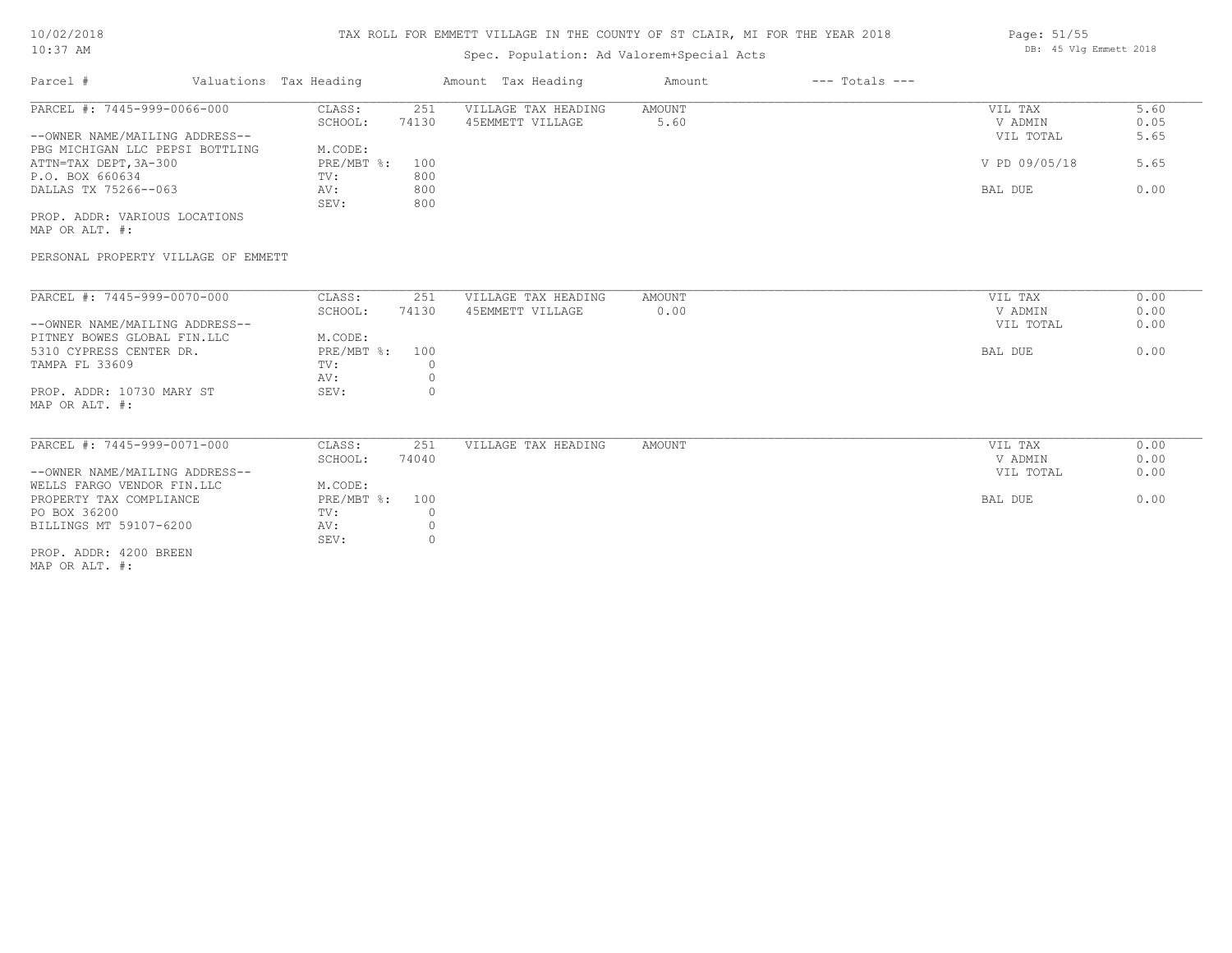# Spec. Population: Ad Valorem+Special Acts

Page: 52/55 DB: 45 Vlg Emmett 2018

| TOTAL ALL DISTRICTS | REAL      | (BAL DUE) | PERSONAL | (BAL DUE) | EXEMPT  | (BAL DUE) |
|---------------------|-----------|-----------|----------|-----------|---------|-----------|
| PARCEL COUNT        | 165       |           | 16       |           | 14      |           |
| TAXABLE VALUE       | 5,318,549 |           | 479,600  |           | 0       |           |
| ASSESSED VALUE      | 7,351,400 |           | 479,600  |           | $\circ$ |           |
| SEV VALUE           | 7,351,400 |           | 479,600  |           | $\circ$ |           |
| PRE/MBT TAXABLE     | 3,792,008 |           | 14,300   |           | 0       |           |
| N PRE/MBT TAXABLE   | 1,526,541 |           | 465,300  |           | $\circ$ |           |
| V 45EMMETT VILLAG   | 37,229.17 | 3,325.33  | 3,357.20 | 0.00      | 0.00    | 0.00      |
| * SP. ASSESSMENTS   | 0.00      | 0.00      | 0.00     | 0.00      | 0.00    | 0.00      |
| V ADMIN FEE         | 371.45    | 33.15     | 33.55    | 0.00      | 0.00    | 0.00      |
| V TOTALS            | 37,600.62 | 3,358.48  | 3,390.75 | 0.00      | 0.00    | 0.00      |
| GRAND TOTALS        | 37,600.62 | 3,358.48  | 3,390.75 | 0.00      | 0.00    | 0.00      |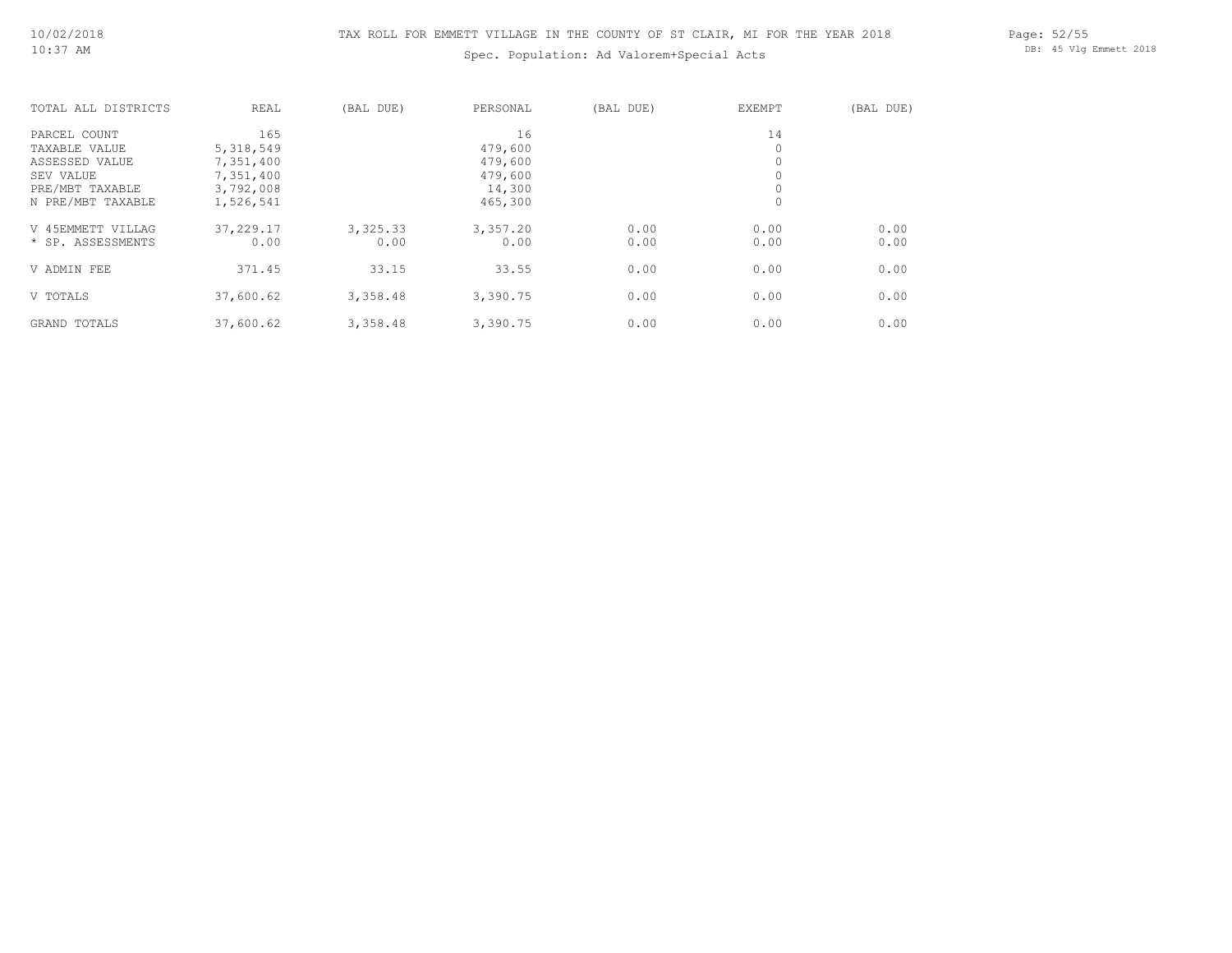# Spec. Population: Ad Valorem+Special Acts

Page: 53/55 DB: 45 Vlg Emmett 2018

| TOTAL ALL DISTRICTS                                                                                    | LEASED LAND                        | (BAL DUE)    | TOTAL                                                                | (BAL DUE)        |
|--------------------------------------------------------------------------------------------------------|------------------------------------|--------------|----------------------------------------------------------------------|------------------|
| PARCEL COUNT<br>TAXABLE VALUE<br>ASSESSED VALUE<br>SEV VALUE<br>PRE/MBT TAXABLE<br>NON PRE/MBT TAXABLE | 0<br>0<br>0<br>$\circ$<br>$\Omega$ |              | 195<br>5,798,149<br>7,831,000<br>7,831,000<br>3,806,308<br>1,991,841 |                  |
| V 45EMMETT VILLAGE<br>* SP. ASSESSMENTS                                                                | 0.00<br>0.00                       | 0.00<br>0.00 | 40,586.37<br>0.00                                                    | 3,325.33<br>0.00 |
| V ADMIN FEE                                                                                            | 0.00                               | 0.00         | 405.00                                                               | 33.15            |
| V TOTALS                                                                                               | 0.00                               | 0.00         | 40,991.37                                                            | 3,358.48         |
| GRAND TOTALS                                                                                           | 0.00                               | 0.00         | 40,991.37                                                            | 3,358.48         |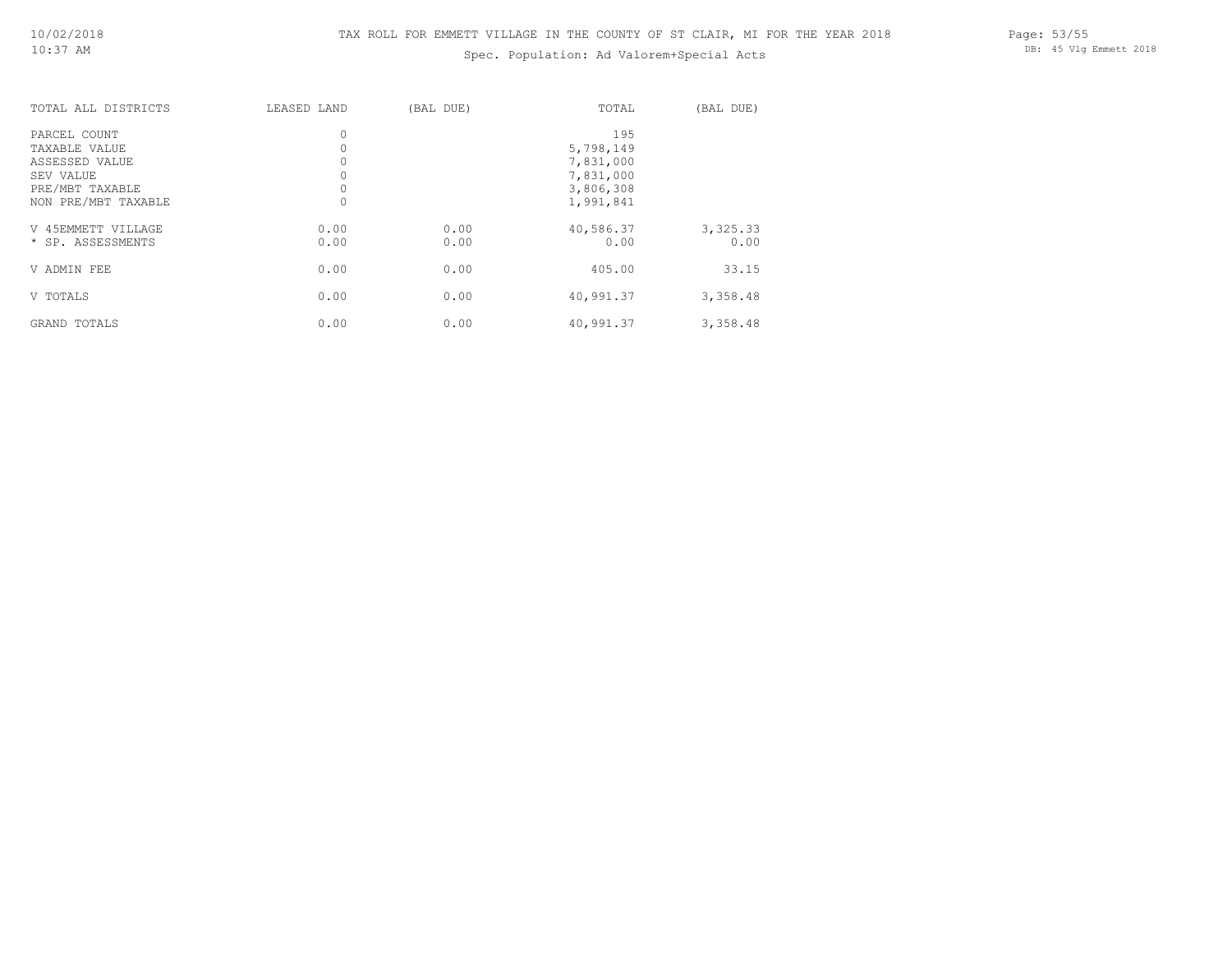Page: 54/55 DB: 45 Vlg Emmett 2018

# Spec. Population: Ad Valorem+Special Acts

| SCHOOL DISTRICT 74130     | UNIT 45<br>REAL | PERSONAL | EXEMPT | LEASED LAND | TOTAL     |
|---------------------------|-----------------|----------|--------|-------------|-----------|
| PARCEL COUNT              | 165             | 15       | 14     | 0           | 194       |
| TAXABLE VALUE             | 5,318,549       | 479,600  |        |             | 5,798,149 |
| ASSESSED VALUE            | 7,351,400       | 479,600  |        |             | 7,831,000 |
| SEV VALUE                 | 7,351,400       | 479,600  |        |             | 7,831,000 |
| PRE/MBT TAXABLE           | 3,792,008       | 14,300   |        |             | 3,806,308 |
| NON PRE/MBT TAXABLE       | 1,526,541       | 465,300  |        | 0           | 1,991,841 |
| 45EMMETT VILLAGE<br>(V)   | 37,229.17       | 3,357.20 | 0.00   | 0.00        | 40,586.37 |
| SP. ASSESSMENTS<br>$(* )$ | 0.00            | 0.00     | 0.00   | 0.00        | 0.00      |
| ADMIN FEE<br>(V)          | 371.45          | 33.55    | 0.00   | 0.00        | 405.00    |
| TOTALS<br>(V)             | 37,600.62       | 3,390.75 | 0.00   | 0.00        | 40,991.37 |
| GRAND TOTALS              | 37,600.62       | 3,390.75 | 0.00   | 0.00        | 40,991.37 |